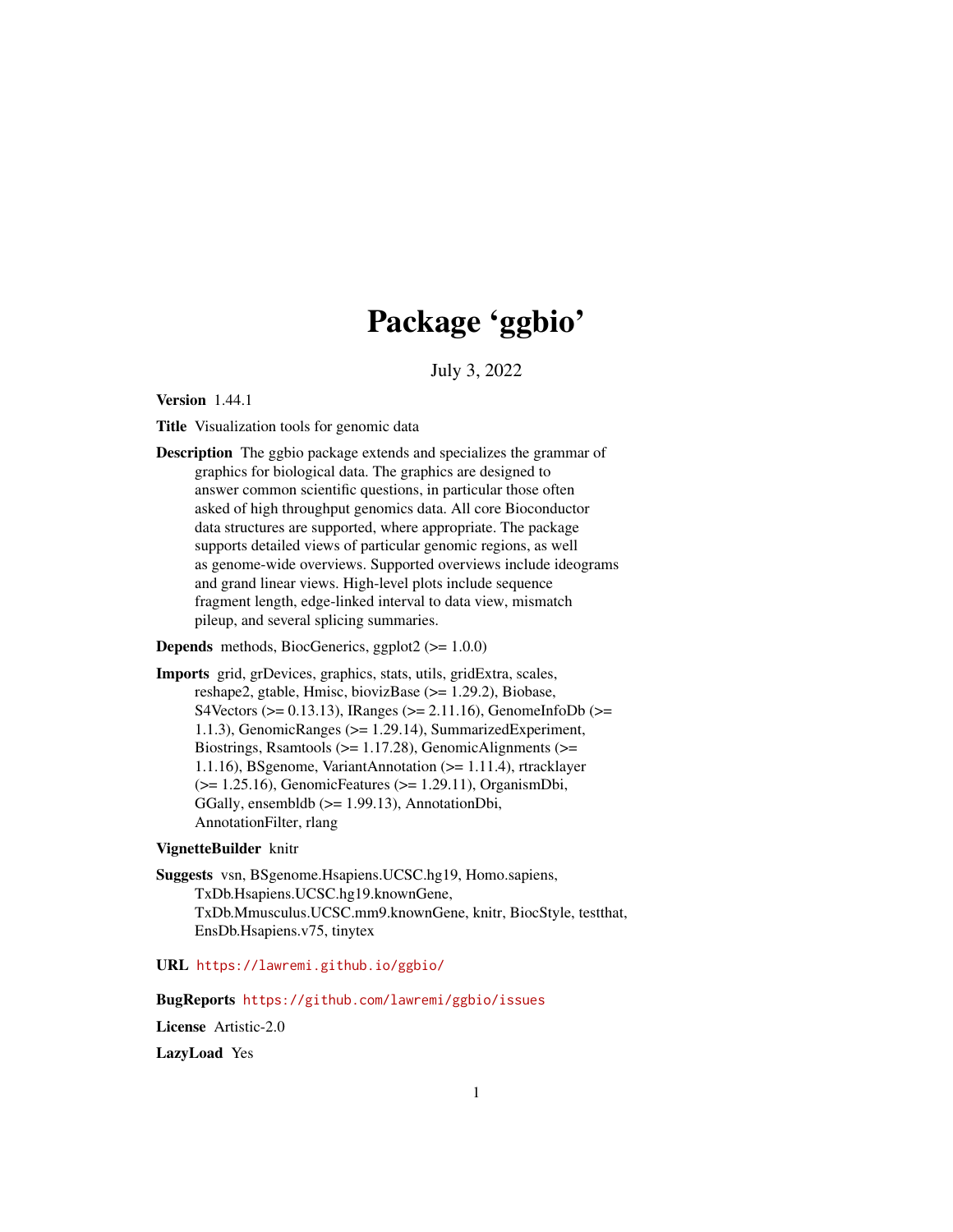Collate AllClasses.R AllGenerics.R Cache-class.R GGbio-class.R Grob-class.R ideogram.R Tracked-class.R Plot-class.R ggplot-method.R theme.R Tracks-class.R geom\_chevron-method.R geom\_alignment-method.R geom\_arch-method.R geom\_arrow-method.R geom\_arrowrect-method.R geom\_rect-method.R geom\_segment-method.R geom\_bar-method.R layout\_circle-method.R layout\_karyogram-method.R layout\_linear-method.R stat\_aggregate-method.R stat\_coverage-method.R stat\_identity-method.R stat\_mismatch-method.R stat\_stepping-method.R stat\_gene-method.R stat\_table-method.R stat\_bin-method.R stat\_slice-method.R stat\_reduce-method.R coord\_genome-method.R autoplot-method.R hack.R plotGrandLinear.R plotRangesLinkedToData.R plotFragLength-method.R plotSpliceSum-method.R rescale-method.R scales.R utils.R zzz.R

biocViews Infrastructure, Visualization

git\_url https://git.bioconductor.org/packages/ggbio

git\_branch RELEASE\_3\_15

git\_last\_commit 0301d94

git\_last\_commit\_date 2022-06-22

Date/Publication 2022-07-03

Author Tengfei Yin [aut], Michael Lawrence [aut, ths, cre], Dianne Cook [aut, ths], Johannes Rainer [ctb]

Maintainer Michael Lawrence <michafla@gene.com>

## R topics documented:

| 21  |
|-----|
| 24  |
| -26 |
| 28  |
|     |
|     |
|     |
|     |
|     |
|     |
|     |
|     |
| -46 |
|     |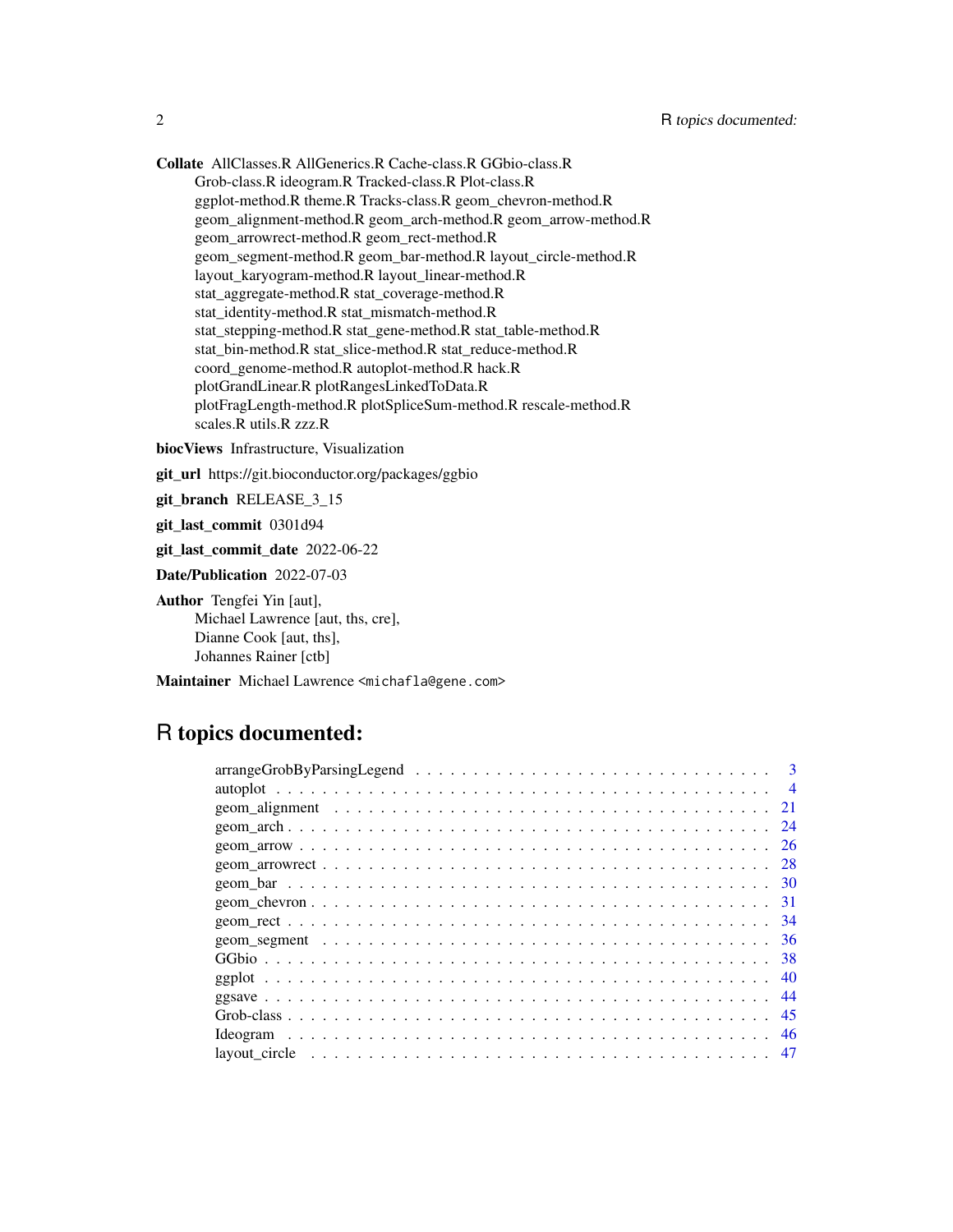<span id="page-2-0"></span>

|       | Plot   |     |
|-------|--------|-----|
|       |        |     |
|       |        |     |
|       |        | 58  |
|       |        | 61  |
|       |        | 62  |
|       |        |     |
|       |        | -66 |
|       |        | -66 |
|       |        | 67  |
|       |        |     |
|       |        | -70 |
|       |        |     |
|       |        |     |
|       |        |     |
|       |        | -77 |
|       |        | -78 |
|       |        | 79  |
|       |        | -81 |
|       |        | 83  |
|       |        | -84 |
|       |        | -86 |
|       | tracks | 87  |
|       | zoom   | -93 |
| Index |        | 94  |

arrangeGrobByParsingLegend

*Arrange grobs by parse their legend.*

## Description

Arrange grobs and parse their legend, then put it together on the right.

## Usage

arrangeGrobByParsingLegend(..., nrow = NULL, ncol = NULL, widths =  $c(4, 1)$ , legend.idx = NULL)

## Arguments

| $\cdots$   | ggplot graphics.                             |
|------------|----------------------------------------------|
| nrow       | number of row for layout.                    |
| ncol       | number of columns for layout                 |
| widths     | width ratio for plot group and legend group. |
| legend.idx | legend index you want to keep.               |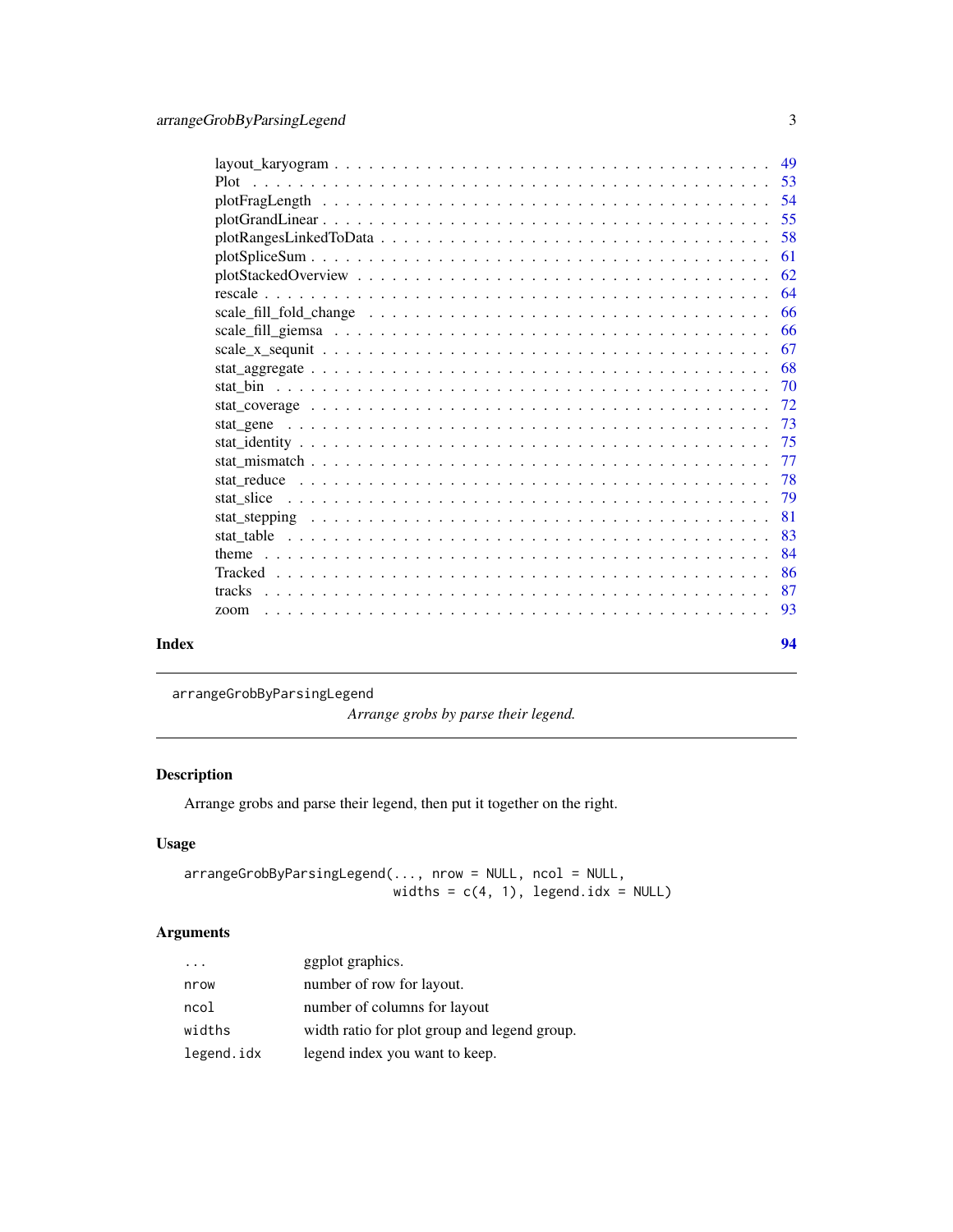4 autoplot and the contract of the contract of the contract of the contract of the contract of the contract of the contract of the contract of the contract of the contract of the contract of the contract of the contract of

#### Value

a

## Author(s)

Tengfei Yin

## Examples

```
library(ggplot2)
p1 \leq -qplot(x = mpg, y = cyl, data = mtcars, color = carb)p2 \leq - qplot(x = mpg, y= cyl, data = mtcars, color = wt)
p3 \leq - qplot(x = mpg, y= cyl, data = mtcars, color = qsec)
p4 \leq qplot(x = mpg, y= cyl, data = mtcars, color = gear)
arrangeGrobByParsingLegend(p1, p2, p3, p4)
arrangeGrobByParsingLegend(p1, p2, p3, p4, ncol = 1)arrangeGrobByParsingLegend(p1, p2, p3, p4, legend.idx = 2)
```
autoplot *Generic autoplot function*

#### Description

autoplot is a generic function to visualize various data object, it tries to give better default graphics and customized choices for each data type, quick and convenient to explore your genomic data compare to low level ggplot method, it is much simpler and easy to produce fairly complicate graphics, though you may lose some flexibility for each layer.

#### Usage

```
## S4 method for signature 'GRanges'
autoplot(object, ..., chr, xlab, ylab, main, truncate.gaps = FALSE,
                 truncate.fun = NULL, ratio = 0.0025, space.skip = 0.1,
                 legend = TRUE, geom = NULL, stat = NULL,
                 chr.weight = NULL,
                 coord = c("default", "genome", "truncate_gaps"),
                 layout = c("linear", "karyogram", "circle"))
## S4 method for signature 'GRangesList'
autoplot(object, ..., xlab, ylab, main, indName = "grl_name",
                 geom = NULL, stat = NULL, coverage.col = "gray50",
                 coverage.fill = coverage.col, group.selfish = FALSE)
## S4 method for signature 'IRanges'
autoplot(object, ..., xlab, ylab, main)
```
<span id="page-3-0"></span>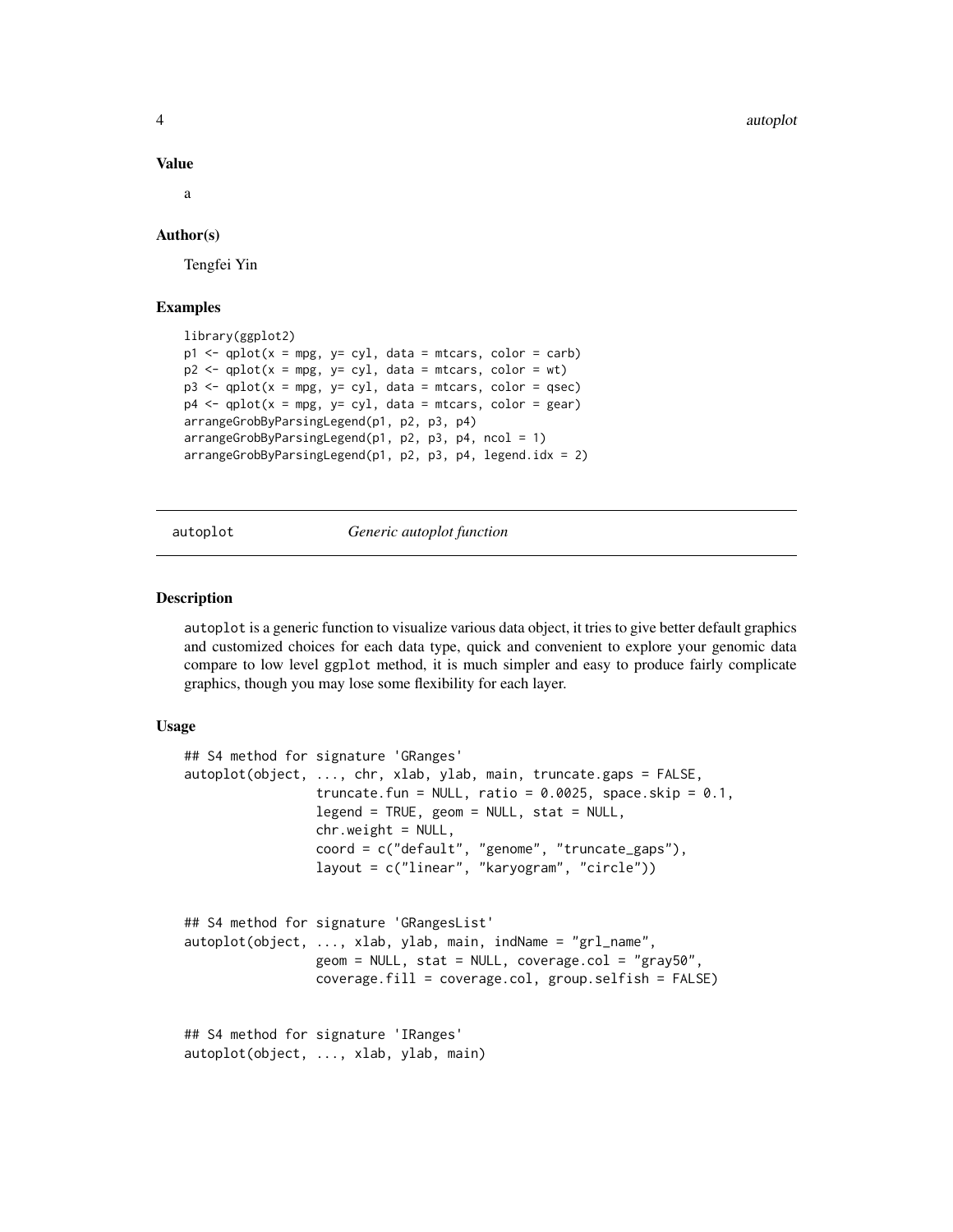```
## S4 method for signature 'Seqinfo'
autoplot(object, ideogram = FALSE, ... )
## S4 method for signature 'GAlignments'
autoplot(object, ..., xlab, ylab, main, which,
     geom = NULL, stat = NULL)## S4 method for signature 'BamFile'
autoplot(object, ..., which, xlab, ylab, main,
                 bsgenome, geom = "line", stat = "coverage", method = c("raw","estimate"), coord = c("linear", "genome"),resize.extra = 10, space.skip = 0.1, show.coverage =
                 TRUE)
## S4 method for signature 'character'
autoplot(object, ..., xlab, ylab, main, which)
## S4 method for signature 'TxDbOREnsDb'
autoplot(object, which, ..., xlab, ylab, main, truncate.gaps =
                 FALSE, truncate.fun = NULL, ratio = 0.0025,
                 mode = c("full", "reduce"), geom =c("alignment"), stat = c("identity", "reduce"),names.expr = "tx_name", label = TRUE)
## S4 method for signature 'BSgenome'
autoplot(object, which, ...,
                    xlab, ylab, main, geom = NULL)
## S4 method for signature 'Rle'
autoplot(object, ..., xlab, ylab, main, binwidth, nbin = 30,
          geom = NULL, stat = c("bin", "identity", "slice"),type = c("viewSums", "viewMins", "viewMaxs", "viewMeans"))
## S4 method for signature 'RleList'
autoplot(object, ..., xlab, ylab, main, nbin = 30, binwidth,
         facetByRow = TRUE, stat = c("bin", "identity", "slice"),
        geom = NULL, type = c("viewSums", "viewMins", "viewMaxs", "viewMeans"))
## S4 method for signature 'matrix'
autoplot(object, ..., xlab, ylab, main,
              geom = c("tile", "raster"), axis.text.angle = NULL,
              hjust = 0.5, na.value = NULL,
              rownames.label = TRUE, colnames.label = TRUE,
              axis.text.x = TRUE, axis.text.y = TRUE)
```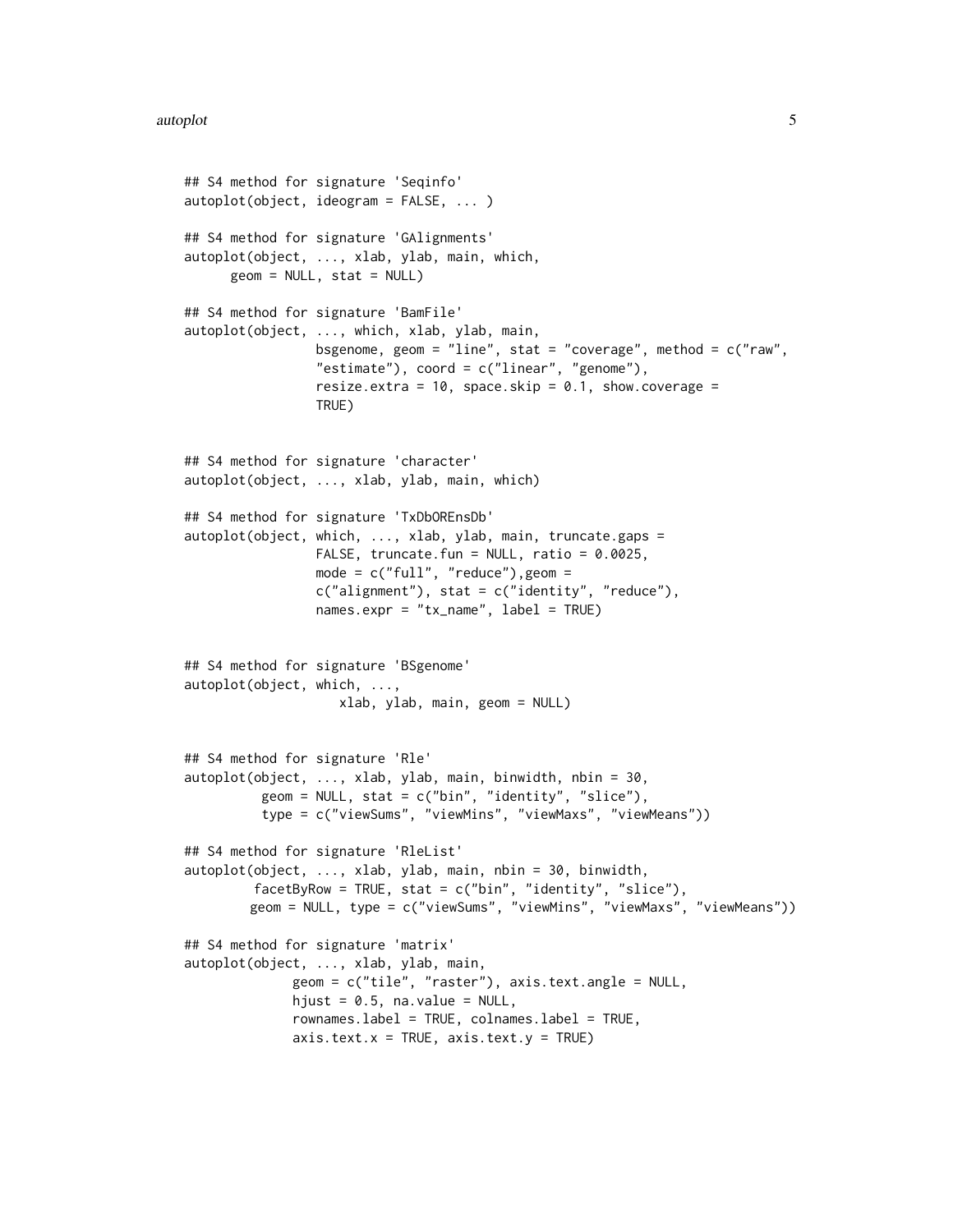```
## S4 method for signature 'ExpressionSet'
autoplot(object, ..., type = c("heatmap", "none",
                 "scatterplot.matrix", "pcp", "MA", "boxplot",
                 "mean-sd"), test.method =
                 "t", rotate = FALSE, pheno.plot = FALSE, main_to_pheno
                 = 4.5, padding = 0.2)
## S4 method for signature 'RangedSummarizedExperiment'
autoplot(object, ..., type = c("heatmap", "link", "pcp", "boxplot", "scatterplot.matrix"), pheno.plot =
                 main_to_pheno = 4.5, padding = 0.2, assay.id = 1)
## S4 method for signature 'VCF'
autoplot(object, ...,
              xlab, ylab, main,
              assay.id,
              type = c("default", "geno", "info", "fixed"),
              full.string = FALSE,
              ref.show = TRUE,
              genome.axis = TRUE,
              transpose = TRUE)
## S4 method for signature 'OrganismDb'
autoplot(object, which, ...,
                   xlab, ylab, main,
                   truncate.gaps = FALSE,
                   truncate.fun = NULL,
                   ratio = 0.0025,
                   geom = c("alignment"),
                   stat = c("identity", "reduce"),
                   columns = c("TXNAME", "SYMBOL", "TXID", "GENEID"),
                   names.expr = "SYMBOL",
                   label = TRUE,label.color = "grav40")## S4 method for signature 'VRanges'
autoplot(object, ..., which = NULL,arrow = TRUE, inde1.col = "gray30",geom = NULL,
                             xlab, ylab, main)
## S4 method for signature 'TabixFile'
autoplot(object, which, ...)
```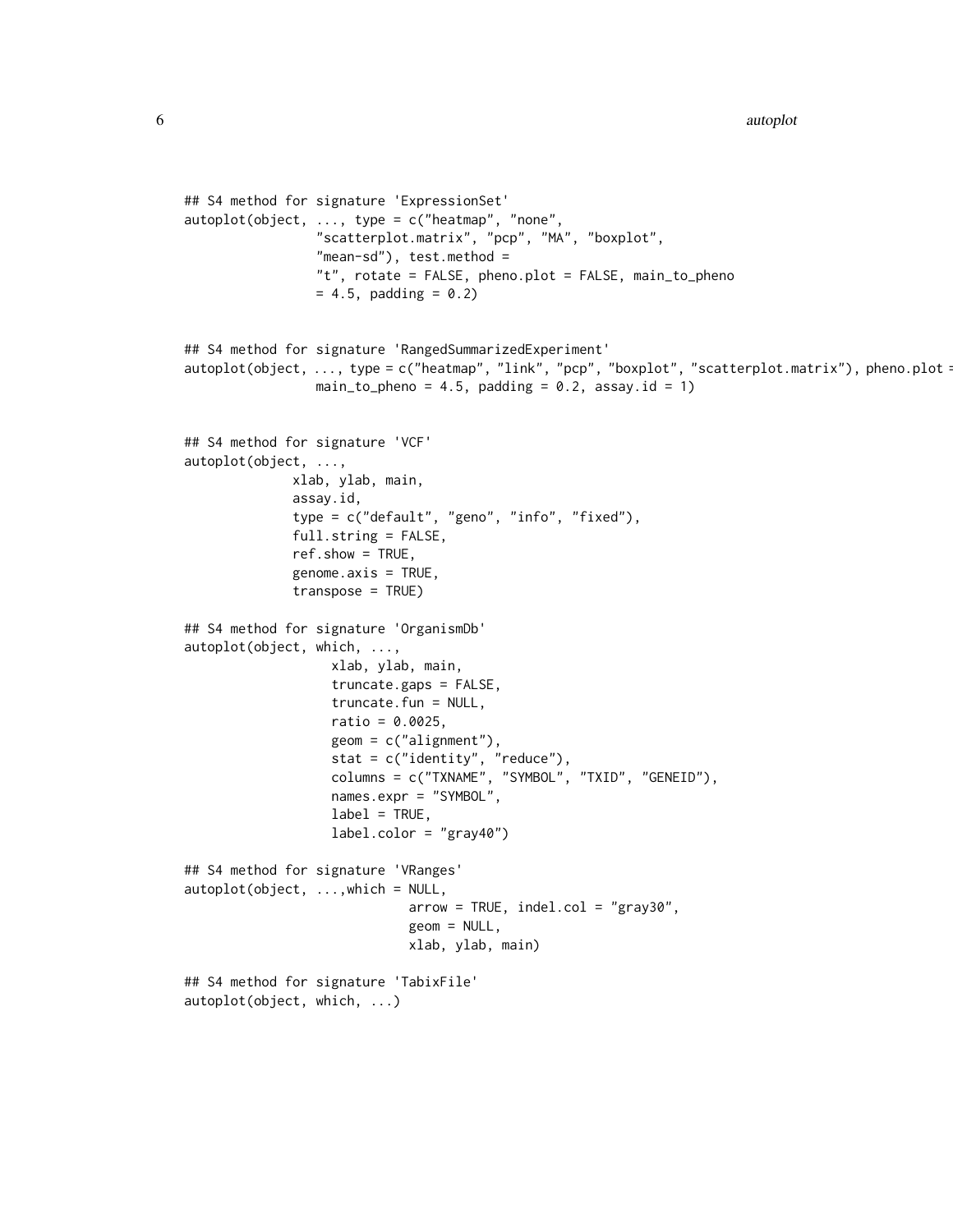#### autoplot 7 autorisation of the contract of the contract of the contract of the contract of the contract of the contract of the contract of the contract of the contract of the contract of the contract of the contract of the

## Arguments

| object          | object to be plot.                                                                                                                                                                                                                                                                                                                                                                                   |
|-----------------|------------------------------------------------------------------------------------------------------------------------------------------------------------------------------------------------------------------------------------------------------------------------------------------------------------------------------------------------------------------------------------------------------|
| columns         | columns passed to method works for TxDb, EnsDb and OrganismDb.                                                                                                                                                                                                                                                                                                                                       |
| label.color     | when label turned on for gene model, this parameter controls label color.                                                                                                                                                                                                                                                                                                                            |
| arrow           | arrow passed to geome_alignment function to control intron arrow attributes.                                                                                                                                                                                                                                                                                                                         |
| indel.col       | indel colors.                                                                                                                                                                                                                                                                                                                                                                                        |
| ideogram        | Weather to call plotIdeogram or not, default is FALSE, if TRUE, layout_karyogram<br>will be called.                                                                                                                                                                                                                                                                                                  |
| transpose       | logical value, defaut TRUE, always make features from VCF as x, so we can use<br>it to map to genomic position.                                                                                                                                                                                                                                                                                      |
| axis.text.angle |                                                                                                                                                                                                                                                                                                                                                                                                      |
|                 | axis text angle.                                                                                                                                                                                                                                                                                                                                                                                     |
| axis.text.x     | logical value indicates whether to show x axis and labels or not.                                                                                                                                                                                                                                                                                                                                    |
| axis.text.y     | logical value indicates whether to show y axis and labels or not.                                                                                                                                                                                                                                                                                                                                    |
| hjust           | horizontal just for axis text.                                                                                                                                                                                                                                                                                                                                                                       |
|                 | rownames. label logical value indicates whether to show rownames of matrix as y label or not.                                                                                                                                                                                                                                                                                                        |
| colnames.label  | logical value indicates whether to show colnames of matrix as y label or not.                                                                                                                                                                                                                                                                                                                        |
| na.value        | color for NA value.                                                                                                                                                                                                                                                                                                                                                                                  |
| rotate          |                                                                                                                                                                                                                                                                                                                                                                                                      |
| pheno.plot      | show pheno plot or not.                                                                                                                                                                                                                                                                                                                                                                              |
| main_to_pheno   | main matrix plot width to pheno plot width ratio.                                                                                                                                                                                                                                                                                                                                                    |
| padding         | padding between plots.                                                                                                                                                                                                                                                                                                                                                                               |
| assay.id        | index for assay you are going to use.                                                                                                                                                                                                                                                                                                                                                                |
| geom            | Geom to use (Single character for now). Please see section Geometry for details.                                                                                                                                                                                                                                                                                                                     |
| truncate.gaps   | logical value indicate to truncate gaps or not.                                                                                                                                                                                                                                                                                                                                                      |
| truncate.fun    | shrinkage function. Please see shrinkagefun in package biovizBase.                                                                                                                                                                                                                                                                                                                                   |
| ratio           | used in maxGap.                                                                                                                                                                                                                                                                                                                                                                                      |
| mode            | Display mode for genomic features.                                                                                                                                                                                                                                                                                                                                                                   |
| space.skip      | space ratio between chromosome spaces in coordate genome.                                                                                                                                                                                                                                                                                                                                            |
| coord           | Coodinate system.                                                                                                                                                                                                                                                                                                                                                                                    |
| chr.weight      | numeric vectors which sum to $\lt 1$ , the names of vectors has to be matched<br>with seqnames in seqinfo, and you can only specify part of the seqnames, other<br>lengths of chromosomes will be assined proportionally to their seqlengths, for<br>example, you could specify chr1 to be 0.5, so the chr1 will take half of the space<br>and other chromosomes squeezed to take left of the space. |
| legend          | A logical value indicates whether to show legend or not. Default is TRUE                                                                                                                                                                                                                                                                                                                             |
| which           | A GRanges object to subset the result, usually passed to the ScanBamParam func-<br>tion. For autoplot, EnsDb, which can in addition also be an object extending<br>AnnotationFilter, an AnnotationFilterList combining such objects or a<br>formula representing a filter expression. See examples below or documentation<br>of AnnotationFilter for more details.                                   |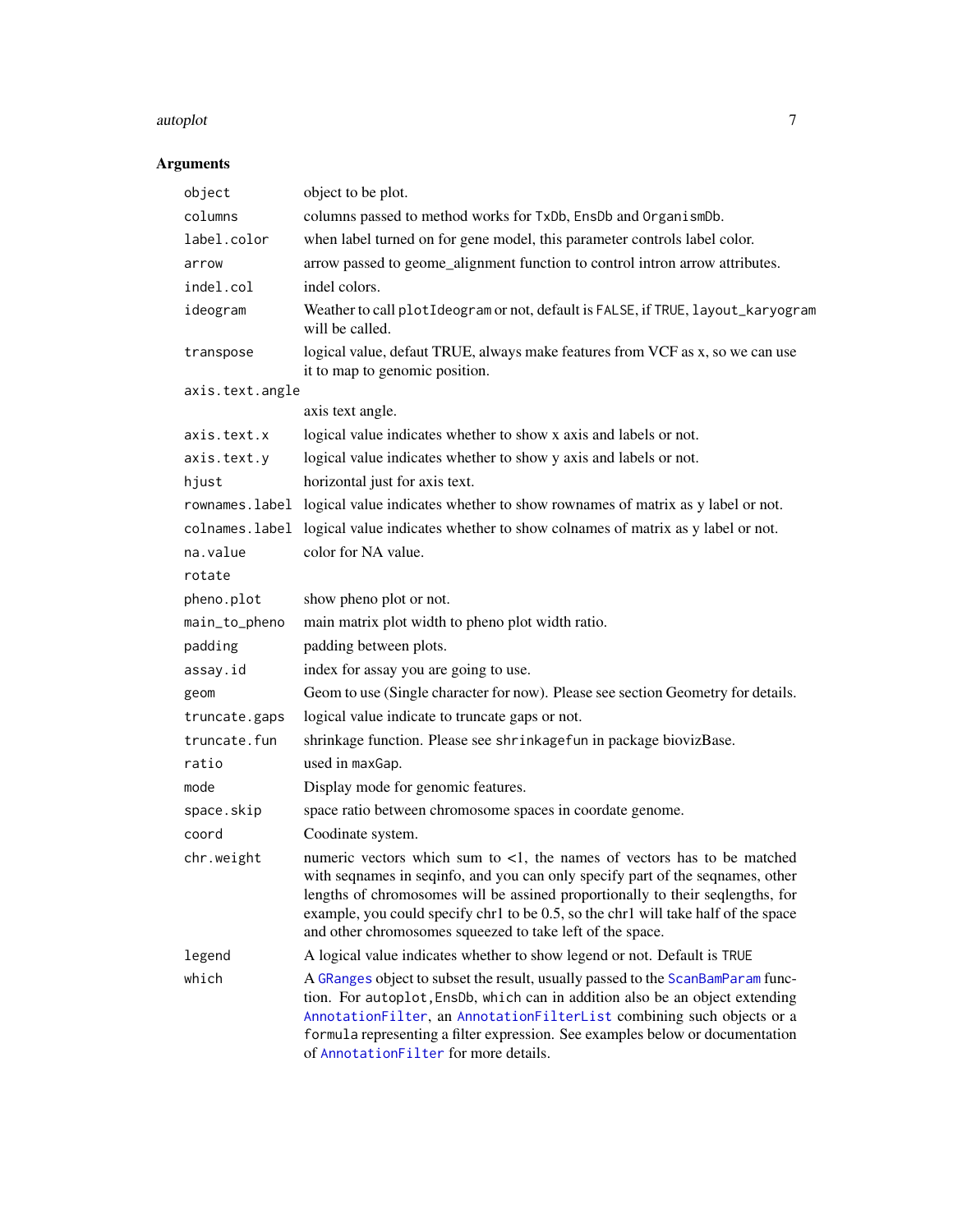| show.coverage | A logical value indicates whether to show coverage or not. This is used for geom<br>"mismatch.summary".                                                                                                                                                                                                                                                                                                                                                                                                                                       |
|---------------|-----------------------------------------------------------------------------------------------------------------------------------------------------------------------------------------------------------------------------------------------------------------------------------------------------------------------------------------------------------------------------------------------------------------------------------------------------------------------------------------------------------------------------------------------|
| resize.extra  | A numeric value used to add buffer to intervals to compute stepping levels on.                                                                                                                                                                                                                                                                                                                                                                                                                                                                |
| bsgenome      | A BSgenome object. Only need for geom "mismatch.summary".                                                                                                                                                                                                                                                                                                                                                                                                                                                                                     |
| xlab          | x label.                                                                                                                                                                                                                                                                                                                                                                                                                                                                                                                                      |
| ylab          | y label.                                                                                                                                                                                                                                                                                                                                                                                                                                                                                                                                      |
| label         | logic value, default TRUE. To show label by the side of features.                                                                                                                                                                                                                                                                                                                                                                                                                                                                             |
| facetByRow    | A logical value, default is TRUE , facet RleList by row. If FALSE, facet by<br>column.                                                                                                                                                                                                                                                                                                                                                                                                                                                        |
| type          | For Rle/RleList, "raw" plot everything, so be careful, that would be pretty slow<br>if you have too much data. For "viewMins", "viewMaxs", "viewMeans", "view-<br>Sums", require extra arguments to slice the object. so users need to at least<br>provide lower, more details and control please refer the the manual of slice<br>function in IRanges. For "viewMins", "viewMaxs", we use viewWhichMin and<br>viewWhichMax to get x scale, for "viewMeans", "viewSums", we use window<br>midpoint as x.<br>For ExpreesionSet, ploting types. |
| layout        | Layout including linear, circular and karyogram. for GenomicRangesList, it                                                                                                                                                                                                                                                                                                                                                                                                                                                                    |
|               | only supports circular layout.                                                                                                                                                                                                                                                                                                                                                                                                                                                                                                                |
| method        | method used for parsing coverage from bam files. 'estimate' use fast esitmated<br>method and 'raw' use relatively slow parsing method.                                                                                                                                                                                                                                                                                                                                                                                                        |
| test.method   | test method                                                                                                                                                                                                                                                                                                                                                                                                                                                                                                                                   |
| $\cdots$      | Extra parameters. Usually are those parameters used in autoplot to control aes-<br>thetics or geometries.                                                                                                                                                                                                                                                                                                                                                                                                                                     |
| main          | title.                                                                                                                                                                                                                                                                                                                                                                                                                                                                                                                                        |
| stat          | statistical transformation.                                                                                                                                                                                                                                                                                                                                                                                                                                                                                                                   |
| indName       | When coerce GRangesList to GRanges, names created for each group.                                                                                                                                                                                                                                                                                                                                                                                                                                                                             |
| coverage.col  | coverage stroke color.                                                                                                                                                                                                                                                                                                                                                                                                                                                                                                                        |
| coverage.fill | coverage fill color.                                                                                                                                                                                                                                                                                                                                                                                                                                                                                                                          |
| group.selfish | Passed to addStepping, control whether to show each group as unique level or<br>not. If set to FALSE, if two groups are not overlapped with each other, they will<br>probably be layout in the same level to save space.                                                                                                                                                                                                                                                                                                                      |
| names.expr    | names expression used for creating labels. For EnsDb objects either "tx_id",<br>"gene_name" or "gene_id".                                                                                                                                                                                                                                                                                                                                                                                                                                     |
| binwidth      | width of the bins.                                                                                                                                                                                                                                                                                                                                                                                                                                                                                                                            |
| nbin          | number of bins.                                                                                                                                                                                                                                                                                                                                                                                                                                                                                                                               |
| genome.axis   | logical value, if TRUE, whenever possible, try to parse genomic postition for<br>each column(e.g. RangedSummarizedExperiment), show column as exatcly the<br>genomic position instead of showing them side by side and indexed from 1.                                                                                                                                                                                                                                                                                                        |
| full.string   | logical value. If TRUE, show full string of indels in plot for VCF.                                                                                                                                                                                                                                                                                                                                                                                                                                                                           |
| ref.show      | logical value. If TRUE, show REF in VCF at bottom track.                                                                                                                                                                                                                                                                                                                                                                                                                                                                                      |
| chr           | characters indicates the seqnames to be subseted.                                                                                                                                                                                                                                                                                                                                                                                                                                                                                             |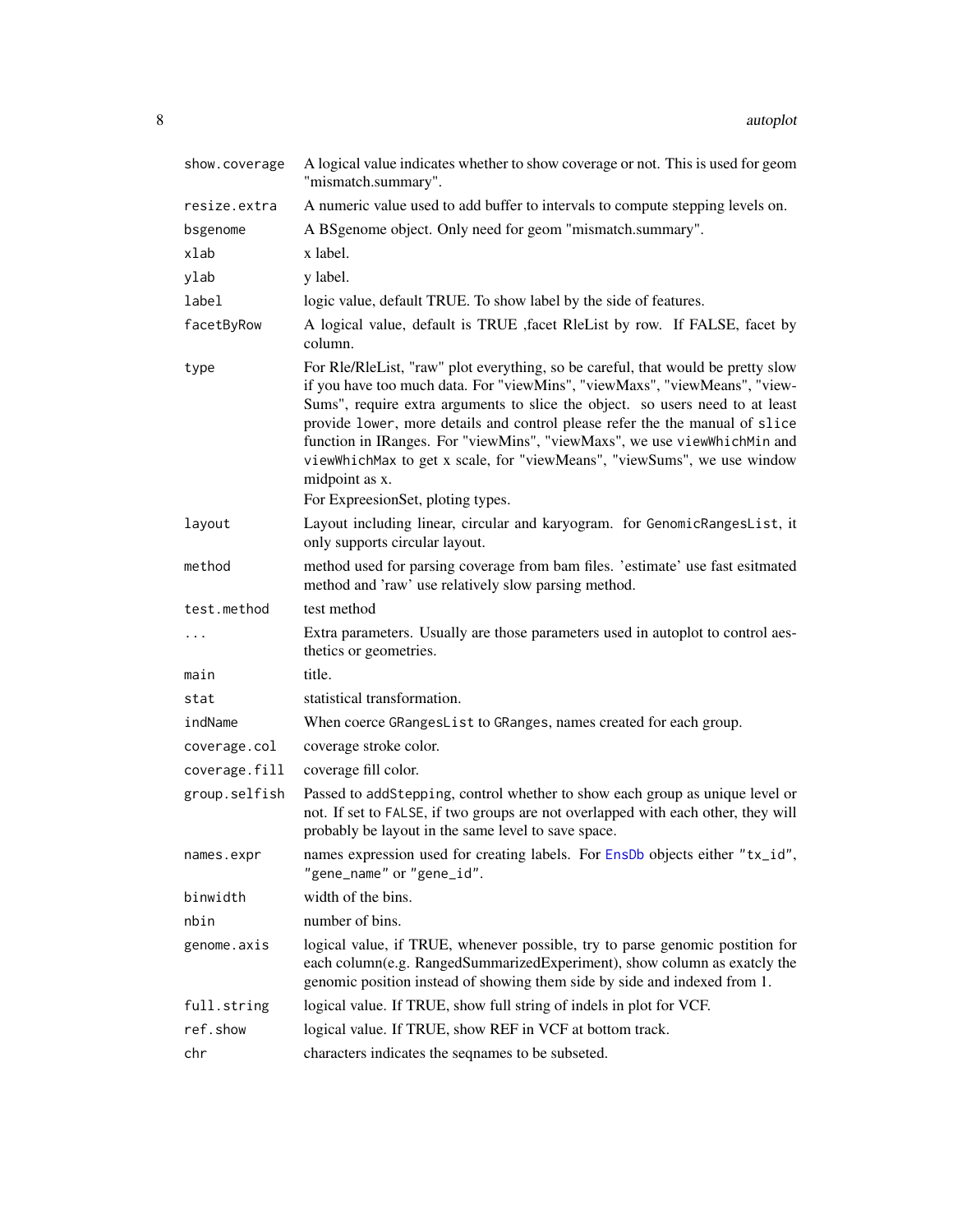#### autoplot the contract of the contract of the contract of the contract of the contract of the contract of the contract of the contract of the contract of the contract of the contract of the contract of the contract of the c

#### Value

A ggplot object, so you can use common features from ggplot2 package to manipulate the plot.

#### Introduction

autoplot is redefined as generic s4 method inside this package, user could use autoplot in the way they are familiar with, and we are also setting limitation inside this package, like

- scales X scales is always genomic coordinates in most cases, x could be specified as start/end/midpoint when it's special geoms for interval data like point/line
- colors Try to use default color scheme defined in biovizBase package as possible as it can

#### **Geometry**

We have developed new geom for different objects, some of them may require extra parameters you need to provide. Some of the geom are more like geom + stat in ggplot2 package. e.g. "coverage.line" and "coverage.polygon".We simply combine them together, but in the future, we plan to make it more general.

This package is designed for only biological data, especially genomic data if users want to explore the data in a more flexible way, you could simply coerce the [GRanges](#page-0-0) to a data.frame, then just use formal autoplot function in ggplot2, or autoplot generic for data.frame.

Some objects share the same geom so we introduce all the geom together in this section

Showing all the intervals as stepped rectangle, colored by strand automatically.

For TxDb or [EnsDb](#page-0-0) objects, showing full model.

**skglinent** Showing all the intervals as stepped segments, colored by strand automatically.

For object BSgenome, show nucleotides as colored segment.

For Rle/RleList, show histogram-like segments.

- line Showing interval as line, the interval data could also be just single position when start = end, x is one of start/end/midpoint, y value is unquoted name in elementMetadata column names. y value is required.
- point Showing interval as point, the interval data could also be just single position when start = end, x is one of start/end/midpoint, y value is unquoted name in elementMetadata column names. y value is required.

For object BSgenome, show nucleotides as colored point.

coverage.line Coverage showing as lines for interval data.

coverage.polygon Coverage showing as polygon for interval data.

- splice Splicing summary. The size and width of the line and rectangle should represent the counts in each model. Need to provide model.
- single For TxDb or [EnsDb](#page-0-0) objects, showing single(reduced) model only.
- tx For TxDb or [EnsDb](#page-0-0) objects, showing transcirpts isoforms.
- mismatch.summary Showing color coded mismatched stacked bar to indicate the proportion of mismatching at each position, the reference is set to gray.

text For object BSgenome, show nucleotides as colored text.

rectangle For object BSgenome, show nucleotides as colored rectangle.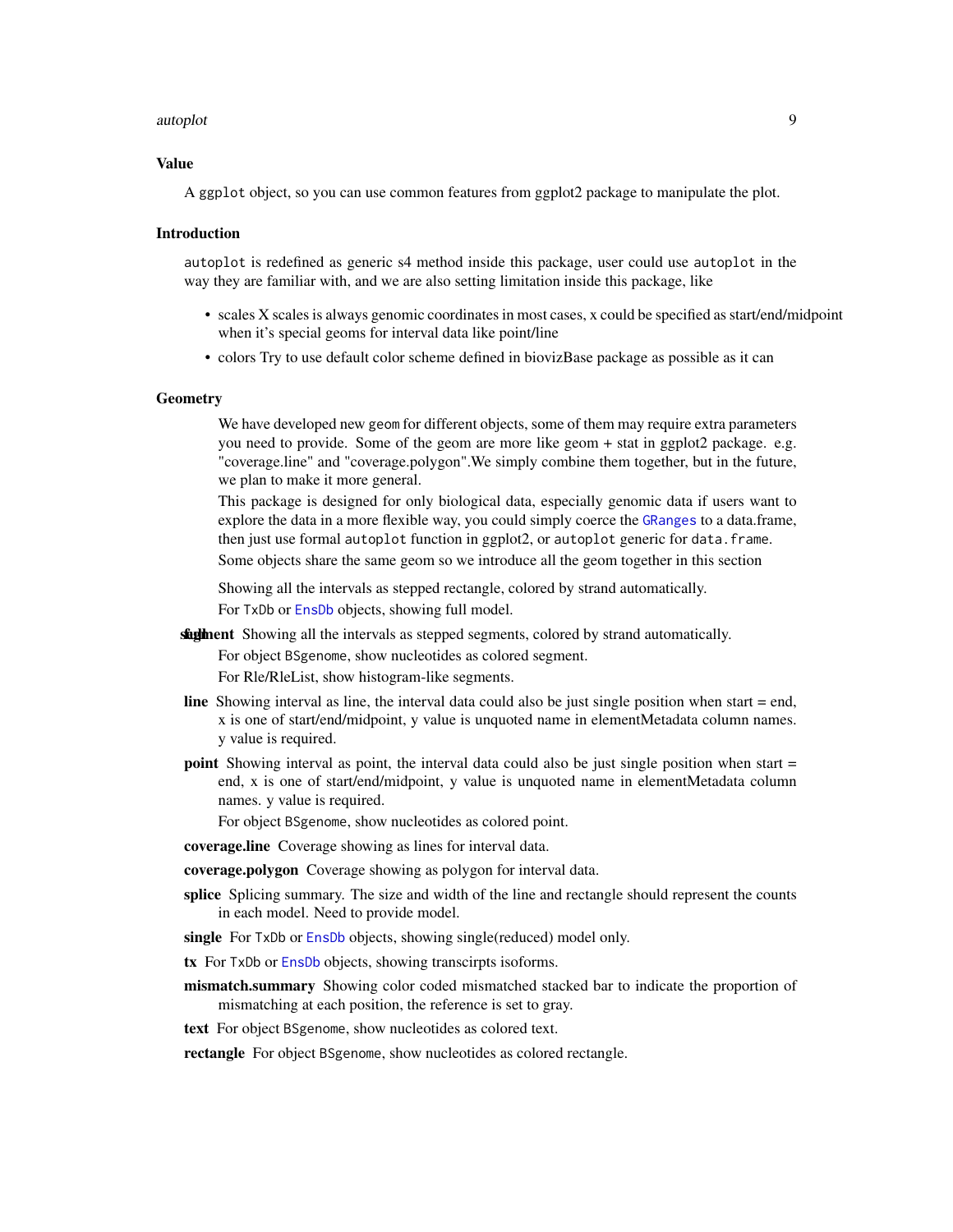#### Faceting

Faceting in ggbio package is a little differnt from ggplot2 in several ways

- The faceted column could only be seqnames or regions on the genome. So we limited the formula passing to facet argument, e.g something  $\sim$  seqnames, is accepted formula, you can change "something" to variable name in the elementMetadata. But you can not change the second part.
- Sometime, we need to view different regions, so we also have a facet\_gr argument which accept a GRanges. If this is provided, it will override the default seqnames and use provided region to facet the graphics, this might be useful for different gene centric views.

#### Author(s)

Tengfei Yin

#### Examples

```
set.seed(1)
N < - 1000library(GenomicRanges)
gr <- GRanges(seqnames =
              sample(c("chr1", "chr2", "chr3"),
                     size = N, replace = TRUE),
              IRanges(
                      start = sample(1:300, size = N, replace = TRUE),width = sample(70:75, size = N, replace = TRUE)),
              strand = sample(c("+", "-", "*"), size = N,
                replace = TRUE),
              value = rnorm(N, 10, 3), score = rnorm(N, 100, 30),
              sample = sample(c("Normal", "Tumor"),
                size = N, replace = TRUE),
              pair = sample(letters, size = N,
                replace = TRUE))
idx \leq sample(1:length(gr), size = 50)
###################################################
### code chunk number 3: default
###################################################
autoplot(gr[idx])
###################################################
### code chunk number 4: bar-default-pre
###################################################
set.seed(123)
gr.b \leq GRanges (seqnames = "chr1", IRanges(start = seq(1, 100, by = 10),
                  width = sample(4:9, size = 10, replace = TRUE)),
                score = rnorm(10, 10, 3), value = runif(10, 1, 100)gr.b2 \leq - GRanges(seqnames = "chr2", IRanges(start = seq(1, 100, by = 10),
```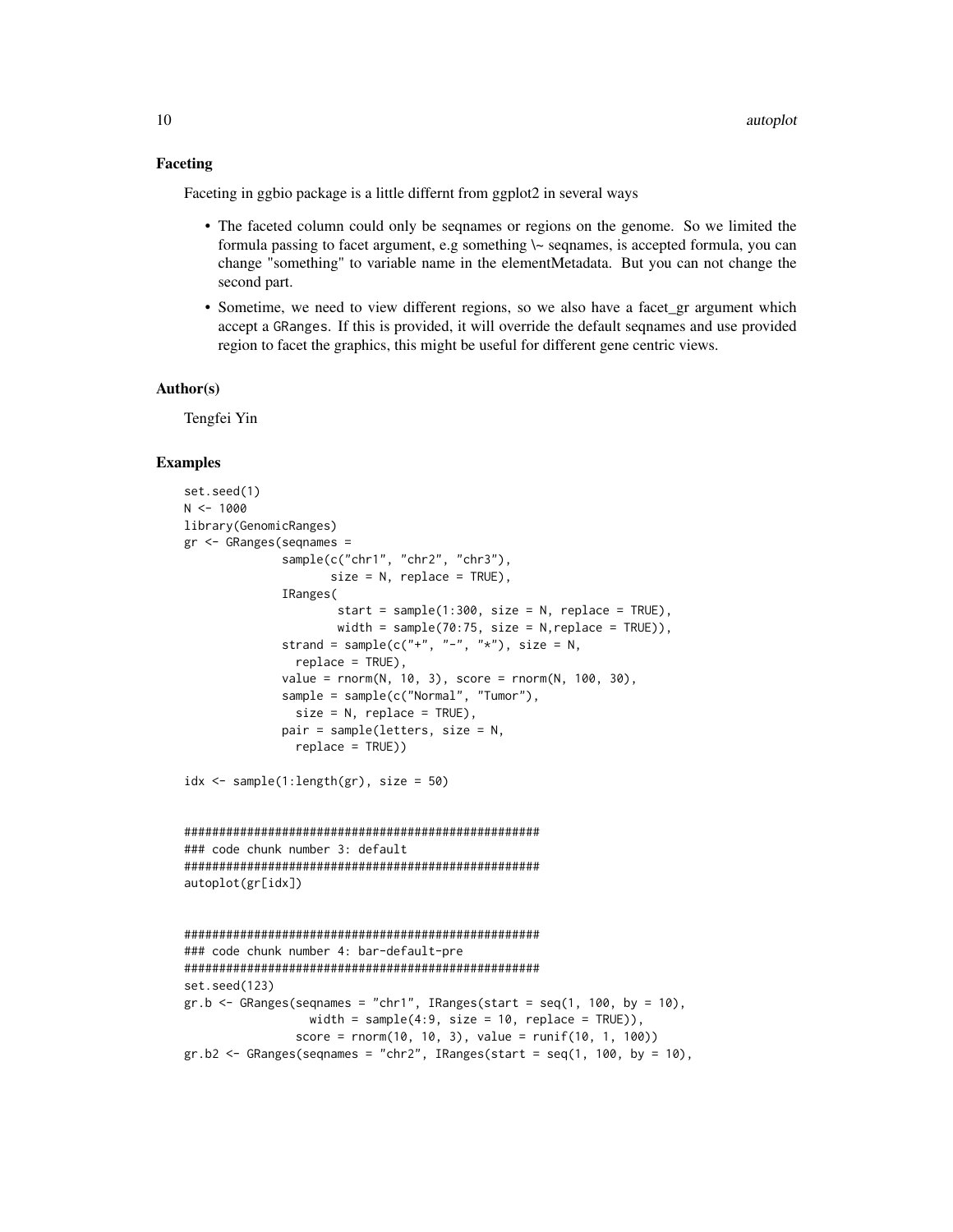```
width = sample(4:9, size = 10, replace = TRUE)),
            score = rnorm(10, 10, 3), value = runif(10, 1, 100)gr.b \leftarrow c(gr.b, gr.b2)head(gr.b)### code chunk number 5: bar-default
p1 \leftarrow \text{autoplot}(gr.b, geom = "bar")## use value to fill the bar
p2 \le autoplot(gr.b, geom = "bar", aes(fill = value))
tracks(default = p1, fill = p2)### code chunk number 6: autoplot.Rnw:236-237
{\sf autoplot}({\sf gr}[idx], {\sf geom} = "arch", {\sf aes}({color = value}), {\sf facets = sample ~ segnames})### code chunk number 7: gr-group
gra <- GRanges("chr1", IRanges(c(1,7,20), end = c(4,9,30)), group = c("a", "a", "b"))
## if you desn't specify group, then group based on stepping levels, and gaps are computed without
## considering extra group method
p1 \leq -autoff(gra, aes(fill = group), geom = "alignment")## when use group method, gaps only computed for grouped intervals.
## default is group.selfish = TRUE, each group keep one row.
## in this way, group labels could be shown as y axis.
p2 <- autoplot(gra, aes(fill = group, group = group), geom = "alignment")
## group.selfish = FALSE, save space
p3 <- autoplot(gra, aes(fill = group, group = group), geom = "alignment", group.selfish = FALSE)
tracks('non-group' = p1,'group.selfish = TRUE' = p2, 'group.selfish = FALSE' = p3)
### code chunk number 8: gr-facet-strand
autoplot(gr, stat = "coverage", geom = "area",
       factors = strand \sim seqnames, \; aes(fill = strand)
```

```
### code chunk number 9: gr-autoplot-circle
autoplot(gr[idx], layout = 'circle')
```

```
### code chunk number 10: gr-circle
```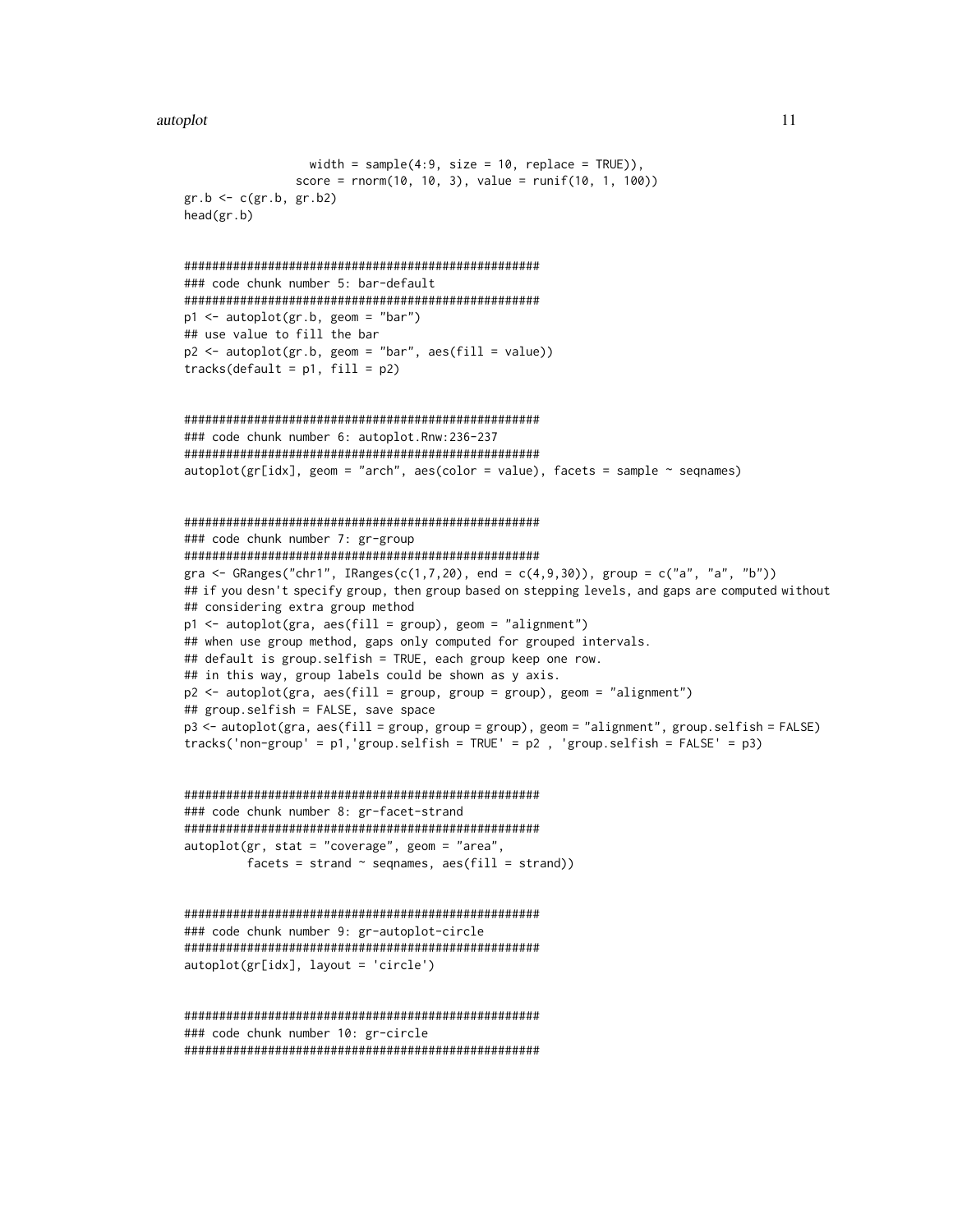```
seqlengths(gr) <- c(400, 500, 700)
values(gr)$to.gr <- gr[sample(1:length(gr), size = length(gr))]
idx \leftarrow sample(1:length(gr), size = 50)gr < - gr[idx]ggplot() + layout_circle(gr, geom = "ideo", fill = "gray70", radius = 7, trackWidth = 3) +
 layout_circle(gr, geom = "bar", radius = 10, trackWidth = 4,
            \text{aes}(\text{fill} = \text{score}, y = \text{score}) +
 layout_circle(gr, geom = "point", color = "red", radius = 14,
            trackWidth = 3, grid = TRUE, aes(y = score)) +
 layout_circle(gr, geom = "link", linked.to = "to.gr", radius = 6, trackWidth = 1)
### code chunk number 11: seginfo-src
data(hg19Ideogram, package = "biovizBase")
sq <- seqinfo(hg19Ideogram)
sq
### code chunk number 12: seginfo
autoplot(sq[paste0("chr", c(1:22, "X"))])
### code chunk number 13: ir-load
set.seed(1)
N < -100ir \leq IRanges(start = sample(1:300, size = N, replace = TRUE),
            width = sample(70:75, size = N, replace = TRUE))
## add meta data
df <- DataFrame(value = rnorm(N, 10, 3), score = rnorm(N, 100, 30),
           sample = sample(c("Normal", "Turnor"),size = N, replace = TRUE),
           pair = sample(leters, size = N,replace = TRUE))
values(ir) < - dfir
### code chunk number 14: ir-exp
p1 \leftarrow \text{autoplot}(ir)p2 \le autoplot(ir, aes(fill = pair)) + theme(legend.position = "none")
p3 \le autoplot(ir, stat = "coverage", geom = "line", facets = sample \sim.)
p4 \leq - autoplot(ir, stat = "reduce")
tracks(p1, p2, p3, p4)
```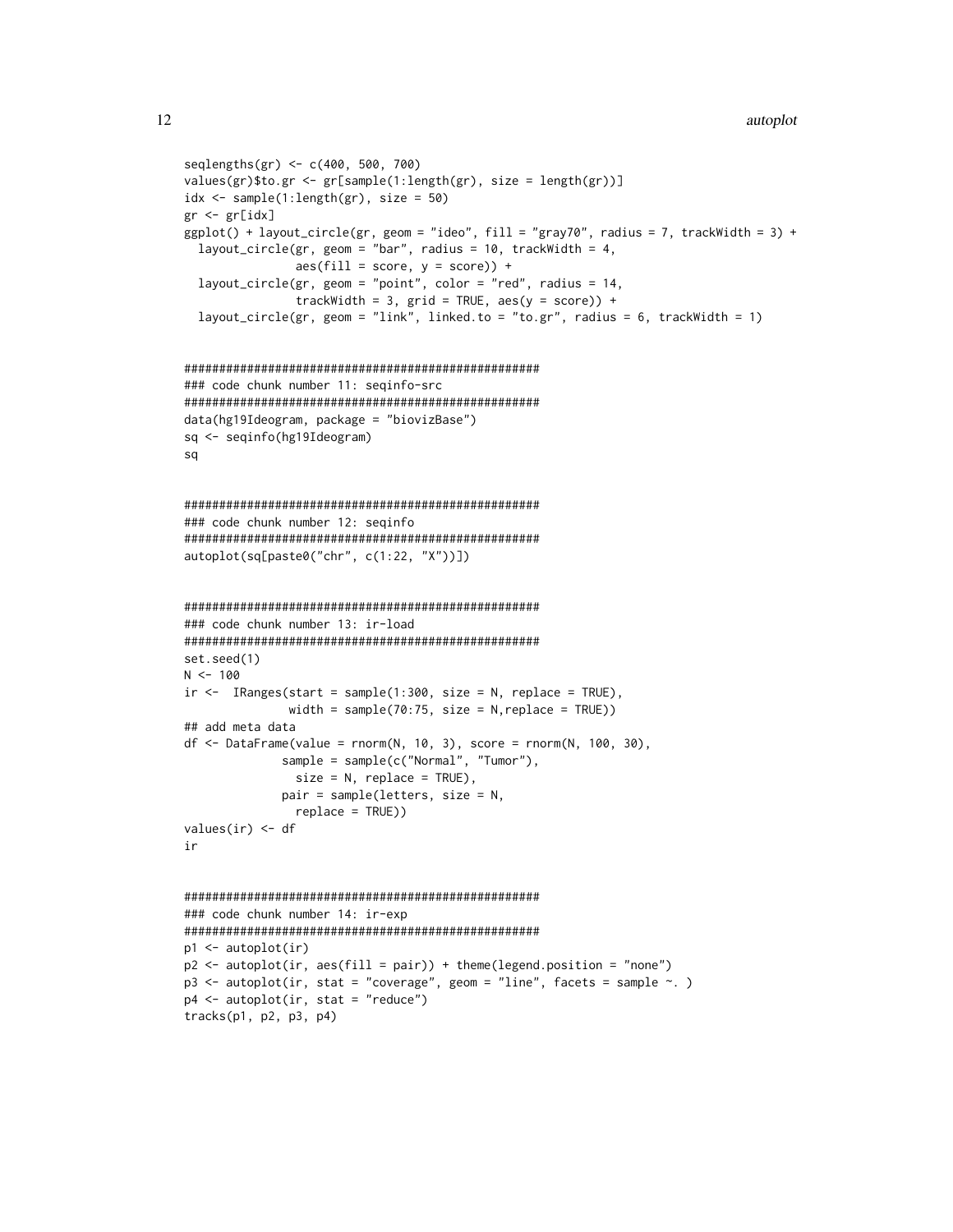```
### code chunk number 15: grl-simul
set.seed(1)
N < -100## simmulated GRanges
gr <- GRanges (segnames =
         sample(c("chr1", "chr2", "chr3"),
             size = N, replace = TRUE),
         IRanges(
              start = sample(1:300, size = N, replace = TRUE),width = sample(30:40, size = N, replace = TRUE)),
         strand = sample(c("+", "-", "*"), size = N,
          replace = TRUE),
         value = rnorm(N, 10, 3), score = rnorm(N, 100, 30),
         sample = sample(c("Normal", "Turnor"),size = N, replace = TRUE),
         pair = sample(leters, size = N,replace = TRUE))
grl <- split(gr, values(gr)$pair)
### code chunk number 16: grl-exp
## default gap.geom is 'chevron'
p1 <- autoplot(grl, group.selfish = TRUE)
p2 <- autoplot(grl, group.selfish = TRUE, main.geom = "arrowrect", gap.geom = "segment")
tracks(p1, p2)### code chunk number 17: grl-name
autoplot(grl, aes(fill = . .grl_name. .))## equal to
## autoplot(grl, aes(fill = grl_name))
### code chunk number 18: rle-simul
library(IRanges)
set.seed(1)
lambda <- c(rep(0.001, 4500), seq(0.001, 10, length = 500),seq(10, 0.001, length = 500))## @knitr create
xVector <- rpois(1e4, lambda)
```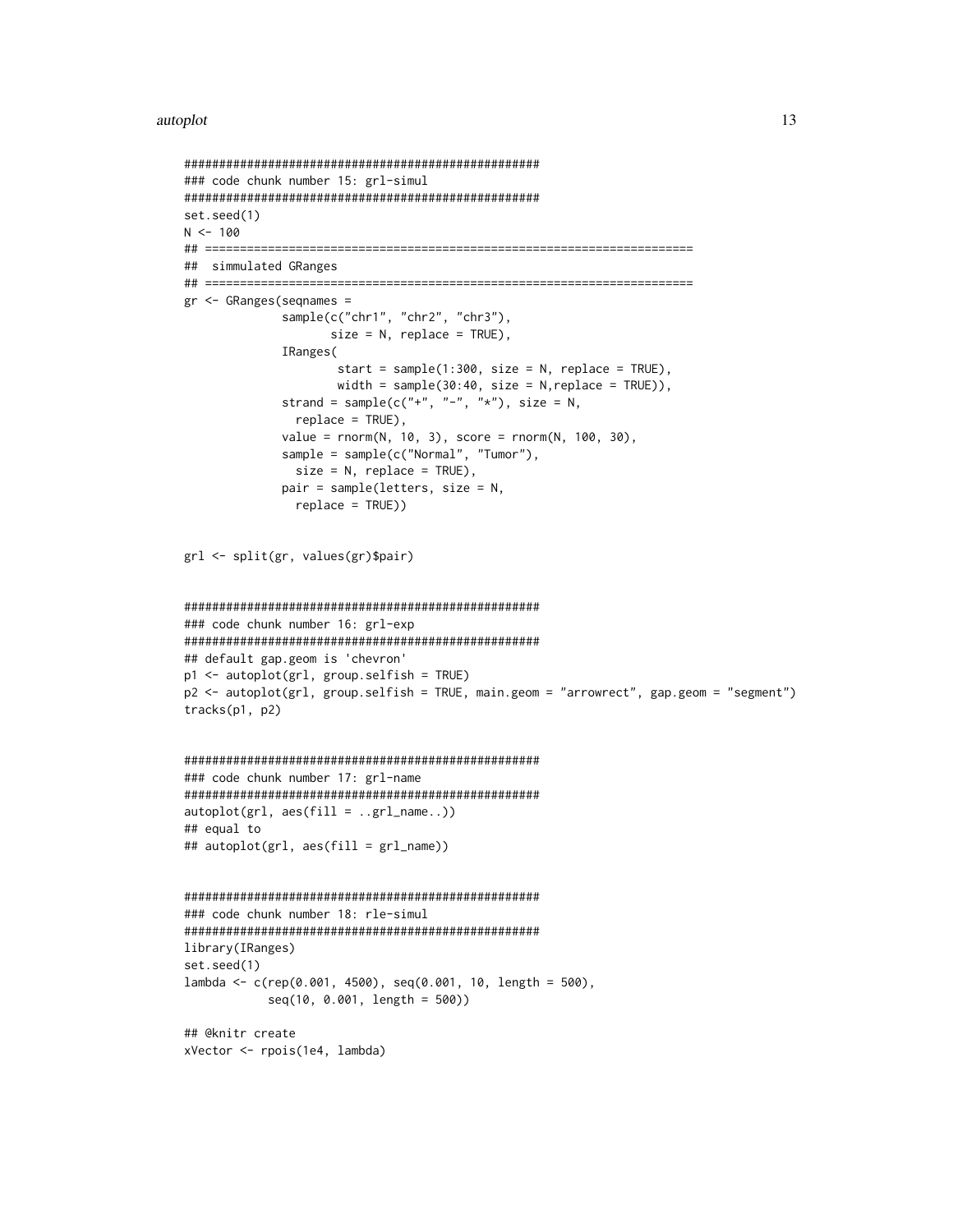```
xR1e \leftarrow R1e(xVector)xRle
```

```
### code chunk number 19: rle-bin
p1 \leftarrow \text{autoplot}(\text{xRle})p2 \le autoplot(xRle, nbin = 80)
p3 \le autoplot(xRle, geom = "heatmap", nbin = 200)
tracks('nbin = 30' = p1, "nbin = 80'' = p2, "nbin = 200(heatmap)'' = p3)
```

```
### code chunk number 20: rle-id
p1 <- autoplot(xRle, stat = "identity")
p2 \le autoplot(xRle, stat = "identity", geom = "point", color = "red")
tracks('line' = p1, "point" = p2)
```

```
### code chunk number 21: rle-slice
p1 \leq -autoff(xRle, type = "viewMaxs", stat = "slice", lower = 5)p2 <- autoplot(xRle, type = "viewMaxs", stat = "slice", lower = 5, geom = "heatmap")
tracks('bar' = p1, "heatmap" = p2)
```

```
### code chunk number 22: rlel-simul
xRleList \leftarrow RleList(xRle, 2L * xRle)xRleList
```

```
### code chunk number 23: rlel-bin
p1 <- autoplot(xRleList)
p2 \le autoplot(xRleList, nbin = 80)
p3 <- autoplot(xRleList, geom = "heatmap", nbin = 200)
tracks('nbin = 30' = p1, "nbin = 80'' = p2, "nbin = 200(heatmap)'' = p3)
```

```
### code chunk number 24: rlel-id
p1 <- autoplot(xRleList, stat = "identity")
p2 <- autoplot(xRleList, stat = "identity", geom = "point", color = "red")
tracks('line' = p1, "point" = p2)
```
14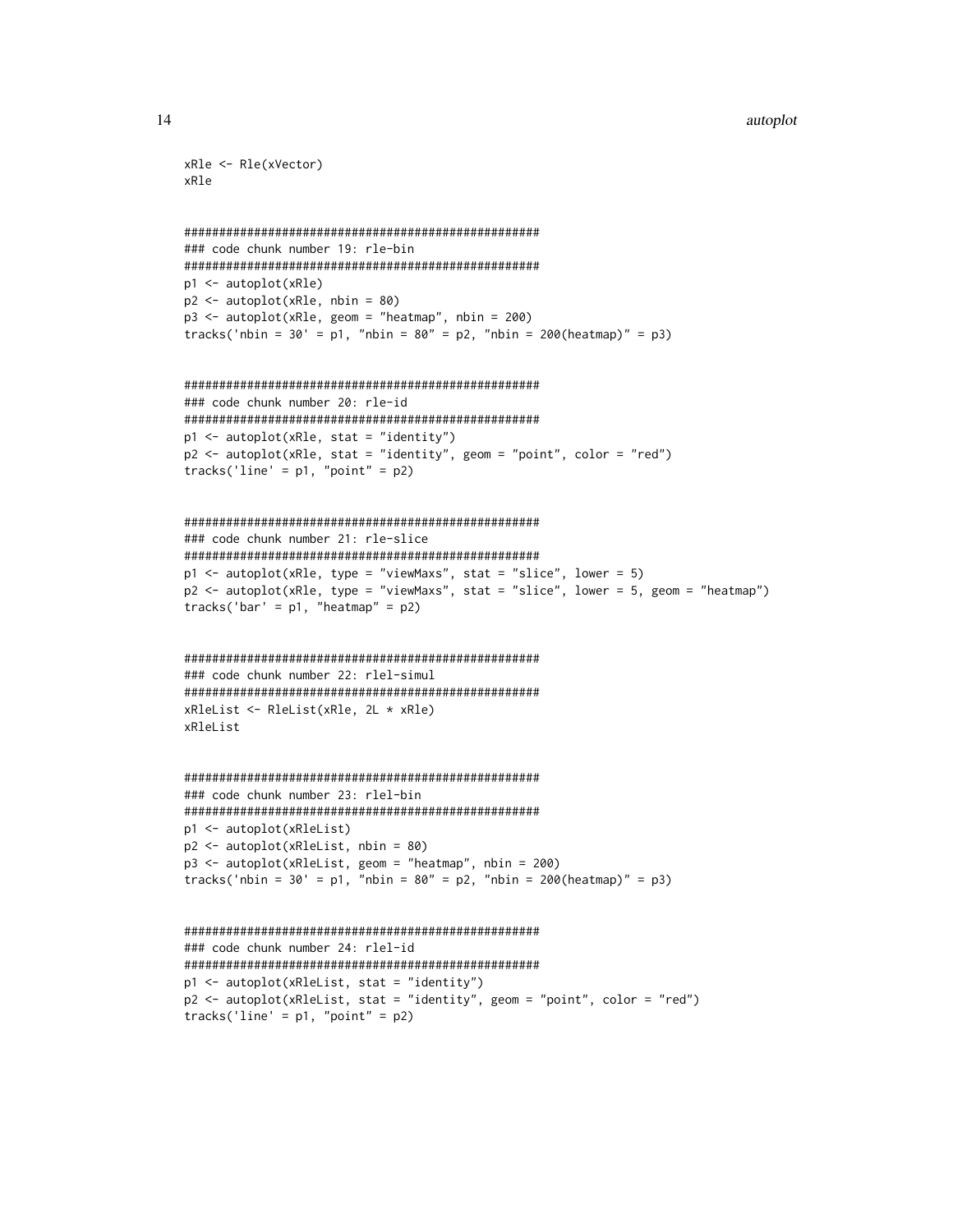```
### code chunk number 25: rlel-slice
p1 \le autoplot(xRleList, type = "viewMaxs", stat = "slice", lower = 5)
p2 <- autoplot(xRleList, type = "viewMaxs", stat = "slice", lower = 5, geom = "heatmap")
tracks('bar' = p1, "heatmap" = p2)
### code chunk number 26: txdb
library(TxDb.Hsapiens.UCSC.hg19.knownGene)
data(genesymbol, package = "biovizBase")
txdb <- TxDb.Hsapiens.UCSC.hg19.knownGene
### code chunk number 27: txdb-visual
p1 <- autoplot(txdb, which = genesymbol["ALDOA"], names.expr = "tx_name:::gene_id")
p2 <- autoplot(txdb, which = genesymbol["ALDOA"], stat = "reduce", color = "brown",
            fill = "brown")tracks(full = p1, reduce = p2, heights = c(5, 1)) + ylab("")
### FnsDh
## Fetching gene models from an EnsDb object.
library(EnsDb.Hsapiens.v75)
ensdb <- EnsDb.Hsapiens.v75
## We use a GenenameFilter to specifically retrieve all transcripts for that gene.
p1 <- autoplot(ensdb, which = GeneNameFilter("ALDOA"), names.expr = "gene_name")
## Instead of providing the GenenameFilter, we can also use filter expressions
p2 \leq -autoff autoplot(ensdb, which = \sim genename == "ALDOA", stat = "reduce",
            color = "brown", fill = "brown")tracks(full = p1, reduce = p2, heights = c(5, 1)) + ylab("")
## Alternatively, we can specify a GRangesFilter and display all genes
## that are (partially) overlapping with that genomic region:
gr <- GRanges(seqnames=16, IRanges(30768000, 30770000), strand="+")
autoplot(ensdb, GRangesFilter(gr, "any"), names.expr="gene_name")
## Just submitting the GRanges object also works.
autoplot(ensdb, gr, names.expr="gene_name")
## Or genes encoded on both strands.
gr <- GRanges(seqnames = 16, IRanges(30768000, 30770000), strand = "*")
autoplot(ensdb, GRangesFilter(gr), names.expr="gene_name")
## Also, we can spefify directly the gene ids and plot all transcripts of these
## genes (not only those overlapping with the region)
autoplot(ensdb, GeneIdFilter(c("ENSG00000196118", "ENSG00000156873")))
```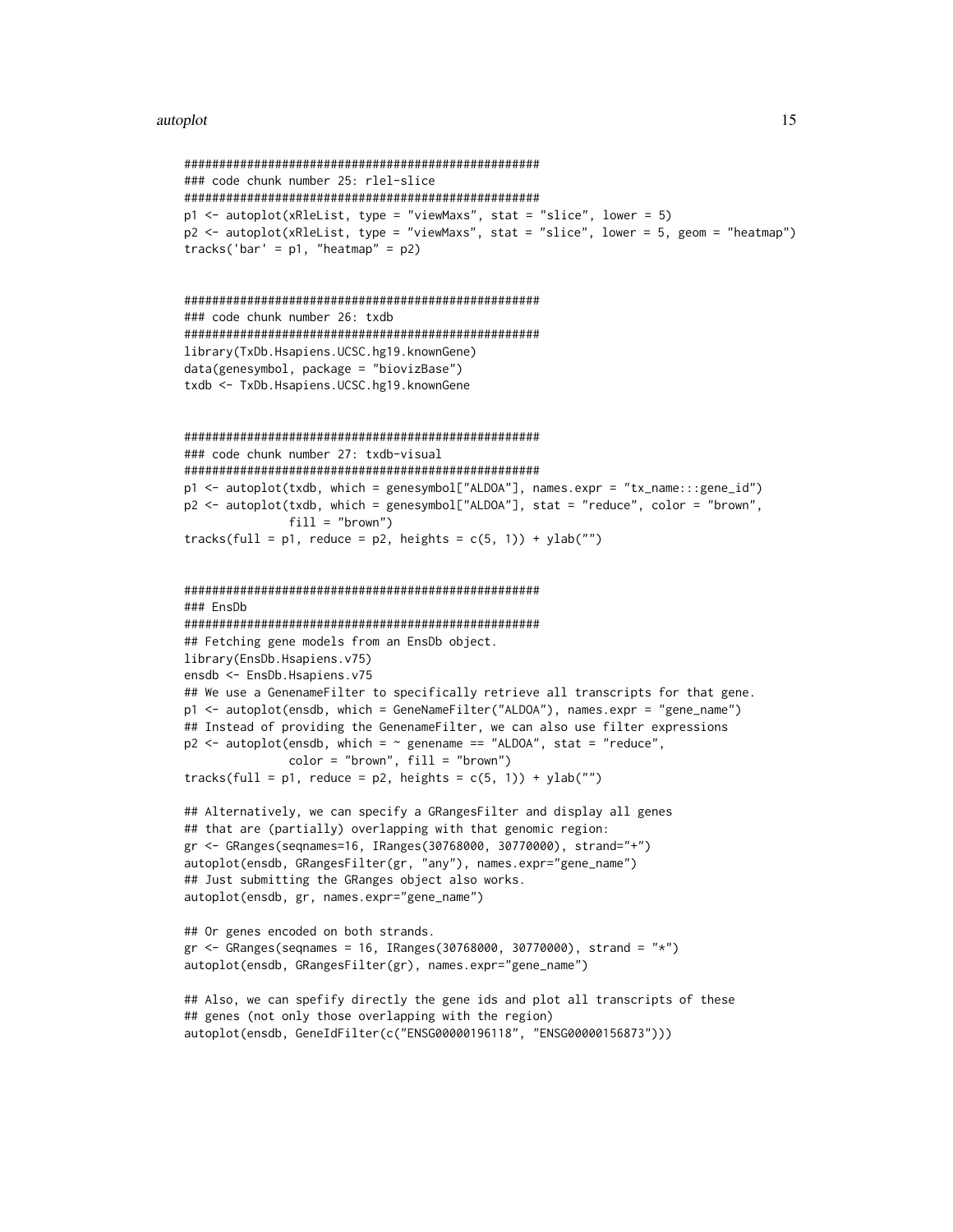```
### code chunk number 28: ga-load
library(GenomicAlignments)
data("genesymbol", package = "biovizBase")
bamfile <- system.file("extdata", "SRR027894subRBM17.bam",
               package="biovizBase")
which <- keepStandardChromosomes(genesymbol["RBM17"])
## need to set use.names = TRUE
ga <- readGAlignments(bamfile,
              param = ScanBamParam(which = which),use.name = TRUE)### code chunk number 29: ga-exp
p1 \leftarrow \text{autoplot(ga)}p2 \le autoplot(ga, geom = "rect")
p3 \le autoplot(ga, geom = "line", stat = "coverage")
tracks(default = p1, rect = p2, coverage = p3)
### code chunk number 30: bf-load (eval = FALSE)
```

```
## library(Rsamtools)
## bamfile <- "./wgEncodeCaltechRnaSeqK562R1x75dAlignsRep1V2.bam"
## bf <- BamFile(bamfile)
```

```
### code chunk number 31: bf-est-cov (eval = FALSE)
## autoplot(bamfile)
## autoplot(bamfile, which = c("chr1", "chr2"))
## autoplot(bf)
## autoplot(bf, which = c("chr1", "chr2"))
##
## data(genesymbol, package = "biovizBase")
## autoplot(bamfile, method = "raw", which = genesymbol["ALDOA"])
\# \### library(BSgenome.Hsapiens.UCSC.hg19)
## autoplot(bf, stat = "mismatch", which = genesymbol["ALDOA"], bsgenome = Hsapiens)
```

```
### code chunk number 32: char-bam (eval = FALSE)
## bamfile <- "./wgEncodeCaltechRnaSeqK562R1x75dAlignsRep1V2.bam"
## autoplot(bamfile)
```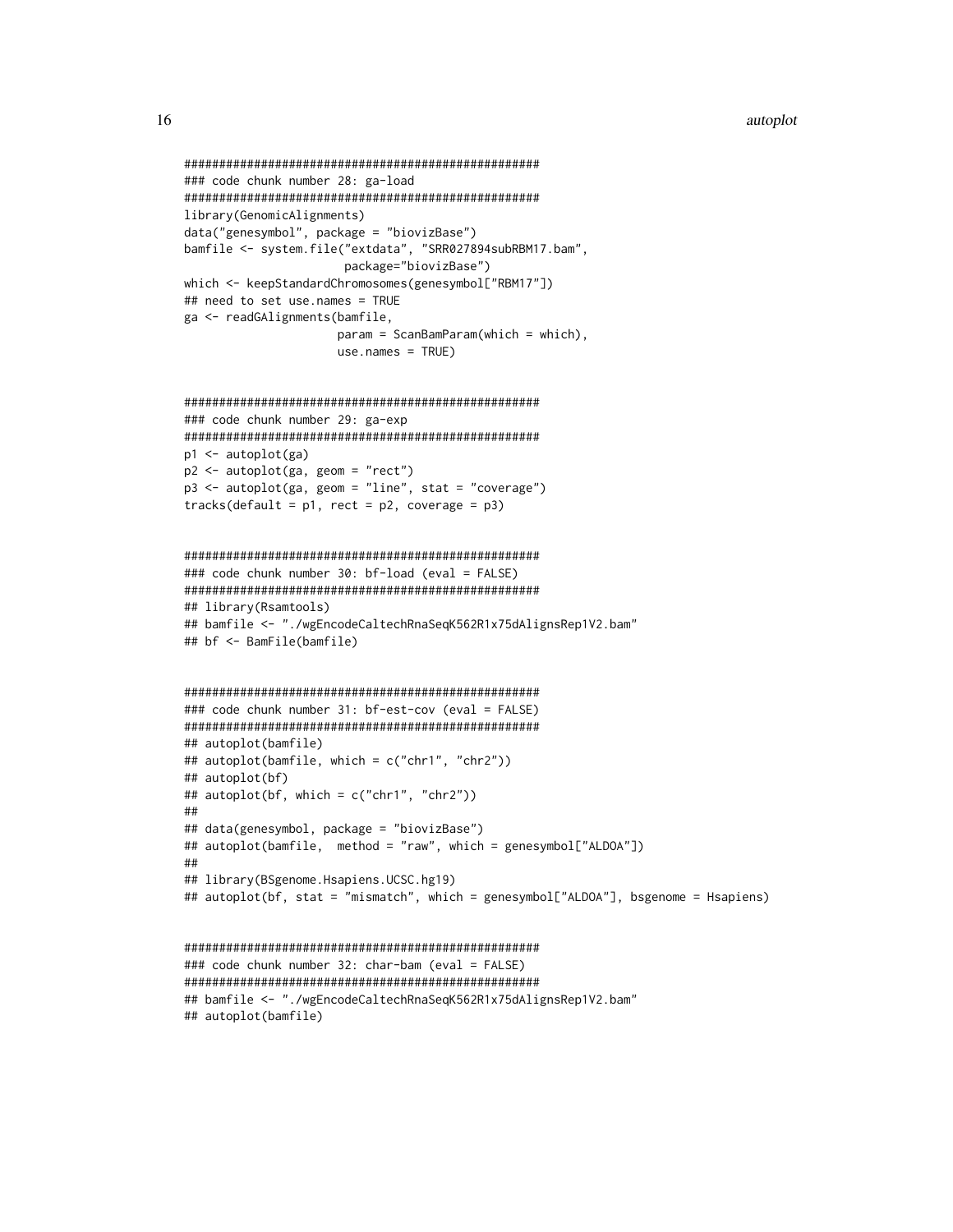#### autoplot the contract of the contract of the contract of the contract of the contract of the contract of the contract of the contract of the contract of the contract of the contract of the contract of the contract of the c

```
###################################################
### code chunk number 33: char-gr
###################################################
library(rtracklayer)
test_path <- system.file("tests", package = "rtracklayer")
test_bed <- file.path(test_path, "test.bed")
autoplot(test_bed, aes(fill = name))
###################################################
### matrix
###################################################
volcano <- volcano[20:70, 20:60] - 150
autoplot(volcano)
autoplot(volcano, xlab = "xlab", main = "main", ylab = "ylab")## special scale theme for 0-centered values
autoplot(volcano, geom = "raster")+scale_fill_fold_change()
## when a matrix has colnames and rownames label them by default
colnames(volcano) <- sort(sample(1:300, size = ncol(volcano), replace = FALSE))
autoplot(volcano)+scale_fill_fold_change()
rownames(volcano) <- letters[sample(1:24, size = nrow(volcano), replace = TRUE)]
autoplot(volcano)
## even with row/col names, you could also disable it and just use numeric index
autoplot(volcano, colnames.label = FALSE)
autoplot(volcano, rownames.label = FALSE, colnames.label = FALSE)
## don't want the axis has label??
autoplot(volcano, axis.text.x = FALSE)
autoplot(volcano, axis.text.y = FALSE)
# or totally remove axis
colnames(volcano) <- lapply(letters[sample(1:24, size = ncol(volcano),
replace = TRUE)],
function(x){
   paste(rep(x, 7), collapse = "")})
## Oops, overlapped
autoplot(volcano)
## tweak with it.
autoplot(volcano, axis.text.angle = -45, hjust = 0)## when character is the value
x \leq - sample(c(letters[1:3], NA), size = 100, replace = TRUE)
mx \leq -\text{matrix}(x, nrow = 5)autoplot(mx)
## tile gives you a white margin
rownames(mx) <- LETTERS[1:5]
autoplot(mx, color = "white")
```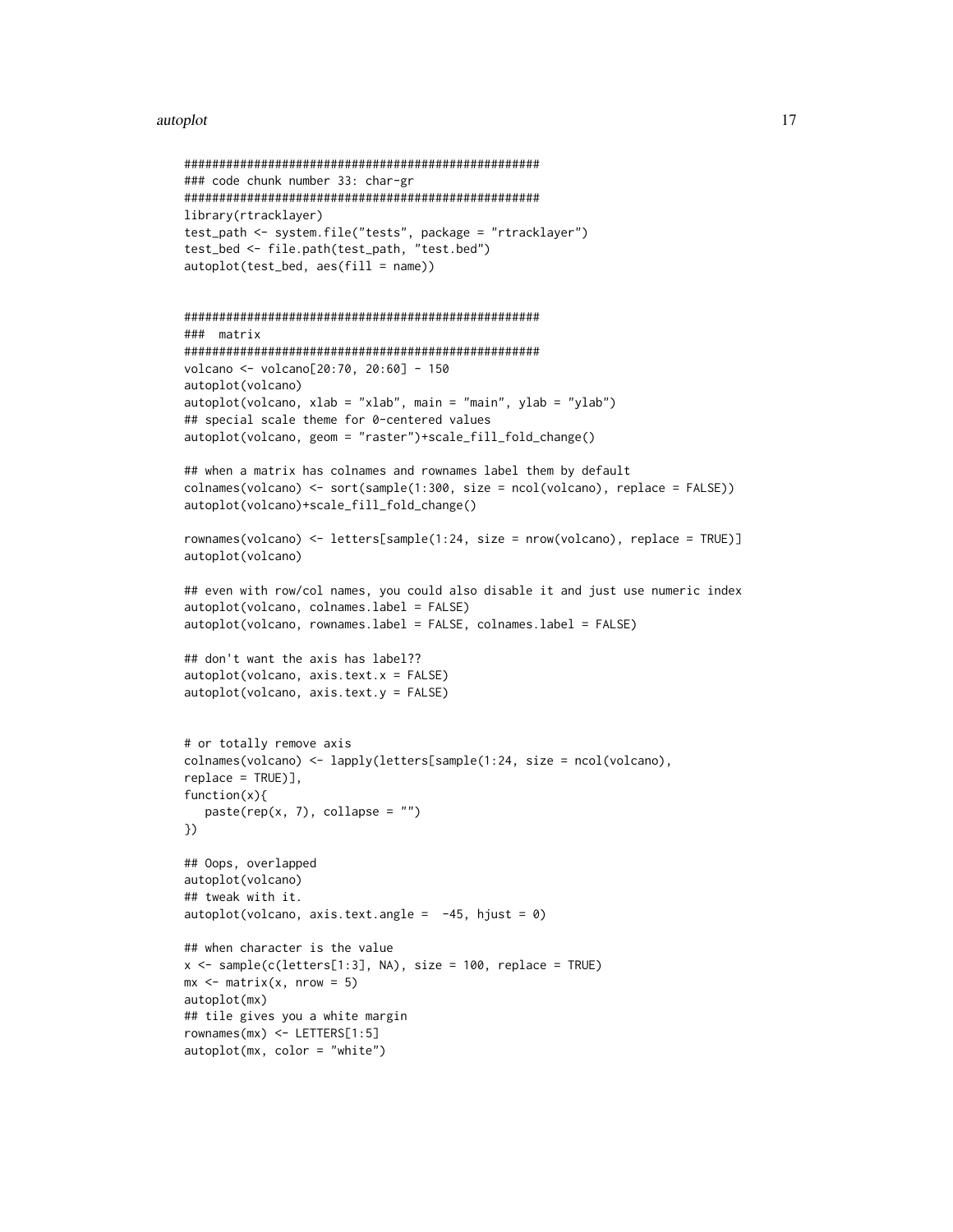```
colnames(mx) <- LETTERS[1:20]
autoplot(mx, color = "white")
autoplot(mx, color = "white", size = 2)
## weird in aes(), though works
## default tile is flexible
autoplot(mx, \text{aes}(\text{width} = 0.6, \text{ height} = 0.6))autoplot(mx, aes(width = 0.6, height = 0.6), na.value = "white")autoplot(mx, aes(width = 0.6, height = 0.6)) + theme_clear()###################################################
### Views
###################################################
lambda <- c(rep(0.001, 4500), seq(0.001, 10, length = 500),
            seq(10, 0.001, length = 500))
xVector < -</math>dnorm(1:5e3, mean = 1e3, sd = 200)xRle <- Rle(xVector)
v1 \le Views(xRle, start = sample(.4e3:.6e3, size = 50, replace = FALSE), width =1000)
autoplot(v1)
names(v1) <- letters[sample(1:24, size = length(v1), replace = TRUE)]
autoplot(v1)
autoplot(v1, geom = "tile", aes(width = 0.5, height = 0.5))autoplot(v1, geom = "line")
autoplot(v1, geom = "line", asc(color = row)) + theme(legend. position = "none")autoplot(v1, geom = "line", facets = NULL)
autoplot(v1, geom = "line", facets = NULL, alpha = 0.1)###################################################
### ExpressionSet
###################################################
library(Biobase)
data(sample.ExpressionSet)
sample.ExpressionSet
set.seed(1)
## select 50 features
idx <- sample(seq_len(dim(sample.ExpressionSet)[1]), size = 50)
eset <- sample.ExpressionSet[idx,]
eset
autoplot(as.matrix(pData(eset)))
## default heatmap
p1 <- autoplot(eset)
p2 <- p1 + scale_fill_fold_change()
p2
autoplot(eset)
autoplot(eset, geom = "tile", color = "white", size = 2)
autoplot(eset, geom = "tile", aes(width = 0.6, height = 0.6))
autoplot(eset, pheno.plot = TRUE)
idx <- order(pData(eset)[,1])
```
eset2 <- eset[,idx] autoplot(eset2, pheno.plot = TRUE)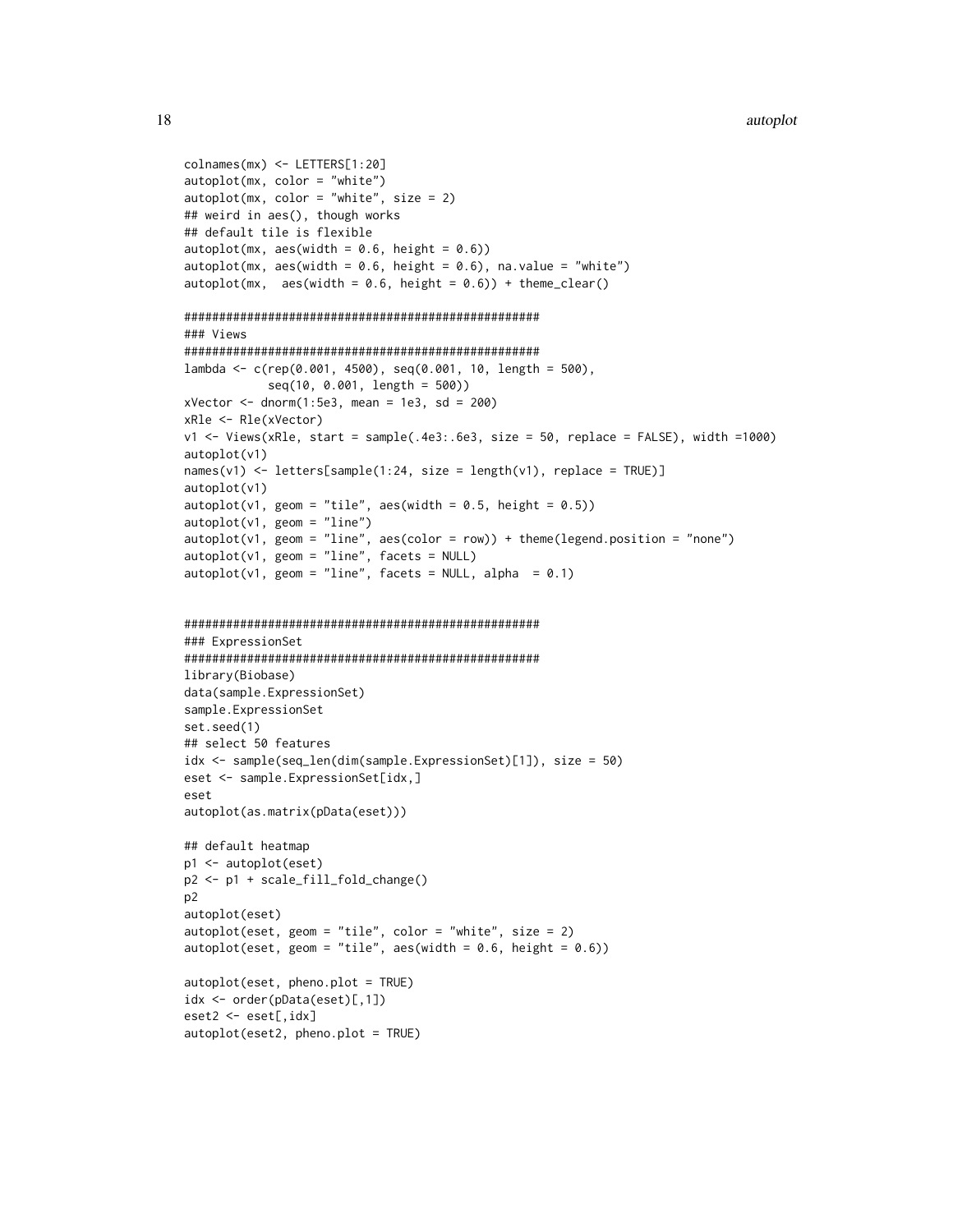```
## parallel coordainte plot
autoplot(eset, type = "pcp")
## boxplot
autoplot(eset, type = "boxplot")
## scatterplot.matrix
## slow, be carefull
##autoplot(eset[, 1:7], type = "scatterplot.matrix")
## mean-sd
autoplot(eset, type = "mean-sd")
### RangedSummarizedExperiment
library(SummarizedExperiment)
nrows <-200; ncols <-6counts <- matrix(runif(nrows * ncols, 1, 1e4), nrows)
counts2 <- matrix(runif(nrows * ncols, 1, 1e4), nrows)
rowRanges <- GRanges(rep(c("chr1", "chr2"), c(50, 150)),
              IRanges(floor(runif(200, 1e5, 1e6)), width=100),
              strand=sample(c("+", "-"), 200, TRUE))
colData <- DataFrame(Treatment=rep(c("ChIP", "Input"), 3),
                row.names=LETTERS[1:6])
sset <- SummarizedExperiment(assays=SimpleList(counts=counts,
                                    counts2 = counts2,
                      rowRanges=rowRanges, colData=colData)
autoplot(sset) + scale_fill_fold_change()
autoplot(sset, phone.plot = TRUE)### pcp
autoplot(sset, type = "pcp")
```

```
### boxplot
autoplot(sset, type = "boxplot")
```

```
### scatterplot matrix
##autoplot(sset, type = "scatterplot.matrix")
```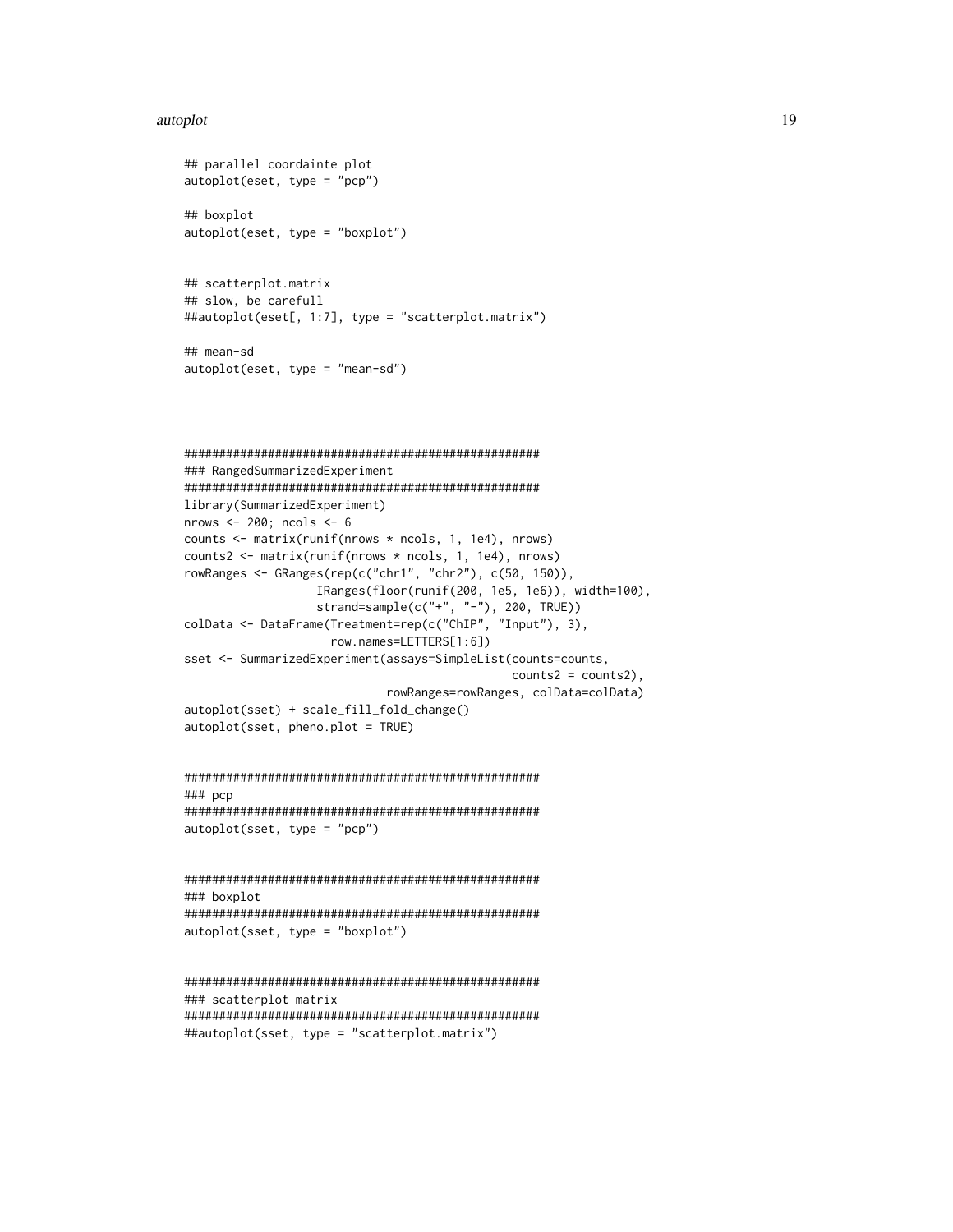```
###################################################
### vcf
###################################################
## Not run:
library(VariantAnnotation)
vcffile <- system.file("extdata", "chr22.vcf.gz", package="VariantAnnotation")
vcf <- readVcf(vcffile, "hg19")
## default use type 'geno'
## default use genome position
autoplot(vcf)
## or disable it
autoplot(vcf, genome.axis = FALSE)
## not transpose
autoplot(vcf, genome.axis = FALSE, transpose = FALSE, rownames.label = FALSE)
autoplot(vcf)
## use
autoplot(vcf, assay.id = "DS")## equivalent to
autoplot(vcf, assay.id = 2)## doesn't work when assay.id cannot find
autoplot(vcf, assay.id = "NO")
## use AF or first
autoplot(vcf, type = "info")
## geom bar
autoplot(vcf, type = "info", aes(y = THETA))autoplot(vcf, type = "info", aes(y = THETA, fill = VT, color = VT))autoplot(vcf, type = "fixed")
autoplot(vcf, type = "fixed", size = 10) + xlim(c(50310860, 50310890)) + ylim(0.75, 1.25)
p1 <- autoplot(vcf, type = "fixed") + xlim(50310860, 50310890)
p2 <- autoplot(vcf, type = "fixed", full.string = TRUE) + xlim(50310860, 50310890)
tracks("full-string = FALSE" = p1, "full-string = TRUE" = p2)+scale_y_continuous(breaks = NULL, limits = c(0, 3))p3 <- autoplot(vcf, type = "fixed", ref.show = FALSE) + xlim(50310860, 50310890) +
    scale_y_continuous(breaks = NULL, limits = c(0, 2))p3
## End(Not run)
###################################################
### code chunk number 56: bs-v
###################################################
library(BSgenome.Hsapiens.UCSC.hg19)
data(genesymbol, package = "biovizBase")
p1 <- autoplot(Hsapiens, which = resize(genesymbol["ALDOA"], width = 50))
p2 <- autoplot(Hsapiens, which = resize(genesymbol["ALDOA"], width = 50), geom = "rect")
tracks(text = p1, rect = p2)
```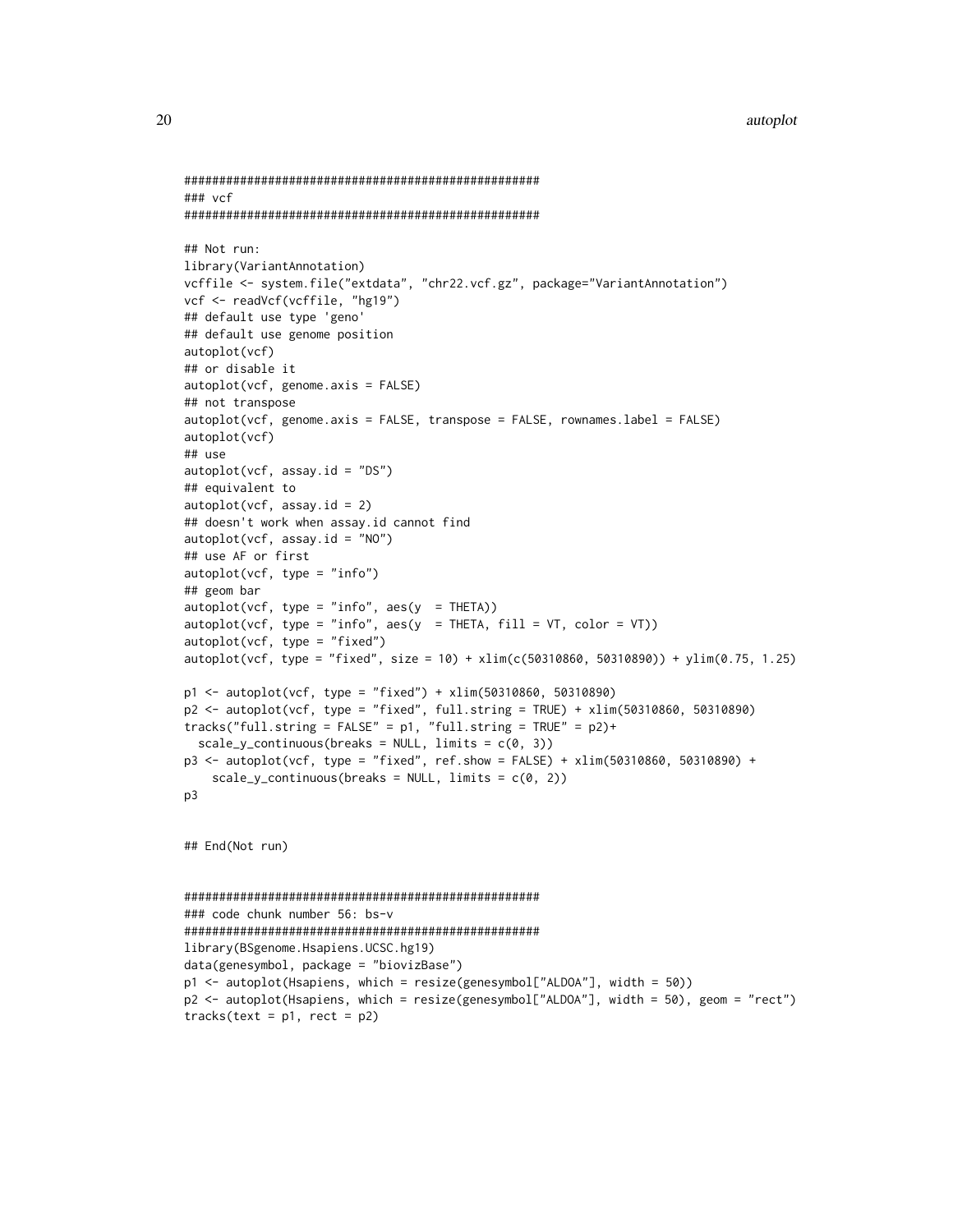## <span id="page-20-0"></span>geom\_alignment 21

```
###################################################
### code chunk number 57: sessionInfo
###################################################
sessionInfo()
```
geom\_alignment *Alignment geoms for GRanges object*

#### **Description**

Show interval data as alignment.

#### Usage

```
## S4 method for signature 'GRanges'
geom_alignment(data, ..., xlab, ylab, main, facets = NULL, stat =
                 c("stepping", "identity"), range.geom = c("rect",
                 "arrowrect"), gap.geom = c("chevron", "arrow",
                 "segment"), rect.height = NULL, group.selfish = TRUE,
                  label = TRUE)
## S4 method for signature 'TxDbOREnsDb'
geom_alignment(data, ..., which, columns = c("tx_id", "tx_name",
                 "gene_id"), names.expr = "tx_name", facets = NULL,
                 truncate.gaps = FALSE, truncate.fun = NULL, ratio =
                 0.0025)
## S4 method for signature 'GRangesList'
geom_alignment(data, ..., which = NULL,
                          cds.rect.h = 0.25,
                          exon.rect.h = cds.rect.h,
                          utr.rect.h = cds.rect.h/2,xlab, ylab, main,
                          facets = NULL, geom = "alignment",
                          stat = c("identity", "reduce"),
                          range.geom = "rect",
                          gap.geom = "arrow",
                          utr.geom = "rect",
                          names.expr = NULL,
                          label = TRUE,label.color = "gray40",
                          label.size = 3.
                          arrow rate = 0.015,
                          length = unit(0.1, "cm")
```
## S4 method for signature 'OrganismDb' geom\_alignment(data, ..., which,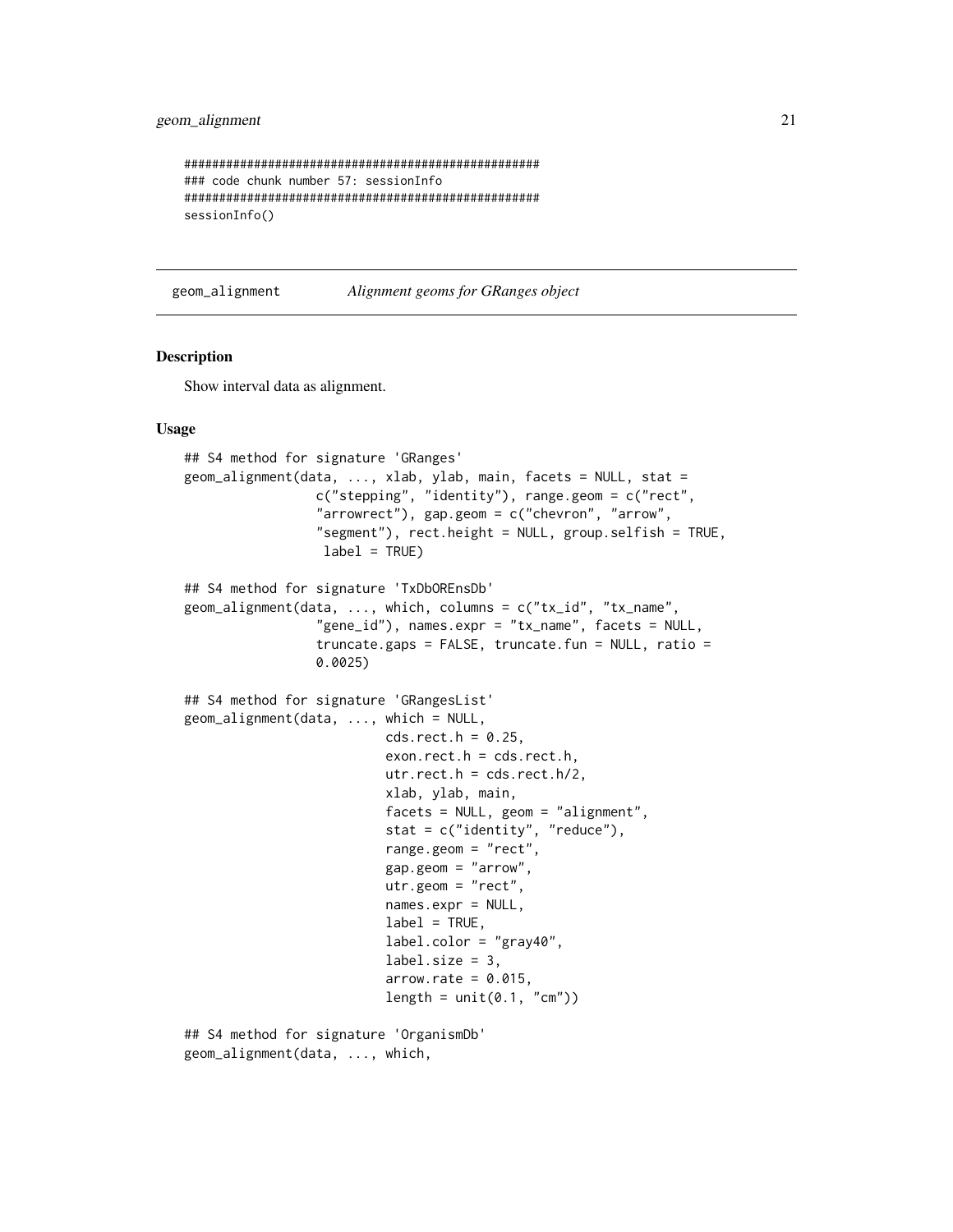```
columns = c("TXNAME", "SYMBOL", "TXID", "GENEID"),
names.expr = "SYMBOL",
factors = NULL,truncate.gaps = FALSE,
truncate.fun = NULL, ratio = 0.0025\overline{)}
```
## Arguments

| data          | A GRanges, data. frame, TxDb or EnsDb object.                                                                                                                                                                             |
|---------------|---------------------------------------------------------------------------------------------------------------------------------------------------------------------------------------------------------------------------|
| $\cdots$      | Extra parameters such as aes() passed.                                                                                                                                                                                    |
| which         | GRanges object to subset the TxDb or EnsDb object. For EnsDb: can also be a<br>single object extending AnnotationFilter, an AnnotationFilterList com-<br>bining such objects or a filter expression in form of a formula. |
| cds.rect.h    | cds heights.                                                                                                                                                                                                              |
| exon.rect.h   | exon heights.                                                                                                                                                                                                             |
| utr.rect.h    | utr heights.                                                                                                                                                                                                              |
| label.color   | label color.                                                                                                                                                                                                              |
| label.size    | label size.                                                                                                                                                                                                               |
| arrow.rate    | arrow rate.                                                                                                                                                                                                               |
| length        | arrow length.                                                                                                                                                                                                             |
| columns       | columns to get from object.                                                                                                                                                                                               |
| xlab          | Label for x                                                                                                                                                                                                               |
| ylab          | Label for y                                                                                                                                                                                                               |
| main          | Title for plot.                                                                                                                                                                                                           |
| facets        | Faceting formula to use.                                                                                                                                                                                                  |
| stat          | For GRanges: Character vector specifying statistics to use. "stepping" with ran-<br>domly assigned stepping levels as y varialbe. "identity" allow users to specify y<br>value in aes.                                    |
|               | For TxDb: defualt "identity" give full gene model and "reduce" for reduced<br>model.                                                                                                                                      |
| gap.geom      | Geom for 'gap' computed from the data you passed based on the group infor-<br>mation.                                                                                                                                     |
| rect.height   | Half height of the arrow body.                                                                                                                                                                                            |
| group.selfish | Passed to addStepping, control whether to show each group as unique level or<br>not. If set to FALSE, if two groups are not overlapped with each other, they will<br>probably be layout in the same level to save space.  |
| truncate.gaps | logical value indicate to truncate gaps or not.                                                                                                                                                                           |
| truncate.fun  | shrinkage function. Please see shrinkagefun in package biovizBase.                                                                                                                                                        |
| ratio         | used in maxGap.                                                                                                                                                                                                           |
| geom          | geometric object. only support "gene" now.                                                                                                                                                                                |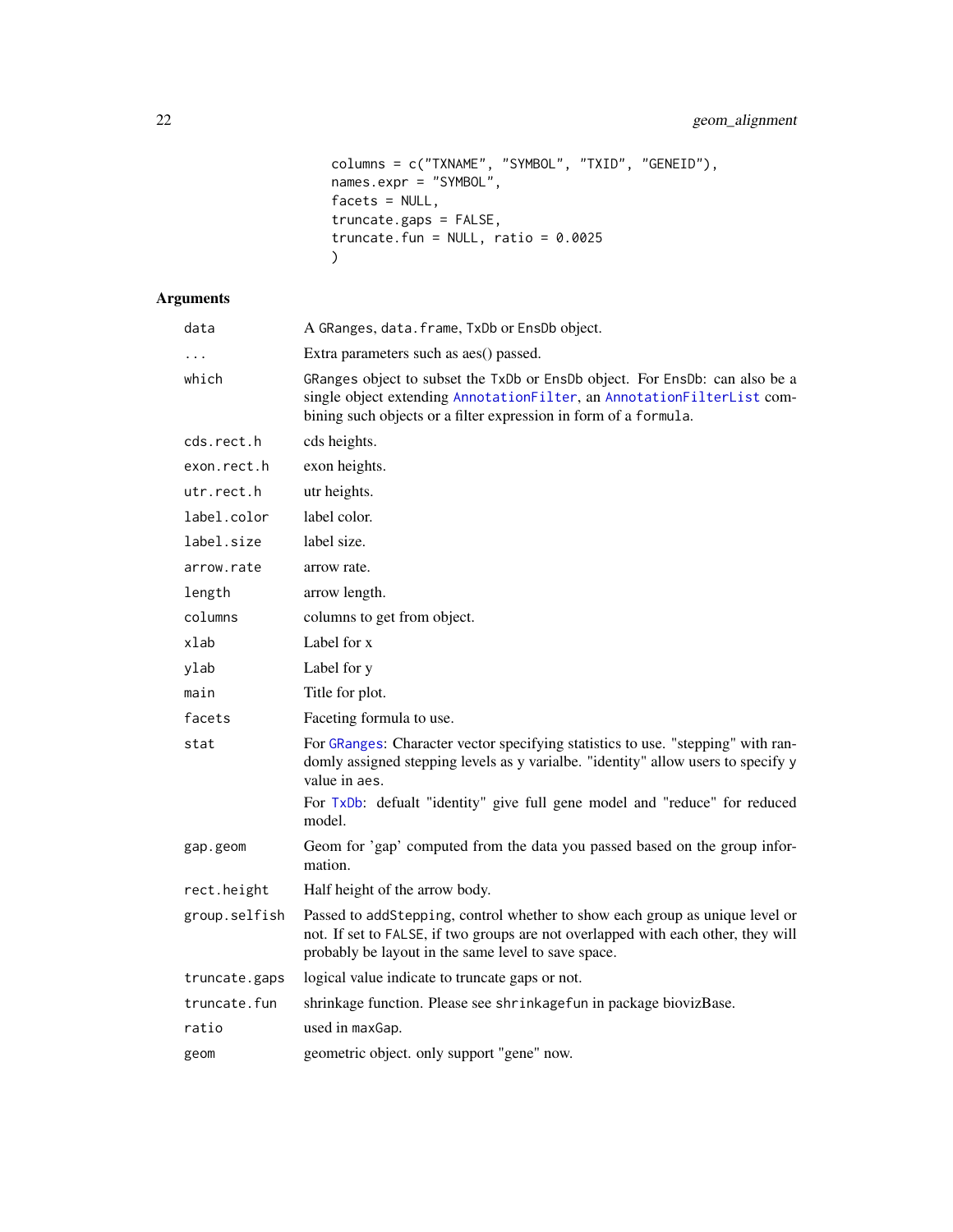| range.geom | geom for main intevals or exons.                                                              |
|------------|-----------------------------------------------------------------------------------------------|
| utr.geom   | geom for utr region.                                                                          |
| names.expr | expression for showing y label.                                                               |
| label      | logical value. Whether to label the intervals with names specified by argument<br>names.expr. |

## Value

A 'Layer'.

#### Author(s)

Tengfei Yin

## Examples

```
set.seed(1)
N < - 100require(GenomicRanges)
## ======================================================================
## simmulated GRanges
## ======================================================================
gr <- GRanges(seqnames =
              sample(c("chr1", "chr2", "chr3"),
                     size = N, replace = TRUE),
              IRanges(
                      start = sample(1:300, size = N, replace = TRUE),
                     width = sample(70:75, size = N, replace = TRUE)),
              strand = sample(c("+", "-", "*"), size = N,
                replace = TRUE),
              value = rnorm(N, 10, 3), score = rnorm(N, 100, 30),
              sample = sample(c("Normal", "Tumor"),
                size = N, replace = TRUE),
              pair = sample(letters, size = N,
                replace = TRUE))
## ======================================================================
## default
## ======================================================================
ggplot(gr) + geom_alignment()
## or
ggplot() + geom_alignment(gr)
## ======================================================================
## facetting and aesthetics
## ======================================================================
```
 $ggplot(gr) + geom\_alignment(facets = sample ~ & segnames, \, \, \text{aes}(\text{color} = strand, \, \text{fill} = strand))$ 

## ======================================================================

## stat:stepping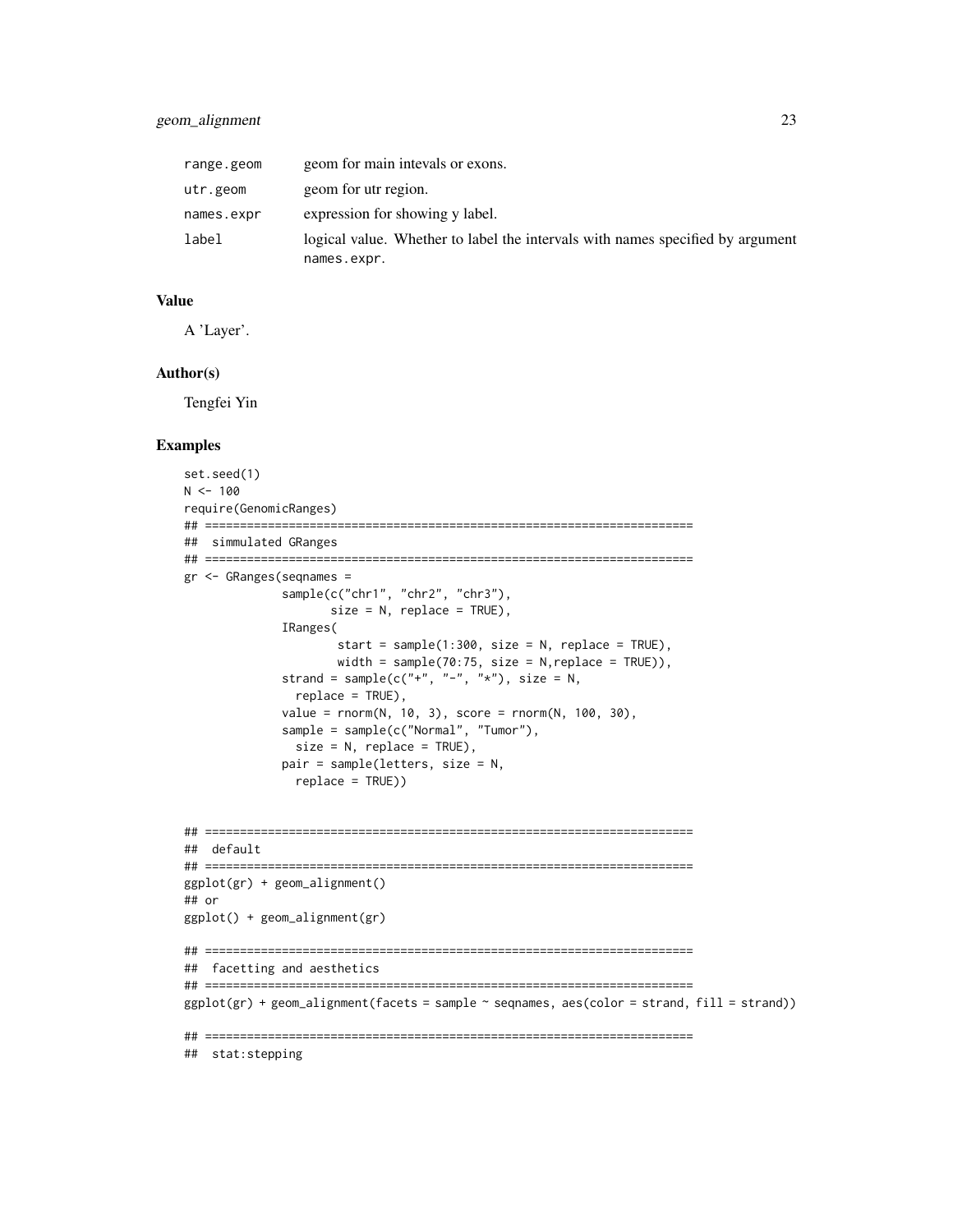```
## ======================================================================
ggplot(gr) + geom\_alignment(stat = "stepping", aes(group = pair))## ======================================================================
## group.selfish controls when
## ======================================================================
ggplot(gr) + geom_alignment(stat = "stepping", aes(group = pair), group.selfish = FALSE)
## =======================================
## main/gap geom
## =======================================
ggplot(gr) + geom_alignment(range.geom = "arrowrect", gap.geom = "chevron")
## =======================================
## For TxDb
## =======================================
library(TxDb.Hsapiens.UCSC.hg19.knownGene)
data(genesymbol, package = "biovizBase")
txdb <- TxDb.Hsapiens.UCSC.hg19.knownGene
## made a track comparing full/reduce stat.
ggbio() + geom\_alignment(data = txdb, which = genesymbol["RBM17"])p1 <- ggplot(txdb) + geom_alignment(which = genesymbol["RBM17"])
p1
p2 <- ggplot(txdb) + geom_alignment(which = genesymbol["RBM17"], stat = "reduce")
tracks(full = p1, reduce = p2, heights = c(3, 1))tracks(full = pi), reduce = pi), heights = c(3, 1)) + theme_tracks_sunset()
tracks(full = p1, reduce = p2, heights = c(3, 1)) +
     theme_tracks_sunset(axis.line.color = NA)
## change y labels
ggplot(txdb) + geom_alignment(which = genesymbol["RBM17"], names.expr = "tx_id:::gene_id")
```
geom\_arch *Arch geoms for GRanges object*

#### **Description**

Show interval data as arches.

#### Usage

```
## S4 method for signature 'data.frame'
geom\_arch(data, ..., n = 25, max.height = 10)## S4 method for signature 'GRanges'
geom_arch(data, ..., xlab, ylab, main, facets = NULL,
                 rect.height = 0, n = 25, max.height = 10)
```
<span id="page-23-0"></span>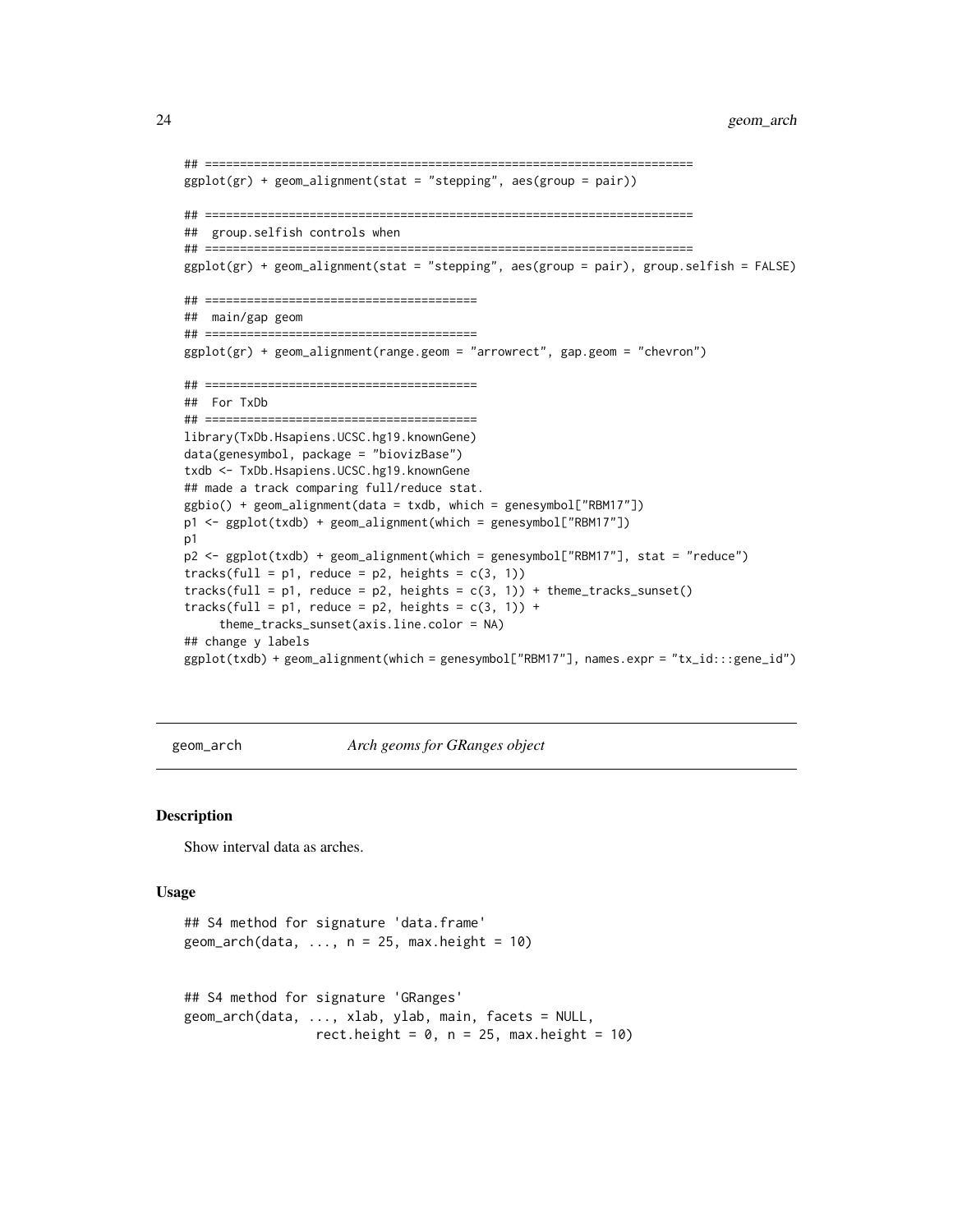## geom\_arch 25

## Arguments

| data        | A GRanges or data. frame object.                                                                                                                          |
|-------------|-----------------------------------------------------------------------------------------------------------------------------------------------------------|
| .           | Extra parameters passed to autoplot function, aes mapping support height, $x$ ,<br>xend.                                                                  |
|             | • x start of the arches                                                                                                                                   |
|             | • xendend of the arches                                                                                                                                   |
|             | • heightheight of arches                                                                                                                                  |
| xlab        | Label for x                                                                                                                                               |
| ylab        | Label for y                                                                                                                                               |
| main        | Title for plot.                                                                                                                                           |
| n           | Integer values at which interpolation takes place to create 'n' equally spaced<br>points spanning the interval $[{}'min(x)$ <sup>'</sup> , ' $max(x)$ ']. |
| facets      | Faceting formula to use.                                                                                                                                  |
| rect.height | When data is GRanges, this padding the arches from original y value to allow<br>users putting arches 'around' the interval rectangles.                    |
| max.height  | Max height of all arches.                                                                                                                                 |

## Details

To draw a interval data as arches, we need to provide a special geom for this purpose. Arches is popular in gene viewer or genomoe browser, when they try to show isoforms or gene model.geom\_arch, just like any other geom\_\* function in ggplot2, you can pass aes() to it to map variable to height of arches.

#### Value

A 'Layer'.

#### Author(s)

Tengfei Yin

## Examples

set.seed(1)  $N < - 100$ library(GenomicRanges)

```
## =======================================
## simmulated GRanges
## =======================================
gr <- GRanges(seqnames =
              sample(c("chr1", "chr2", "chr3"),
                     size = N, replace = TRUE),
             IRanges(
                     start = sample(1:300, size = N, replace = TRUE),width = sample(70:75, size = N, replace = TRUE)),
```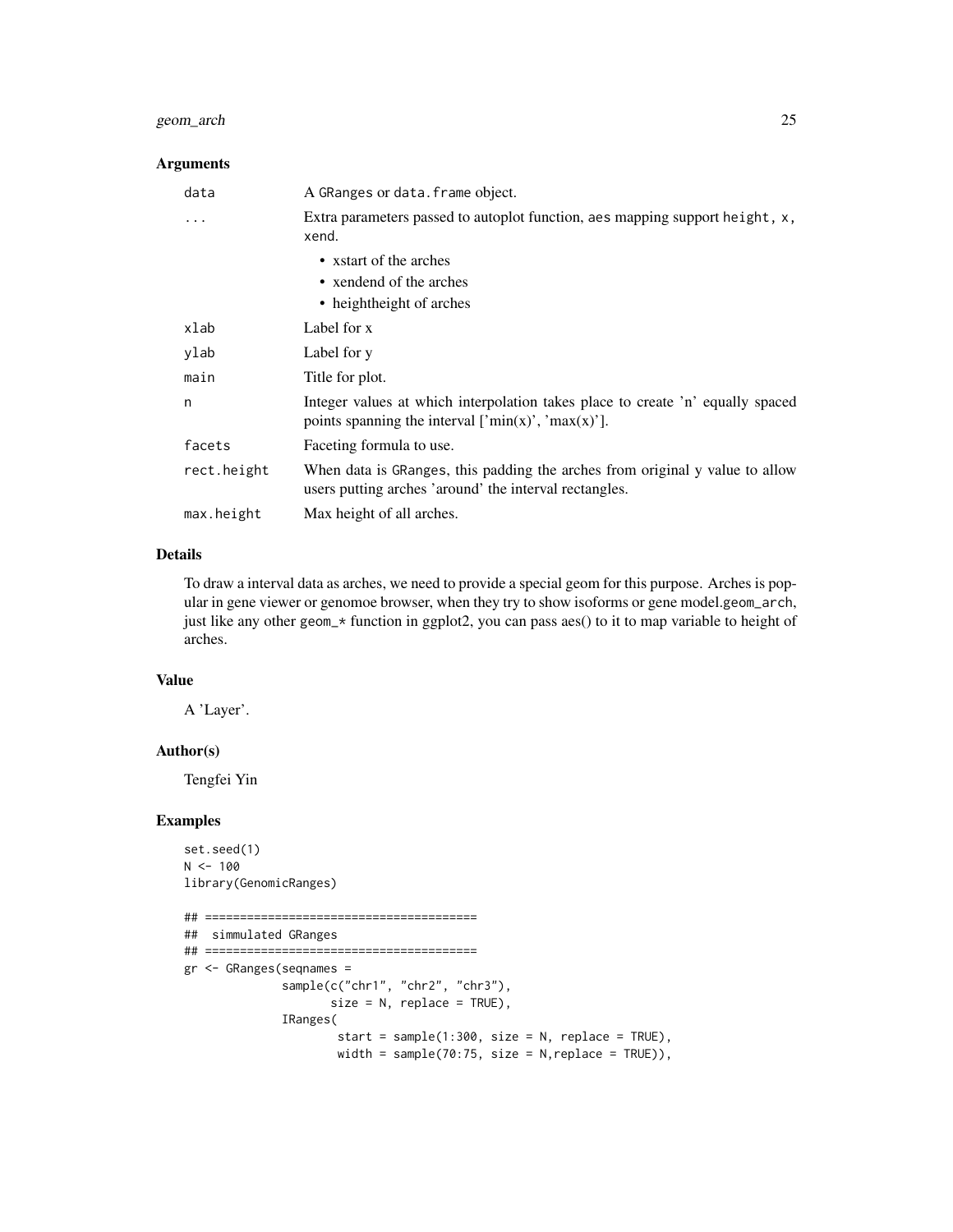```
strand = sample(c("+", "-", "*"), size = N,
               replace = TRUE),
              value = rnorm(N, 10, 3), score = rnorm(N, 100, 30),
              sample = sample(c("Normal", "Tumor"),
               size = N, replace = TRUE),
              pair = sample(letters, size = N,
               replace = TRUE))
## =======================================
## default
## =======================================
ggplot(gr) + geom_arch()
# or
ggplot() + geom_arch(gr)
## =======================================
## facetting and aesthetics
## =======================================
ggplot(gr) + geom_arch(aes(color = value, height = value, size = value),alpha = 0.2, facets = sample \sim seqnames)
```
geom\_arrow *Arrow geoms for GRanges object*

#### Description

Show interval data as arrows.

#### Usage

```
## S4 method for signature 'GRanges'
geom_arrow(data, ..., xlab, ylab, main,
          angle = 30, length = unit(0.12, "cm"), type = "open",
          stat = c("stepping", "identity"), facets = NULL,
          arrow rate = 0.03, group.setfish = TRUE)
```
#### Arguments

| data     | A GRanges object.                                                                                                                                 |
|----------|---------------------------------------------------------------------------------------------------------------------------------------------------|
| $\ddots$ | Extra parameters such as aes() passed.                                                                                                            |
| xlab     | Label for x                                                                                                                                       |
| ylab     | Label for y                                                                                                                                       |
| main     | Title for plot.                                                                                                                                   |
| angle    | The angle of the arrow head in degrees (smaller numbers produce narrower,<br>pointier arrows). Essentially describes the width of the arrow head. |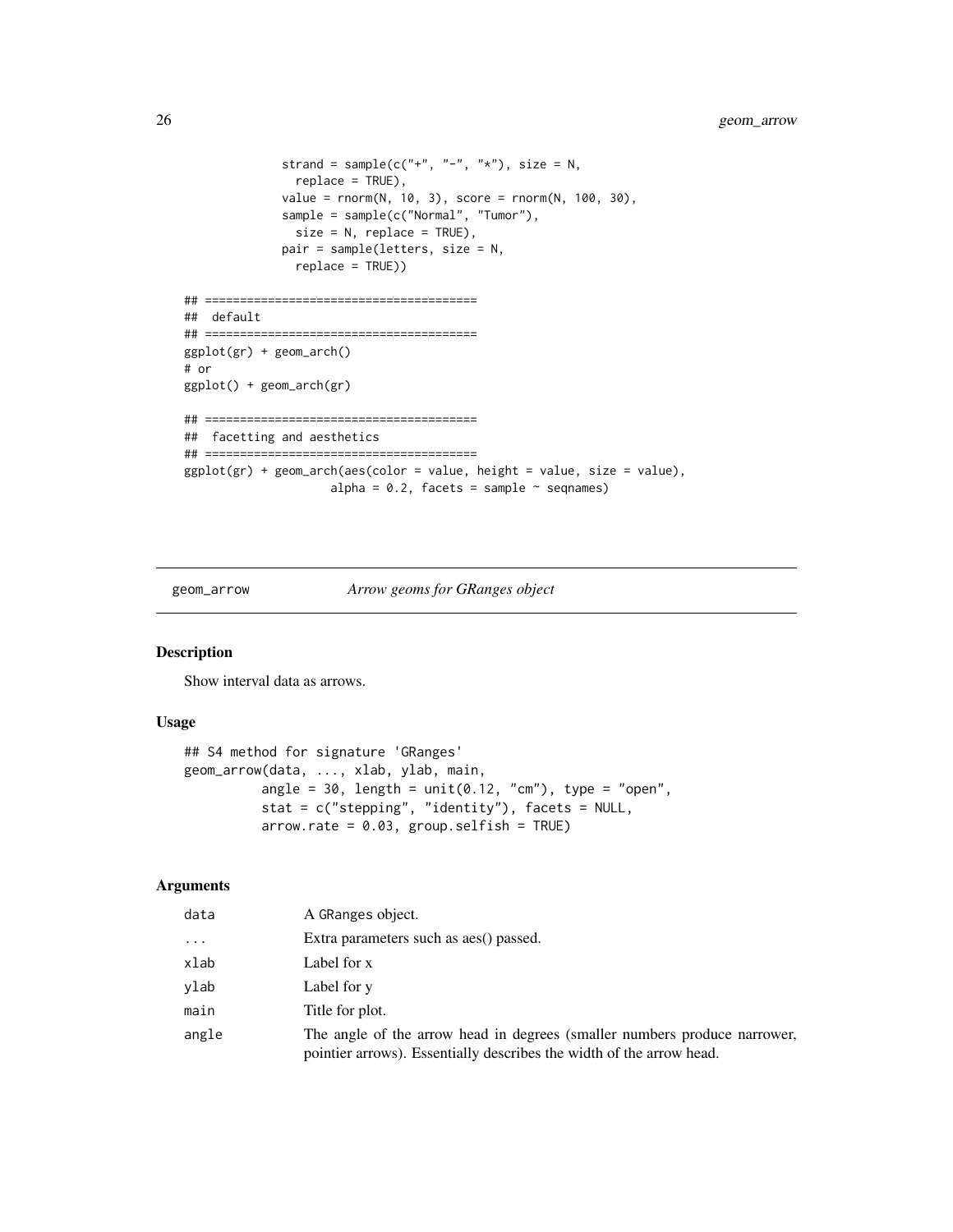## geom\_arrow 27

| length        | A unit specifying the length of the arrow head (from tip to base).                                                                                                                                                       |
|---------------|--------------------------------------------------------------------------------------------------------------------------------------------------------------------------------------------------------------------------|
| type          | One of "open" or "closed" indicating whether the arrow head should be a closed<br>triangle.                                                                                                                              |
| stat          | Character vector specifying statistics to use. "stepping" with randomly assigned<br>stepping levels as y variable. "identity" allow users to specify y value in aes.                                                     |
| facets        | Faceting formula to use.                                                                                                                                                                                                 |
| arrow.rate    | Arrow density of the arrow body.                                                                                                                                                                                         |
| group.selfish | Passed to addStepping, control whether to show each group as unique level or<br>not. If set to FALSE, if two groups are not overlapped with each other, they will<br>probably be layout in the same level to save space. |

#### Value

A 'Layer'.

#### Author(s)

Tengfei Yin

## Examples

```
set.seed(1)
N < - 100require(GenomicRanges)
## ======================================================================
## simmulated GRanges
## ======================================================================
gr <- GRanges(seqnames =
              sample(c("chr1", "chr2", "chr3"),
                     size = N, replace = TRUE),
             IRanges(
                      start = sample(1:300, size = N, replace = TRUE),width = sample(70:75, size = N, replace = TRUE)),
              strand = sample(c("+", "-", "*"), size = N,
                replace = TRUE),
             value = rnorm(N, 10, 3), score = rnorm(N, 100, 30),
              sample = sample(c("Normal", "Tumor"),
                size = N, replace = TRUE),
             pair = sample(letters, size = N,
                replace = TRUE))
## ======================================================================
## default
## ======================================================================
ggplot(gr) + geom_arrow()
# or
ggplot() + geom_arrow(gr)
## ======================================================================
```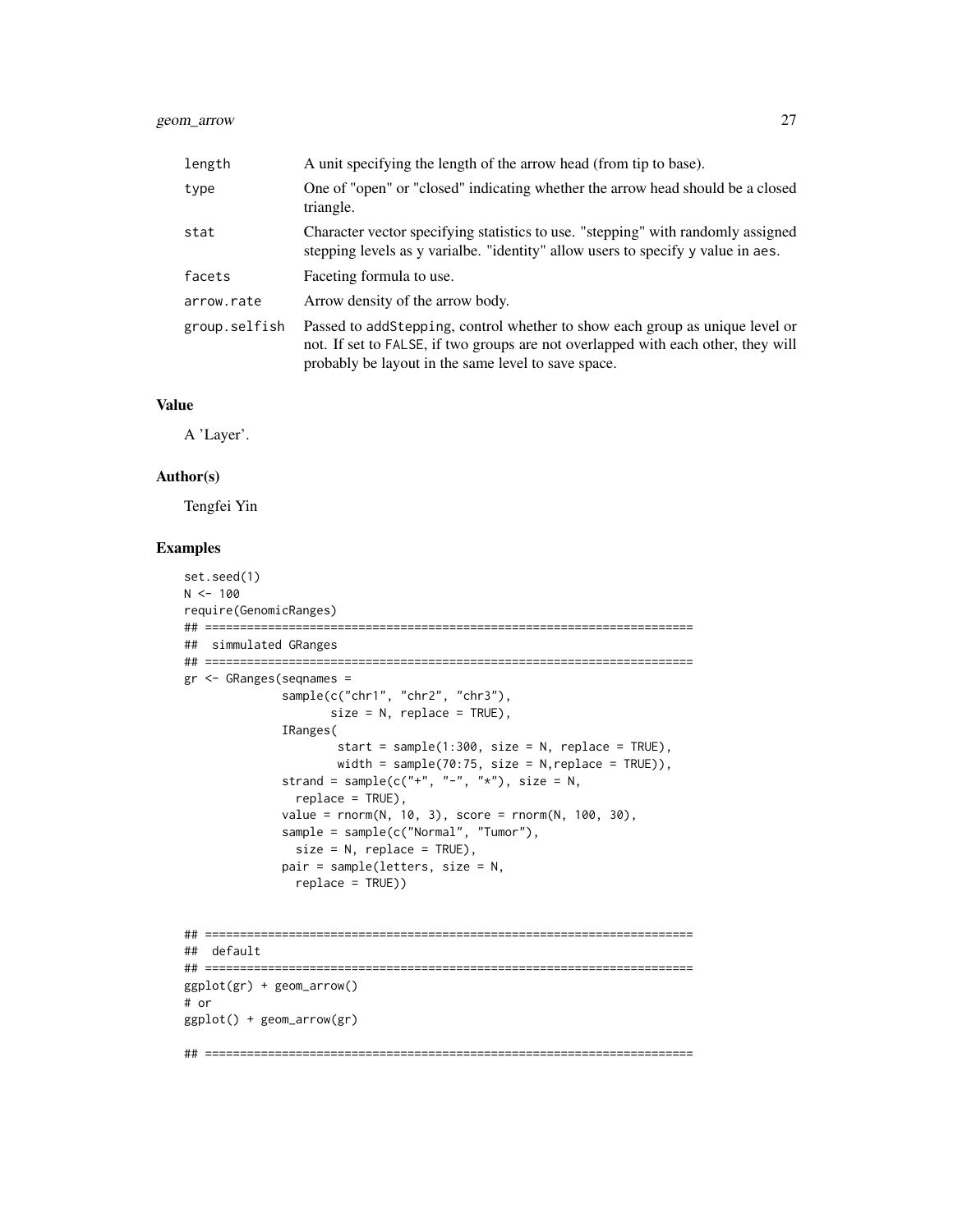```
## facetting and aesthetics
## ======================================================================
ggplot(gr) + geom_arrow(facets = sample ~ sequence, aesc(color = strand, fill = strand))## ======================================================================
## stat:identity
## ======================================================================
ggplot(gr) + geom_arrow(stat = "identity", aes(y = value))## ======================================================================
## stat:stepping
## ======================================================================
ggplot(gr) + geom_arrow(stat = "stepping", aes(y = value, group = pair))## ======================================================================
## group.selfish
## ======================================================================
ggplot(gr) + geom_arrow(stat = "stepping", aes(y = value, group = pair), group.selfish = FALSE)
```

```
## ======================================================================
## other options to control arrow angle, density, ...
## ======================================================================
library(grid)
ggplot(gr) + geom_arrow(stat = "stepping", aes(y = value, group = pair),arrow.rate = 0.01, length = unit(0.3, "cm"), angle = 45,
                     group.selfish = FALSE)
```
geom\_arrowrect *Arrowrect geoms for GRanges object*

## Description

Show interval data as rectangle with a arrow head.

#### Usage

```
## S4 method for signature 'GRanges'
geom_arrowrect(data, ..., xlab, ylab, main,
              facets = NULL, stat = c("stepping", "identity"),
              rect.height = NULL, arrow.head = 0.06,
              arrow.head.rate = arrow.head, arrow.head, arrow.head.fix = NULL,group.selfish = TRUE)
```
<span id="page-27-0"></span>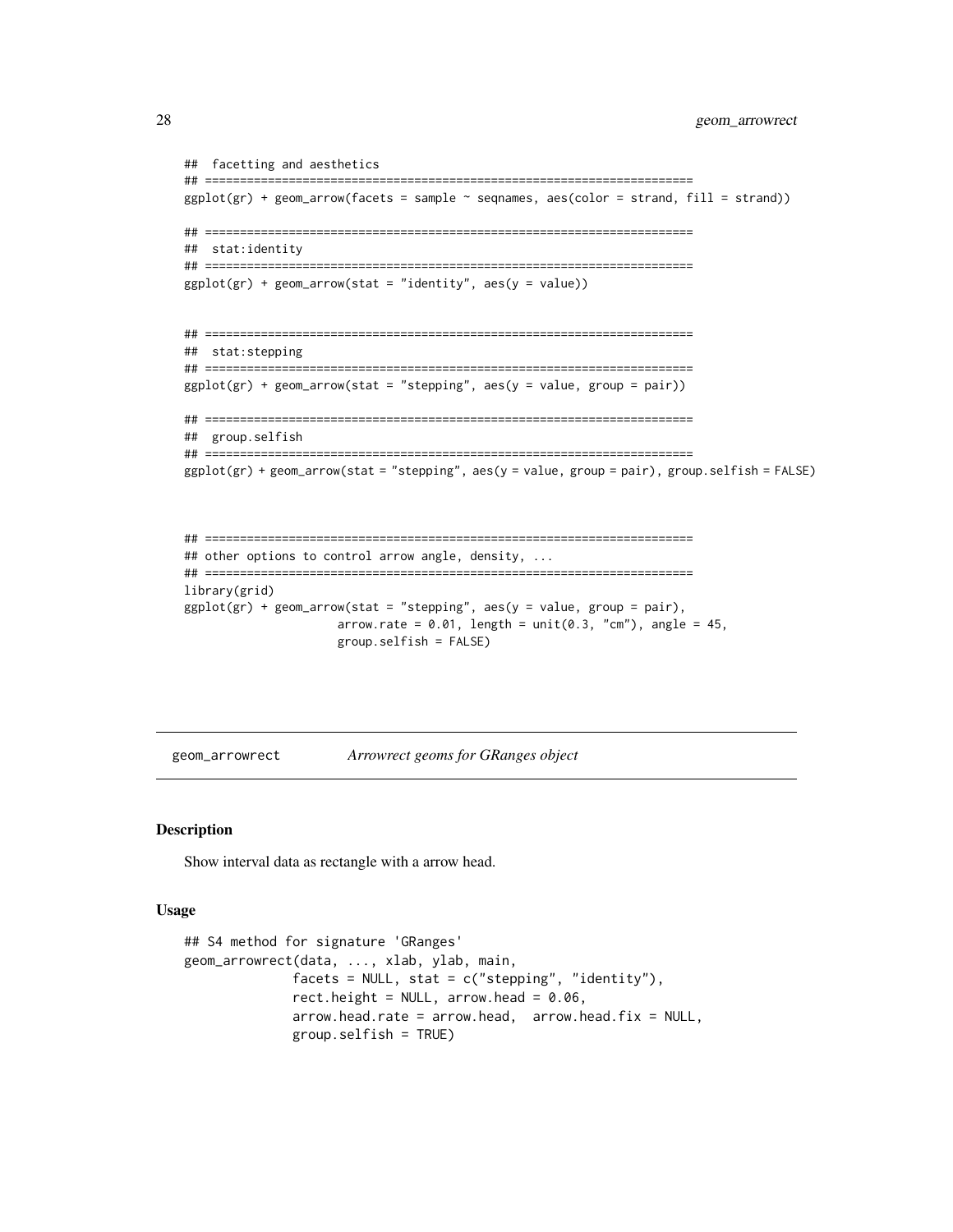## geom\_arrowrect 29

## Arguments

| data            | A GRanges object.                                                                                                                                                                                                        |
|-----------------|--------------------------------------------------------------------------------------------------------------------------------------------------------------------------------------------------------------------------|
| $\cdots$        | Extra parameters such as aes() passed.                                                                                                                                                                                   |
| xlab            | Label for x                                                                                                                                                                                                              |
| ylab            | Label for y                                                                                                                                                                                                              |
| main            | Title for plot.                                                                                                                                                                                                          |
| facets          | Faceting formula to use.                                                                                                                                                                                                 |
| stat            | Character vector specifying statistics to use. "stepping" with randomly assigned<br>stepping levels as y varialbe. "identity" allow users to specify y value in aes.                                                     |
| rect.height     | Half height of the arrow body.                                                                                                                                                                                           |
| arrow.head      | Arrow head to body ratio.                                                                                                                                                                                                |
| arrow.head.rate |                                                                                                                                                                                                                          |
|                 | Arrow head to body ratio. same with arrow.head.                                                                                                                                                                          |
|                 | arrow.head.fix fixed length of arrow head.                                                                                                                                                                               |
| group.selfish   | Passed to addStepping, control whether to show each group as unique level or<br>not. If set to FALSE, if two groups are not overlapped with each other, they will<br>probably be layout in the same level to save space. |

#### Value

A 'Layer'.

#### Author(s)

Tengfei Yin

## Examples

```
set.seed(1)
N < - 100require(GenomicRanges)
## ======================================================================
## simmulated GRanges
## ======================================================================
gr <- GRanges(seqnames =
             sample(c("chr1", "chr2", "chr3"),
                     size = N, replace = TRUE),
             IRanges(
                      start = sample(1:300, size = N, replace = TRUE),
                     width = sample(70:75, size = N, replace = TRUE)),
              strand = sample(c("+", "-", "*"), size = N,
                replace = TRUE),
              value = rnorm(N, 10, 3), score = rnorm(N, 100, 30),
              sample = sample(c("Normal", "Tumor"),
                size = N, replace = TRUE),
             pair = sample(letters, size = N,
                replace = TRUE))
```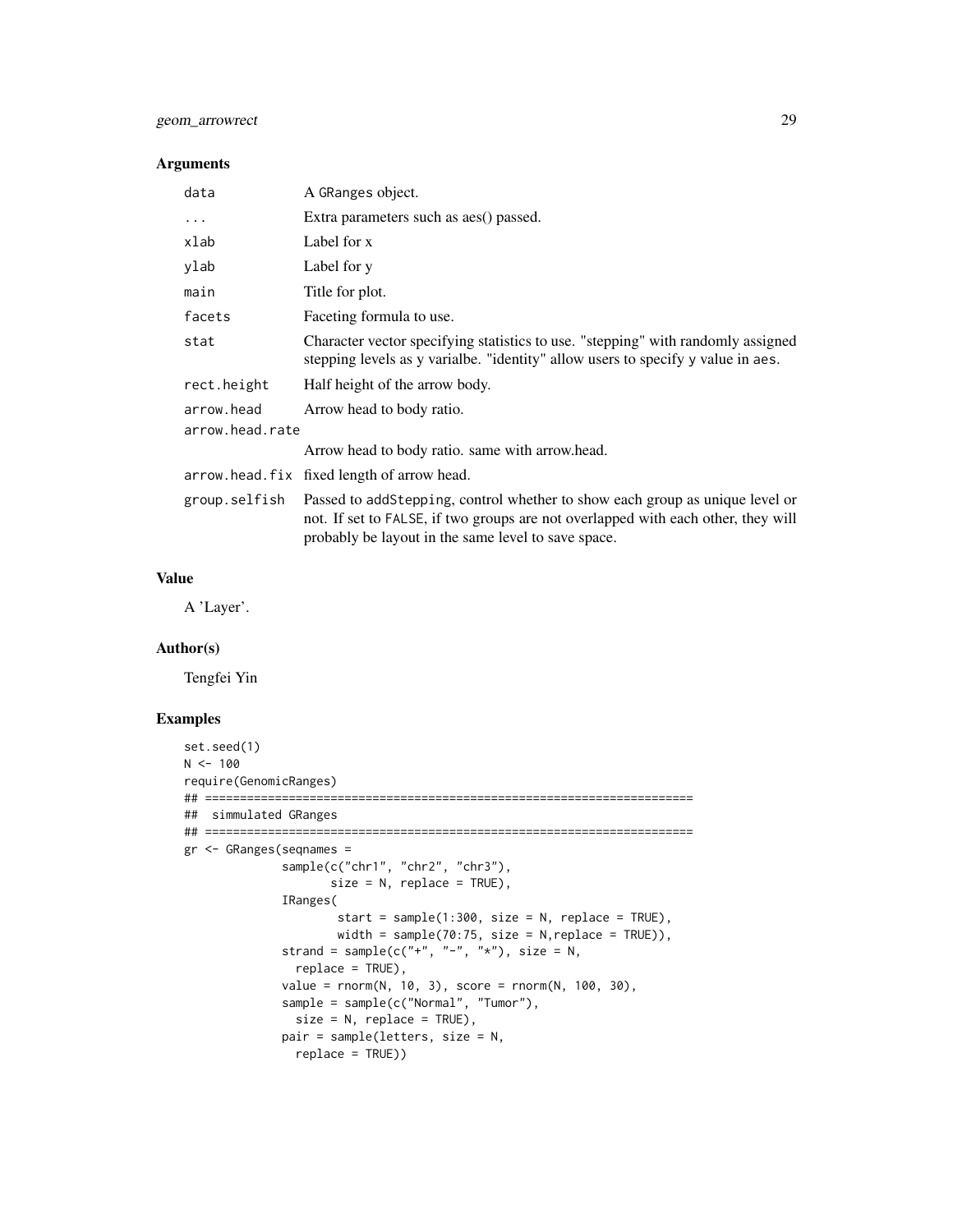```
## ======================================================================
## default
## ======================================================================
ggplot(gr) + geom_arrowrect()
## or
ggplot() + geom_arrowrect(gr)
## ======================================================================
## facetting and aesthetics
## ======================================================================
ggplot(gr) + geomarrowrect(facets = sample ~ sequences, aes(color = strand, fill = strand))## ======================================================================
## stat:identity
## ======================================================================
ggplot(gr) + geom_arrowrect(stat = "identity", aes(y = value))## ======================================================================
## stat:stepping
## ======================================================================
ggplot(gr) + geom_arrowvector(tstat = "stepping", aes(y = value, group = pair))## ======================================================================
## group.selfish controls when
## ======================================================================
ggplot(gr) + geom_arrowrect(gr, stat = "stepping", aes(y = value, group = pair), group.selfish = FALSE)
```
geom\_bar *Segment geoms for GRanges object*

#### Description

Show interval data as vertical bar, width equals to interval width and use 'score' or specified 'y' as y scale.

#### Usage

```
## S4 method for signature 'ANY'
geom_bar(data, ...)
## S4 method for signature 'GRanges'
geom_bar(data,..., xlab, ylab, main)
```
<span id="page-29-0"></span>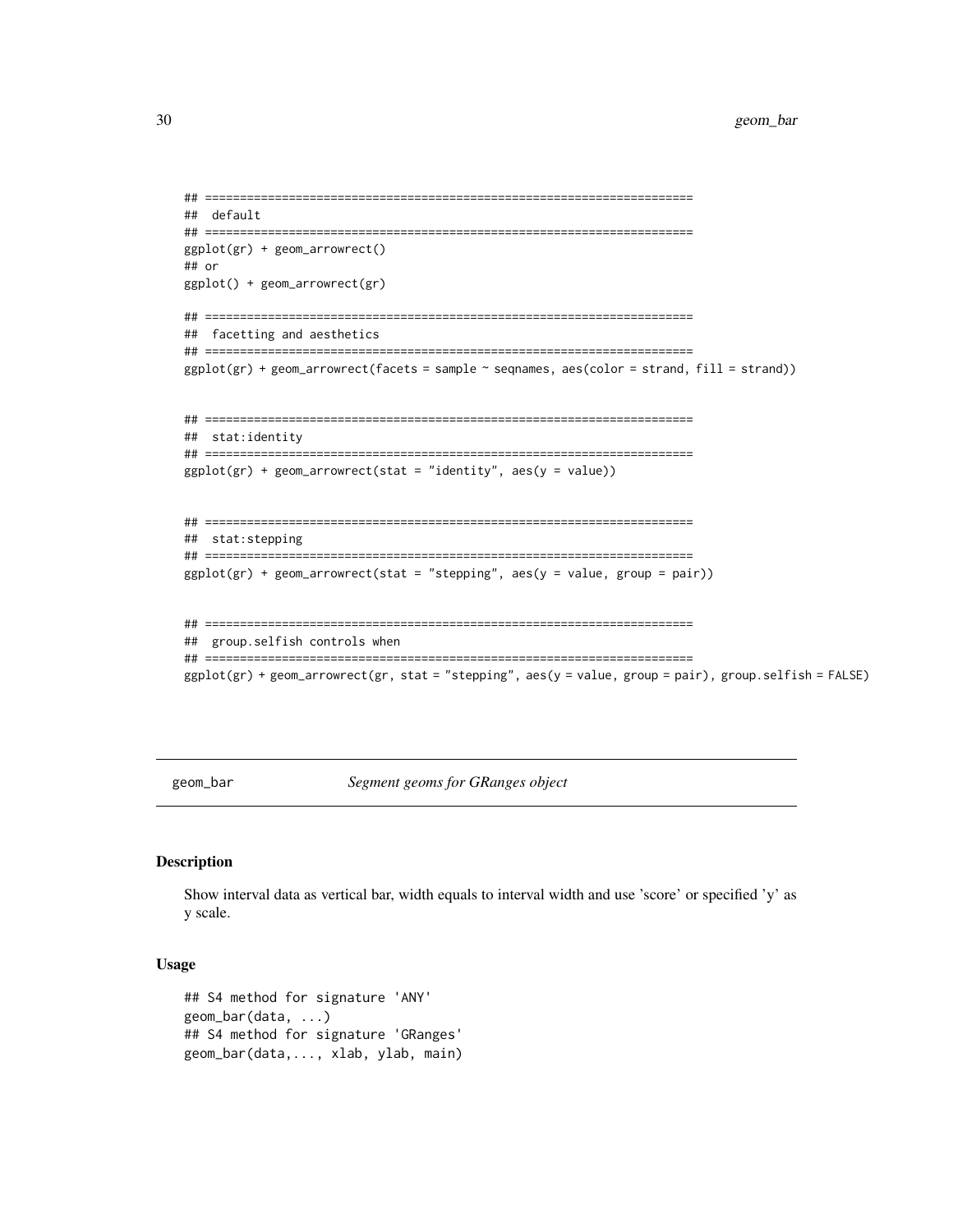## <span id="page-30-0"></span>geom\_chevron 31

#### **Arguments**

| data     | Typically a GRanges or data. frame object.            |
|----------|-------------------------------------------------------|
| $\ddots$ | Extra parameters such as aes() or color, size passed. |
| xlab     | Label for x                                           |
| ylab     | Label for y                                           |
| main     | Title for plot.                                       |

## Details

Useful for showing bed like files, when imported as GRanges, have a extra 'score' column, use it as default y, you could also specify y by using  $aes(y =)$ .

#### Value

A 'Layer'.

#### Examples

```
## load
library(GenomicRanges)
## simul
set.seed(123)
gr.b \leftarrow GRanges(seqnames = "chr1", IRanges(start = seq(1, 100, by = 10),
                  width = sample(4:9, size = 10, replace = TRUE)),score = rnorm(10, 10, 3), value = runif(10, 1, 100)gr.b2 \leq GRanges(seqnames = "chr2", IRanges(start = seq(1, 100, by = 10),width = sample(4:9, \text{ size} = 10, \text{ replace} = \text{TRUE})),
                score = rnorm(10, 10, 3), value = runif(10, 1, 100)gr.b <- c(gr.b, gr.b2)
## default use score as y
## bar
ggplot(gr.b) + geom-bar(aes(fill = value))## or
ggplot() + geom_bar(gr.b, aes(fill = value))
ggplot(gr.b) + geom-bar(aes(y = value))## equal to
autoplot(gr.b, geom = "bar")
```
geom\_chevron *Chevron geoms for GRanges object*

#### Description

Break normal intervals stroed in GRanges object and show them as chevron, useful for showing model or splice summary.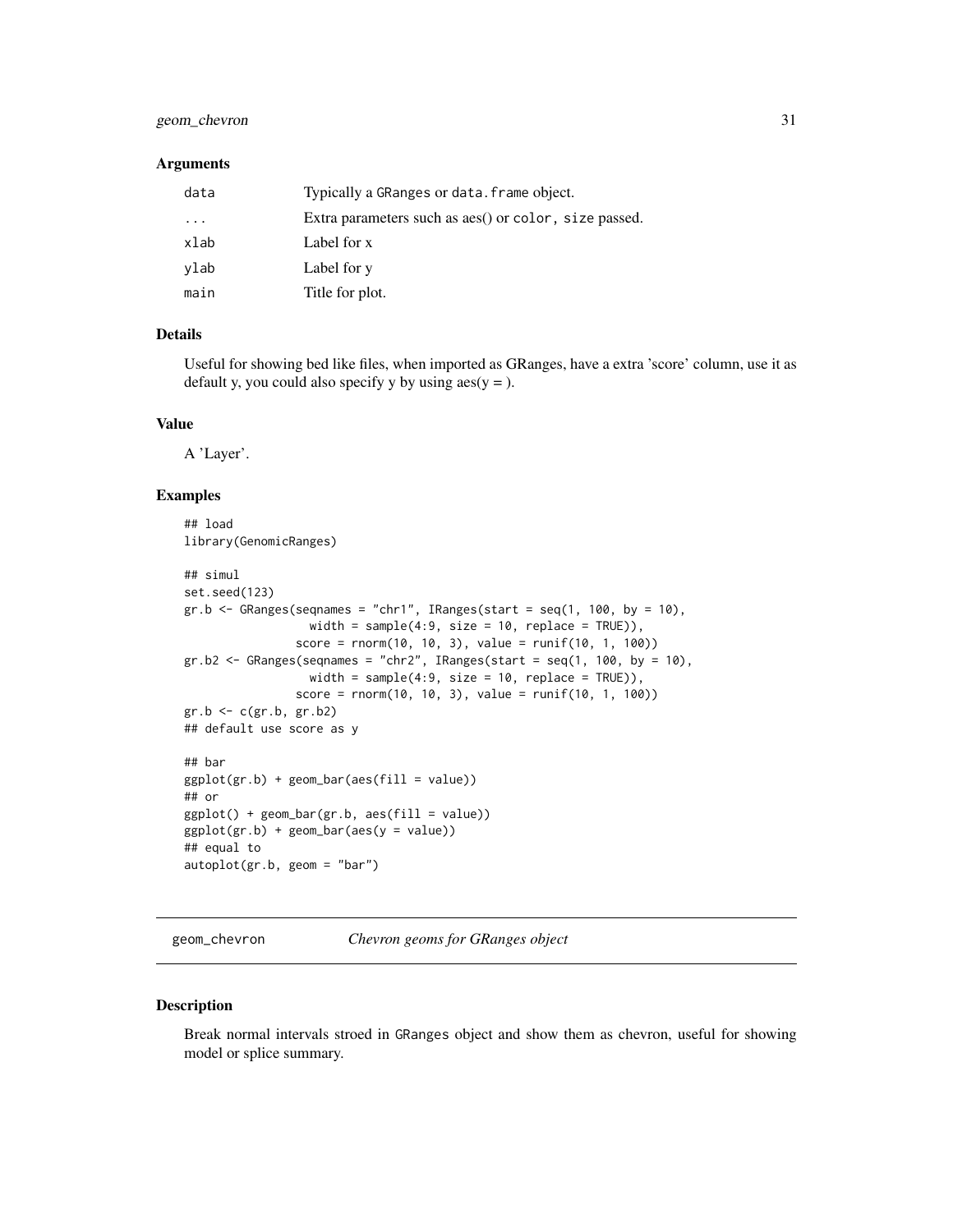## Usage

```
## S4 method for signature 'GRanges'
geom_chevron(data, ..., xlab, ylab, main,
             offset = 0.1,
             facets = NULL,
             stat = c("stepping", "identity"),
             chevron.height.rescale = c(0.1, 0.8),
             group.selfish = TRUE)
```
## Arguments

| data                   | A GRanges object.                                                                                                                                                                                                                                                                                                                                                                                                                                                                |
|------------------------|----------------------------------------------------------------------------------------------------------------------------------------------------------------------------------------------------------------------------------------------------------------------------------------------------------------------------------------------------------------------------------------------------------------------------------------------------------------------------------|
| $\ddots$               | Extra parameters passed to autoplot function.                                                                                                                                                                                                                                                                                                                                                                                                                                    |
| xlab                   | Label for x                                                                                                                                                                                                                                                                                                                                                                                                                                                                      |
| ylab                   | Label for y                                                                                                                                                                                                                                                                                                                                                                                                                                                                      |
| main                   | Title for plot.                                                                                                                                                                                                                                                                                                                                                                                                                                                                  |
| offset                 | A nunmeric value or characters. If it's numeric value, indicate how much you<br>want the chevron to wiggle, usually the rectangle for drawing GRanges is of<br>height unit 1, so it's better between -0.5 and 0.5 to make it nice looking. Unless<br>you specify offset as one of those columns, this will use height of the chevron<br>to indicate the columns. Of course you could use size of the chevron to indicate<br>the column variable easily, please see the examples. |
| facets                 | faceting formula to use.                                                                                                                                                                                                                                                                                                                                                                                                                                                         |
| stat                   | character vector specifying statistics to use. "stepping" with randomly assigned<br>stepping levels as y varialbe. "identity" allow users to specify y value in aes.                                                                                                                                                                                                                                                                                                             |
| chevron.height.rescale |                                                                                                                                                                                                                                                                                                                                                                                                                                                                                  |
|                        | A numeric vector of length 2. When the offset parameters is a character which<br>is one of the data columns, this parameter rescale the offset.                                                                                                                                                                                                                                                                                                                                  |
| group.selfish          | Passed to addStepping, control whether to show each group as unique level or<br>not. If set to FALSE, if two groups are not overlapped with each other, they will<br>probably be layout in the same level to save space.                                                                                                                                                                                                                                                         |

## Details

To draw a normal GRanges as Chevron, we need to provide a special geom for this purpose. Chevron is popular in gene viewer or genomoe browser, when they try to show isoforms or gene model.geom\_chevron, just like any other geom\_\* function in ggplot2, you can pass aes() to it to use height of chevron or width of chevron to show statistics summary.

## Value

A 'Layer'.

## Author(s)

Tengfei Yin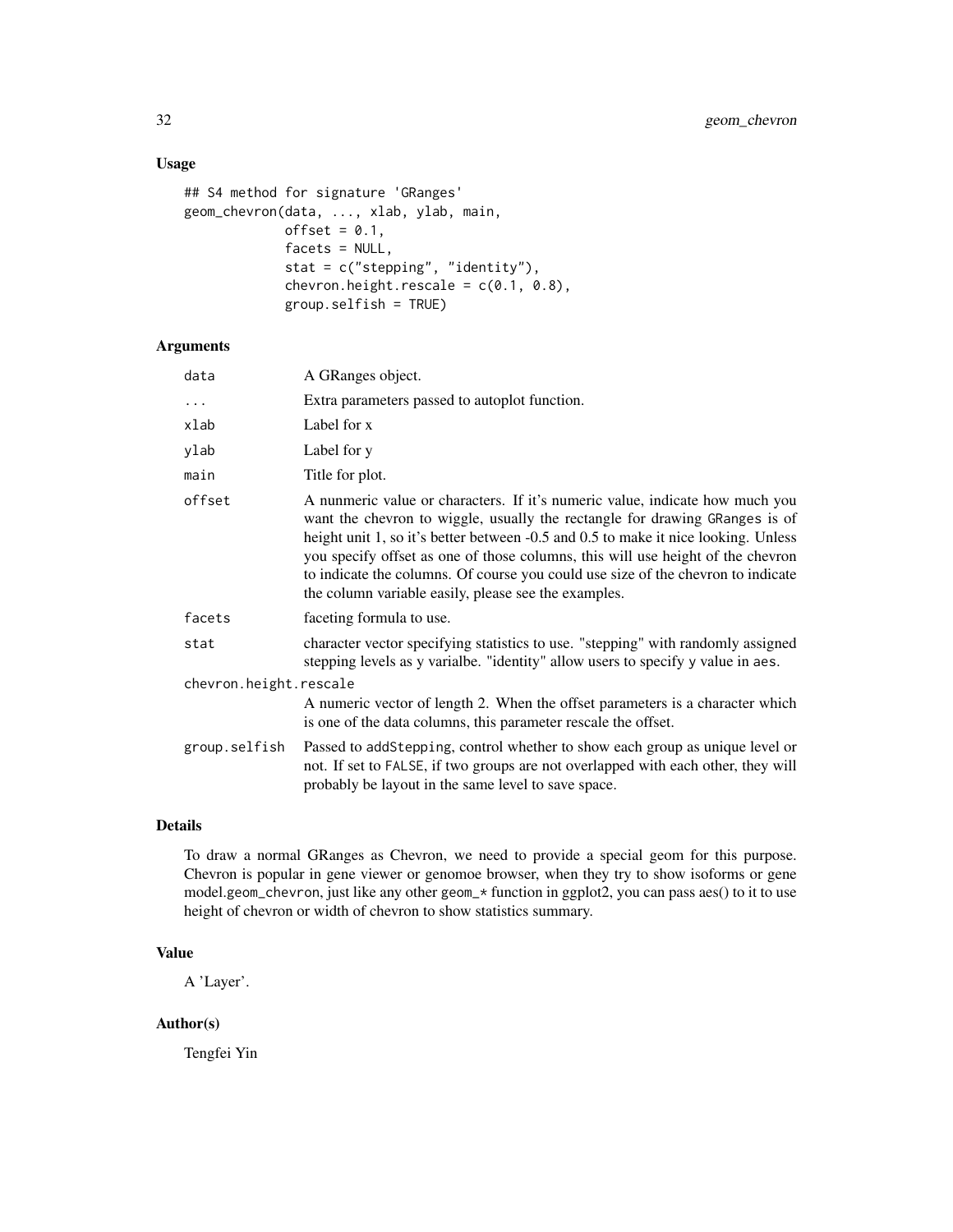## geom\_chevron 33

#### Examples

```
set.seed(1)
N < - 100require(GenomicRanges)
## ======================================================================
## simmulated GRanges
## ======================================================================
gr <- GRanges(seqnames =
              sample(c("chr1", "chr2", "chr3"),
                     size = N, replace = TRUE),
              IRanges(
                      start = sample(1:300, size = N, replace = TRUE),width = sample(70:75, size = N, replace = TRUE)),
              strand = sample(c("+", "-", "*"), size = N,
                replace = TRUE),
              value = rnorm(N, 10, 3), score = rnorm(N, 100, 30),
              sample = sample(c("Normal", "Tumor"),
                size = N, replace = TRUE),
              pair = sample(letters, size = N,
                replace = TRUE))
```

```
## ======================================================================
## default
##
## ======================================================================
ggplot(gr) + geom_chevron()
## or
ggplot() + geom_chevron(gr)
```

```
## ======================================================================
## facetting and aesthetics
## ======================================================================
ggplot(gr) + geom\_chevron(facets = sample ~ samples, aes(color = strand))
```

```
## ======================================================================
## stat:identity
## ======================================================================
ggplot(gr) + geom\_chevron(stat = "identity", aes(y = value))
```

```
## ======================================================================
## stat:stepping
## ======================================================================
ggplot(gr) + geom\_chevron(stat = "stepping", aes(group = pair))
```
## ======================================================================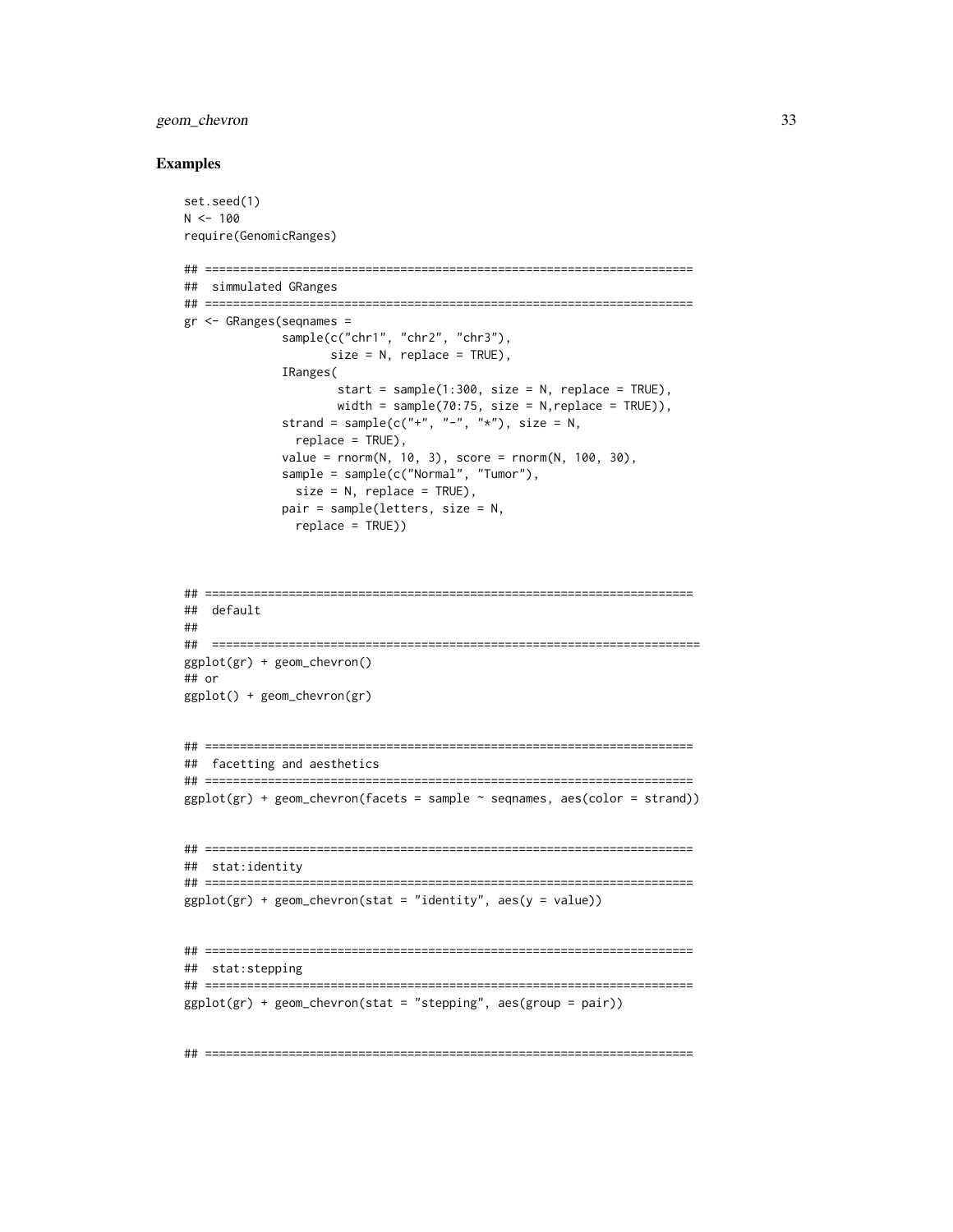```
## group.selfish controls when
## ======================================================================
ggplot(gr) + geom_chevron(stat = "stepping", aes(group = pair), group.selfish = FALSE,
                        xlab = "xlab", ylab = "ylab", main = "main")
p \leftarrow qplot(x = mpg, y = cyl, data = mtcars)## ======================================================================
## offset
## ======================================================================
gr2 \leq GRanges("chr1", IRanges(c(1, 10, 20), width = 5))gr2.p \leftarrow gaps(gr2)## resize to connect them
gr2.p \leftarrow resize(gr2.p, fix = "center", width = width(gr2.p)+2)ggplot(gr2) + geom_rect() + geom_chevron(gr2.p)
## notice the rectangle height is 0.8
## offset = 0 just like a line
ggplot(gr2) + geom_rect() + geom_chevron(gr2.p, offset = 0)
## equal height
ggplot(gr2) + geom\_rect() + geom\_chevron(gr2.p, offset = 0.4)## ======================================================================
## chevron.height
## ======================================================================
values(gr2.p)$score <- c(100, 200)
ggplot(gr2) + geom_rect() + geom_chevron(gr2.p, offset = "score")
## chevron.height
ggplot(gr2) + geom_rect() + geom_chevron(gr2.p, offset = "score",
                                          chevron.height.rescale = c(0.4, 10))
```
geom\_rect *Rect geoms for GRanges object*

## **Description**

Show interval data as rectangle.

#### Usage

```
## S4 method for signature 'ANY'
geom_rect(data, ...)
## S4 method for signature 'GRanges'
geom_rect(data,..., xlab, ylab, main,
```
<span id="page-33-0"></span>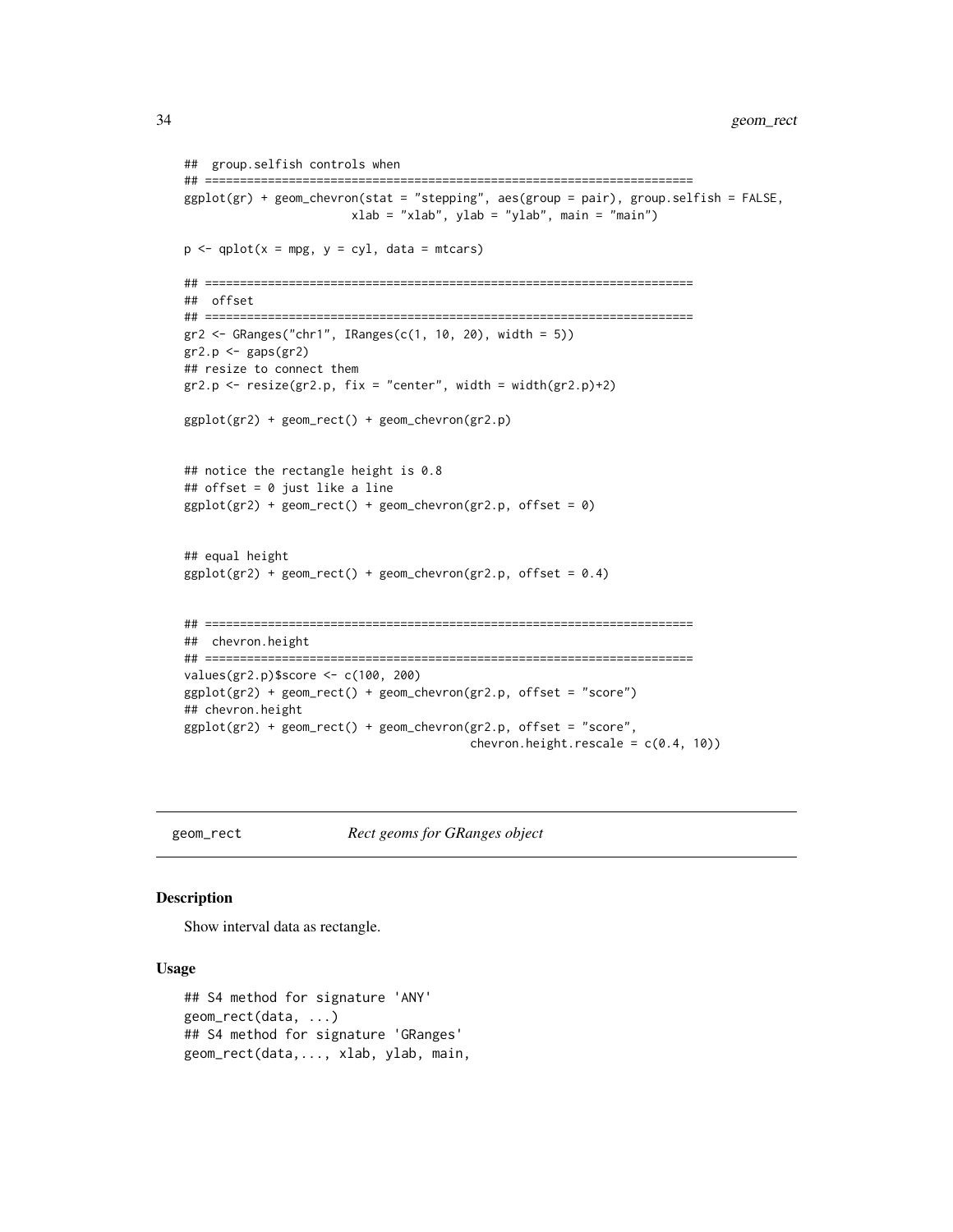```
factors = NULL, stat = c("stepping", "identity"),rect.height = NULL,
group.selfish = TRUE)
```
## Arguments

| Typically a GRanges or data. frame object. When it's data. frame, it's simply<br>calling ggplot2::geom_rect.                                                                                                             |
|--------------------------------------------------------------------------------------------------------------------------------------------------------------------------------------------------------------------------|
| Extra parameters such as aes() or color, size passed.                                                                                                                                                                    |
| Label for x                                                                                                                                                                                                              |
| Label for y                                                                                                                                                                                                              |
| Title for plot.                                                                                                                                                                                                          |
| Faceting formula to use.                                                                                                                                                                                                 |
| Character vector specifying statistics to use. "stepping" with randomly assigned<br>stepping levels as y variable. "identity" allow users to specify y value in aes.                                                     |
| Half height of the arrow body.                                                                                                                                                                                           |
| Passed to addStepping, control whether to show each group as unique level or<br>not. If set to FALSE, if two groups are not overlapped with each other, they will<br>probably be layout in the same level to save space. |
|                                                                                                                                                                                                                          |

## Value

A 'Layer'.

## Author(s)

Tengfei Yin

## Examples

```
set.seed(1)
N < - 100require(GenomicRanges)
## ======================================================================
## simmulated GRanges
## ======================================================================
gr <- GRanges(seqnames =
              sample(c("chr1", "chr2", "chr3"),
                     size = N, replace = TRUE),
              IRanges(
                      start = sample(1:300, size = N, replace = TRUE),width = sample(70:75, size = N, replace = TRUE)),
              strand = sample(c("+", "-", "**"), size = N,
                replace = TRUE),
              value = rnorm(N, 10, 3), score = rnorm(N, 100, 30),
              sample = sample(c("Normal", "Tumor"),
               size = N, replace = TRUE),
```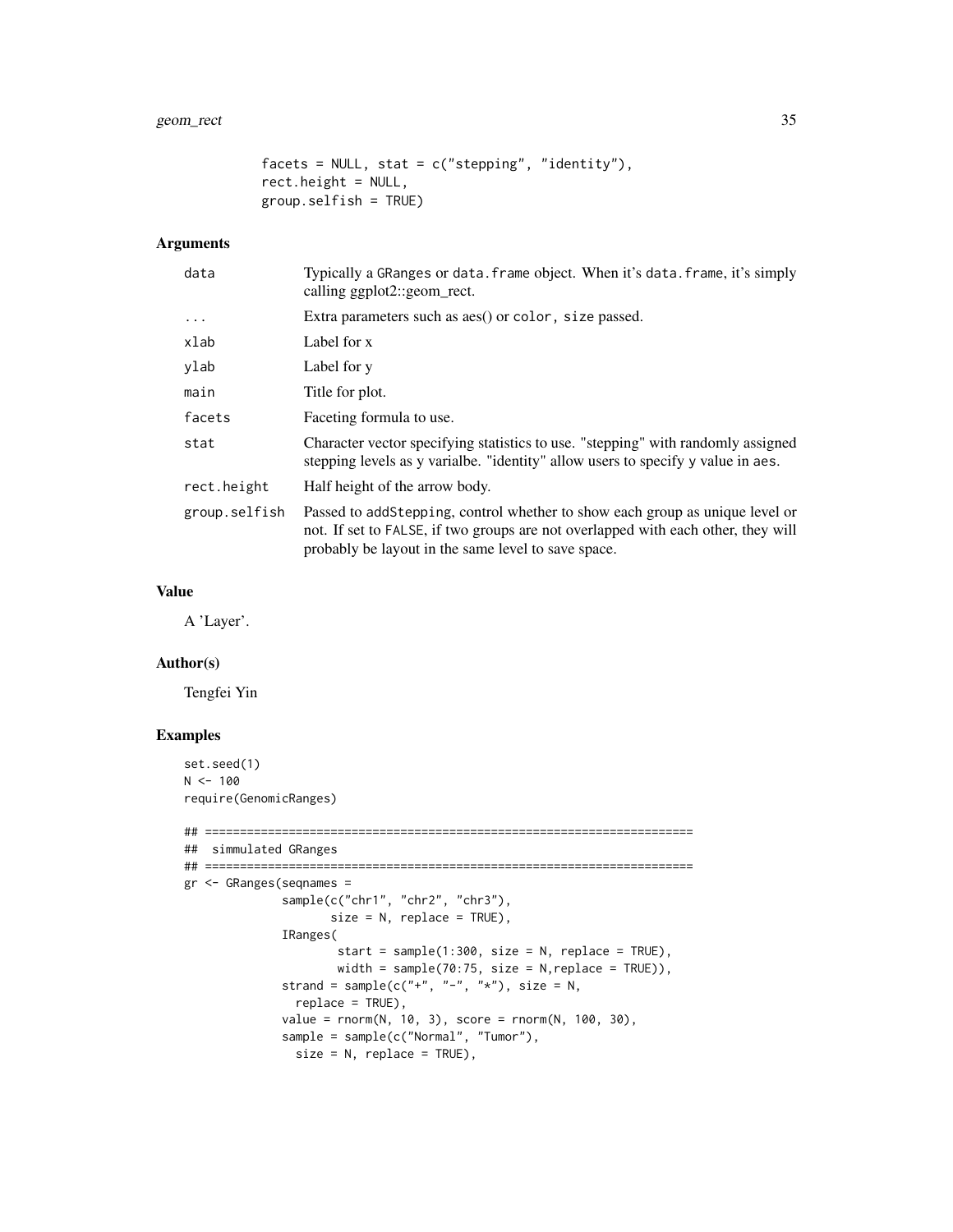```
pair = sample(letters, size = N,
      replace = TRUE))
## data.frame call ggplot2::geom_rect
ggplot() + geom\_rect(data = mtrans, aes(xmin = mpg, ymin = wt, xmax = mpg + 10, ymax = wt + 0.2,fill = cyl)
## default
ggplot(gr) + geom_rect()# or
ggplot() + geom_rect(gr)## facetting and aesthetics
ggplot(gr) + geom_rect(facets = sample ~ ~{segnames,} ~ase(color = strand, fill = strand))## stat:identity
ggplot(gr) + geom_rect(stat = "identity", aes(y = value))## stat: stepping
ggplot(gr) + geom_rect(stat = "stepping", aes(y = value, group = pair))## group.selfish controls when
ggplot(gr) + geom_rect(stat = "stepping", aes(y = value, group = pair), group.selfish = FALSE)
```

```
geom_segment
```
Segment geoms for GRanges object

#### **Description**

Show interval data as segments.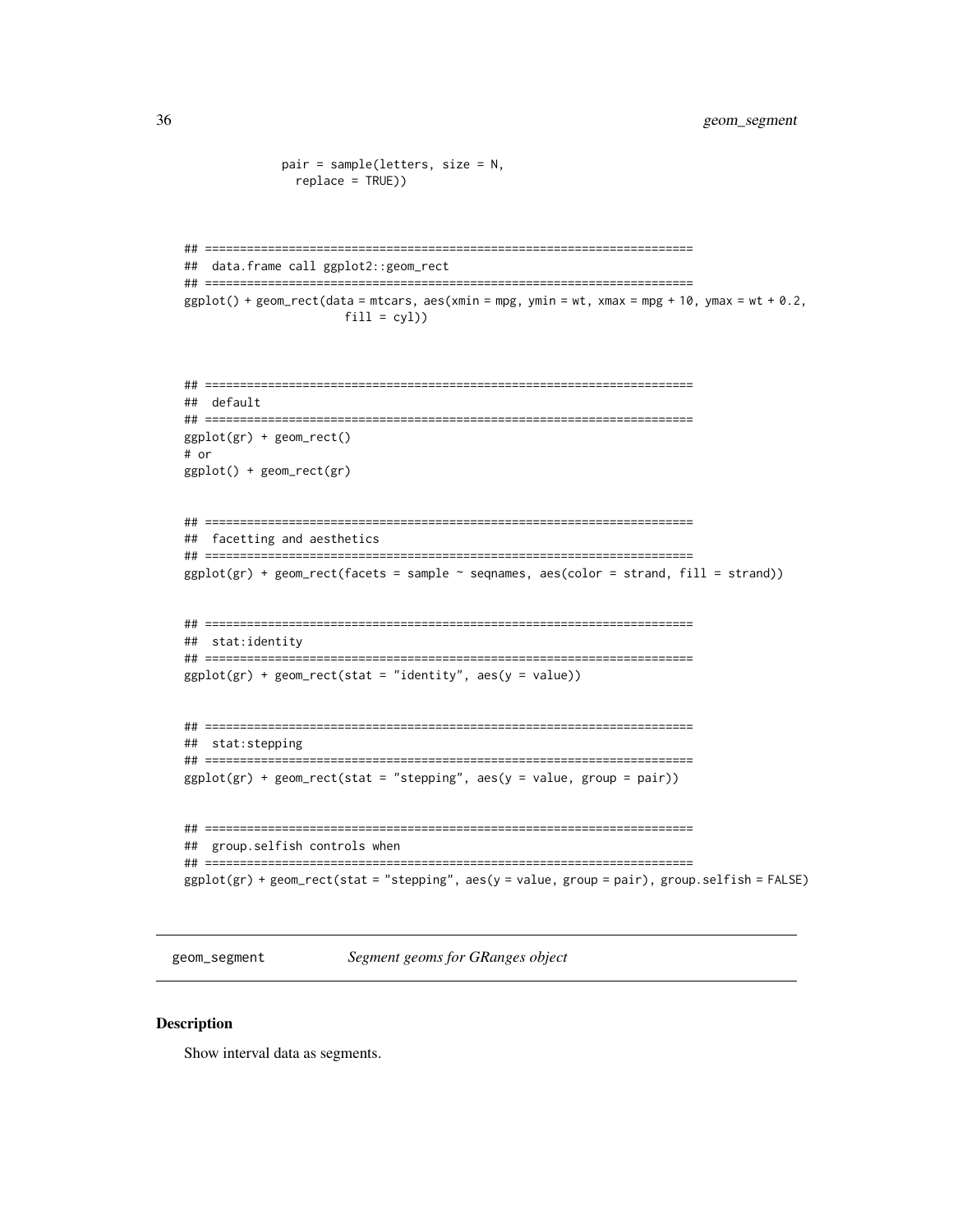## geom\_segment 37

## Usage

```
## S4 method for signature 'ANY'
geom_segment(data, ...)
## S4 method for signature 'GRanges'
geom_segment(data,..., xlab, ylab, main,
          facets = NULL, stat = c("stepping", "identity"),
          group.selfish = TRUE)
```
## Arguments

| data          | A GRanges or data. frame object.                                                                                                                                                                                         |
|---------------|--------------------------------------------------------------------------------------------------------------------------------------------------------------------------------------------------------------------------|
| $\cdots$      | Extra parameters such as aes() or color, size passed.                                                                                                                                                                    |
| xlab          | Label for x                                                                                                                                                                                                              |
| ylab          | Label for y                                                                                                                                                                                                              |
| main          | Title for plot.                                                                                                                                                                                                          |
| facets        | Faceting formula to use.                                                                                                                                                                                                 |
| stat          | Character vector specifying statistics to use. "stepping" with randomly assigned<br>stepping levels as y varialbe. "identity" allow users to specify y value in aes.                                                     |
| group.selfish | Passed to addStepping, control whether to show each group as unique level or<br>not. If set to FALSE, if two groups are not overlapped with each other, they will<br>probably be layout in the same level to save space. |

## Value

A 'Layer'.

## Author(s)

Tengfei Yin

```
set.seed(1)
N < - 100require(GenomicRanges)
## ======================================================================
## simmulated GRanges
## ======================================================================
gr <- GRanges(seqnames =
              sample(c("chr1", "chr2", "chr3"),
                     size = N, replace = TRUE),
              IRanges(
                      start = sample(1:300, size = N, replace = TRUE),
                      width = sample(70:75, size = N, replace = TRUE)),
              strand = sample(c("+", "-", "**"), size = N,
                replace = TRUE),
```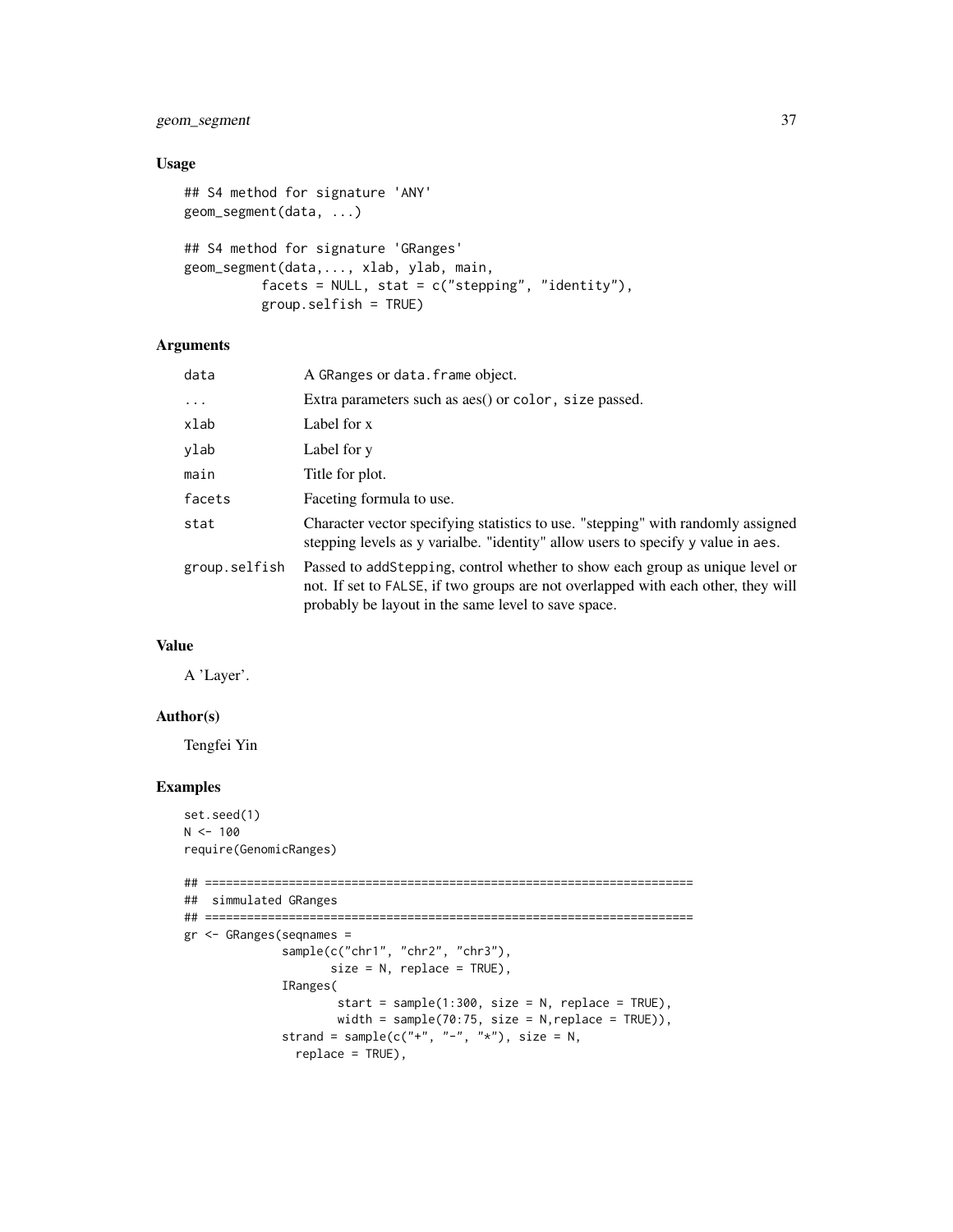```
value = rnorm(N, 10, 3), score = rnorm(N, 100, 30),
              sample = sample(c("Normal", "Tumor"),
               size = N, replace = TRUE),
              pair = sample(letters, size = N,
               replace = TRUE))
## ======================================================================
## data.frame call ggplot2::geom_segment
## ======================================================================
ggplot() + geom\_segment(data = mtrans, aes(x = mp, y = wt, xend = mp + 10, yend = wt + 0.2,color = cyl)## ======================================================================
## default
##
## ======================================================================
ggplot(gr) + geom_segment()
## or
ggplot() + geom_segment(gr)
## ======================================================================
## facetting and aesthetics
## ======================================================================
ggplot(gr) + geom\_segment(facts = sample ~ ~{segnames, } aes(color = strand)## ======================================================================
## stat:identity
## ======================================================================
ggplot(gr) + geom\_segment(stat = "identity", aes(y = value))## ======================================================================
## stat:stepping
## ======================================================================
ggplot(gr) + geom\_segment(stat = "stepping", aes(y = value, group = pair))## ======================================================================
## group.selfish controls when
## ======================================================================
ggplot(gr) + geom_segment(stat = "stepping", aes(y = value, group = pair), group.selfish = FALSE)
```
<span id="page-37-0"></span>

GGbio *class ggbio*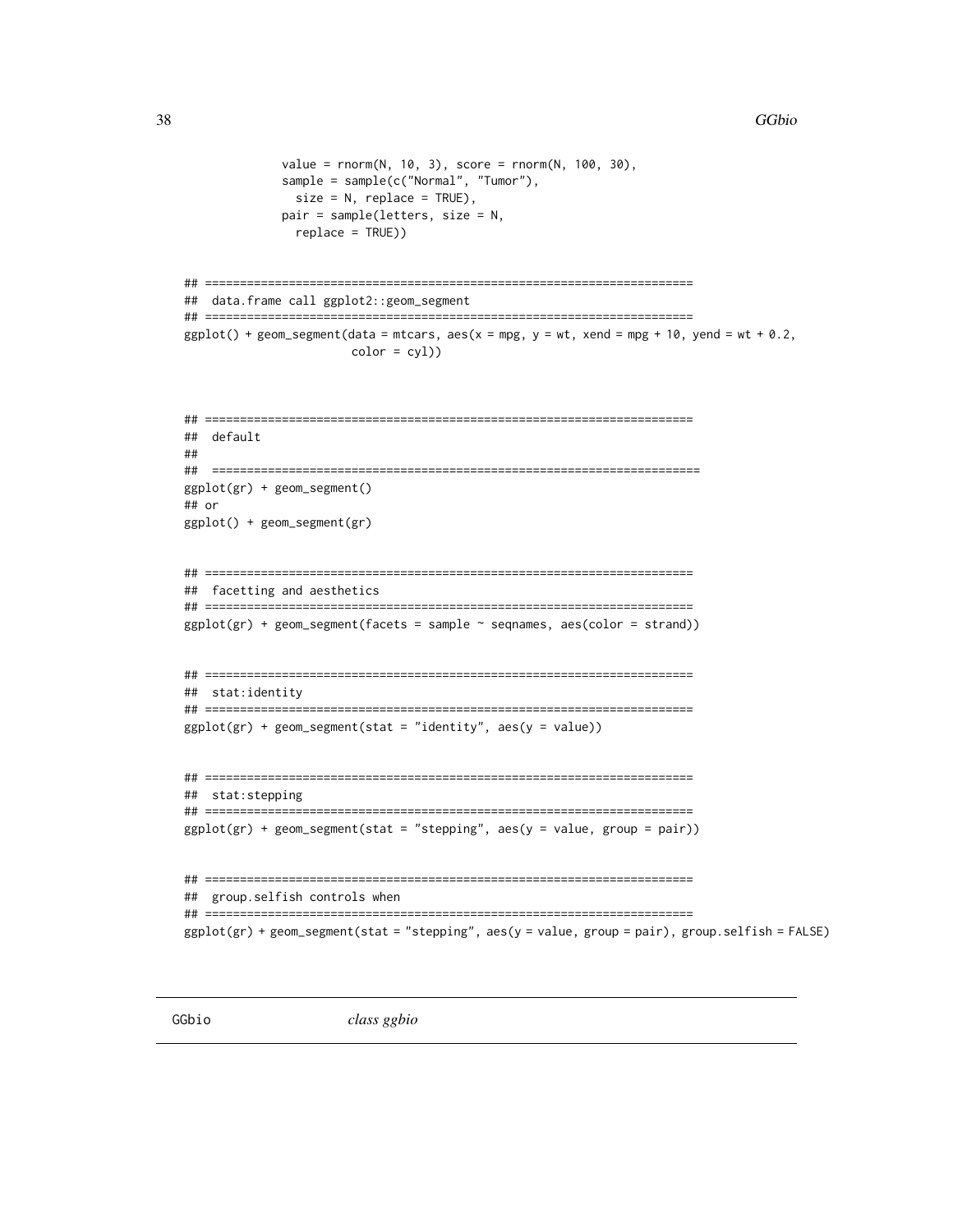#### GGbio 39

## Description

a sub class of ggplot and gg class defined in ggplot2 package, used for ggbio specific methods.

## Usage

```
GGbio(ggplot = NULL, data = NULL, fetchable = FALSE, blank =
               FALSE, ...)
```
## Arguments

| ggplot    | a ggplot or gg object.                                             |
|-----------|--------------------------------------------------------------------|
| data      | raw data                                                           |
| fetchable | logical value, default FALSE, is there any fetch method available. |
| blank     | logical value, default FALSE, is this plot a blank plot.           |
|           | More properties passed to class like Cache.                        |

## Details

This class is defined to facilitate the ggbio-specific visualization method, especially when using [ggplot](#page-39-0) to construct ggbio supported object, that will return a ggbio class. And internals tricks will help a lazy evaluation for following + method.

## Value

a ggbio object.

## Author(s)

Tengfei Yin

## See Also

[ggplot](#page-39-0)

```
p1 <- qplot()
g1 \leftarrow ggbio(p1)class(g1)
```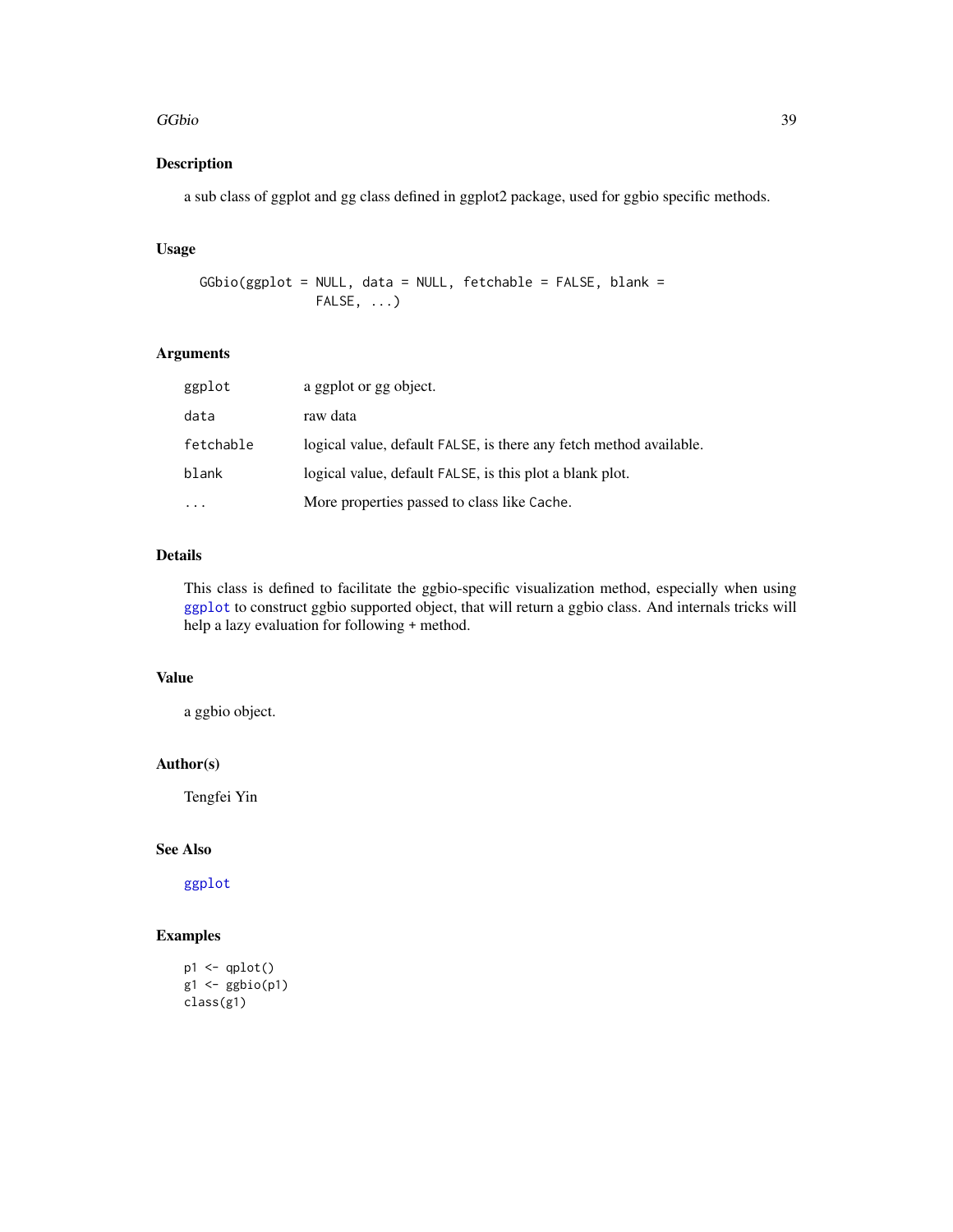#### <span id="page-39-0"></span>**Description**

These methods extend ggplot to support several types of Bioconductor objects, as well as some base types like matrix. They return a ggbio object, which stores the original data object. Please check the corresponding method for [mold](#page-0-0) to see how an object is coerced into a data.frame.

#### Usage

```
## S3 method for class 'Vector'
ggplot(data, mapping = aes(), ...,environment = parent.frame()## S3 method for class 'Seqinfo'
ggplot(data, mapping = aes(), ...environment = parent.frame())
## S3 method for class 'ExpressionSet'
ggplot(data, mapping = aes(), ...,environment = parent.frame()## S3 method for class 'RsamtoolsFile'
ggplot(data, mapping = aes(), ...environment = parent.frame()## S3 method for class 'TxDbOREnsDb'
ggplot(data, mapping = aes(), ...,environment = parent.frame()## S3 method for class 'BSgenome'
ggplot(data, mapping = aes(), ...,environment = parent.frame()## S3 method for class 'matrix'
ggplot(data, mapping = aes(), ...,environment = parent.frame())
## S3 method for class 'character'
ggplot(data, mapping = aes(), ...,environment = parent.frame()## S3 method for class 'SummarizedExperiment'
ggplot(data, mapping = aes(),assay.id = 1L, ..., environment = parent.frame())
## S3 method for class 'GAlignments'
ggplot(data, mapping = aes(), ...,environment = parent.frame()## S3 method for class 'VCF'
ggplot(data, mapping = aes(), ...,environment = parent.frame()
```
#### Arguments

data original data object.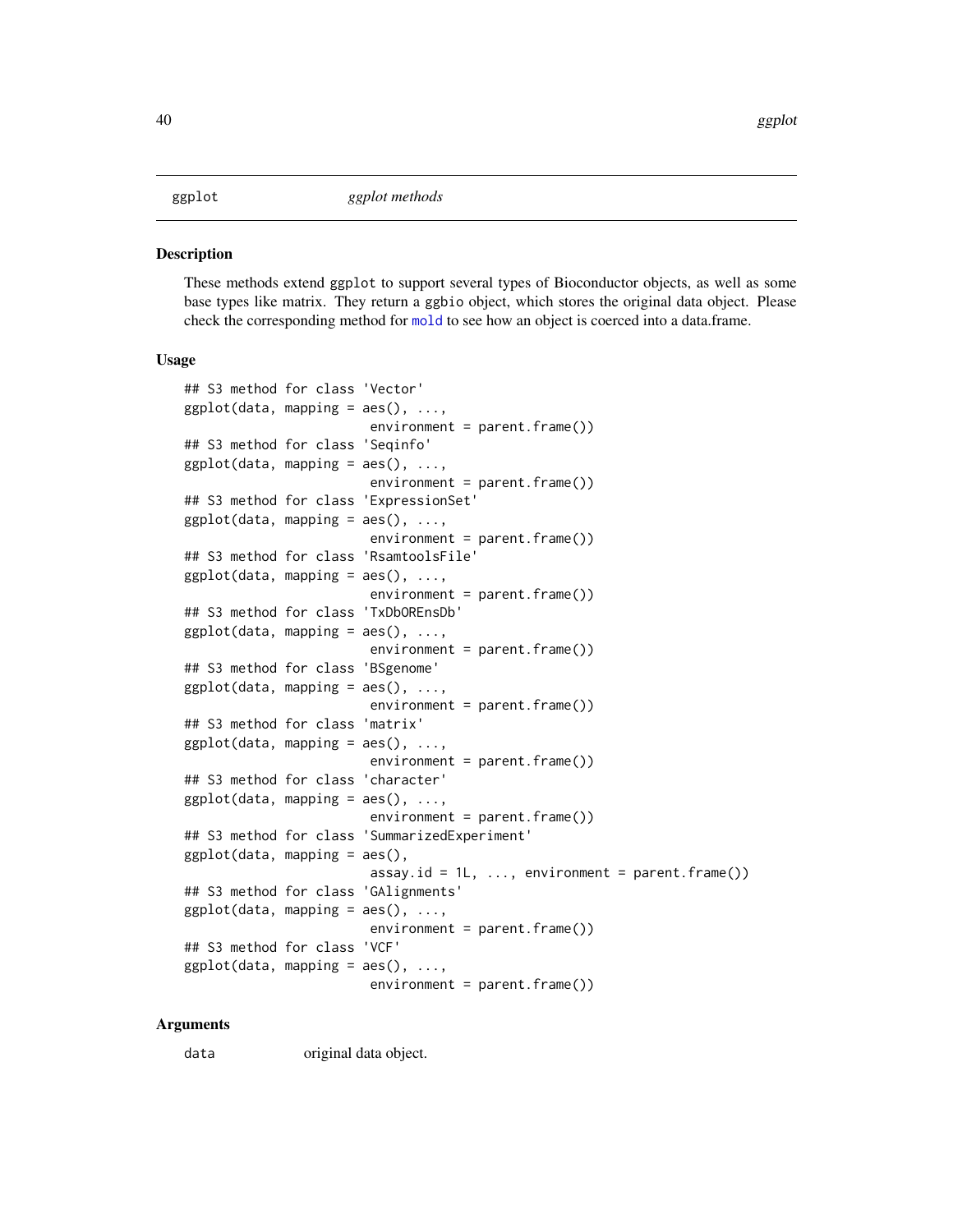#### ggplot  $\Box$  41

| mapping     | the aesthetic mapping.                                    |
|-------------|-----------------------------------------------------------|
| $\cdot$     | other arguments passed to specific methods.               |
| environment | fall-back environment for evaluation of aesthetic symbols |
| assay.id    | index of assay you are using when multiple assays exist.  |

#### Details

The biggest difference for objects returned by ggplot in ggbio from ggplot2, is we always keep the original data copy, this is useful because in ggbio, our starting point is not always data.frame, many special statistical transformation is computed upon original data objects instead of coerced data.frame. This is a hack to follow ggplot2's API while allow our own defined components to trace back to original data copy and do the transformation. For objects supported by mold we transform them to data.frame stored along the original data set, for objects which not supported by mold method, we only store the original copy for ggbio specific graphics.

ggplot() is typically used to construct a plot incrementally, using the + operator to add layers to the existing ggplot object. This is advantageous in that the code is explicit about which layers are added and the order in which they are added. For complex graphics with multiple layers, initialization with ggplot is recommended. You can always call qplot in package ggplot2 or autoplot in ggbio for convenient usage.

There are three common ways to invoke ggplot:

- ggplot(df, aes(x, y, <other aesthetics>))
- ggplot(df)
- ggplot()

The first method is recommended if all layers use the same data and the same set of aesthetics, although this method can also be used to add a layer using data from another data frame. The second method specifies the default data frame to use for the plot, but no aesthetics are defined up front. This is useful when one data frame is used predominantly as layers are added, but the aesthetics may vary from one layer to another. The third method initializes a skeleton ggplot object which is fleshed out as layers are added. This method is useful when multiple data frames are used to produce different layers, as is often the case in complex graphics.

The examples below illustrate how these methods of invoking ggplot can be used in constructing a graphic.

#### Value

a return ggbio object, which is a subclass of ggplot defined in ggplot2 package, but that's more, a '.data' list entry is stored with the returned object.

#### Author(s)

Tengfei Yin

#### See Also

[mold](#page-0-0), [ggbio](#page-37-0)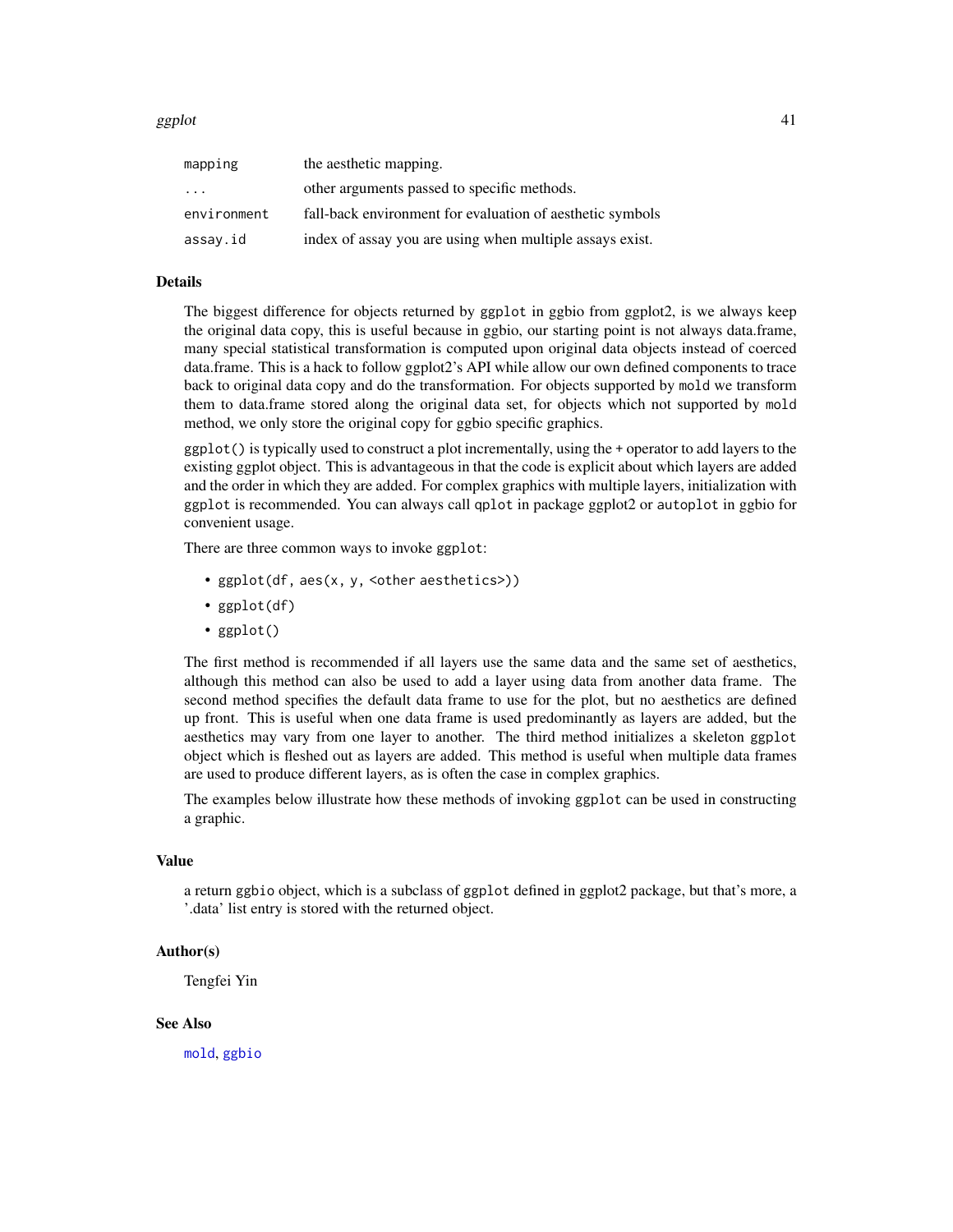```
set.seed(1)
N < - 100library(GenomicRanges)
## GRanges
gr <- GRanges(seqnames =
              sample(c("chr1", "chr2", "chr3"),
                     size = N, replace = TRUE),
              IRanges(
                      start = sample(1:300, size = N, replace = TRUE),width = sample(70:75, size = N,replace = TRUE)),
              strand = sample(c("+", "-", "*"), size = N,
                replace = TRUE),
              value = rnorm(N, 10, 3), score = rnorm(N, 100, 30),
              sample = sample(c("Normal", "Tumor"),
                size = N, replace = TRUE),
              pair = sample(letters, size = N,
                replace = TRUE))
## automatically facetting and assign y
## this must mean geom_rect support GRanges object
ggplot(gr) + geom_rect()
ggplot(gr) + geom_alignment()
ggplot() + geom_alignment(gr)
## use pure ggplot2's geom_rect, no auto facet
ggplot(gr) + ggplot2::geom_rect(aes(xmin = start, ymin = score,
                               xmax = end, ymax = score + 1)## GRangesList
grl <- split(gr, values(gr)$pair)
ggplot(grl) + geom_alignment()
ggplot(grl) + geom_rect()
ggplot(grl) + ggplot2::geom_rect(aes(xmin = start, ymin = score,
                               xmax = end, ymax = score + 1)
## IRanges
ir < -ranges(gr)
ggplot(ir) + geom_rect()
ggplot(ir) + layout_circle(geom = "rect")
## Seqinfo
seqlengths(gr) <- c(400, 500, 420)
ggplot(seqinfo(gr)) + geom-point(aes(x = midpoint, y = seqlengths))## matrix
mx \leftarrow matrix(1:12, nrow = 3)ggplot(mx, aes(x = x, y = y)) + geom\_raster(aes(fill = value))## row is the factor
ggplot(mx, aes(x = x, y = row)) + geom\_raster(aes(fill = value))
```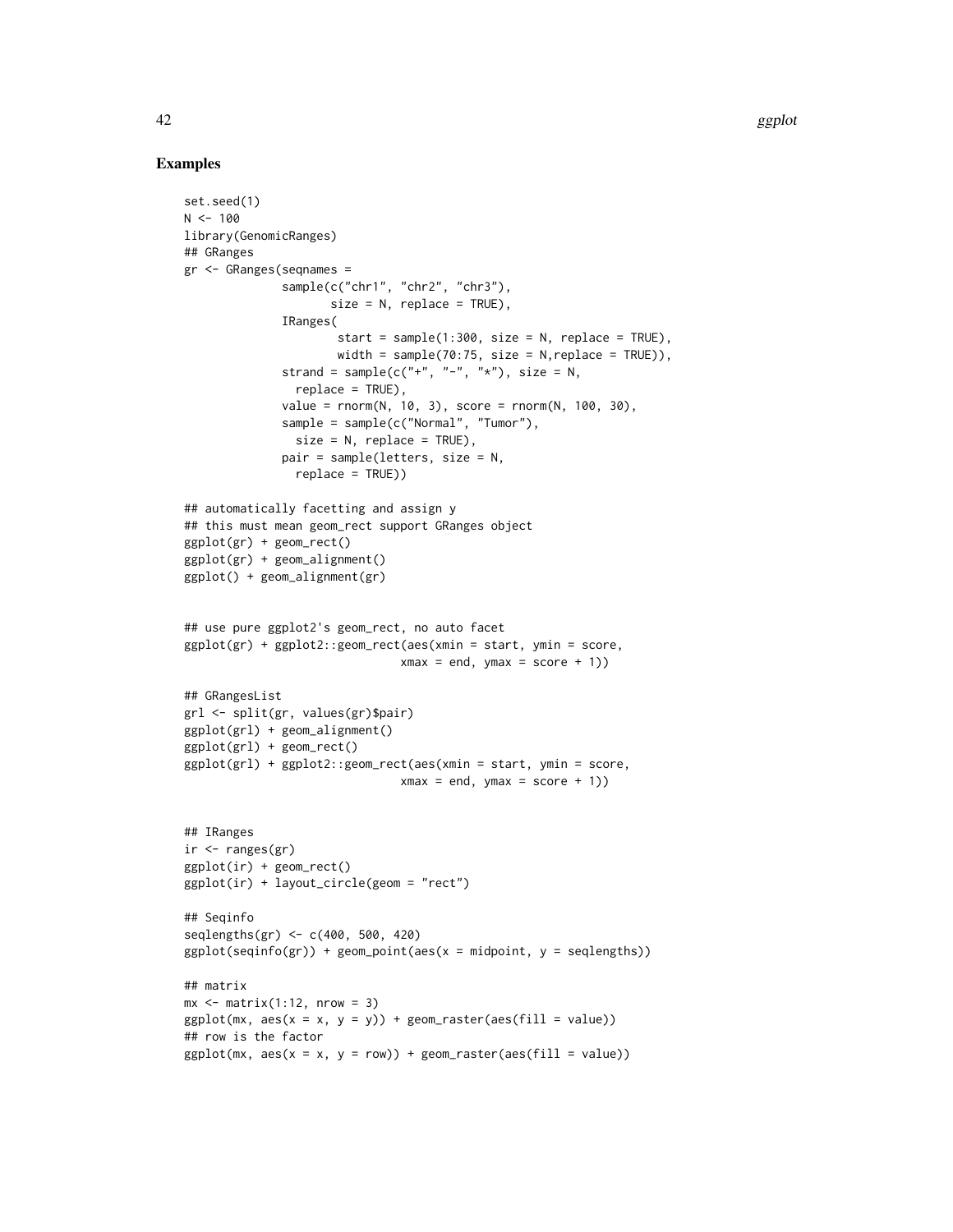#### ggplot that the set of the set of the set of the set of the set of the set of the set of the set of the set of the set of the set of the set of the set of the set of the set of the set of the set of the set of the set of t

```
colnames(mx)
colnames(mx) <- letters[1:ncol(mx)]
mx
## has extra 'colnames'
ggplot(mx, aes(x = x, y = row)) + geom\_raster(aes(fill = colnames))rownames(mx)
rownames(mx) <- LETTERS[1:nrow(mx)]
ggplot(mx, aes(x = x, y = row)) + geom\_raster(aes(fill = rownames))## please check autoplot, matrix for more control
```

```
## Views
```

```
## ExpressionSet
library(Biobase)
data(sample.ExpressionSet)
sample.ExpressionSet
set.seed(1)
## select 50 features
idx <- sample(seq_len(dim(sample.ExpressionSet)[1]), size = 50)
eset <- sample.ExpressionSet[idx,]
ggplot(eset) + geom\_tile(aes(x = x, y = y, fill = value))## please check autoplot, matrix method which gives you more control
ggplot(eset) + geom\_tile(aes(x = x, y = y, fill = sex))ggplot(eset) + geom\_tile(aes(x = x, y = y, fill = type))## Rle
library(IRanges)
lambda <- c(rep(0.001, 4500), seq(0.001, 10, length = 500),
            seq(10, 0.001, length = 500))
xVector <- rpois(1e4, lambda)
xRle <- Rle(xVector)
ggplot(xRle) + geom\_tile(aes(x = x, y = y, fill = value))## RleList
xRleList <- RleList(xRle, 2L * xRle)
xRleList
ggplot(xRleList) + geom\_tile(aes(x = x, y = y, fill = value)) +facet_grid(group~.)
names(xRleList) <- c("a" ,"b")
ggplot(xRleList) + geom\_tile(aes(x = x, y = y, fill = value)) +facet_grid(group~.)
```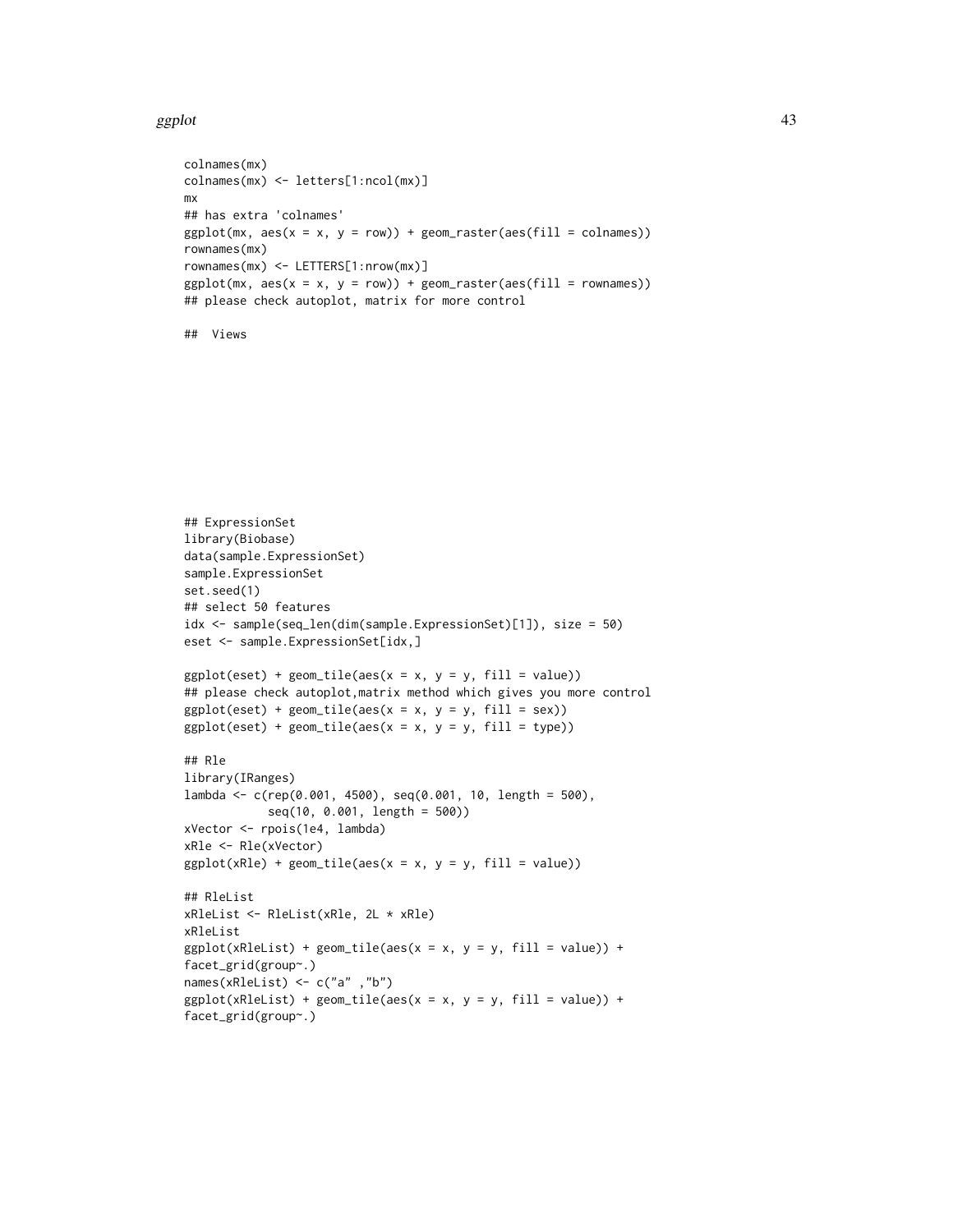44 ggsave

```
## RangedSummarizedExperiment
library(SummarizedExperiment)
nrows <- 200; ncols <- 6
counts <- matrix(runif(nrows * ncols, 1, 1e4), nrows)
counts2 <- matrix(runif(nrows * ncols, 1, 1e4), nrows)
rowRanges <- GRanges(rep(c("chr1", "chr2"), c(50, 150)),
                   IRanges(floor(runif(200, 1e5, 1e6)), width=100),
                   strand=sample(c("+", "-"), 200, TRUE))
colData <- DataFrame(Treatment=rep(c("ChIP", "Input"), 3),
                     row.names=LETTERS[1:6])
sset <- SummarizedExperiment(assays=SimpleList(counts=counts,
                                               counts2 = counts2,
                             rowRanges=rowRanges, colData=colData)
ggplot(sset) + geom\_raster(aes(x = x, y = y, fill = value))
```
ggsave *Save a ggplot object or tracks with sensible defaults*

#### Description

ggsave is a convenient function for saving a plot. It defaults to saving the last plot that you displayed, and for a default size uses the size of the current graphics device. It also guesses the type of graphics device from the extension. This means the only argument you need to supply is the filename.

#### Usage

```
ggsave(filename, plot = last_plot(),
  device = default_device(filename), path = NULL,
  scale = 1, width = par("din")[1],height = par("din")[2], units = c("in", "cm", "mm"),
  dpi = 300, limitsize = TRUE, \ldots)
```

| filename  | file name/filename of plot                                                                                                                          |
|-----------|-----------------------------------------------------------------------------------------------------------------------------------------------------|
| plot      | plot to save, defaults to last plot displayed                                                                                                       |
| device    | device to use, automatically extract from file name extension                                                                                       |
| path      | path to save plot to (if you just want to set path and not filename)                                                                                |
| scale     | scaling factor                                                                                                                                      |
| width     | width (defaults to the width of current plotting window)                                                                                            |
| height    | height (defaults to the height of current plotting window)                                                                                          |
| units     | units for width and height when either one is explicitly specified (in, cm, or mm)                                                                  |
| dpi       | dpi to use for raster graphics                                                                                                                      |
| limitsize | when TRUE (the default), ggsave will not save images larger than $50x50$ inches,<br>to prevent the common error of specifying dimensions in pixels. |
| $\ddotsc$ | other arguments passed to graphics device                                                                                                           |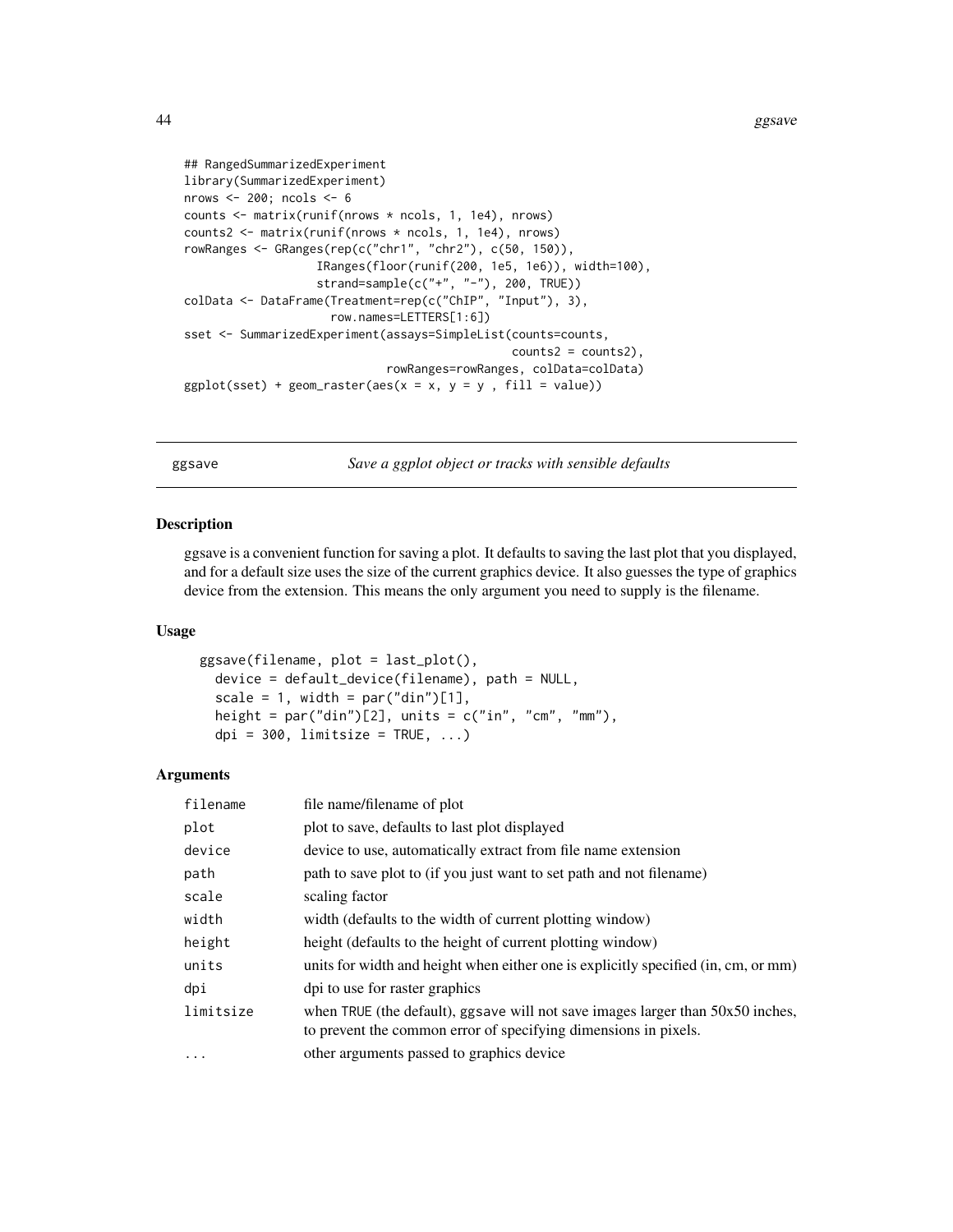#### Grob-class 45

## Details

ggsave currently recognises the extensions eps/ps, tex (pictex), pdf, jpeg, tiff, png, bmp, svg and wmf (windows only).

Grob-class *Grob getter*

## Description

'Grob' class is a container for 'grob' based object defined with grid system. Generic function Grob gets grob object supported by grid system, and make an instance of subclass of class 'Grob'.

'GrobList' is a container of list of 'Grob' object.

## Usage

```
## S4 method for signature 'gg'
Grob(x)
## S4 method for signature 'gtable'
Grob(x)
## S4 method for signature 'trellis'
Grob(x)
## S4 method for signature 'lattice'
Grob(x)
## S4 method for signature 'GGbio'
Grob(x)
```
## Arguments

x object of class: gg, gtable, trellis, lattice, GGbio.

#### Value

A Grob object.

## Author(s)

Tengfei Yin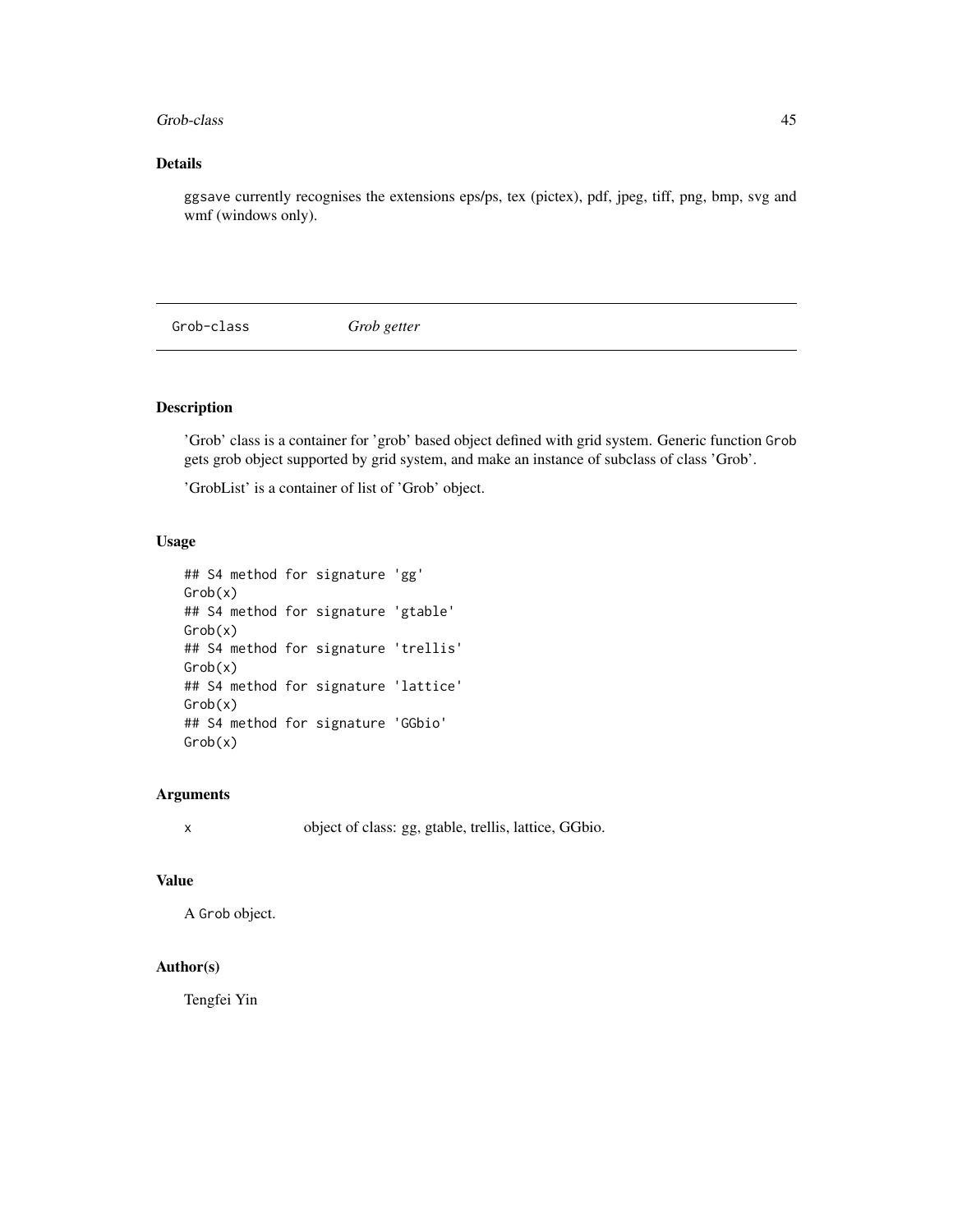aspect.ratio =  $1/20$ , ..., genome)

# Description

Plot single chromosome with cytobands.

#### Usage

```
plotIdeogram(obj, subchr = NULL, zoom.region = NULL, which = NULL, xlab, ylab, main, xlabel =
                 FALSE, color = "red", fill = "red", alpha = 0.7,
                 zoom.offset = 0.2, size = 1,
                 cytobands = TRUE, aspect.ratio = 1/20, genome)
## constructor
Ideogram(obj, subchr = NULL, which = NULL, xlabel = FALSE,
                 cytobands = TRUE, color = "red", fill = "red", alpha =
                 0.7, zoom.region = NULL, zoom.offset = 0.2, size = 1,
```

| obj          | A GenomicRanges object, which include extra information about cytobands,<br>check biovizBase::isIdeogram. |
|--------------|-----------------------------------------------------------------------------------------------------------|
| subchr       | A single character of chromosome names to show.                                                           |
| which        | GRanges object to subset and highlight the ideogram.                                                      |
| zoom.region  | A numeric vector of length 2 indicating zoomed region.                                                    |
| xlab         | Label for x                                                                                               |
| ylab         | Label for y                                                                                               |
| main         | Title for plot.                                                                                           |
| xlabel       | A logical value. Show the x label or not.                                                                 |
| color        | color for highlight region.                                                                               |
| fill         | fill color for highlight region.                                                                          |
| alpha        | alpha for highlight regio.                                                                                |
| zoom.offset  | zoomed highlights region offset around chromosome plotting region.                                        |
| size         | size for zoomed region rectangle boundary.                                                                |
| cytobands    | If FALSE, plot just blank chromosome without cytobands. default is TRUE. es                               |
| aspect.ratio | aspect ratio for the chromosome ideogram plot, default is NULL.                                           |
| genome       | genome character passed to getIdeogram                                                                    |
| .            | passed to ggbio constructor.                                                                              |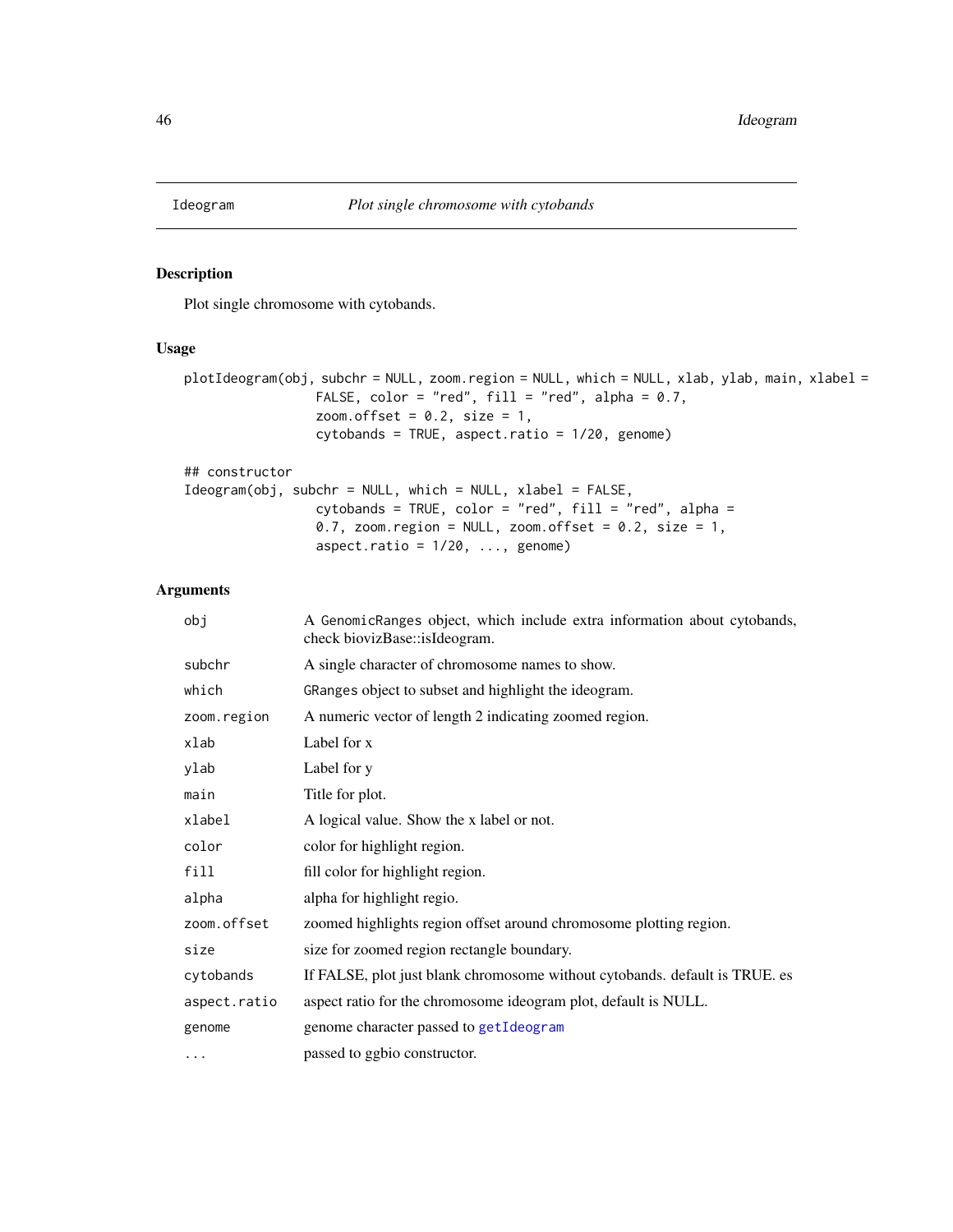layout\_circle 47

## Details

User could provide the whole ideogram and use subchr to point to particular chromosome.

#### Value

A ggplot object.

## Author(s)

Tengfei Yin

## Examples

```
## Not run:
library(biovizBase)
p.ideo <- Ideogram(genome = "hg19")
p.ideo
library(GenomicRanges)
p.ideo + xlim(GRanges("chr2", IRanges(1e8, 1e8+10000)))
Ideogram(genome = "hg19", xlabel = TRUE)
```
## End(Not run)

layout\_circle *Create a circle layout*

#### Description

Create a circle layout.

#### Usage

```
## S4 method for signature 'GRanges'
layout_circle(data, ..., geom = c("point", "line", "link", "ribbon",
               "rect", "bar", "segment", "hist", "scale", "heatmap", "ideogram",
                 "text"), linked.to, radius = 10, trackWidth = 5,
                 space.skip = 0.015, direction = c("clockwise",
                 "anticlockwise"), link.fun = function(x, y, n = 30)
                 bezier(x, y, evaluation = n), rect.inter.n = 60, rank,
                 ylim = NULL,
                 scale.n = 60, scale.unit = NULL, scale.type = c("M","B", "sci"), grid.n = 5, grid.background = "gray70",
                 grid.line = "white", grid = FALSE, chr.weight = NULL)
## S4 method for signature 'missing'
layout_circle(data, ...)
circle(...)
```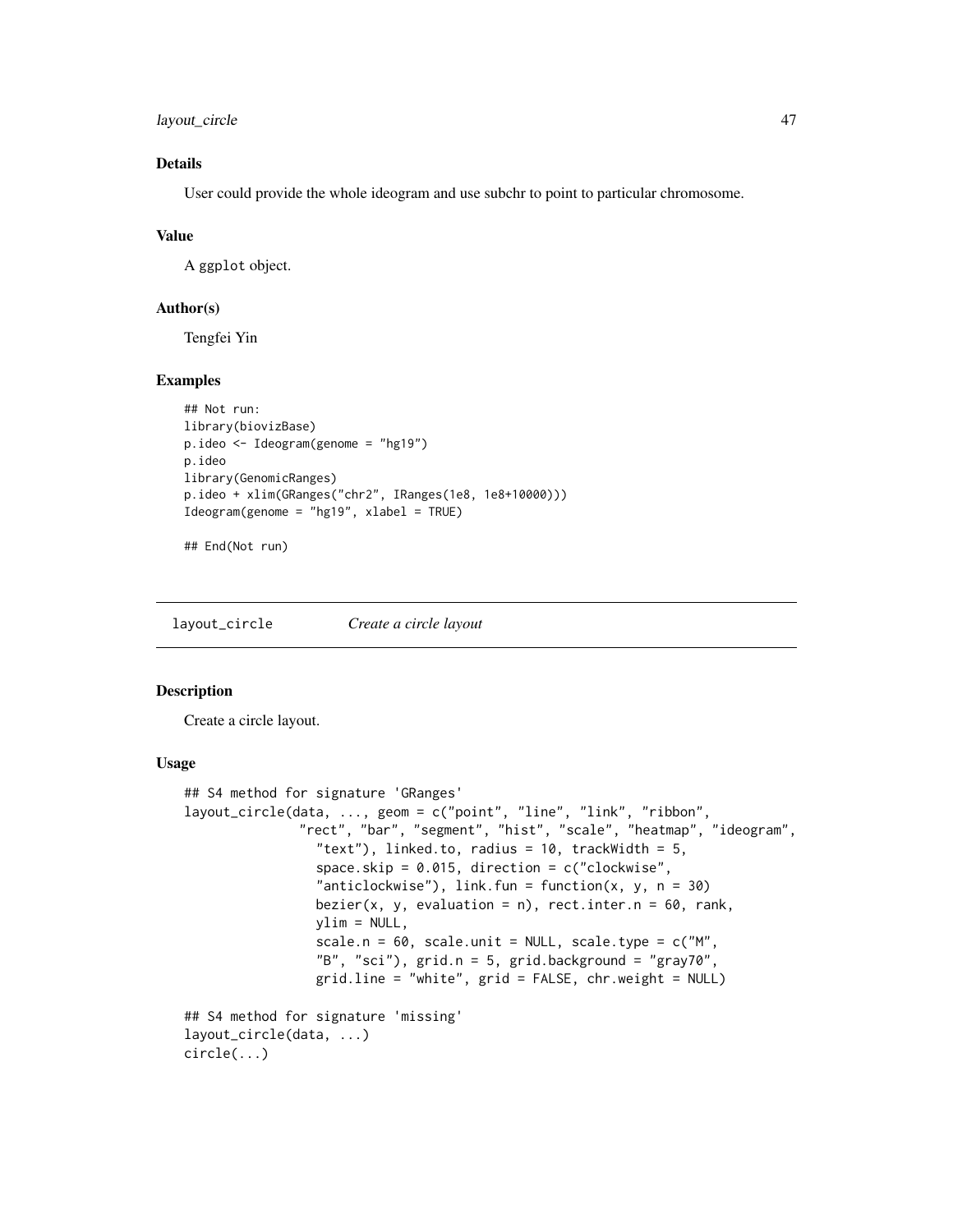# Arguments

| data            | A GRanges object.                                                                                                                                                                                                                                                                                                                                                                                                |
|-----------------|------------------------------------------------------------------------------------------------------------------------------------------------------------------------------------------------------------------------------------------------------------------------------------------------------------------------------------------------------------------------------------------------------------------|
| .               | Extra parameters such as aesthetics mapping in aes(), or color, size, etc. For<br>circle function, it passed to layout_circle.                                                                                                                                                                                                                                                                                   |
| geom            | The geometric object to use display the data.                                                                                                                                                                                                                                                                                                                                                                    |
| linked.to       | Character indicates column that specifying end of the linking lines, that column<br>should be a GRanges object.                                                                                                                                                                                                                                                                                                  |
| radius          | Numeric value indicates radius. Default is 10.                                                                                                                                                                                                                                                                                                                                                                   |
| trackWidth      | Numeric value indicates the track width.                                                                                                                                                                                                                                                                                                                                                                         |
| space.skip      | Numeric value indicates the ratio of skipped region between chunks(chromosomes<br>in GRanges) to the whole track space.                                                                                                                                                                                                                                                                                          |
| direction       | Space layout orders.                                                                                                                                                                                                                                                                                                                                                                                             |
| link.fun        | Function used for interpolate the linking lines. Default is Hmisc: bezier.                                                                                                                                                                                                                                                                                                                                       |
| rect.inter.n    | n passed to interpolate function in rectangle transformation(from a rectangle) to<br>a section in circular view.                                                                                                                                                                                                                                                                                                 |
| rank            | For default equal track Width, use rank to specify the circle orders.                                                                                                                                                                                                                                                                                                                                            |
| ylim            | Numeric range to control y limits.                                                                                                                                                                                                                                                                                                                                                                               |
| scale.n         | Approximate number of ticks you want to show on the whole space. used when<br>scale unit is NULL.                                                                                                                                                                                                                                                                                                                |
| scale.unit      | Unit used for computing scale. Default is NULL,                                                                                                                                                                                                                                                                                                                                                                  |
| scale.type      | Scale type used for                                                                                                                                                                                                                                                                                                                                                                                              |
| grid            | logical value indicate showing grid background for track or not.                                                                                                                                                                                                                                                                                                                                                 |
| grid.n          | integer value indicate horizontal grid line number.                                                                                                                                                                                                                                                                                                                                                              |
| grid.background |                                                                                                                                                                                                                                                                                                                                                                                                                  |
|                 | grid background color.                                                                                                                                                                                                                                                                                                                                                                                           |
| grid.line       | grid line color.                                                                                                                                                                                                                                                                                                                                                                                                 |
| chr.weight      | numeric vectors which sum to $\langle 1 \rangle$ , the names of vectors has to be matched<br>with seqnames in seqinfo, and you can only specify part of the seqnames, other<br>lengths of chromosomes will be assined proportionally to their seqlengths, for<br>example, you could specify chr1 to be 0.5, so the chr1 will take half of the space<br>and other chromosomes squeezed to take left of the space. |

# Value

A 'Layer'.

# Author(s)

Tengfei Yin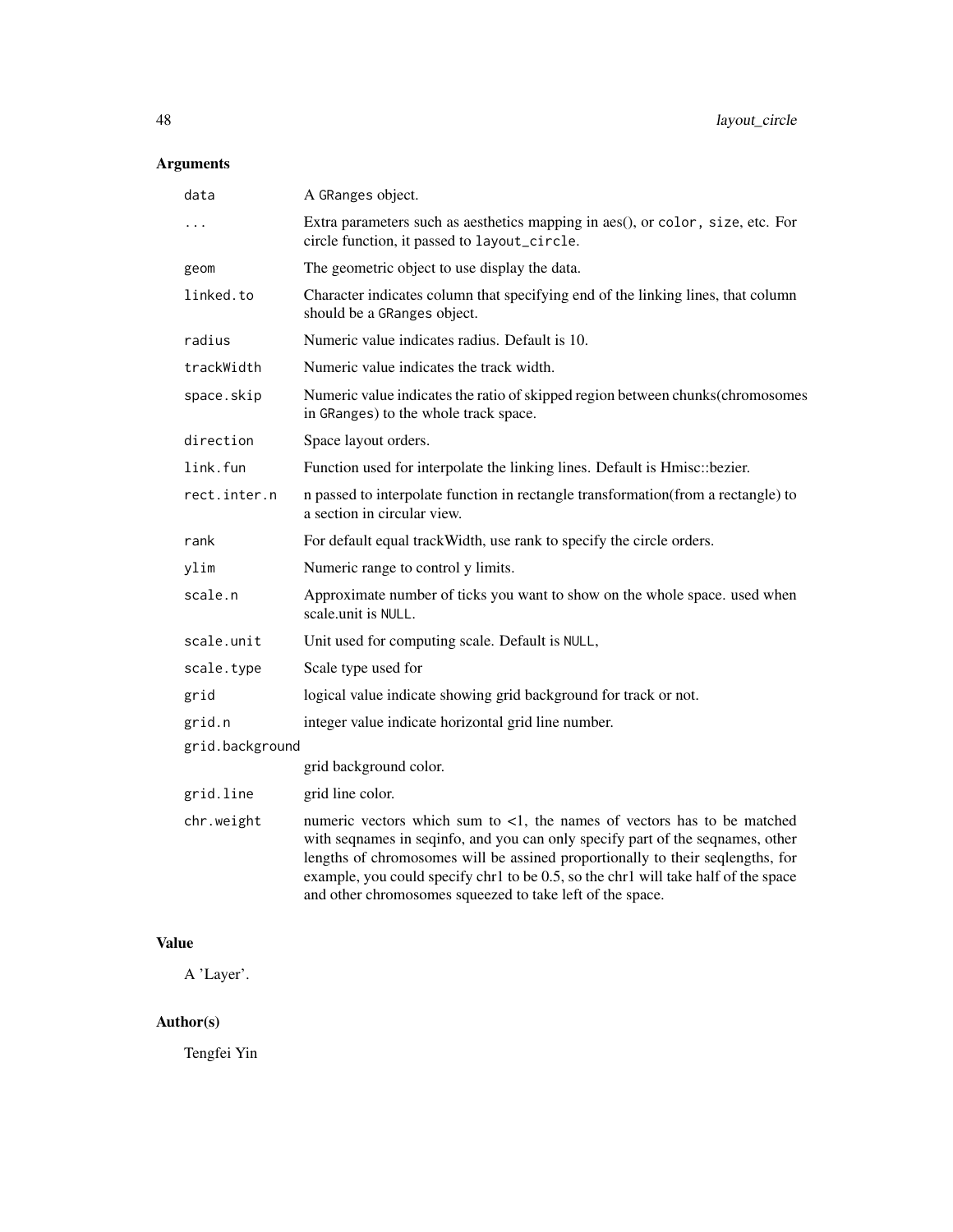## layout\_karyogram 49

#### Examples

```
N < - 100library(GenomicRanges)
## ======================================================================
## simmulated GRanges
## ======================================================================
gr <- GRanges(seqnames =
              sample(c("chr1", "chr2", "chr3"),
                     size = N, replace = TRUE),
              IRanges(
                      start = sample(1:300, size = N, replace = TRUE),
                      width = sample(70:75, size = N, replace = TRUE)),
              strand = sample(c("+", "-", "**"), size = N,
                replace = TRUE),
              value = rnorm(N, 10, 3), score = rnorm(N, 100, 30),
              sample = sample(c("Normal", "Tumor"),
                size = N, replace = TRUE),
              pair = sample(letters, size = N,
                replace = TRUE))
seqlengths(gr) <- c(400, 500, 700)
values(gr)$to.gr <- gr[sample(1:length(gr), size = length(gr))]
## doesn't pass gr to the ggplot
ggplot() + layout\_circle(gr, geom = "ideo", fill = "gray70", radius = 7, trackWidth = 3) +layout_circle(gr, geom = "bar", radius = 10, trackWidth = 4, aes(fill = score, y = score)) +
  layout_circle(gr, geom = "point", color = "red", radius = 14,
                trackWidth = 3, grid = TRUE, \text{aes}(y = \text{score})) +
    layout_circle(gr, geom = "link", linked.to = "to.gr", radius = 6,
trackWidth = 1)## more formal API
ggplot(gr) + layout\_circle(geom = "ideo", fill = "gray70", radius = 7, trackWidth = 3) +layout_circle(geom = "bar", radius = 10, trackWidth = 4, aes(fill = score, y = score) +
  layout_circle(geom = "point", color = "red", radius = 14,
                trackWidth = 3, grid = TRUE, \text{aes}(y = \text{score}) +
    layout_circle(geom = "link", linked.to = "to.gr", radius = 6, trackWidth = 1)
```
layout\_karyogram *Create a karyogram layout*

#### Description

Create a karyogram layout.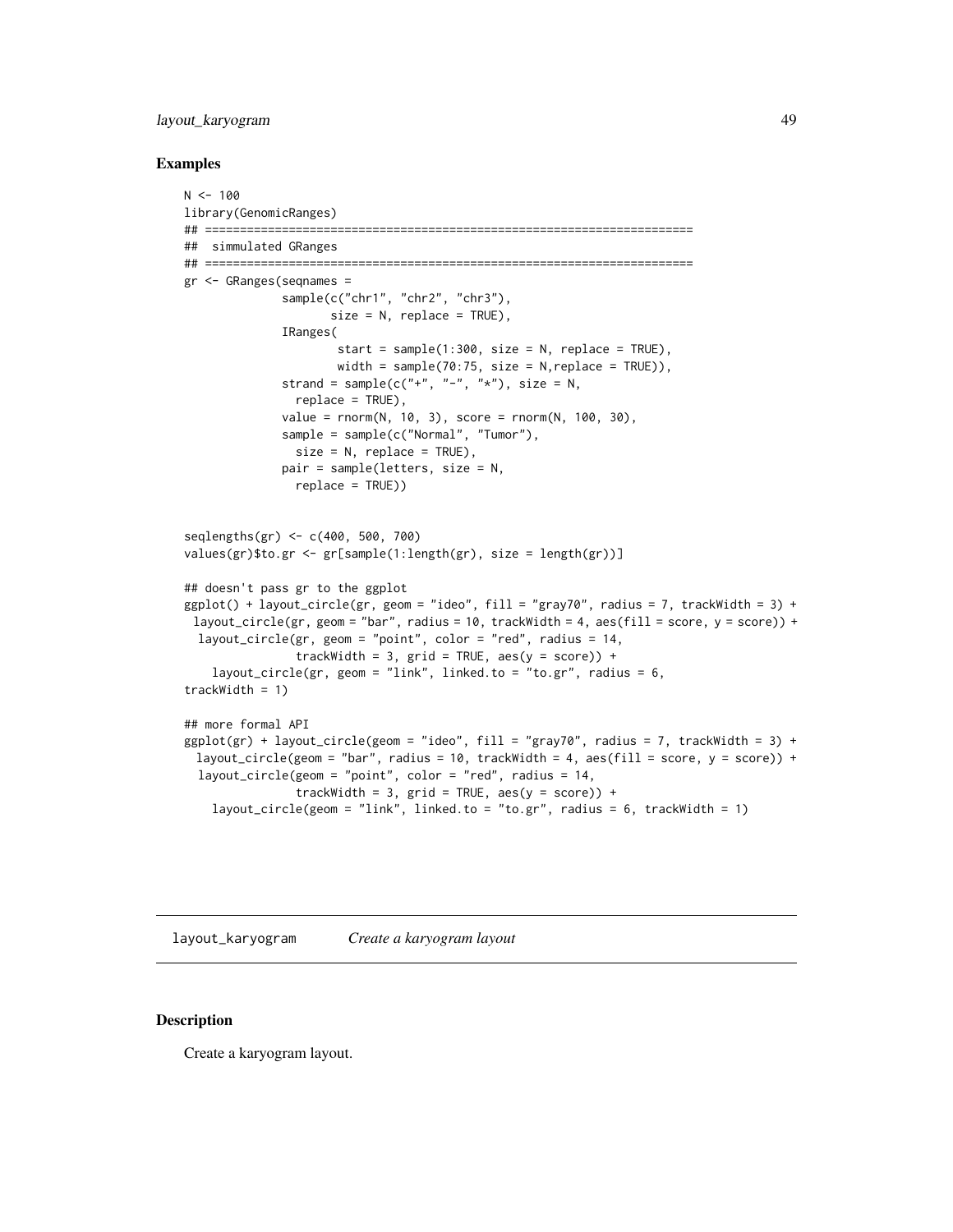## Usage

```
## S4 method for signature 'GRanges'
layout_karyogram(data, ..., xlab, ylab, main,
          facets = seqnames \sim ., cytobands = FALSE, geom = "rect",
          stat = NULL, ylim = NULL, rect. height = 10)
```
## Arguments

| data        | a GRanges object, which could contain extra information about cytobands. If<br>you want an accurate genome mapping, please provide seqlengths with this<br>GRanges object, otherwise it will emit a warning and use data space to estimate<br>the chromosome space which is very rough. |
|-------------|-----------------------------------------------------------------------------------------------------------------------------------------------------------------------------------------------------------------------------------------------------------------------------------------|
| $\cdots$    | Extra parameters such as aes() or arbitrary color and size.                                                                                                                                                                                                                             |
| xlab        | character vector or expression for x axis label.                                                                                                                                                                                                                                        |
| ylab        | character vector or expression for y axis label.                                                                                                                                                                                                                                        |
| main        | character vector or expression for plot title.                                                                                                                                                                                                                                          |
| facets      | faceting formula to use.                                                                                                                                                                                                                                                                |
| cytobands   | logical value indicate to show the cytobands or not.                                                                                                                                                                                                                                    |
| geom        | The geometric object to use display the data.                                                                                                                                                                                                                                           |
| stat        | character vector specifying statistics to use.                                                                                                                                                                                                                                          |
| ylim        | limits for y axis, usually the chromosome spaces y limits are from 0 to rect. height,<br>which 10, so if you wan to stack some data on top of it, you can set limits to like<br>$c(10, 20)$ .                                                                                           |
| rect.height | numreic value indicate half of the rectangle ploting region, used for alignment<br>of multiple layers.                                                                                                                                                                                  |
|             |                                                                                                                                                                                                                                                                                         |

# Value

A 'Layer'.

## Author(s)

Tengfei Yin

## Examples

### R code from vignette source 'karyogram.Rnw'

```
###################################################
### code chunk number 1: loading
###################################################
library(ggbio)
data(hg19IdeogramCyto, package = "biovizBase")
head(hg19IdeogramCyto)
## default pre-set color stored in
```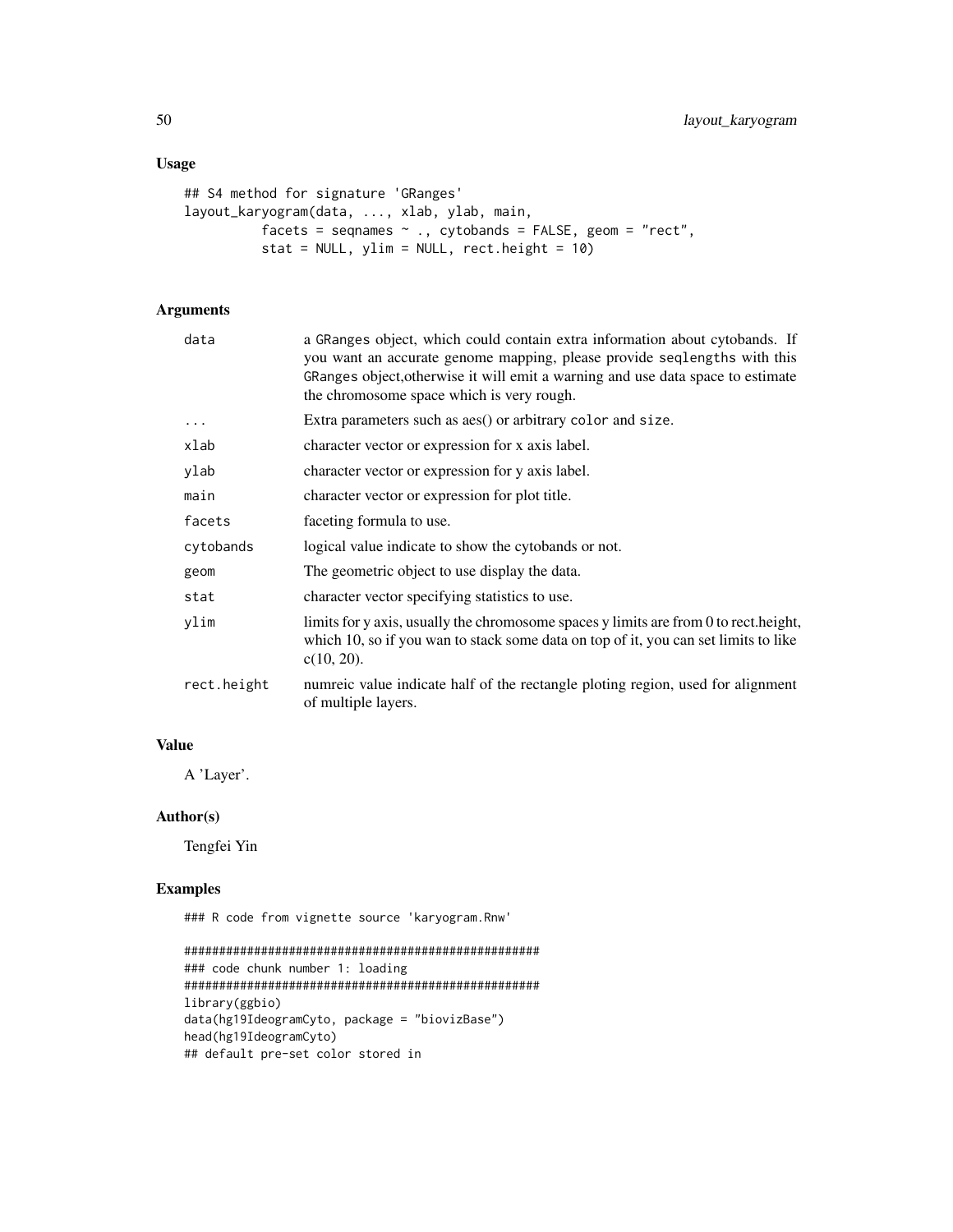```
getOption("biovizBase")$cytobandColor
```

```
###################################################
### code chunk number 2: default
###################################################
autoplot(hg19IdeogramCyto, layout = "karyogram", cytobands = TRUE)
```

```
###################################################
### code chunk number 3: change-order
###################################################
library(GenomicRanges)
hg19 <- keepSeqlevels(hg19IdeogramCyto, paste0("chr", c(1:22, "X", "Y")))
head(hg19)
autoplot(hg19, layout = "karyogram", cytobands = TRUE)
```

```
###################################################
### code chunk number 4: cyto-normal
###################################################
library(GenomicRanges)
## it's a 'ideogram'
biovizBase::isIdeogram(hg19)
## set to FALSE
autoplot(hg19, layout = "karyogram", cytobands = FALSE, aes(fill = gieStain)) +
 scale_fill_giemsa()
```

```
###################################################
### code chunk number 5: load-RNAediting
###################################################
data(darned_hg19_subset500, package = "biovizBase")
dn <- darned_hg19_subset500
head(dn)
## add seqlengths
## we have seqlegnths information in another data set
data(hg19Ideogram, package = "biovizBase")
seqlengths(dn) <- seqlengths(hg19Ideogram)[names(seqlengths(dn))]
## now we have seqlengths
head(dn)
## then we change order
dn <- keepSeqlevels(dn, paste0("chr", c(1:22, "X")))
autoplot(dn, layout = "karyogram")
## this equivalent to
## autoplot(seqinfo(dn))
```

```
###################################################
### code chunk number 6: load-RNAediting-color
###################################################
## since default is geom rectangle, even though it's looks like segment
```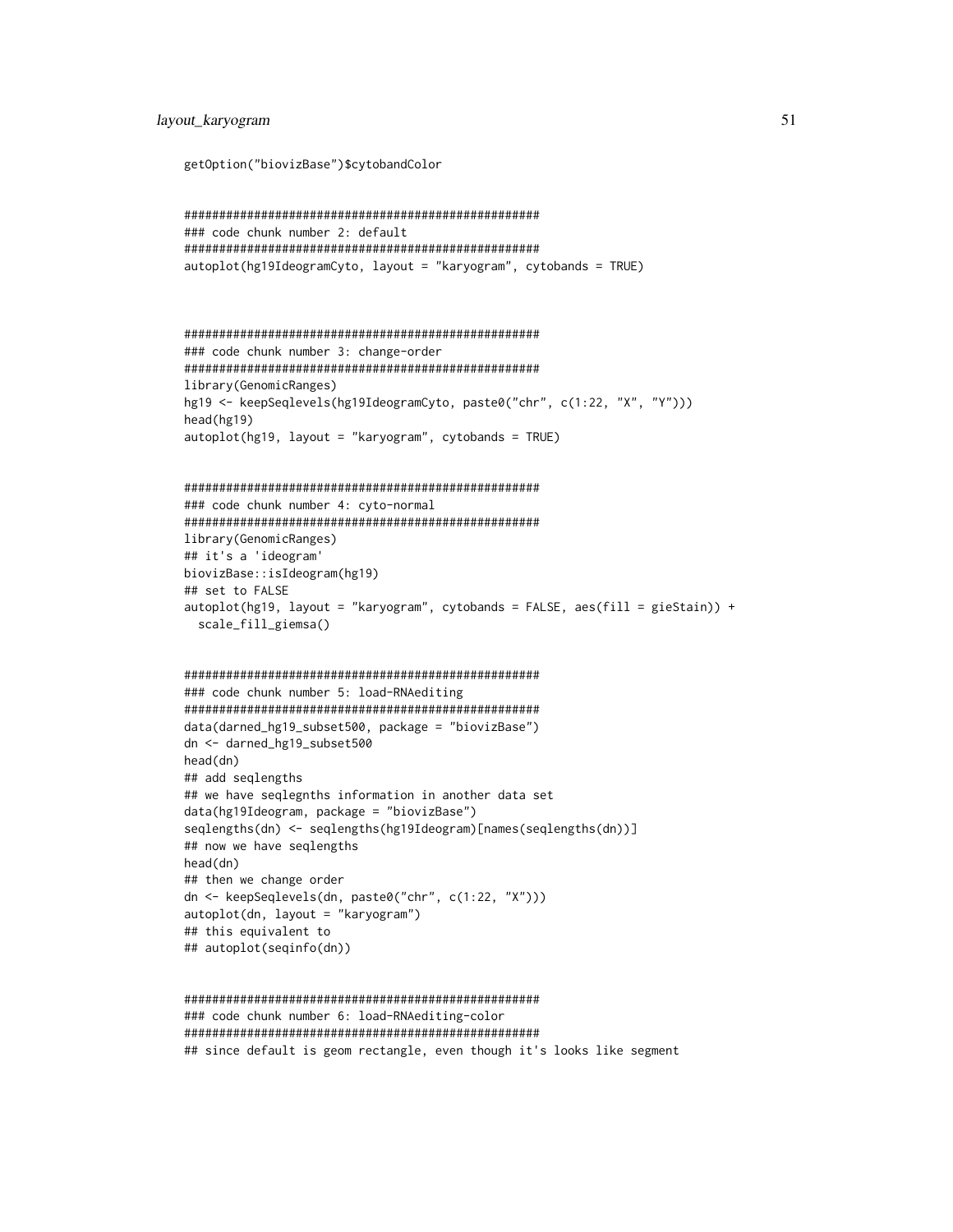```
## we still use both fill/color to map colors
autoplot(dn, layout = "karyogram", aes(color = exReg, fill = exReg))###################################################
### code chunk number 7: load-RNAediting-color-NA
###################################################
## since default is geom rectangle, even though it's looks like segment
## we still use both fill/color to map colors
autoplot(dn, layout = "karyogram", aes(color = exReg, fill = exReg)) +scale_color_discrete(na.value = "brown")
###################################################
### code chunk number 8: load-RNAediting-color-fake
###################################################
dn2 < - dnseqlengths(dn2) <- rep(max(seqlengths(dn2)), length(seqlengths(dn2)) )
autoplot(dn2, layout = "karyogram", aes(color = exReg, fill = exReg))###################################################
### code chunk number 9: plotKaryogram (eval = FALSE)
###################################################
## plotKaryogram(dn)
## plotKaryogram(dn, aes(color = exReg, fill = exReg))
###################################################
### code chunk number 10: low-default
###################################################
## plot ideogram
p <- ggplot(hg19) + layout_karyogram(cytobands = TRUE)
\mathsf{D}## eqevelant autoplot(hg19, layout = "karyogram", cytobands = TRUE)
###################################################
### code chunk number 11: low-default-addon
###################################################
p \leftarrow p + \text{ layout\_karyogram(dn, geom = "rect", ylim = c(11, 21), color = "red")}## commented line below won't work
## the cytoband fill color has been used already.
## p <- p + layout_karyogram(dn, aes(fill = exReg, color = exReg), geom = "rect")
p
###################################################
### code chunk number 12: edit-space
###################################################
## plot chromosome space
p <- autoplot(seqinfo(dn))
```
## make sure you pass rect as geom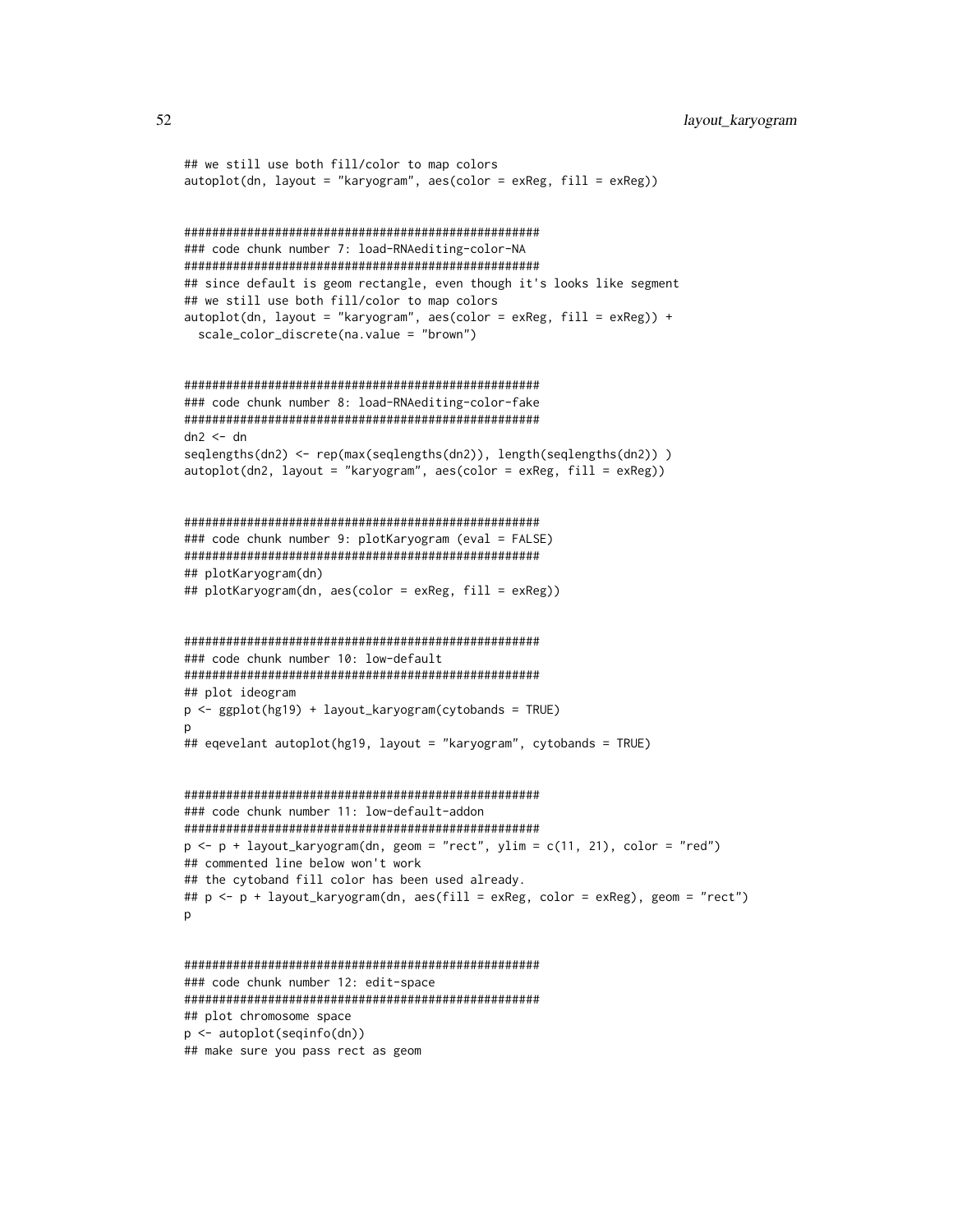#### Plot 53

```
## otherwise you just get background
p <- p + layout_karyogram(dn, aes(fill = exReg, color = exReg), geom = "rect")
values(dn)$pvalue <- rnorm(length(dn))
p + \text{layout\_karyogram(dn, aes(x = start, y = \text{pvalue}), ylim = c(10, 30), geom = "line", color = "red")}p
```

```
###################################################
### code chunk number 13: sessionInfo
###################################################
sessionInfo()
```
Plot *Plot class*

## Description

genealize a graphic object to a Plot object.

## Usage

```
## S4 method for signature 'gg'
Plot(x)
  ## S4 method for signature 'trellis'
Plot(x, mutable = FALSE)## S4 method for signature 'GGbio'
Plot(x)
  ## S4 method for signature 'Ideogram'
Plot(x)
```
#### Arguments

| X       | object of gg, GGbio, trellis, Ideogram.       |
|---------|-----------------------------------------------|
| mutable | whether a plot repsonse to $+$ method or not. |

## Value

A Plot object.

## Author(s)

Tengfei Yin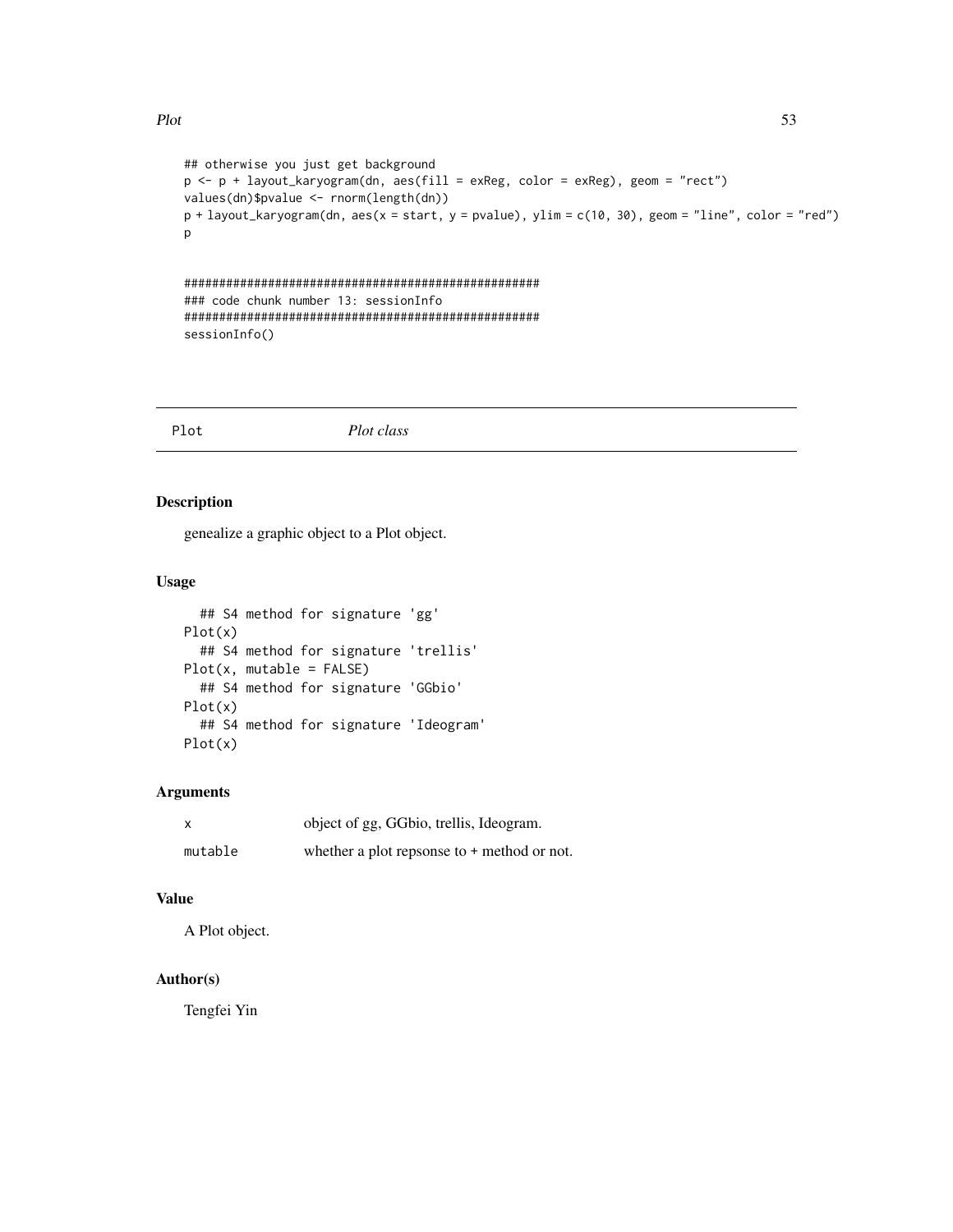## Description

Plot estimated fragment length for paired-end RNA-seq data against single reduced data model.

### Usage

```
## S4 method for signature 'character,GRanges'
plotFragLength(data, model,
               gap.ratio = 0.0025,geom = c("segment", "point", "line"),
               type = c("normal", "cut"),heights = c(400, 100),
               annotation = TRUE)
```
#### Arguments

| data       | A character indicate the bam file.                                                                                                                                                                                                                                            |
|------------|-------------------------------------------------------------------------------------------------------------------------------------------------------------------------------------------------------------------------------------------------------------------------------|
| model      | A reduced model to compute estimated fragment length, please see details.                                                                                                                                                                                                     |
| gap.ratio  | When type is set to "cut", it will provide a compact view, which cut the common<br>gaps in a certain ratio.                                                                                                                                                                   |
| geom       | One or all three geoms could be drawn at the same time. y value of "point" and<br>"line" indicate the estimated fragment length. and if geom is set to "segment",<br>the segment is from the left most position to paired right most position, should<br>be equal to "isize". |
| type       | "normal" return a uncut view, loose but the coordinate is true genomic coordi-<br>nates. "cut" cut the view in a compact way.                                                                                                                                                 |
| heights    | Numeric vector indicate the heights of tracks.                                                                                                                                                                                                                                |
| annotation | A logical value. TRUE shows model, and FALSE shows only fragment length<br>with labels.                                                                                                                                                                                       |

#### Details

We use a easy way to define this estimated fragment length, we collect all paired reads and model, reduce model first, then find common gaps, remove common gaps between paired-end reads, and compute the new estimated fragment length.

## Value

A ggplot object when annotation = FALSE and a frame grob if annotation = TRUE

# Author(s)

Tengfei Yin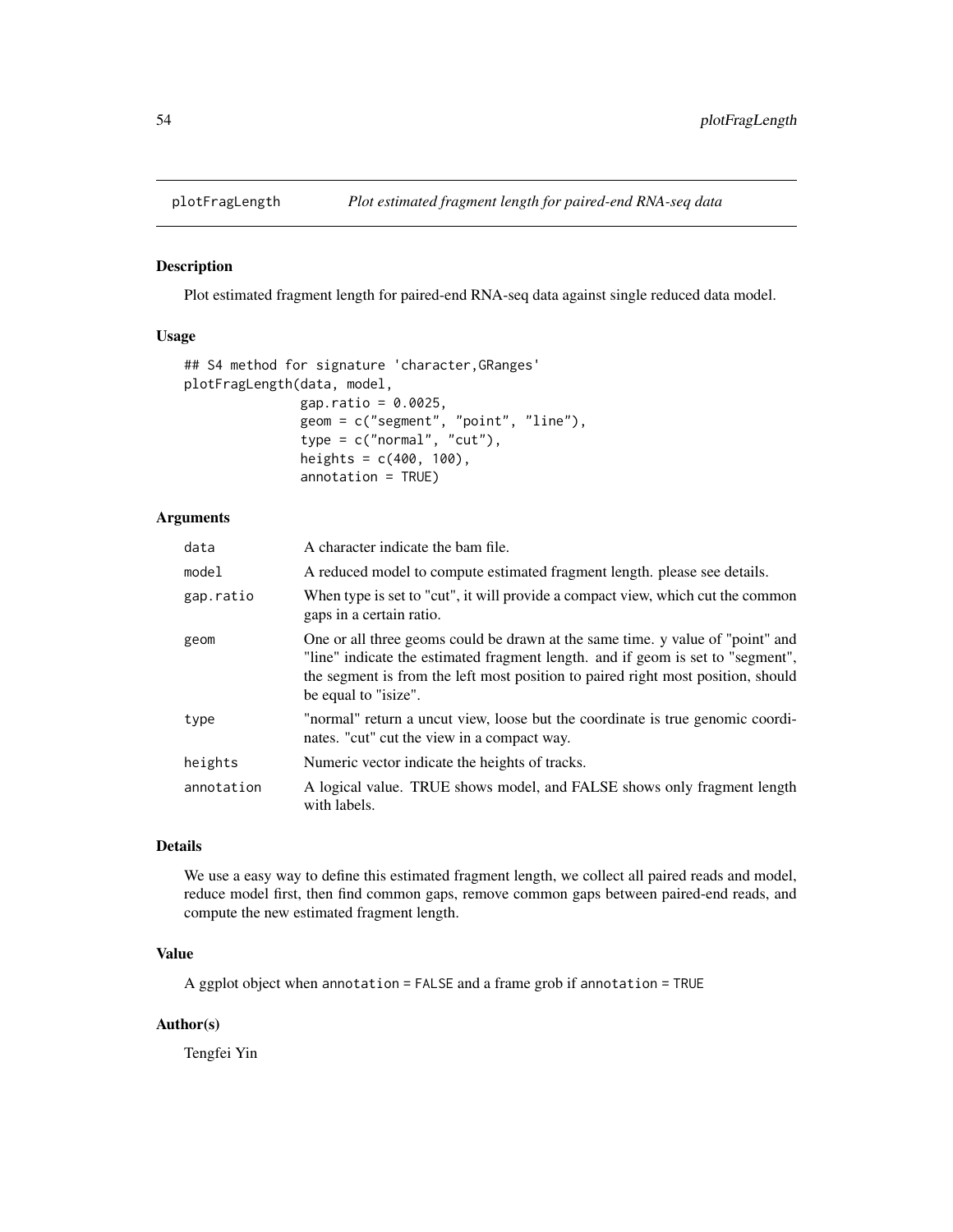## plotGrandLinear 55

#### Examples

```
## Not run:
data(genesymbol)
bamfile <- system.file("extdata", "SRR027894subRBM17.bam", package="biovizBase")
library(TxDb.Hsapiens.UCSC.hg19.knownGene)
txdb <- TxDb.Hsapiens.UCSC.hg19.knownGene
model \leq exonsBy(txdb, by = "tx")
model.new <- subsetByOverlaps(model, genesymbol["RBM17"])
exons.rbm17 <- subsetByOverlaps(exons(txdb), genesymbol["RBM17"])
exons.new <- reduce(exons.rbm17)
plotFragLength(bamfile, exons.new, geom = "line")
plotFragLength(bamfile, exons.new, geom = c("point","segment"))
plotFragLength(bamfile, exons.new, geom = c("point","segment"), annotation = FALSE)
plotFragLength(bamfile, exons.new, geom = c("point","segment"), type = "cut",
              gap.ratio = 0.001)
```
## End(Not run)

plotGrandLinear *Manhattan for GWAS*

#### Description

A Manhattan plot is special scatter plot used to visualize data with a large number of data points, with a distribute of some higher-magnitude values. For example, in the GWAS(genome-wide association studies). Here we mainly focus on GWAS Manhattan plots. X-axis is genomic coordinates and Y-axis is negative logarithm of the associated P-value for each single nucleotide polymorphism. So higher the value, more stronger the association they are.

#### Usage

```
plotGrandLinear(obj, ..., facets, space.skip = 0.01, geom = NULL,
                 cutoff = NULL, cutoff.color = "red", cutoff.size = 1,
                 legend = FALSE, xlim, ylim, xlab, ylab, main,
                 highlight.gr = NULL, highlight.name = NULL,
                 highlight.col = "red", highlight.label = TRUE,
                 highlight.label.size = 5, highlight.label.offset =
                 0.05, highlight.label.col = "black", spaceline =
                 FALSE)
```

| obi                     | GRanges object which contains extra p value, before users pass this object, they<br>need to make sure the pvalue has been changed to $-log10(p)$ . |
|-------------------------|----------------------------------------------------------------------------------------------------------------------------------------------------|
| $\cdot$ $\cdot$ $\cdot$ | extra arguments passed, such as color, size, alpha.                                                                                                |
| facets                  | facets formula, such as group $\sim$ .                                                                                                             |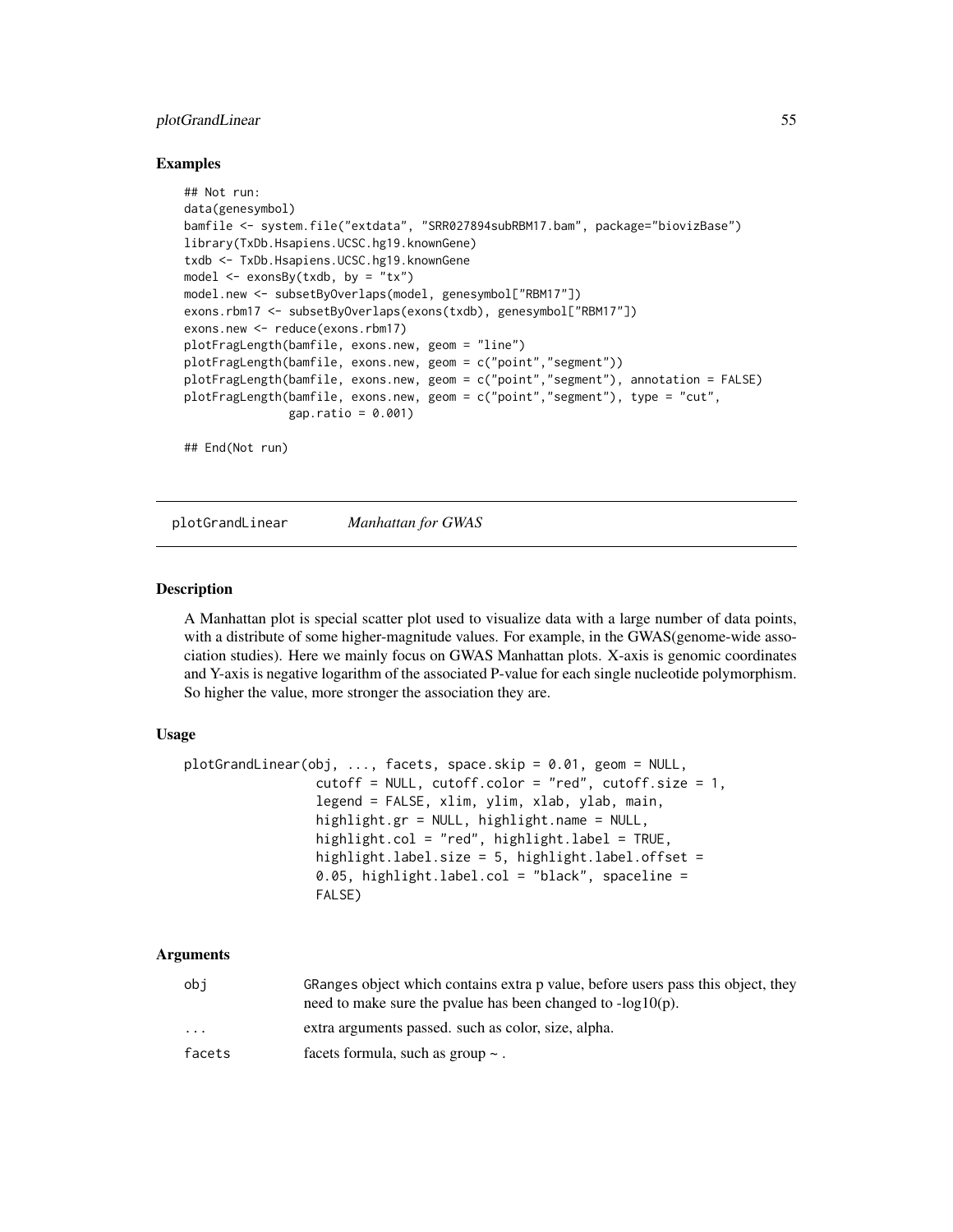| space.skip             | numeric value for skip ratio, between chromosome spaces.default is 0.01.                                                                                         |
|------------------------|------------------------------------------------------------------------------------------------------------------------------------------------------------------|
| geom                   | geometric object, defualt is "point".                                                                                                                            |
| cutoff                 | A numeric vector which used as cutoff for Manhattan plot.                                                                                                        |
| cutoff.color           | A character specifying the color used for cutoff. Default is "red".                                                                                              |
| cutoff.size            | A numeric value which used as cutoff line size.                                                                                                                  |
| legend                 | A logical value indicate whether to show legend or not. Default is FALSE which<br>disabled the legend.                                                           |
| xlim                   | limits for x scale.                                                                                                                                              |
| ylim                   | limits for y scale.                                                                                                                                              |
| $x$ lab                | Label for xscale.                                                                                                                                                |
| ylab                   | Label for yscale.                                                                                                                                                |
| main                   | title.                                                                                                                                                           |
| highlight.gr           | a GRanges object, this wil highlight overlapped region with provided intervals.                                                                                  |
|                        | highlight.name if NULL, using rownames of GRanges object provided by argument highlight.gr,<br>otherwise use character to indicate column used as labeled names. |
| highlight.col          | highlight colors.                                                                                                                                                |
| highlight.label        |                                                                                                                                                                  |
|                        | logical value, label the highlighted region of not.                                                                                                              |
| highlight.label.size   |                                                                                                                                                                  |
|                        | highlight label size.                                                                                                                                            |
| highlight.label.offset |                                                                                                                                                                  |
|                        | highlight label offset.                                                                                                                                          |
| highlight.label.col    |                                                                                                                                                                  |
|                        | highlight label color.                                                                                                                                           |
| spaceline              | show line between chromosomes.                                                                                                                                   |

## Details

Please use seqlengths of the object and space.skip arguments to control the layout of the coordiant genome transformation.

 $aes(y = ...)$  is requried.

aes(color = ) is used to mapping to data variables, if just pass "color" without aes(), then will recycle the color to represent each chromosomes.please see the example below.

## Value

Return a ggplot object.

## Author(s)

Tengfei Yin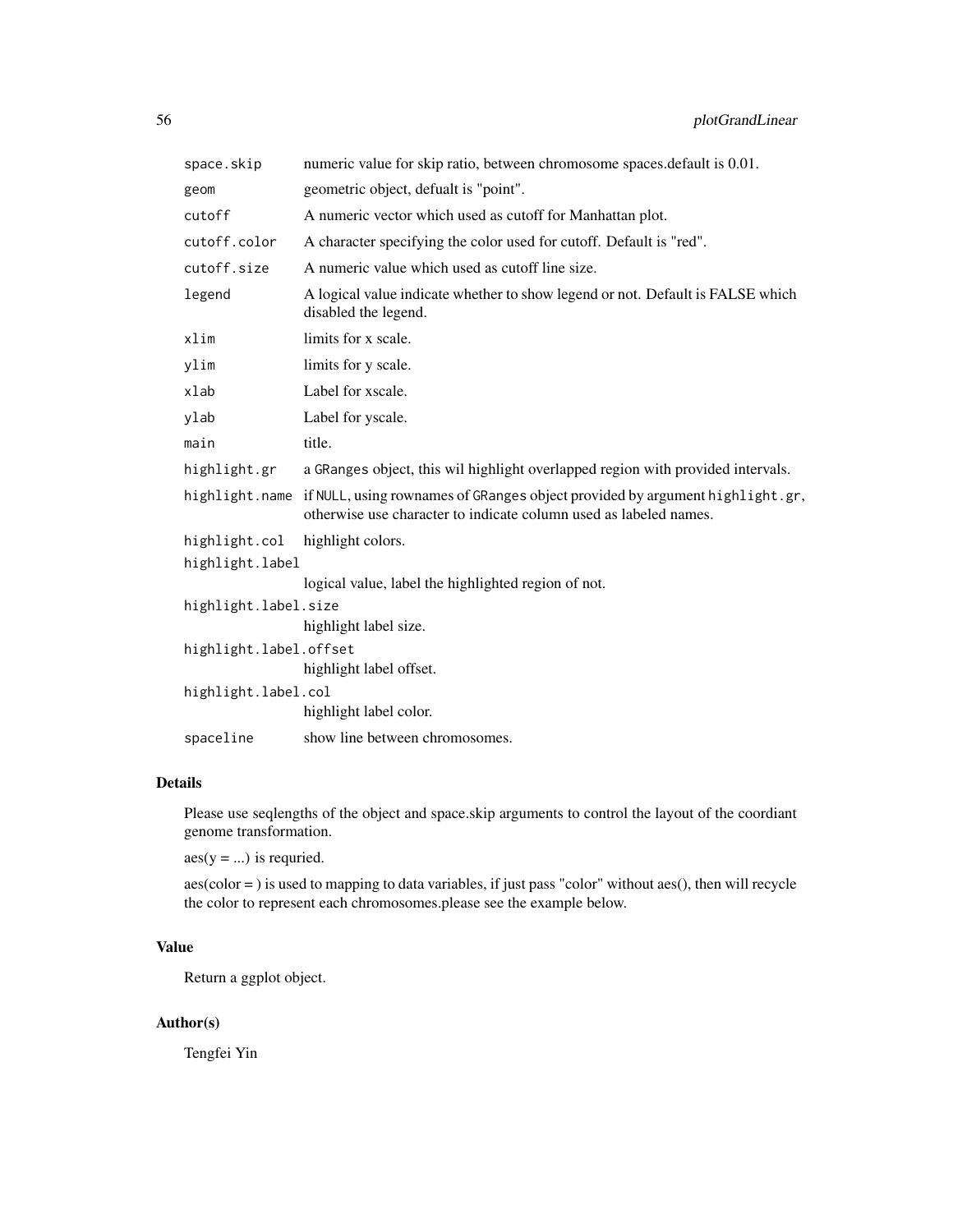## plotGrandLinear 57

```
## load
library(ggbio)
data(hg19IdeogramCyto, package = "biovizBase")
data(hg19Ideogram, package = "biovizBase")
library(GenomicRanges)
## simul_gr
library(biovizBase)
gr <- GRanges(rep(c("chr1", "chr2"), each = 5),
              IRanges(start = rep(seq(1, 100, length = 5), times = 2),
                      width = 50))
autoplot(gr)
## coord:genome
autoplot(gr, coord = "genome")
gr.t <- transformToGenome(gr)
head(gr.t)
## is
is_coord_genome(gr.t)
metadata(gr.t)$coord
## simul_snp
chrs <- as.character(levels(seqnames(hg19IdeogramCyto)))
seqlths <- seqlengths(hg19Ideogram)[chrs]
set.seed(1)
nchr <- length(chrs)
nsnps <- 100
gr.snp <- GRanges(rep(chrs,each=nsnps),
                  IRanges(start =
                          do.call(c, lapply(chrs, function(chr){
                            N <- seqlths[chr]
                            runif(nsnps,1,N)
                          })), width = 1),
                  SNP=sapply(1:(nchr*nsnps), function(x) paste("rs",x,sep='')),
                  pvalue = -log10(runif(nchr*nsnps)),
                  group = sample(c("Normal", "Tumor"), size = nchr*nsnps,
                    replace = TRUE)
                  \lambda## shorter
seqlengths(gr.snp)
nms <- seqnames(seqinfo(gr.snp))
nms.new <- gsub("chr", "", nms)
names(nms.new) <- nms
gr.snp <- renameSeqlevels(gr.snp, nms.new)
seqlengths(gr.snp)
```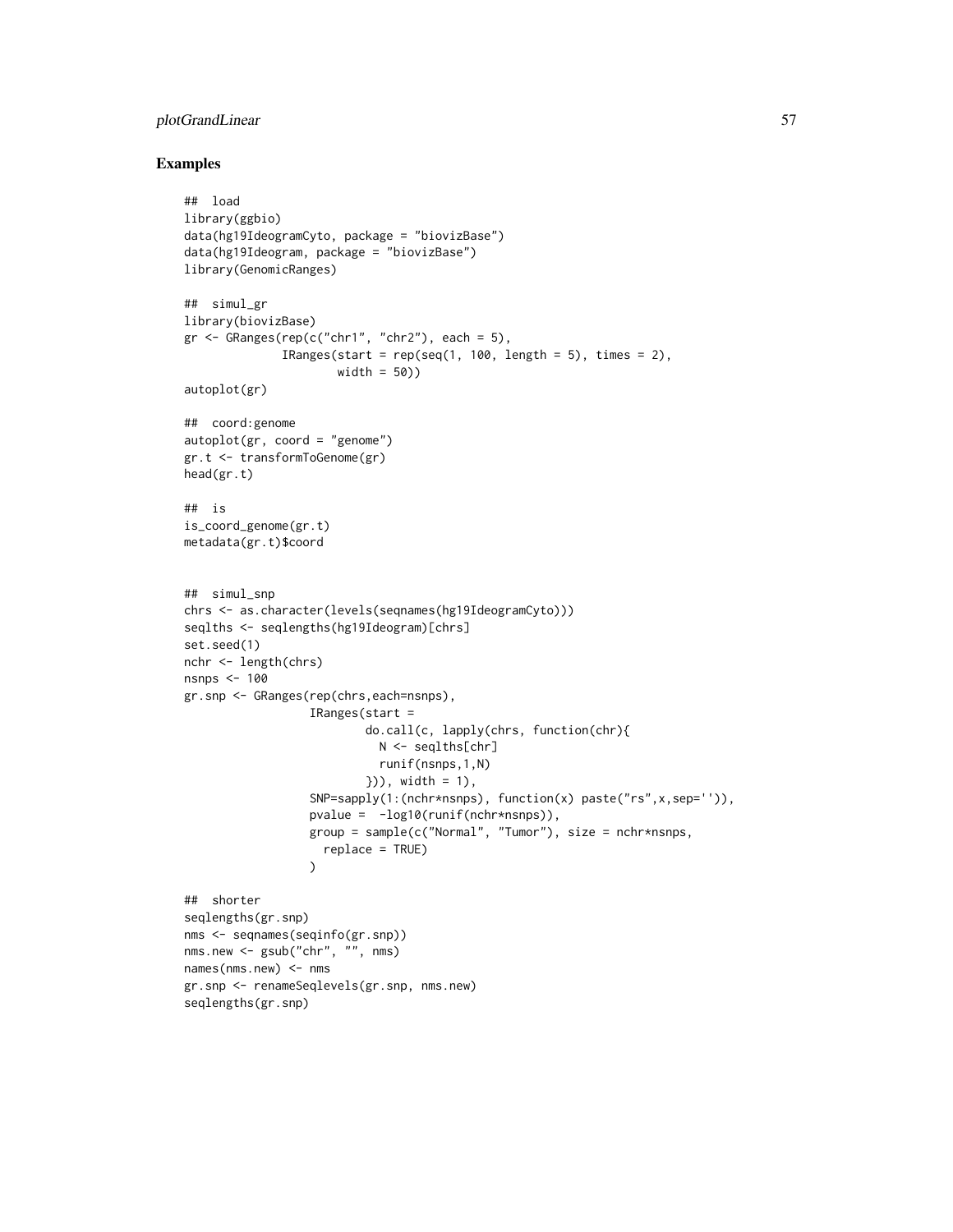```
## unorder
autoplot(gr.snp, coord = "genome", geom = "point", aes(y = pvalue), space.skip = 0.01)## sort
gr.snp <- keepSeqlevels(gr.snp, c(1:22, "X", "Y"))
autoplot(gr.snp, coord = "genome", geom = "point", aes(y = pvalue), space.skip = 0.01)
## with_seql
names(seqlths) <- gsub("chr", "", names(seqlths))
seqlengths(gr.snp) <- seqlths[names(seqlengths(gr.snp))]
autoplot(gr.snp, coord = "genome", geom = "point", aes(y = pvalue), space.skip = 0.01)## line
autoplot(gr.snp, coord = "genome", geom = "line", acs(y = pvalue), group = seqnames,
                                     color = seqnames))
## plotGrandLinear
plotGrandLinear(gr.snp, aes(y = pvalue))
## morecolor
plotGrandLinear(gr.snp, aes(y = pvalue, color = seqnames))
plotGrandLinear(gr.snp, aes(y = pvalue), color = c("green", "deepskyblue"))
plotGrandLinear(gr.snp, aes(y = pvalue), color = c("green", "deepskyblue", "red"))
plotGrandLinear(gr.snp, aes(y = pvalue), color = "red")
## cutoff
plotGrandLinear(gr.snp, aes(y = pvalue), cutoff = 3, cutoff.color = "blue", cutoff.size = 4)
## cutoff-low
plotGrandLinear(gr.snp, aes(y = pvalue)) + geom_hline(yintercept = 3, color = "blue", size = 4)
## longer
## let's make a long name
nms <- seqnames(seqinfo(gr.snp))
nms.new <- paste("chr00000", nms, sep = "")
names(mms.new) < -nmsgr.snp <- renameSeqlevels(gr.snp, nms.new)
seqlengths(gr.snp)
## rotate
plotGrandLinear(gr.snp, aes(y = pvalue)) + theme(axis.text.x=element_text(angle=-90, hjust=0))
## sessionInfo
sessionInfo()
```
plotRangesLinkedToData

*Plot Ranges Linked with Data*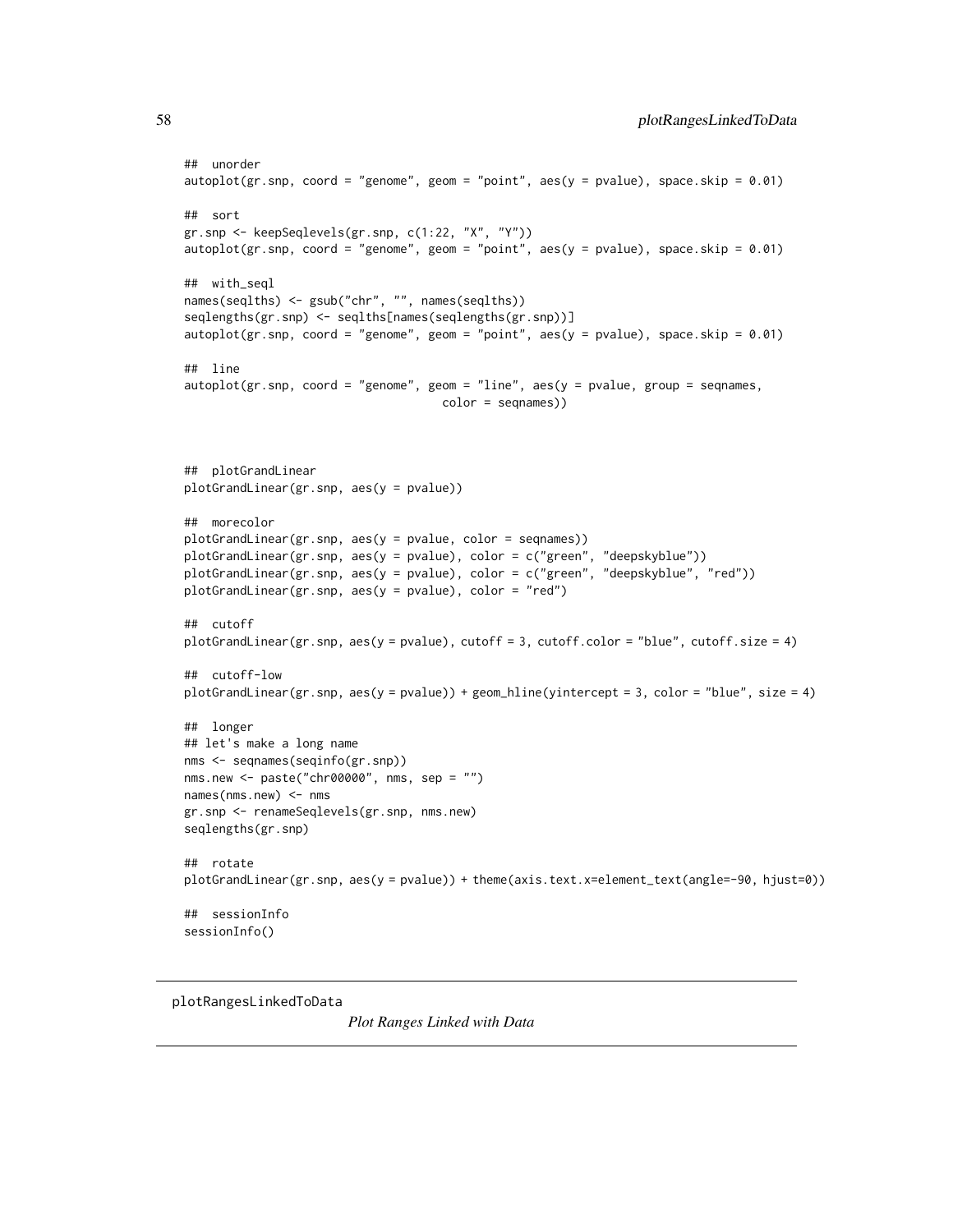## Description

Plot GRanges object structure and linked to a even spaced paralell coordinates plot which represting the data in elementeMetadata.

#### Usage

```
## S4 method for signature 'RangedSummarizedExperiment'
plotRangesLinkedToData(data, ...,
      stat.y = seq_len(ncol(data)), stat.ylab = names(assays(data)[stat.assay]),
          stat.assay = 1L)
## S4 method for signature 'GenomicRanges_OR_GRangesList'
plotRangesLinkedToData(data, ...,
```

```
stat.y = seq_length(ncol(mcols(data))),
stat.ylab, sig, sig.col = c("black", "red"),
stat.coord.trans = coord_trans(),
annotation = list(), width.ratio = 0.8,
theme.stat = theme_gray(), theme.align = theme_gray(),
linetype = 3, heights)
```

| data             | GRanges object with a DataFrame as elementMetadata.                                                                                                  |  |
|------------------|------------------------------------------------------------------------------------------------------------------------------------------------------|--|
| $\ddotsc$        | Parameters passed to control lines in top plot.                                                                                                      |  |
| stat.y           | integer (variable position starting in DataFrame of data, start from 1) or strings<br>(variable names) which indicate the column names.              |  |
| stat.ylab        | y label for stat track(the top track).                                                                                                               |  |
| stat.assay       | default 1L, element of assays.                                                                                                                       |  |
| sig              | a character of element meta data column of logical value, indicates which row<br>is signficant, and will be shown in link lines and rectangle.       |  |
| sig.col          | colors for significant, valid when you specify "sig" argument, the first color<br>indicates FALSE, non-significant, the second color indicates TRUE. |  |
| stat.coord.trans |                                                                                                                                                      |  |
|                  | transformation used for top plot.                                                                                                                    |  |
| annotation       | A list of ggplot object.                                                                                                                             |  |
| width.ratio      | Control the segment length of statistic layer.                                                                                                       |  |
| theme.stat       | top plot theme.                                                                                                                                      |  |
| theme.align      | alignment themes.                                                                                                                                    |  |
| linetype         | linetype                                                                                                                                             |  |
| heights          | Heights of each track.                                                                                                                               |  |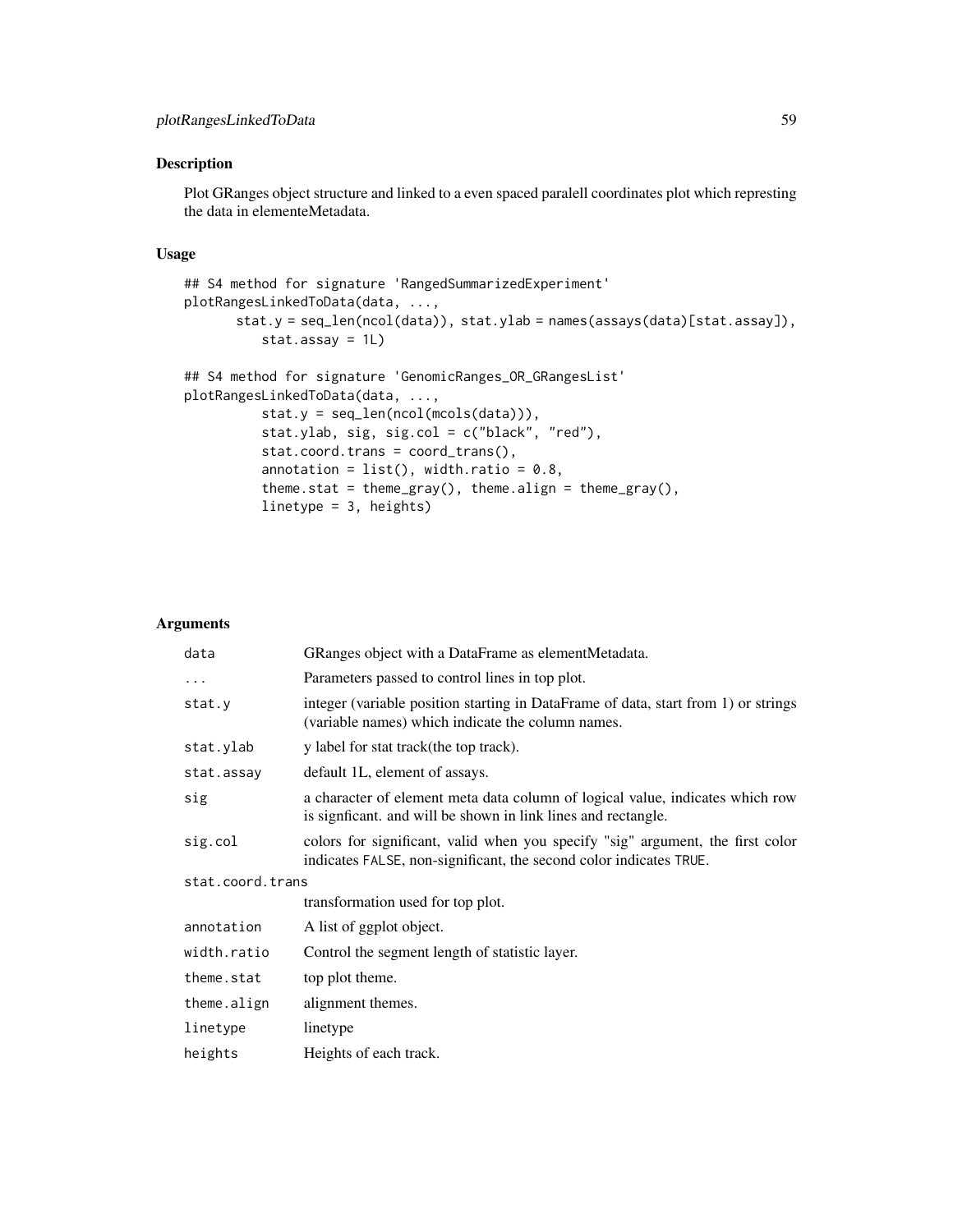#### Details

Inspired by some graphics produced in some other packages, for example in package DEXseq, the author provides graphics with gene models and linked to an even spaced statistics summary. This is useful because we always plot everything along the genomic coordinates, but genomic features like exons are not evenly distributed, so we could actually treat the statistics associated with exons like categorical data, and show them as "Paralell Coordinates Plots". This is one special layout which represent the data in a nice manner and also keep the genomic structure information. With abliity of tracks, it's possible to generate such type of a graphic along with other annotations.

The data we want is a normal GRanges object, and make sure the intervals are not overlaped with each other(currently), and you may have multiple columns which store the statistics for multiple samples, then we produce the graphic we introduced above and users could pass other annotation track in the function which will be shown below the main linked track.

The reason you need to pass annotation into the function instead of binding them by tracks later is because binding manually with annotation tracks is tricky and this function doesn't return a ggplot object.

#### Value

return a frame grob; side-effect (plotting) if plot=T.

#### Author(s)

Tengfei Yin

```
library(TxDb.Hsapiens.UCSC.hg19.knownGene)
library(ggbio)
data(genesymbol, package = "biovizBase")
txdb <- TxDb.Hsapiens.UCSC.hg19.knownGene
model \leq exonsBy(txdb, by = "tx")
model17 <- subsetByOverlaps(model, genesymbol["RBM17"])
exons <- exons(txdb)
exon17 <- subsetByOverlaps(exons, genesymbol["RBM17"])
## reduce to make sure there is no overlap
## just for example
exon.new <- reduce(exon17)
## suppose
values(exon.new)$sample1 <- rnorm(length(exon.new), 10, 3)
values(exon.new)$sample2 <- rnorm(length(exon.new), 10, 10)
values(exon.new)$score <- rnorm(length(exon.new))
values(exon.new)$significant <- sample(c(TRUE,FALSE), size = length(exon.new),replace = TRUE)
plotRangesLinkedToData(exon.new, stat.y = c("sample1", "sample2"))
plotRangesLinkedToData(exon.new, stat.y = 1:2)
plotRangesLinkedToData(exon.new, stat.y = 1:2, size = 3, linetype = 4)
plotRangesLinkedToData(exon.new, stat.y = 1:2, size = 3, linetype = 4,
                       sig = "significant")
plotRangesLinkedToData(exon.new, stat.y = 1:2, size = 3, linetype = 4,
                        sig = "significant", sig,col = c("gray90", "red"))
```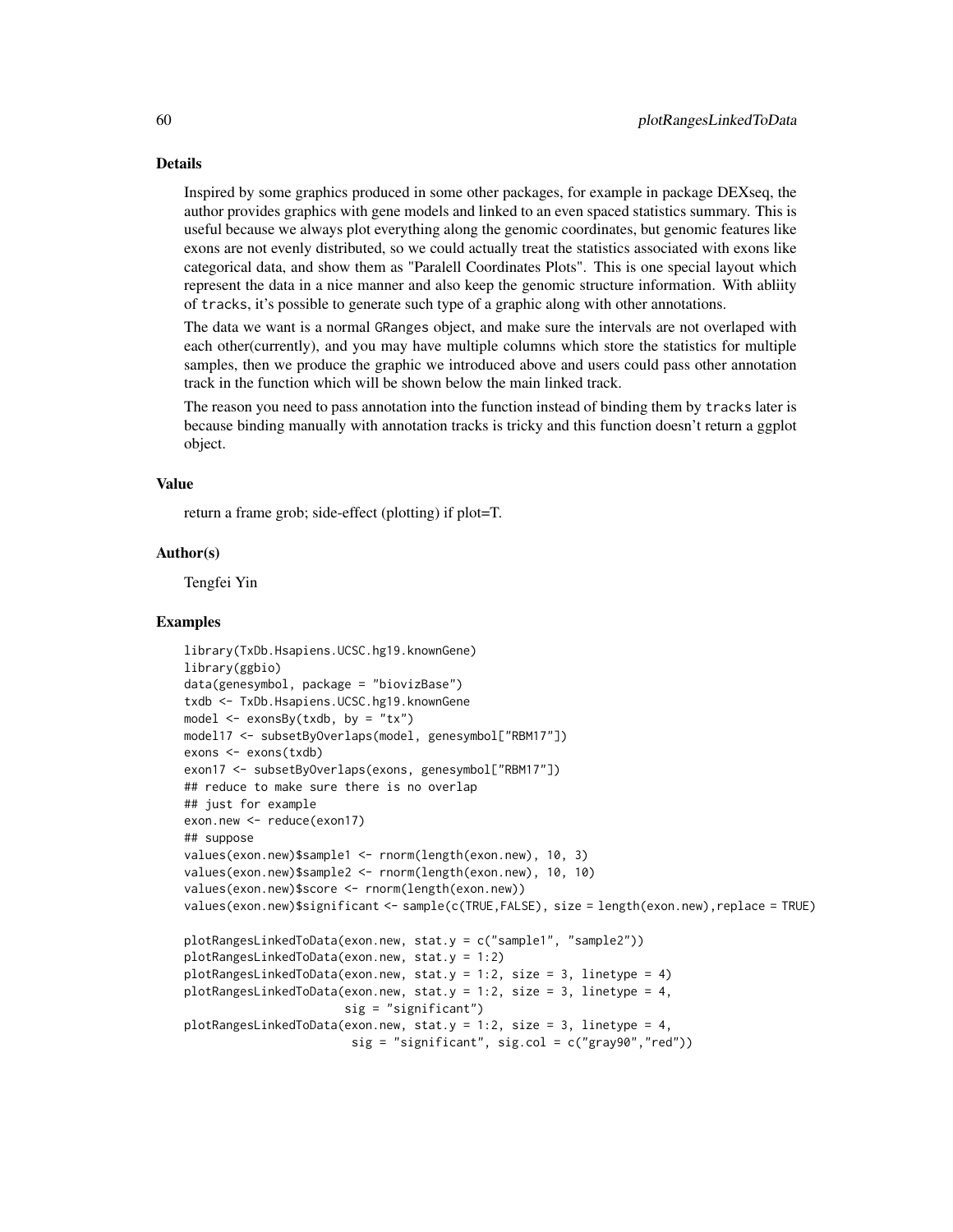#### Description

Plot splice summary by simply counting overlaped junction read in weighted way or not.

#### Usage

```
## For character,GRangesList
## S4 method for signature 'character,GRangesList'
plotSpliceSum(data, model, ..., weighted = TRUE)
## For character,TxDb
## S4 method for signature 'character,TxDb'
plotSpliceSum(data, model, which,
      ..., weighted = TRUE)
## For character,EnsDb
## S4 method for signature 'character,EnsDb'
plotSpliceSum(data, model, which,
      ..., weighted = TRUE)
```
### Arguments

| data     | A character specifying the bam file path of RNA-seq data.                                                                                                                                                                                                                                                                                                                                      |
|----------|------------------------------------------------------------------------------------------------------------------------------------------------------------------------------------------------------------------------------------------------------------------------------------------------------------------------------------------------------------------------------------------------|
| model    | A GRangesList which represting different isoforms, a TxDb or an EnsDb object.<br>For the latter cases, users need to pass "which" argument which, for TxDb, is a<br>GRanges object to specify the region and for EnsDb can be a GRanges object, an<br>object extending AnnotationFilter, an AnnotationFilterList combining<br>such filter objects or a filter expression in form of a formula. |
| which    | A GRanges object specifying the region you want to get model from the TxDb<br>object. For EnsDb: can be a GRanges object, an object extending AnnotationFilter,<br>an AnnotationFilterList combining such filter objects or a filter expression<br>in form of a formula.                                                                                                                       |
| weighted | If TRUE, weighted by simply add 1/cases matched to each model and if FALSE,<br>simply add 1 to every case.                                                                                                                                                                                                                                                                                     |
| .        | Extra arugments passed to qplot function. such as, offset which control the<br>height of chevron.                                                                                                                                                                                                                                                                                              |
|          |                                                                                                                                                                                                                                                                                                                                                                                                |

## Details

Internally we use biovizBase:::spliceSummary for simple counting, but we encourage users to use their own robust way to make slicing summary and store it as GRangesList, then plot the summary by qplot function.

## Value

A ggplot object.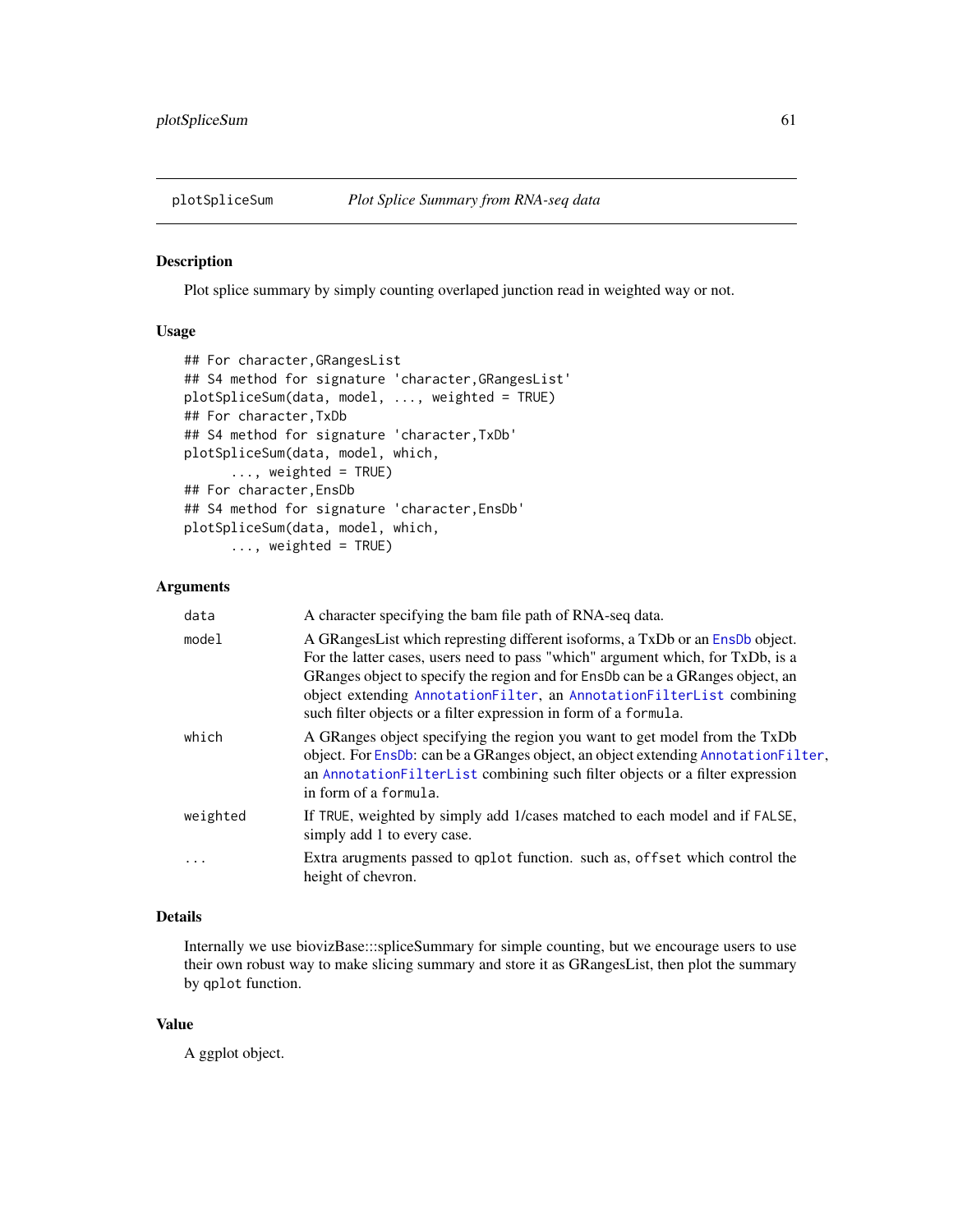#### Author(s)

Tengfei Yin

#### See Also

[qplot](#page-0-0)

## Examples

```
## Not run:
bamfile <- system.file("extdata", "SRR027894subRBM17.bam", package="biovizBase")
library(TxDb.Hsapiens.UCSC.hg19.knownGene)
txdb <- TxDb.Hsapiens.UCSC.hg19.knownGene
data(genesymbol)
exons \leq exonsBy(txdb, by = "tx")
exons.rbm17 <- subsetByOverlaps(exons, genesymbol["RBM17"])
plotSpliceSum(bamfile, exons.rbm17)
plotSpliceSum(bamfile, exons.rbm17, weighted = FALSE, offset = 0.01)
plotSpliceSum(bamfile, txdb, which = genesymbol["RBM17"])
plotSpliceSum(bamfile, txdb, which = genesymbol["RBM17"], offset = 0.01)
plotSpliceSum(bamfile, txdb, which = genesymbol["RBM17"],
             show.label = TRUE,
             label.type = "count")
```
## End(Not run)

plotStackedOverview *Plot stacked overview*

#### Description

Plot stacked overview for genome with or without cytobands. It's a wrapper around layout\_karyogram.

#### Usage

```
plotStackedOverview(obj, ..., xlab, ylab, main, geom = "rect",
                          cytobands = FALSE, rescale = TRUE,
                          rescale.range = c(\theta, 1\theta))
plotKaryogram(obj, ..., xlab, ylab, main, geom = "rect",
                          cytobands = FALSE, rescale = TRUE,
                          rescale.range = c(0, 10)
```
## Arguments

obj a GRanges object, which could contain extra information about cytobands. If it's missing, will ask user to provide species information and download proper data set from UCSC. If you want an accurate genome mapping, please provide seqlengths with this GRanges object,otherwise it will emit a warning and use data space to estimate the chromosome space which is very rough.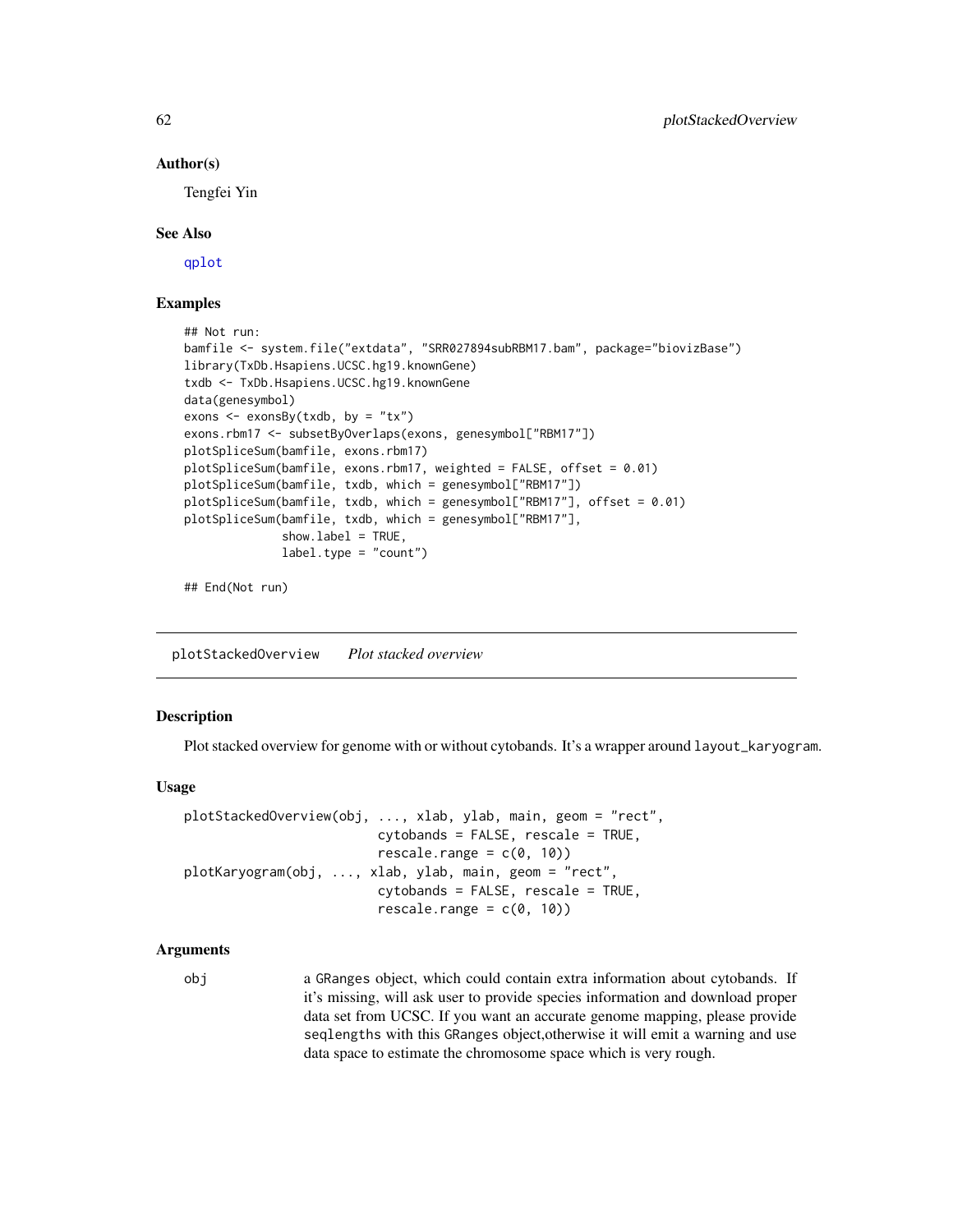|               | arguments passed to graphic functions to control aesthetics. For example, if you<br>use geom "point", you need to provide "y" in aes(), and if can also pass color,<br>fill, size etc. to control graphics.                                                                                                                                                                                                                 |
|---------------|-----------------------------------------------------------------------------------------------------------------------------------------------------------------------------------------------------------------------------------------------------------------------------------------------------------------------------------------------------------------------------------------------------------------------------|
| xlab          | label for x                                                                                                                                                                                                                                                                                                                                                                                                                 |
| ylab          | label for y                                                                                                                                                                                                                                                                                                                                                                                                                 |
| main          | title for plot.                                                                                                                                                                                                                                                                                                                                                                                                             |
| geom          | geom plotted on the stacked layout. Default is "rect", which showing interval<br>data as rectangles. It automatically figures out boundary so you don't have to<br>provide information in aes, users could specify other supported geom works for<br>data.frame.                                                                                                                                                            |
| cytobands     | logical value. Default is FALSE. If TRUE, plotting cytobands, this require your<br>data have arbitrary column as name and gieStain. the easiest way is to use<br>getIdeogram to get your data. Notice for this function, when cytobands is TRUE,<br>it will only plot cytobands without overlaying your data. If you really need to<br>overlay extra data on cytobands, please plus layout_karyogram for that pur-<br>pose. |
| rescale       | logical value. Default is TRUE, which rescale your data into the rescale. range,<br>this make sure your data will not be plotted outside the stacked overview box.                                                                                                                                                                                                                                                          |
| rescale.range | Numeric range of length 2. Default is (0, 10), because stacked layout draws a<br>white background as chromosome space and this space is of height 10. We hide<br>the y-axis since we don't need it for stacked overview. Sometime users may<br>want to leave some margin for their data, they can use this arguments to control<br>the rescale.                                                                             |

## Details

Stacked overview is just a arbitrary layout for karyogram layout, it use facets seqnaems ~ . as default to stack the genome. For accurate mapping, you need to provide seqlengths information in your GRanges object. Otherwise, data space will be computed for stacked overview chromosome background, this is \_NOT\_ the actual chromosome space!.

#### Value

A ggplot object.

#### Author(s)

Tengfei Yin

## Examples

```
## Not run:
library(biovizBase)
data(hg19IdeogramCyto, package = "biovizBase")
library(GenomicRanges)
```
## you can also get ideogram by biovizBase::getIdeogram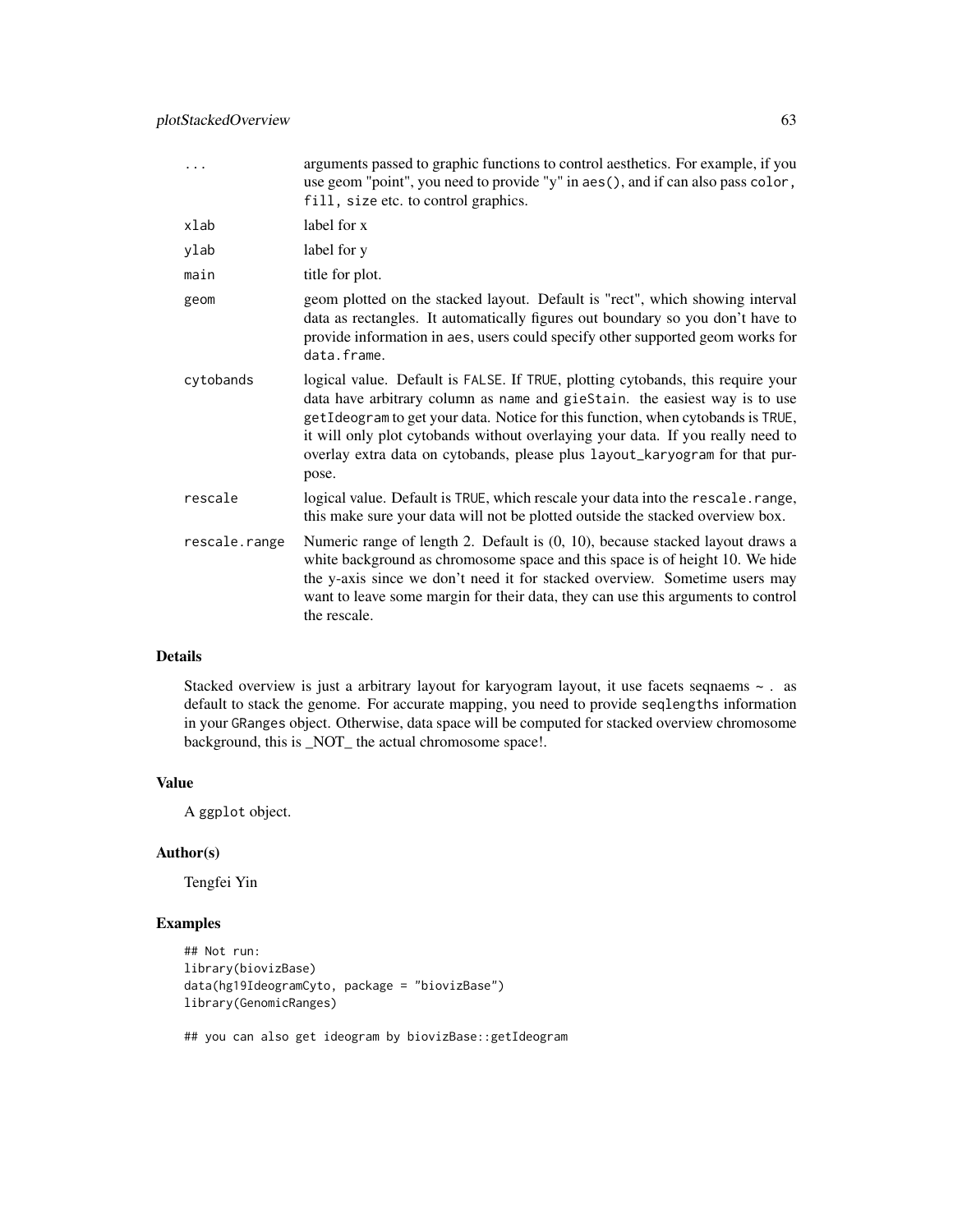```
## make shorter and clean labels
old.chrs <- seqnames(seqinfo(hg19IdeogramCyto))
new.chrs <- gsub("chr", "", old.chrs)
## lst <- as.list(new.chrs)
names(new.chrs) <- old.chrs
new.ideo <- renameSeqlevels(hg19IdeogramCyto, new.chrs)
new.ideo <- keepSeqlevels(new.ideo, c(as.character(1:22) , "X", "Y"))
new.ideo
## sample data
data(darned_hg19_subset500, package = "biovizBase")
idx <- is.na(values(darned_hg19_subset500)$exReg)
values(darned_hg19_subset500)$exReg[idx] <- "unknown"
## you need to add seqlengths for accruate mapping
chrnames <- unique(as.character(seqnames(darned_hg19_subset500)))
data(hg19Ideogram, package = "biovizBase")
seqlengths(darned_hg19_subset500) <- seqlengths(hg19Ideogram)[sort(chrnames)]
dn <- darned_hg19_subset500
values(dn)$score <- rnorm(length(dn))
## plotStackedOverview is a simple wrapper around this functions to
   create a stacked layout
plotStackedOverview(new.ideo, cytobands = TRUE)
plotStackedOverview(dn)
plotStackedOverview(dn, aes(color = exReg, fill = exReg))
## this will did the trick for you to rescale the space
plotStackedOverview(dn, aes(x = midpoint, y = score), geom = "line")
plotStackedOverview(dn, aes(x = midpoint, y = score), geom = "line", rescale.range = c(4, 6))
## no rescale
plotStackedOverview(dn, aes(x = midpoint, y = score), geom = "line", rescale = FALSE,
                    xlab = "xlab", ylab = "ylab", main = "main") + ylab("ylab")## no object? will ask you for species and query the data on the fly
plotStackedOverview()
plotStackedOverview(cytobands = TRUE)
## End(Not run)
```
rescale *rescale ggplot object*

## **Description**

Rescale a numeric vector or ggplot object, could be used for static zoom-in in ggbio.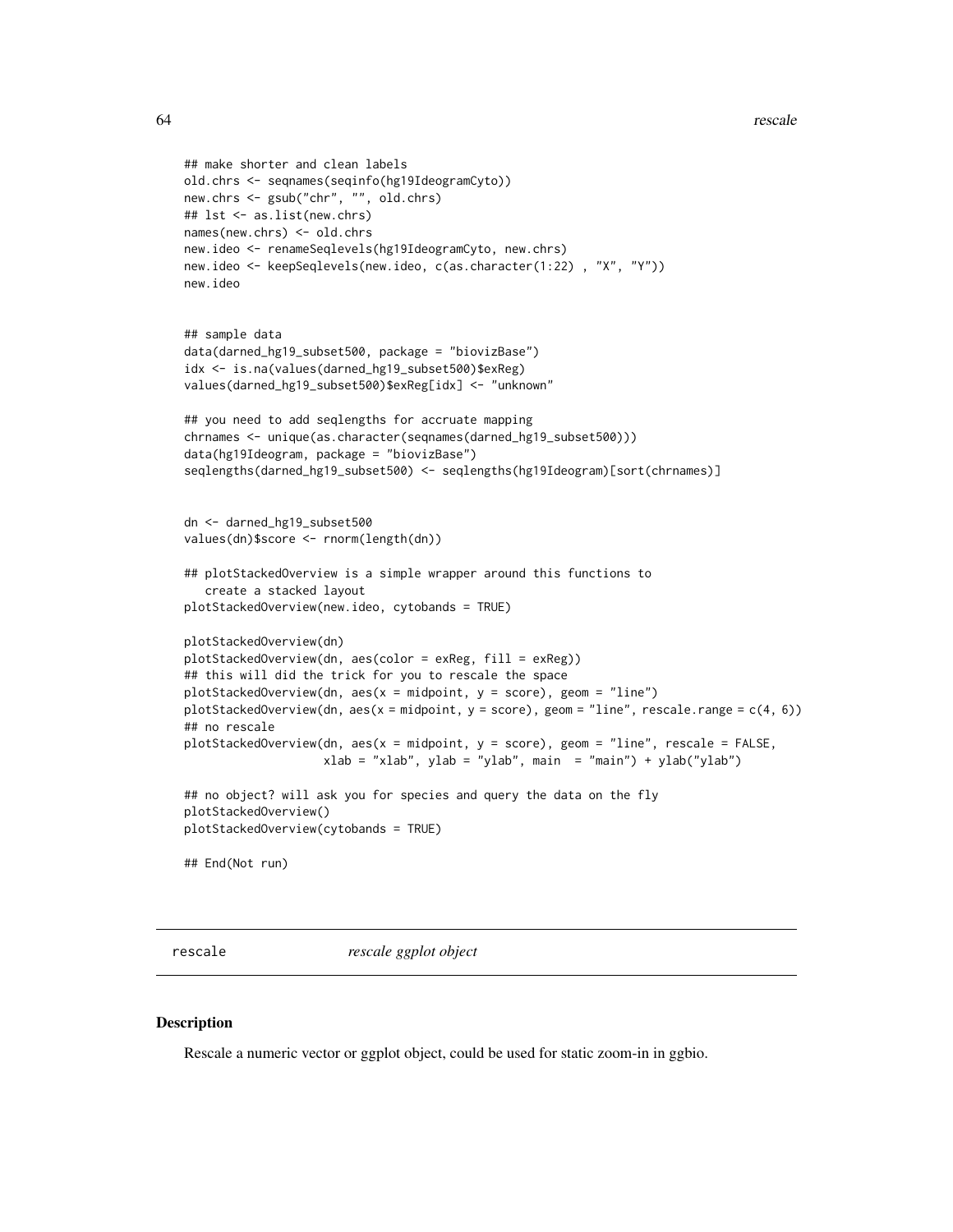#### rescale 65

## Usage

```
## S4 method for signature 'numeric'
rescale(x, to = c(0, 1),from = range(x, na.m = TRUE))## S4 method for signature 'ggplot'
rescale(x, xlim, ylim, sx = 1, sy = 1)## S4 method for signature 'gg'
rescale(x, xlim, ylim, sx = 1, sy = 1)
```
## Arguments

| $\mathsf{x}$ | A numeric object or ggplot object to be rescaled.                                               |
|--------------|-------------------------------------------------------------------------------------------------|
| to           | For numeric object. it's a vector of two numeric values, specifying the range to<br>be rescale. |
| from         | Range of x.                                                                                     |
| xlim         | For ggplot object. This specify the new limits on x-scale.                                      |
| ylim         | For ggplot object. This specify the new limits on y-scale.                                      |
| <b>SX</b>    | Scale fold for x-scale. Default is 1, no change.                                                |
| sy           | Scale fold for y-scale. Default is 1, no change.                                                |

## Details

When x is numeric value, it's just call scales::rescale, please refer to the manual page to check more details. If x is ggplot object, it first try to estimate current x limits and y limits of the ggplot object, then rescale based on those information.

## Value

Return the object of the same class as x after rescaling.

## Author(s)

Tengfei Yin

```
library(ggbio)
head(mtcars)
range(mtcars$mpg)
p \leq - qplot(data = mtcars, x = mpg, y = disp, geom = "point")
p.new < -rescale(p, xlim = c(20, 25))p.new
```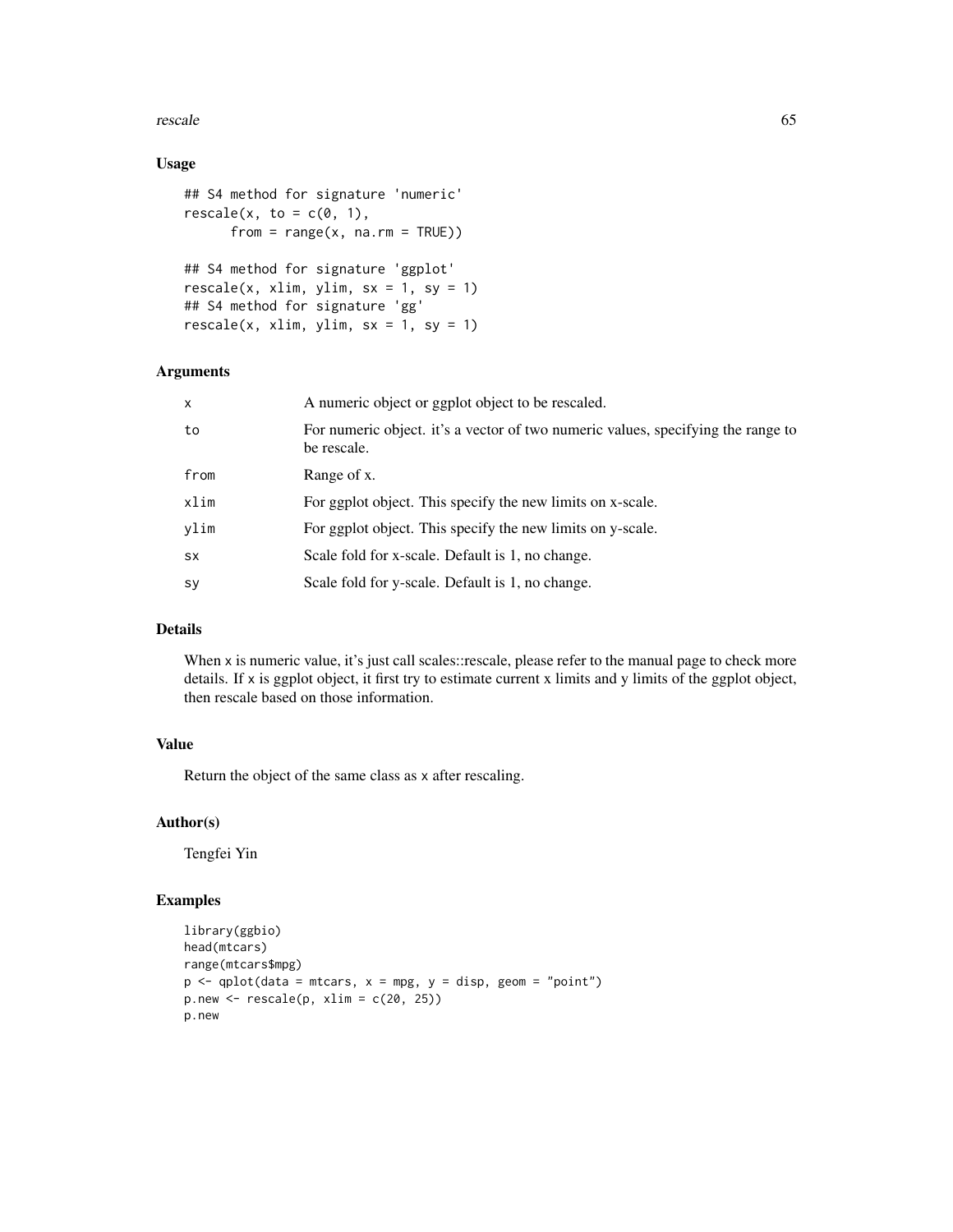scale\_fill\_fold\_change

*scale color for fold change values*

## Description

In biology, lots of data are scaled to value around 0, and people like to show them as blue-white-red scale color, where negative value are blue, 0 is white and positive value is red, and they are scaled for continuous variables.

## Usage

scale\_fill\_fold\_change()

## Value

a list.

## Author(s)

Tengfei Yin

## Examples

p1 <- autoplot(volcano - 150) p1 p1 + scale\_fill\_fold\_change()

scale\_fill\_giemsa *scale filled color to customized giemsa color.*

## Description

scale filled color to customized giemsa color.

## Usage

```
scale_fill_giemsa(fill = getOption("biovizBase")$cytobandColor)
```
#### Arguments

fill a character vector to indicate colors, and names of vector mapped to gieStain name.

## Value

a list.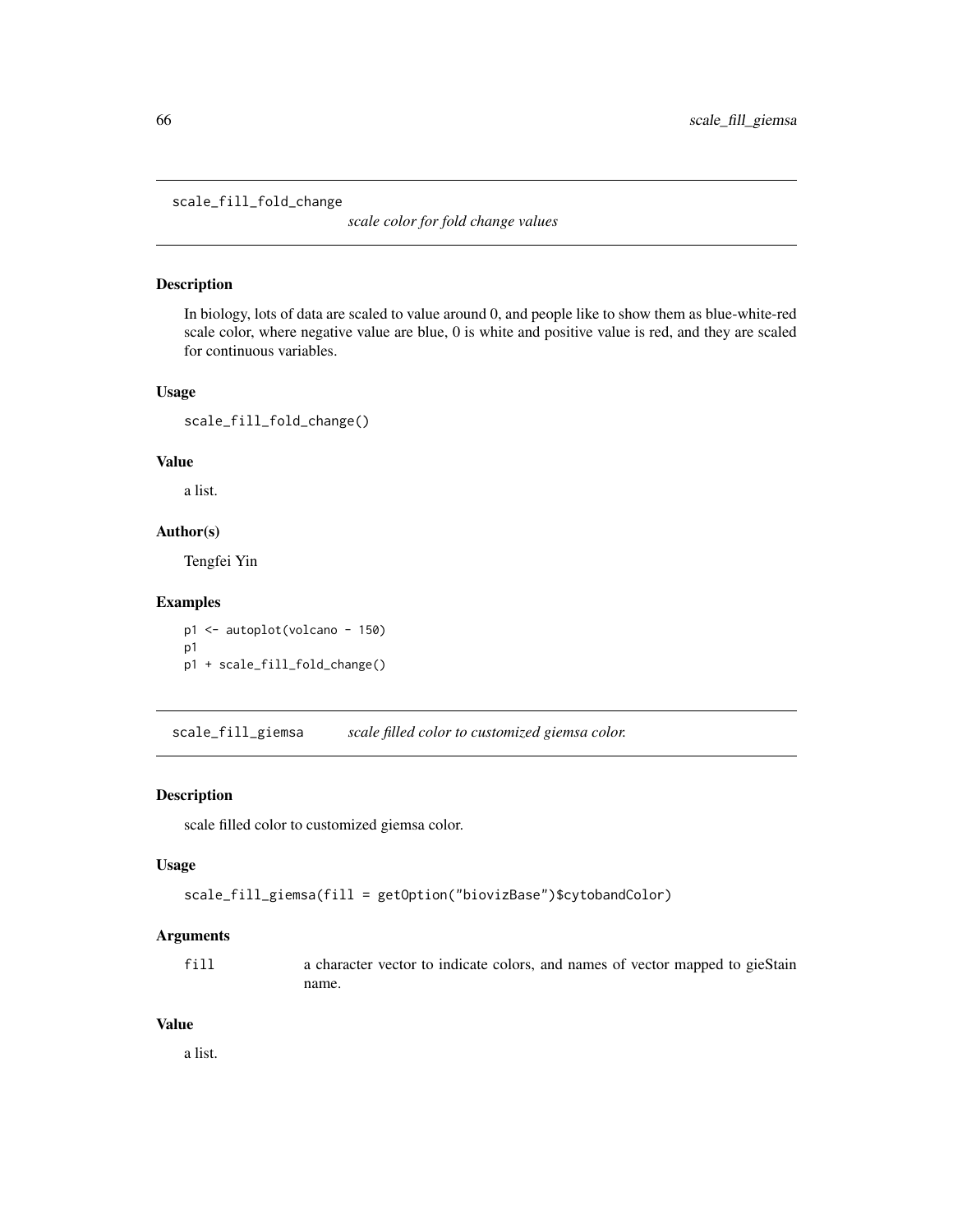scale\_x\_sequnit 67

## Author(s)

Tengfei Yin

## Examples

```
getOption("biovizBase")$cytobandColor
library(biovizBase)
data(hg19IdeogramCyto)
p1 <- autoplot(hg19IdeogramCyto, layout = "karyogram", aes(fill =
gieStain))
p1
p1 + scale_fill_giemsa()
```
scale\_x\_sequnit *scale x by unit*

## Description

scale x by unit 'Mb','kb', 'bp'.

## Usage

```
scale_x_sequnit(unit = c("Mb", "kb", "bp"), append = NULL)
```
## Arguments

| unit   | unit to scale x. Default is Mb.                                                  |
|--------|----------------------------------------------------------------------------------|
| append | default NULL. If pass a character, it disalbe unit and arbitrarily append a text |
|        | behind the original x scale numbers.                                             |

## Value

'position\_c'

#### Author(s)

Tengfei Yin

```
library(ggplot2)
p \leftarrow \text{qplot}(x = \text{seq}(1, \text{ to } = 10000, \text{ length.out } = 40), y = \text{norm}(40), \text{ geom}= "point")
## default mb
p + scale_x_sequnit()
p + scale_x_sequnit("kb")
p + scale_x_sequnit("bp")
```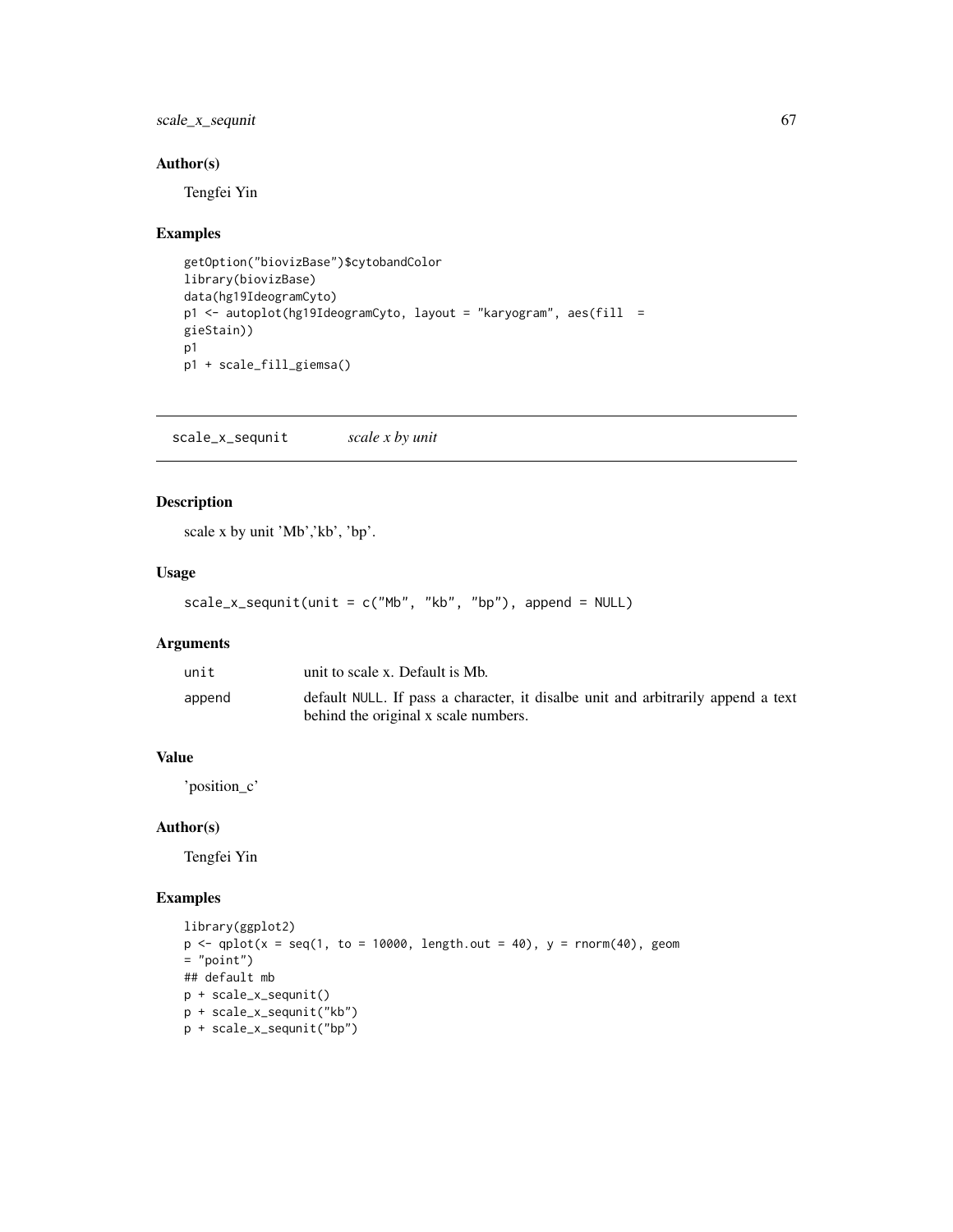#### Description

Generates summaries on the specified windows

## Usage

```
## S4 method for signature 'GRanges'
stat_aggregate(data, ..., xlab, ylab, main, by, FUN,
                          maxgap=-1L, minoverlap=0L,
                          type=c("any", "start", "end", "within", "equal"),
                          select=c("all", "first", "last", "arbitrary"),
                          y = NULL, window = NULL, facets = NULL,
                          method = c("mean", "median","max",
                                   "min", "sum", "count", "identity"),
                          geom = NULL)
```

| data                     | A GRanges or data. frame object.                                                                                                                                                                                                                                                                                                                                                              |
|--------------------------|-----------------------------------------------------------------------------------------------------------------------------------------------------------------------------------------------------------------------------------------------------------------------------------------------------------------------------------------------------------------------------------------------|
| $\cdots$                 | Arguments passed to plot function. such as aes() and color.                                                                                                                                                                                                                                                                                                                                   |
| xlab                     | Label for x                                                                                                                                                                                                                                                                                                                                                                                   |
| ylab                     | Label for y                                                                                                                                                                                                                                                                                                                                                                                   |
| main                     | Title for plot.                                                                                                                                                                                                                                                                                                                                                                               |
| by                       | An object with 'start', 'end', and 'width' methods. Passed to aggreagate.                                                                                                                                                                                                                                                                                                                     |
| <b>FUN</b>               | The function, found via 'match.fun', to be applied to each window of 'x'. Passed<br>to aggreagate.                                                                                                                                                                                                                                                                                            |
| maxgap, minoverlap, type |                                                                                                                                                                                                                                                                                                                                                                                               |
|                          | Used in the internal call to findOverlaps () to detect overlaps. See ?findOverlaps<br>in the <b>IRanges</b> package for a description of these arguments.                                                                                                                                                                                                                                     |
| select                   | It passed to find Overlaps.                                                                                                                                                                                                                                                                                                                                                                   |
|                          | When select is "all" (the default), the results are returned as a Hits object.<br>When select is "first", "last", or "arbitrary" the results are returned as<br>an integer vector of length query containing the first, last, or arbitrary overlap-<br>ping interval in subject, with NA indicating intervals that did not overlap any<br>intervals in subject.                               |
|                          | If select is "all", a Hits object is returned. For all other select the return<br>value depends on the drop argument. When select != "all" && !drop, an In-<br>tegerList is returned, where each element of the result corresponds to a space in<br>query. Whenselect != "all" && drop, an integer vector is returned containing<br>indices that are offset to align with the unlisted query. |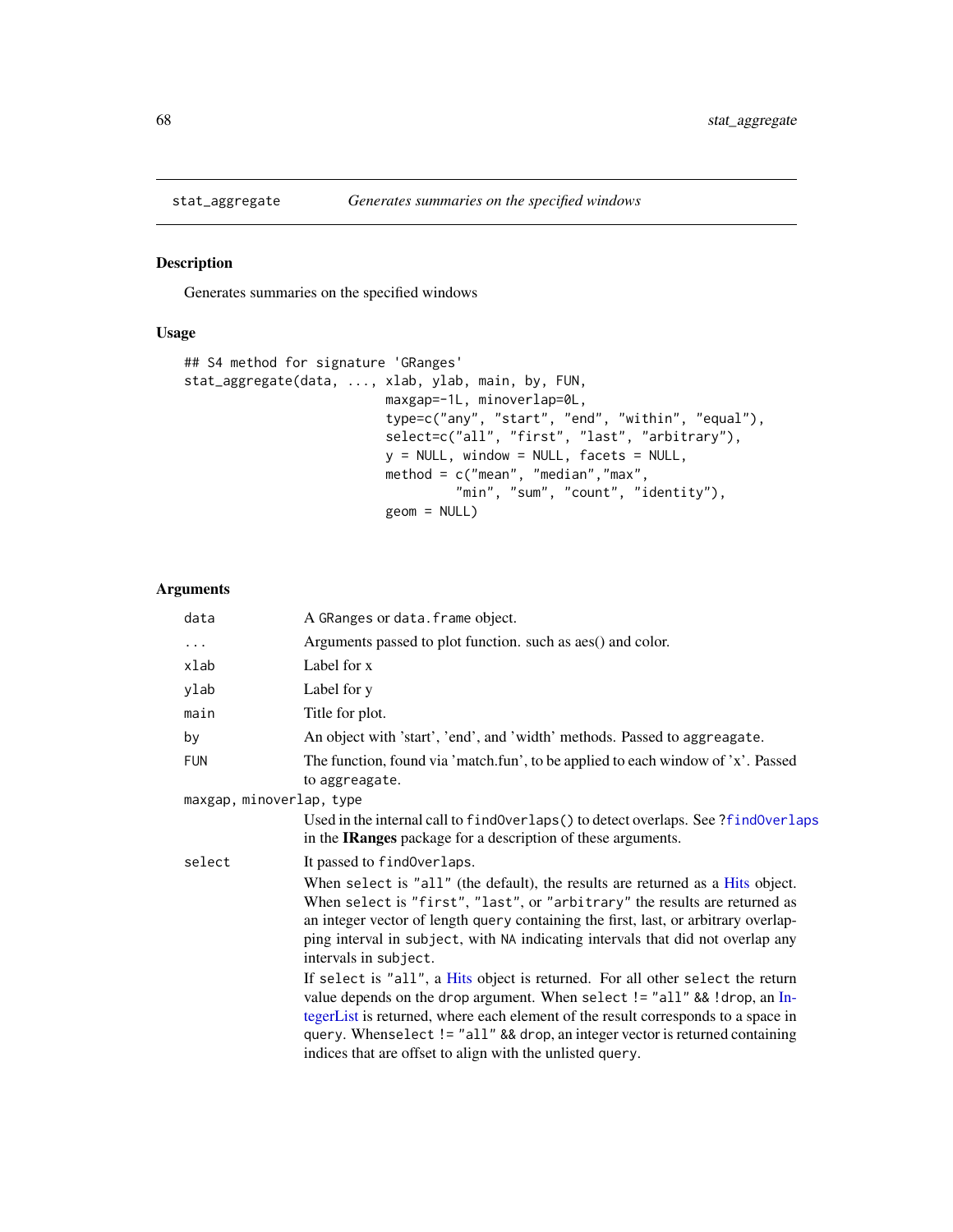## stat\_aggregate 69

| y      | A character indicate the varial be column for which aggregation is taken on, same<br>as $\text{aes}(y =)$ . |
|--------|-------------------------------------------------------------------------------------------------------------|
| window | Integer value indicate window size.                                                                         |
| facets | Faceting formula to use.                                                                                    |
| method | customized method for aggregating, if FUN is not provided.                                                  |
| geom   | The geometric object to use display the data.                                                               |

#### Value

A 'Layer'.

#### Author(s)

Tengfei Yin

```
library(GenomicRanges)
set.seed(1)
N < -1000## ======================================================================
## simmulated GRanges
## ======================================================================
gr <- GRanges(seqnames =
              sample(c("chr1", "chr2", "chr3"),
                    size = N, replace = TRUE),
              IRanges(
                     start = sample(1:300, size = N, replace = TRUE),
                     width = sample(70:75, size = N, replace = TRUE)),
             strand = sample(c("+", "-", "*"), size = N,
               replace = TRUE),
              value = rnorm(N, 10, 3), score = rnorm(N, 100, 30),sample = sample(c("Normal", "Tumor"),
               size = N, replace = TRUE),
             pair = sample(letters, size = N,
               replace = TRUE))
ggplot(gr) + stat_aggregate(aes(y = value))
## or
## ggplot(gr) + stat_aggregate(y = "value")
ggplot(gr) + stat-aggregate(aes(y = value), window = 36)ggplot(gr) + stat-aggregate(aes(y = value), select = "first")## Not run:
## no hits
ggplot(gr) + stat_aggregate(aes(y = value), select = "first", type = "within")## End(Not run)
ggplot(gr) + stat_aggregate(window = 30, aes(y = value), fill = "gray40", geom = "bar")ggplot(gr) + stat-aggregate(window = 100, fill = "gray40", aes(y = value),method = "max", geom = "bar")
```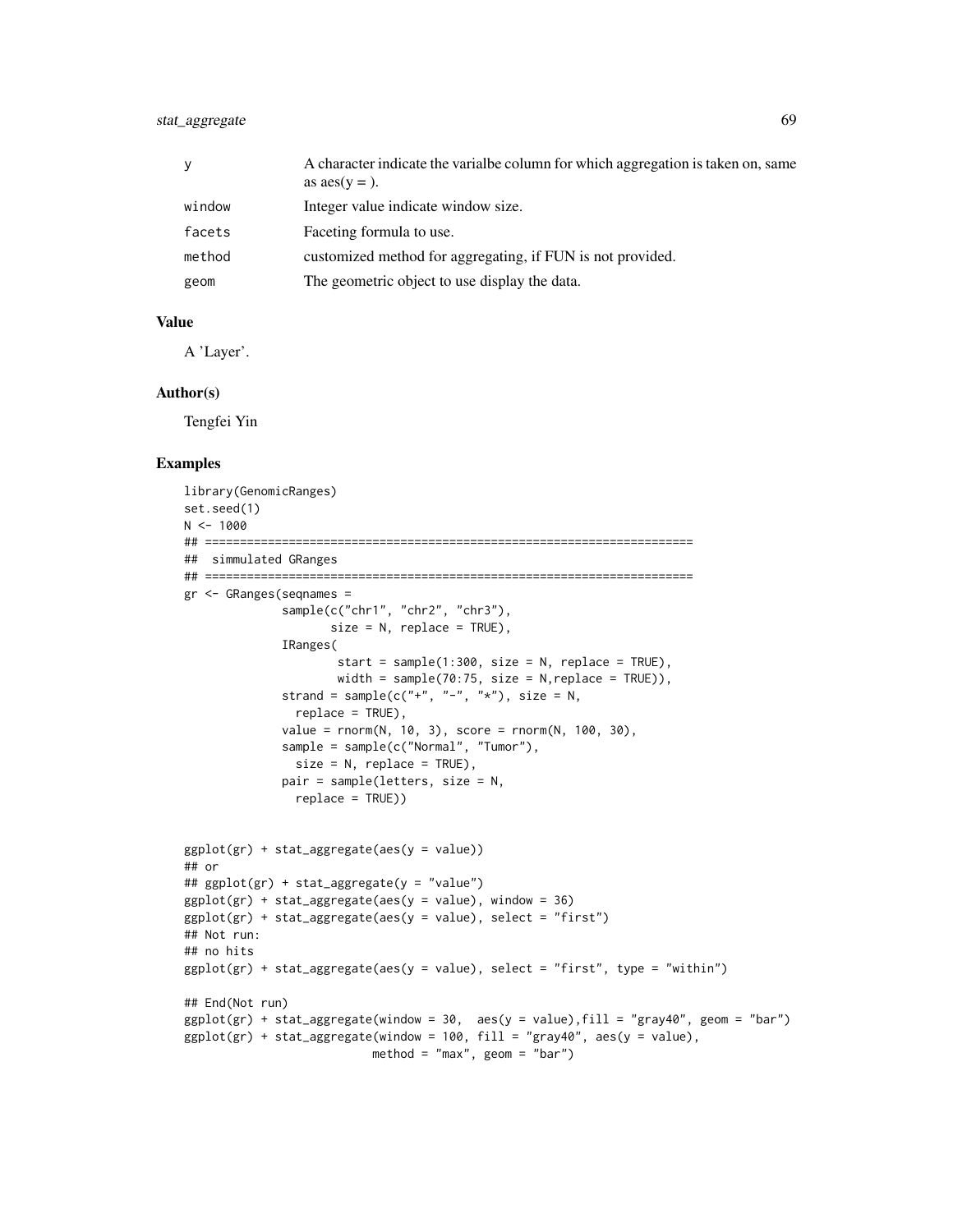```
ggplot(gr) + stat_aggregate(aes(y = value), geom = "boxplot")
ggplot(gr) + stat_aggregate(aes(y = value), geom = "boxplot", window = 60)## now facets need to take place inside stat_* geom_* for an accurate computation
ggplot(gr) + stat_aggregate(aes(y = value), geom = "boxplot", window = 30,facets = sample ~ seqnames)
## FIXME:
## autoplot(gr, stat = "aggregate", aes(y = value), window = 36)
## autoplot(gr, stat = "aggregate", geom = "boxplot", aes(y = value), window = 36)
```

```
stat_bin Binning method
```
## Description

Binning method especially for Rle and RleList, for data.frame it's just calling ggplot2::stat\_bin.

#### Usage

```
## S4 method for signature 'ANY'
stat_bin(data, ...)
## S4 method for signature 'Rle'
stat_bin(data, ..., binwidth, nbin = 30,
         xlab, ylab, main, geom = c("bar", "heatmap"),
         type = c("viewSums","viewMins",
                                  "viewMaxs", "viewMeans"))
## S4 method for signature 'RleList'
stat_bin(data, ..., binwidth, nbin = 30,
          xlab, ylab, main,
          indName = "sample",
          geom = c("bar", "heatmap"),
          type = c("viewSums","viewMins",
          "viewMaxs", "viewMeans"))
```

| data     | Typically a data. frame or Rle or RleList object.                                         |
|----------|-------------------------------------------------------------------------------------------|
| $\cdots$ | arguments passed to aesthetics mapping.                                                   |
| binwidth | width of the bins.                                                                        |
| nbin     | number of bins.                                                                           |
| xlab     | x label.                                                                                  |
| ylab     | y label.                                                                                  |
| main     | title.                                                                                    |
| indName  | when faceted by a R1eList, name used for labeling faceted factor. Default is<br>'sample'. |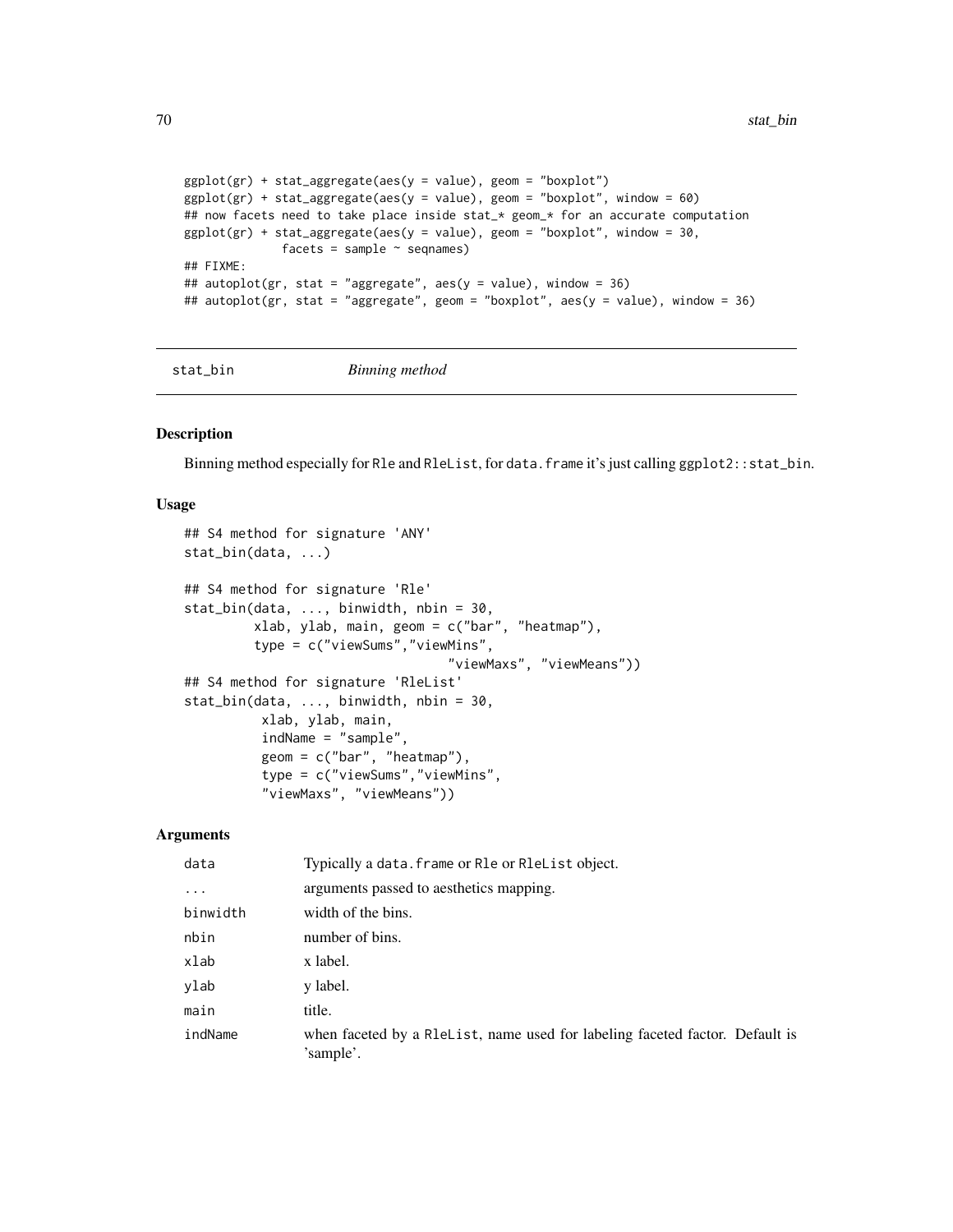#### stat\_bin 71

| geom | geometric types.                                                                       |
|------|----------------------------------------------------------------------------------------|
| type | statistical summary method used within bins, shown as bar height or heatmap<br>colors. |

#### Value

a ggplot object.

#### Author(s)

Tengfei Yin

```
library(IRanges)
lambda <- c(rep(0.001, 4500), seq(0.001, 10, length = 500),
            seq(10, 0.001, length = 500))
xVector <- rpois(1e4, lambda)
xRle <- Rle(xVector)
xRleList <- RleList(xRle, 2L * xRle)
ggplot() + stat_bin(xRle)
ggplot(xRle) + stat_bin()
ggplot(xRle) + stat_bin(nbin = 100)
ggplot(xRle) + stat_bin(binwidth = 200)
p1 <- ggplot(xRle) + stat_bin(type = "viewMeans")
p2 <- ggplot(xRle) + stat_bin(type = "viewSums")
## y scale are different.
tracks(viewMeans = p1, viewSums = p2)
ggplot(xRle) + stat_bin(geom = "heatmap")
ggplot(xRle) + stat\_bin(nbin = 100, geom = "heatmap")ggplot(xRle) + stat\_bin(binwidth = 200, geom = "heatmap")## for RleList
ggplot(xRleList) + stat_bin()
ggplot(xRleList) + stat_bin(nbin = 100)
ggplot(xRleList) + stat_bin(binwidth = 200)
p1 <- ggplot(xRleList) + stat_bin(type = "viewMeans")
p2 <- ggplot(xRleList) + stat_bin(type = "viewSums")
## y scale are different.
tracks(viewMeans = p1, viewSums = p2)
ggplot(xRleList) + stat_bin(geom = "heatmap")
ggplot(xRleList) + stat_bin(nbin = 100, geom = "heatmap")
ggplot(xRleList) + stat_bin(binwidth = 200, geom = "heatmap")
```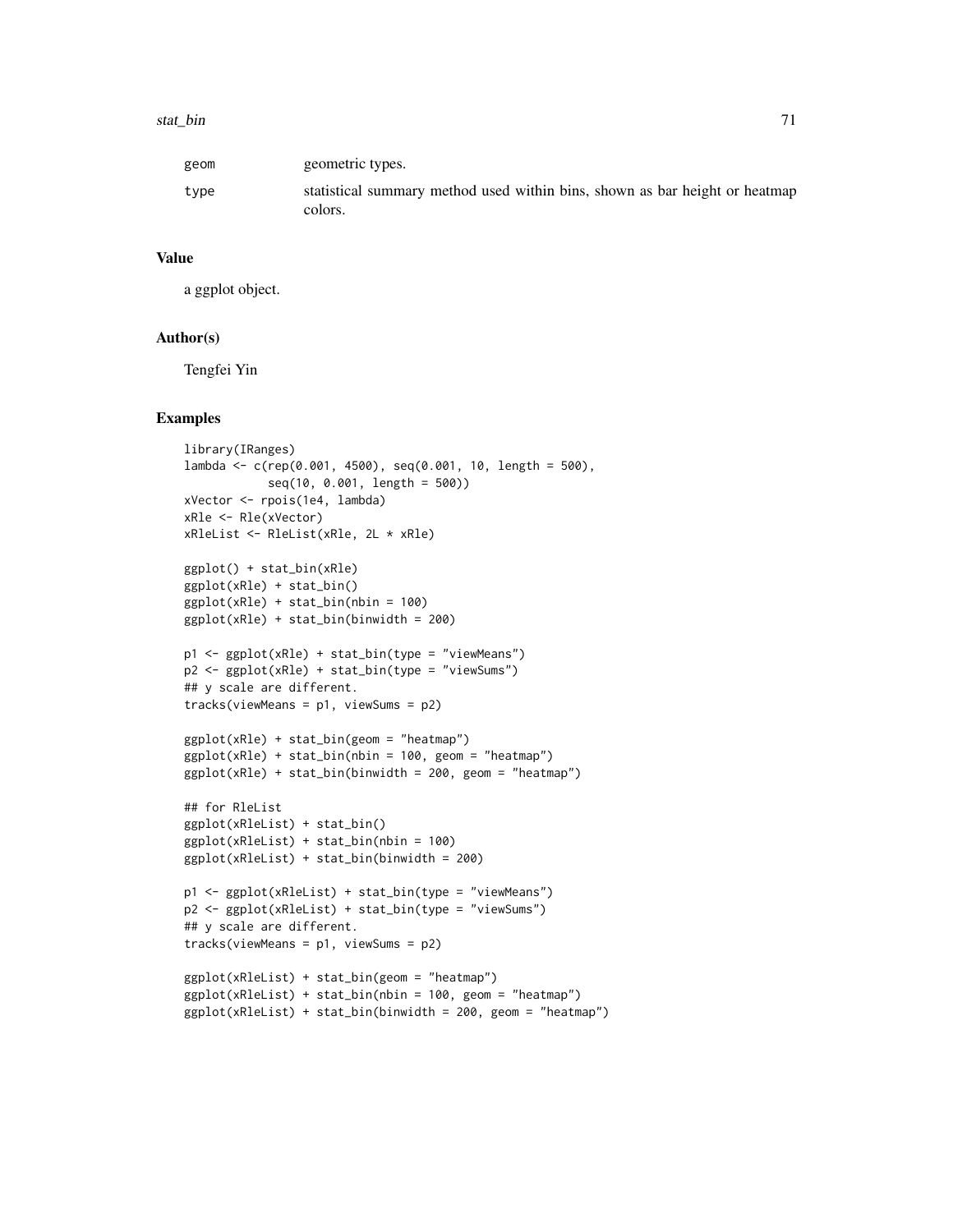stat\_coverage *Calculate coverage*

## Description

Calculate coverage.

## Usage

```
# for GRanges
## S4 method for signature 'GRanges'
stat_coverage(data, ..., xlim, xlab, ylab, main,
              facets = NULL, geom = NULL)
# for GRangesList
## S4 method for signature 'GRangesList'
stat_coverage(data, ..., xlim, xlab, ylab, main,
              facets = NULL, geom = NULL)
# for Bamfile
## S4 method for signature 'BamFile'
stat_coverage(data, ..., maxBinSize = 2^14,
               xlim, which, xlab, ylab,
               main, facets = NULL, geom = NULL,
               method = c("estimate", "raw"),
               space.skip = 0.1, coord = c("linear", "genome"))
```

| data       | A GRanges or data. frame object.                                                                     |
|------------|------------------------------------------------------------------------------------------------------|
| $\cdots$   | Extra parameters such as aes() passed to geom_rect, geom_alignment, or geom_segment.                 |
| xlim       | Limits for x.                                                                                        |
| xlab       | Label for x                                                                                          |
| ylab       | Label for y                                                                                          |
| main       | Title for plot.                                                                                      |
| facets     | Faceting formula to use.                                                                             |
| geom       | The geometric object to use display the data.                                                        |
| maxBinSize | maxBinSize.                                                                                          |
| method     | 'estimate' for parsing estimated coverage(fast), 'raw' is slow and parse the ac-<br>curate coverage. |
| which      | GRanges which defines region to subset the results.                                                  |
| space.skip | used for coordinate genome, skip between chromosomes.                                                |
| coord      | coordinate system.                                                                                   |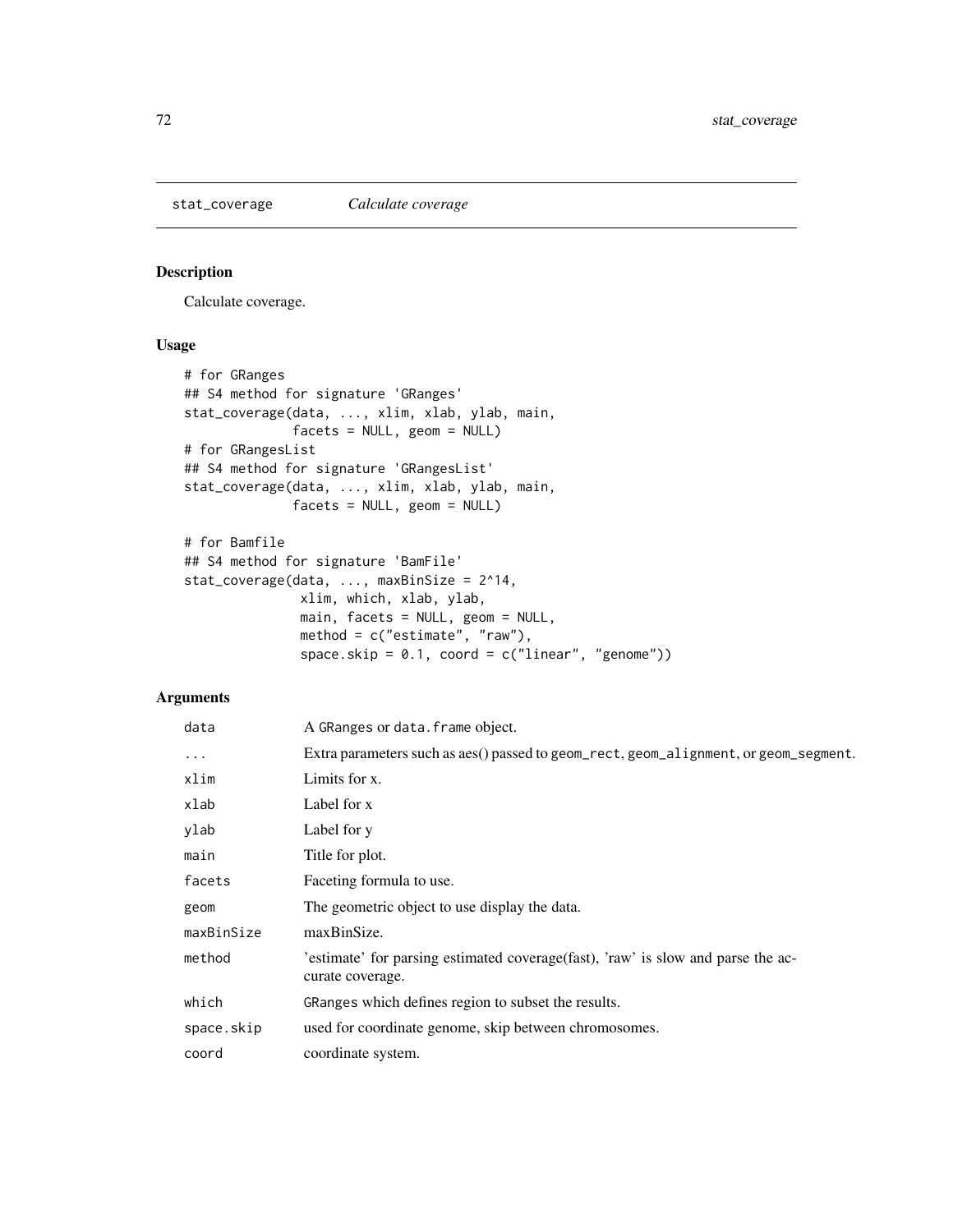<span id="page-72-0"></span>stat\_gene 73

#### Value

A 'Layer'.

#### Author(s)

Tengfei Yin

## Examples

```
library(ggbio)
## ======================================================================
## simmulated GRanges
## ======================================================================
set.seed(1)
N < - 1000library(GenomicRanges)
gr <- GRanges(seqnames =
              sample(c("chr1", "chr2", "chr3"),
                     size = N, replace = TRUE),
              IRanges(
                      start = sample(1:300, size = N, replace = TRUE),width = sample(70:75, size = N, replace = TRUE)),
              strand = sample(c("+", "-", "*"), size = N,
                replace = TRUE),
              value = rnorm(N, 10, 3), score = rnorm(N, 100, 30),
              sample = sample(c("Normal", "Tumor"),
                size = N, replace = TRUE),
              pair = sample(letters, size = N,
                replace = TRUE))
ggplot(gr) + stat_coverage()
ggplot() + stat_coverage(gr)
ggplot(gr) + stat_coverage(geom = "point")
ggplot(gr) + stat_coverage(geom = "area")
ggplot(gr) + stat\_coverage(aes(y = ..coverage...), geom = "bar")ggplot(gr) + stat_coverage(aes(y = ..coverage..)) + geom_point()
## for bam file
## TBD
```
stat\_gene *Calculate gene structure*

#### Description

Calculate gene structure.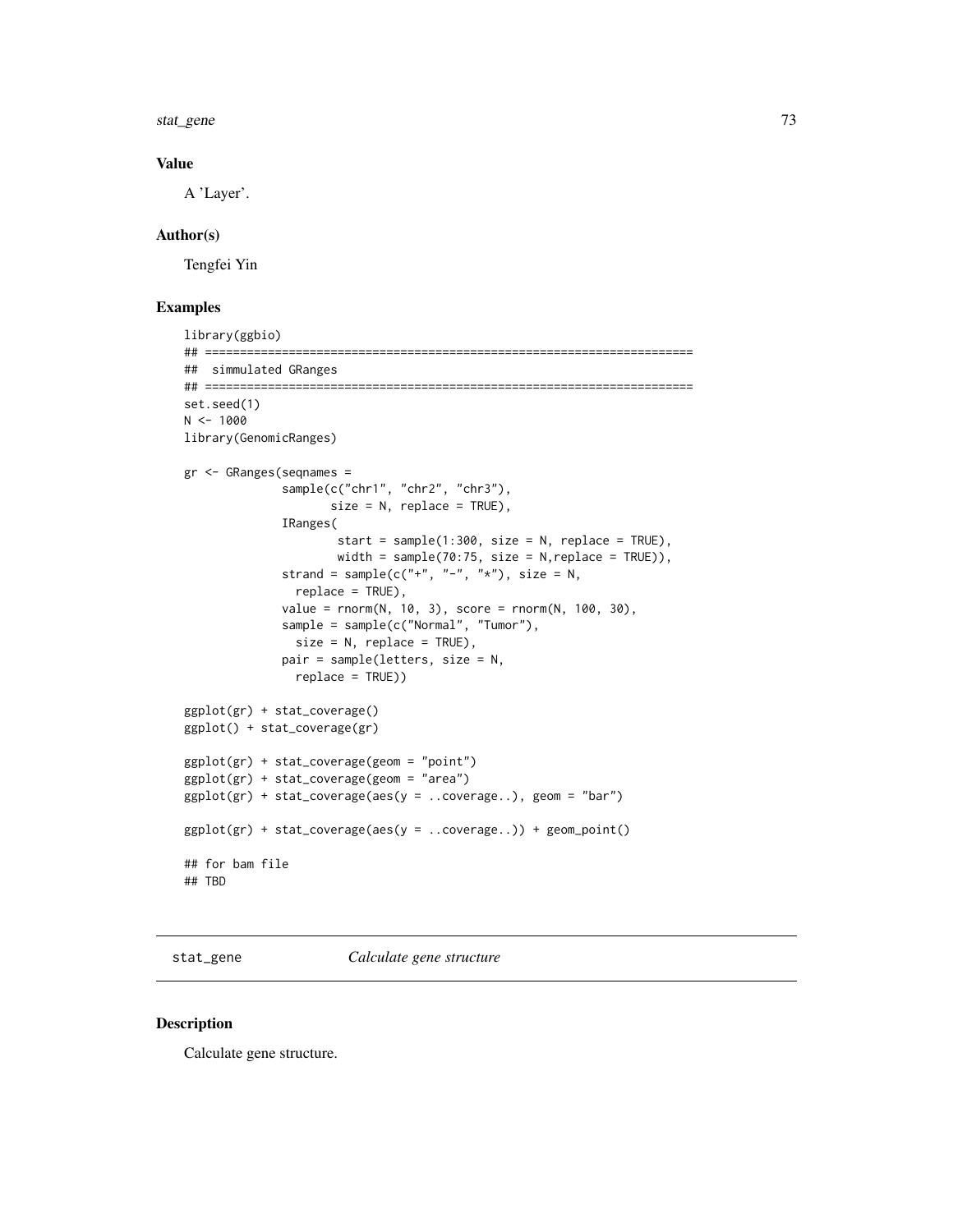#### <span id="page-73-0"></span>Usage

```
## S4 method for signature 'TxDb'
stat_gene(data, ...)
```
## Arguments

| data     | A GRanges or data. frame object.                         |
|----------|----------------------------------------------------------|
| $\cdots$ | Extra parameters such as aes() passed to geom_alignment. |

#### Value

A 'Layer'.

#### Author(s)

Tengfei Yin

## See Also

[geom\\_alignment](#page-20-0)

#### Examples

```
## Not run:
## loading package
## Deprecated
library(TxDb.Hsapiens.UCSC.hg19.knownGene)
data(genesymbol, package = "biovizBase")
txdb <- TxDb.Hsapiens.UCSC.hg19.knownGene
## made a track comparing full/reduce stat.
p1 <- ggplot() + geom_alignment(txdb, which = genesymbol["RBM17"])
p1 <- ggplot() + stat_gene(txdb, which = genesymbol["RBM17"])
## or
p1 <- ggplot(txdb) + stat_gene(which = genesymbol["RBM17"])
p1 <- ggplot(txdb) + stat_gene(which = genesymbol["RBM17"])
p2 <- ggplot(txdb) + stat_gene(which = genesymbol["RBM17"], stat =
"reduce")
p2 <- ggplot(txdb) + stat_gene(which = genesymbol["RBM17"], stat = "reduce")
## ggplot(txdb) + geom_alignment(which = genesymbol["RBM17"]) + stat_reduce()
## ggplot(txdb) + geom_alignment(which = genesymbol["RBM17"])
tracks(full = p1, reduce = p2, heights = c(3, 1))
## change y labels
ggplot(txdb) + stat_gene(which = genesymbol["RBM17"], names.expr =
"tx_id:::gene_id")
## End(Not run)
```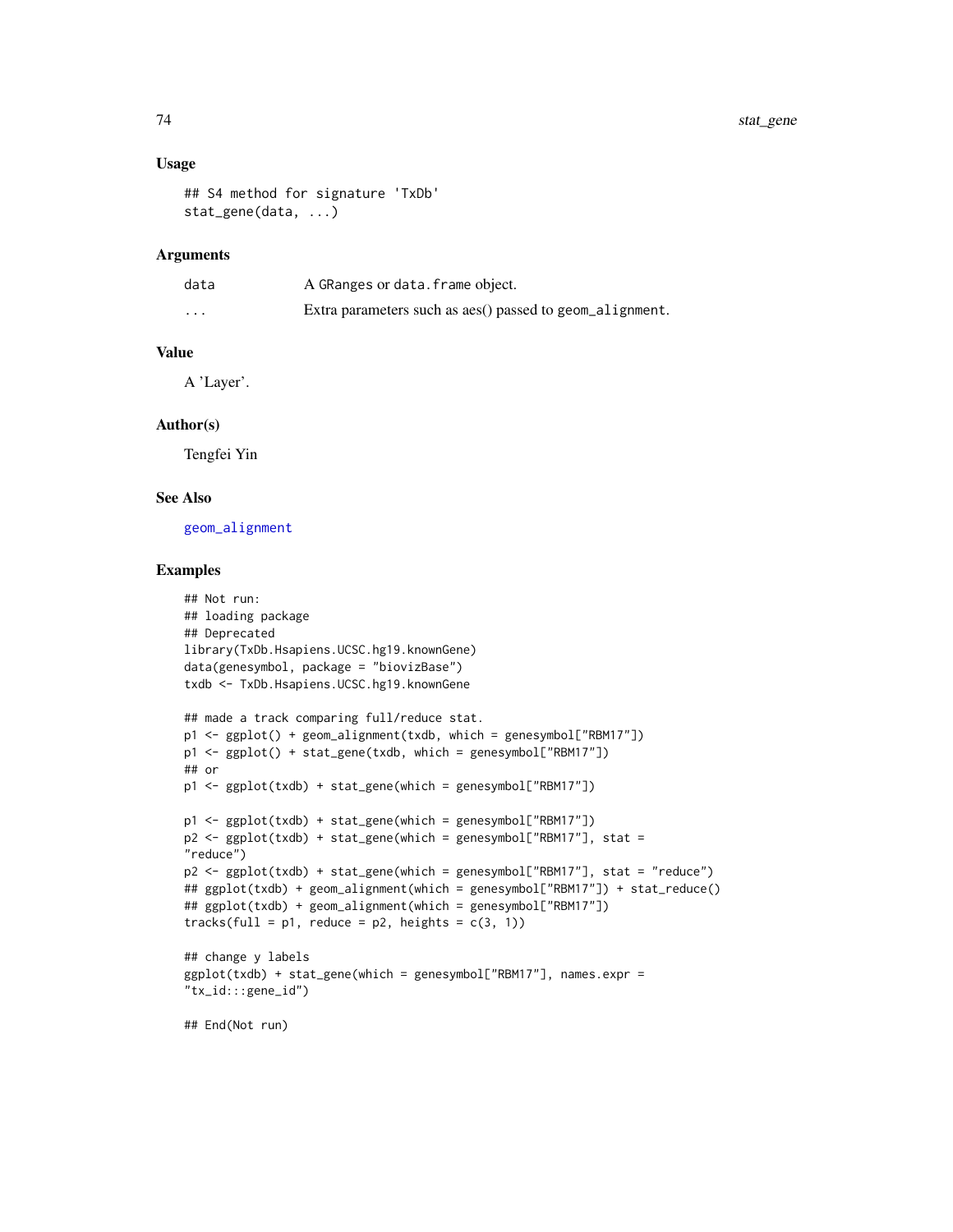<span id="page-74-0"></span>

## Description

Transform the data to a suitable data.frame and then one could use multiple geom or even stat to re-plot the data.

#### Usage

```
## S4 method for signature 'ANY'
stat_identity(data, ...)
## S4 method for signature 'GRanges'
stat_identity(data, ..., geom = NULL)
## S4 method for signature 'Rle'
stat_identity(data, ..., xlab, ylab, main, geom = NULL)
## S4 method for signature 'RleList'
stat_identity(data, ..., xlab, ylab, main,
         geom = NULL, indName = "sample")
```
#### Arguments

| data     | Typically a GRanges or data. frame object.                                           |
|----------|--------------------------------------------------------------------------------------|
| $\cdots$ | Extra parameters such as aes() passed to geom_rect, geom_alignment, or geom_segment. |
| geom     | The geometric object to use display the data.                                        |
| xlab     | x label.                                                                             |
| ylab     | y label.                                                                             |
| main     | title of graphic                                                                     |
| indName  | sample name.                                                                         |
|          |                                                                                      |

## Value

A 'Layer'.

## Author(s)

Tengfei Yin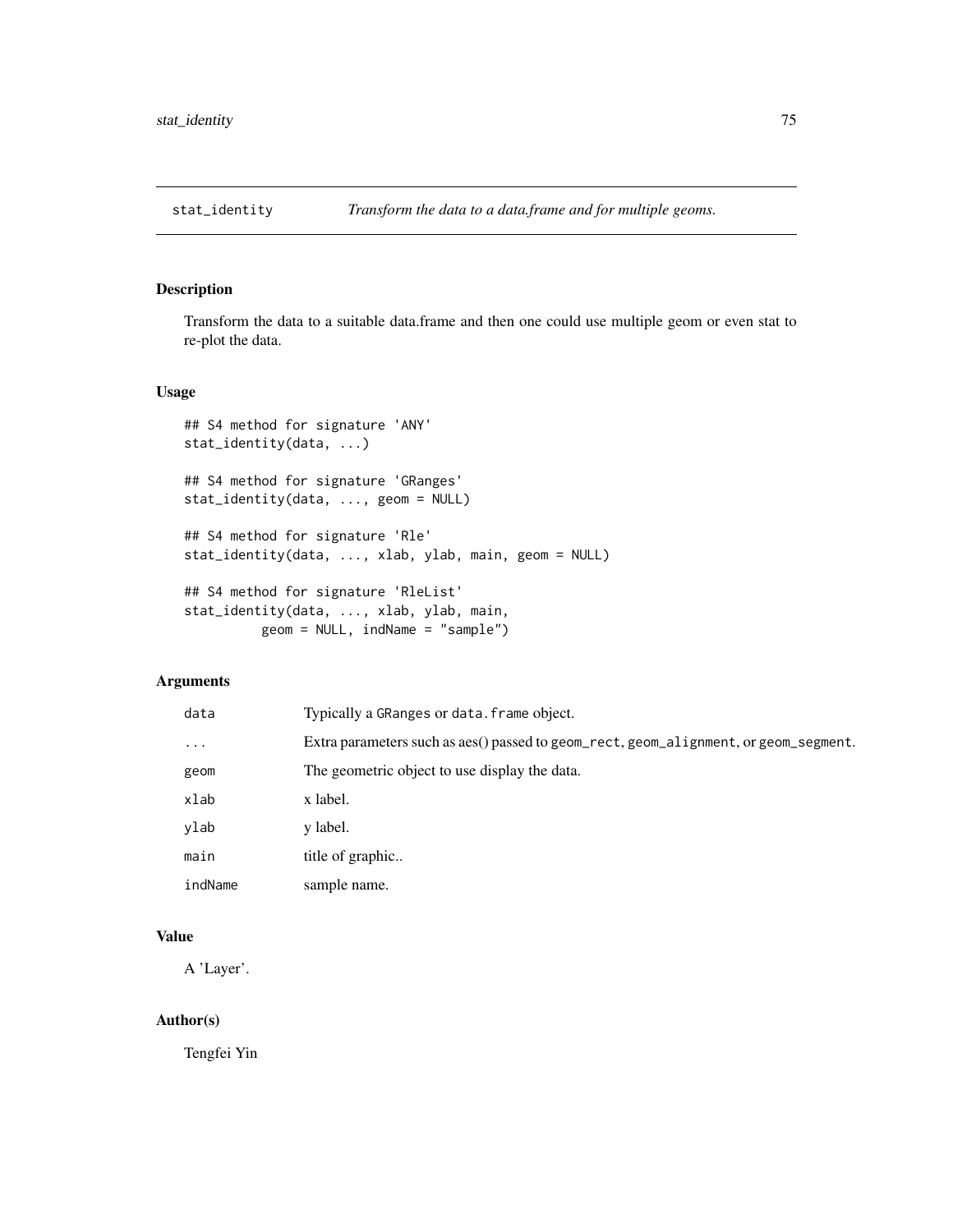#### Examples

```
## load
set.seed(1)
N < -50require(GenomicRanges)
## simul
## ======================================================================
## simmulated GRanges
## ======================================================================
gr <- GRanges(seqnames =
              sample(c("chr1", "chr2", "chr3"),
                     size = N, replace = TRUE),
              IRanges(
                      start = sample(1:300, size = N, replace = TRUE),
                     width = sample(70:75, size = N, replace = TRUE)),
              strand = sample(c("+", "-", "*"), size = N,
                replace = TRUE),
              value = rnorm(N, 10, 3), score = rnorm(N, 100, 30),
              sample = sample(c("Normal", "Tumor"),
                size = N, replace = TRUE),
              pair = sample(letters, size = N,
                replace = TRUE))
## geom_point_start
ggplot() + stat_identity(gr, aes(x = start, y = value), geom = "point")## or more formal
ggplot(gr) + stat_identity(aes(x = start, y = value), geom = "point")## geom_point_midpoint
ggplot(gr) + stat_identity(aes(x = midpoint, y = value), geom = "point")## geom_rect_all
ggplot(gr) + stat_identity(aes(xmin = start, xmax = end,ymin = value - 0.5, ymax = value + 0.5,
                           geom = "rect")
## geom_rect_y
ggplot(gr) + stat_identity(aes(y = value), geom = "rect")## geom_line
ggplot(gr) + stat_identity(aes(x = start, y = value), gen = "line")## geom_segment
ggplot(gr) + stat_identity(aes(y = value), geom = "segment")## Rle/RleList
library(IRanges)
lambda <- c(rep(0.001, 4500), seq(0.001, 10, length = 500),
            seq(10, 0.001, length = 500))
xVector <- rpois(1e4, lambda)
xRle <- Rle(xVector)
```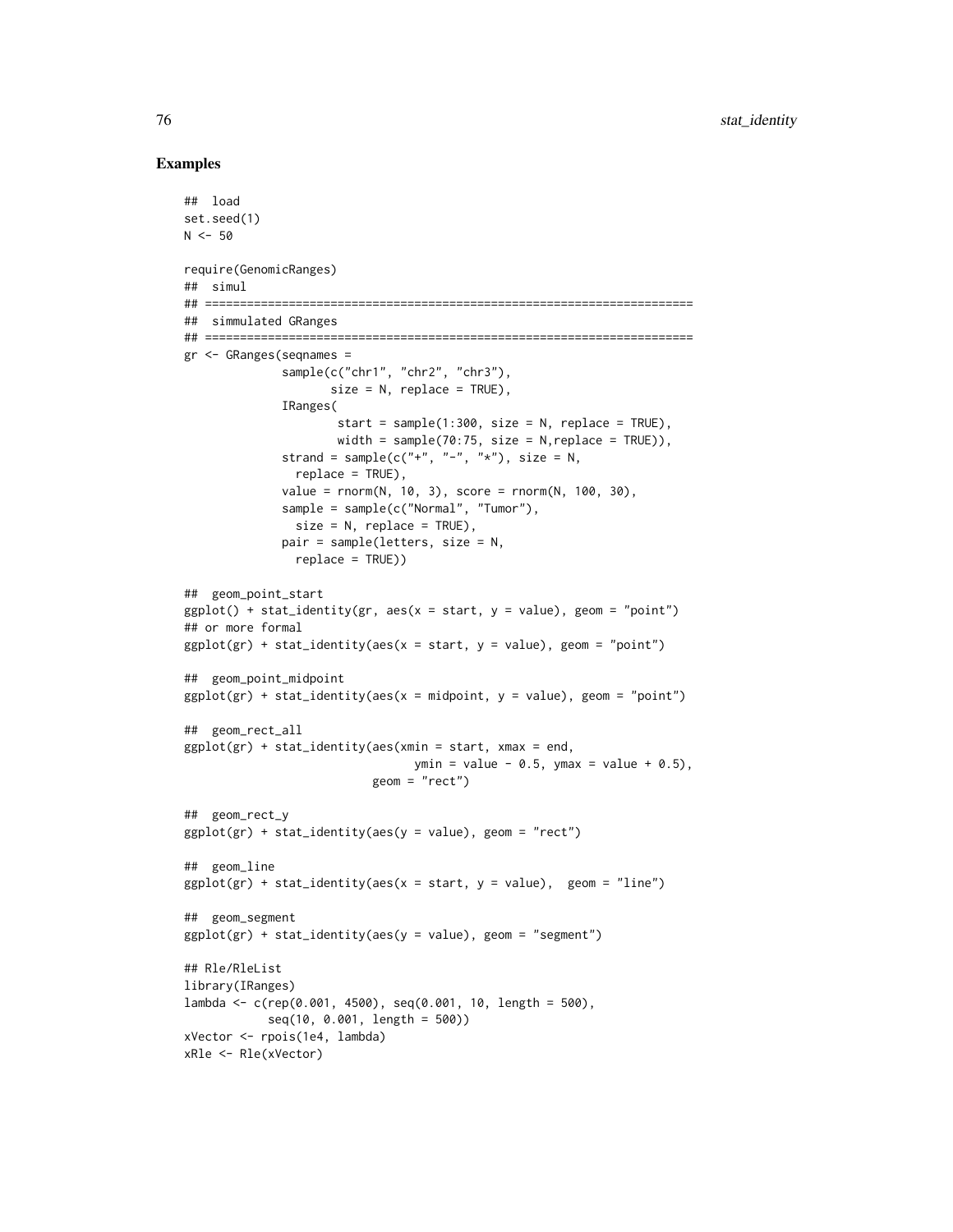## <span id="page-76-0"></span>stat\_mismatch 77

```
xRleList <- RleList(xRle, 2L * xRle)
ggplot(xRle) + stat_identity(geom = "point")
ggplot(xRleList) + stat_identity(geom = "point")
```
stat\_mismatch *Calculate mismatch summary*

## Description

Calculate mismatch summary

#### Usage

```
## for GRanges
## S4 method for signature 'GRanges'
stat_mismatch(data, ..., bsgenome,
              xlab, ylab, main,
              geom = c("segment", "bar"),
              show.coverage = TRUE)
## for BamFile
## S4 method for signature 'BamFile'
stat_mismatch(data, ..., bsgenome, which,
              xlab, ylab, main,
              geom = c("segment", "bar"),
              show.coverage = TRUE)
```
## Arguments

| data          | A GRanges or BamFile object.                                                         |
|---------------|--------------------------------------------------------------------------------------|
| $\ddotsc$     | Extra parameters such as aes() passed to geom_rect, geom_alignment, or geom_segment. |
| bsgenome      | BSgenome object.                                                                     |
| which         | GRanges object to subset the data.                                                   |
| xlab          | Label for x                                                                          |
| ylab          | Label for y                                                                          |
| main          | Title for plot.                                                                      |
| geom          | The geometric object to use display the data.                                        |
| show.coverage | whether to show coverage as background or not.                                       |

## Value

A 'Layer'.

## Author(s)

Tengfei Yin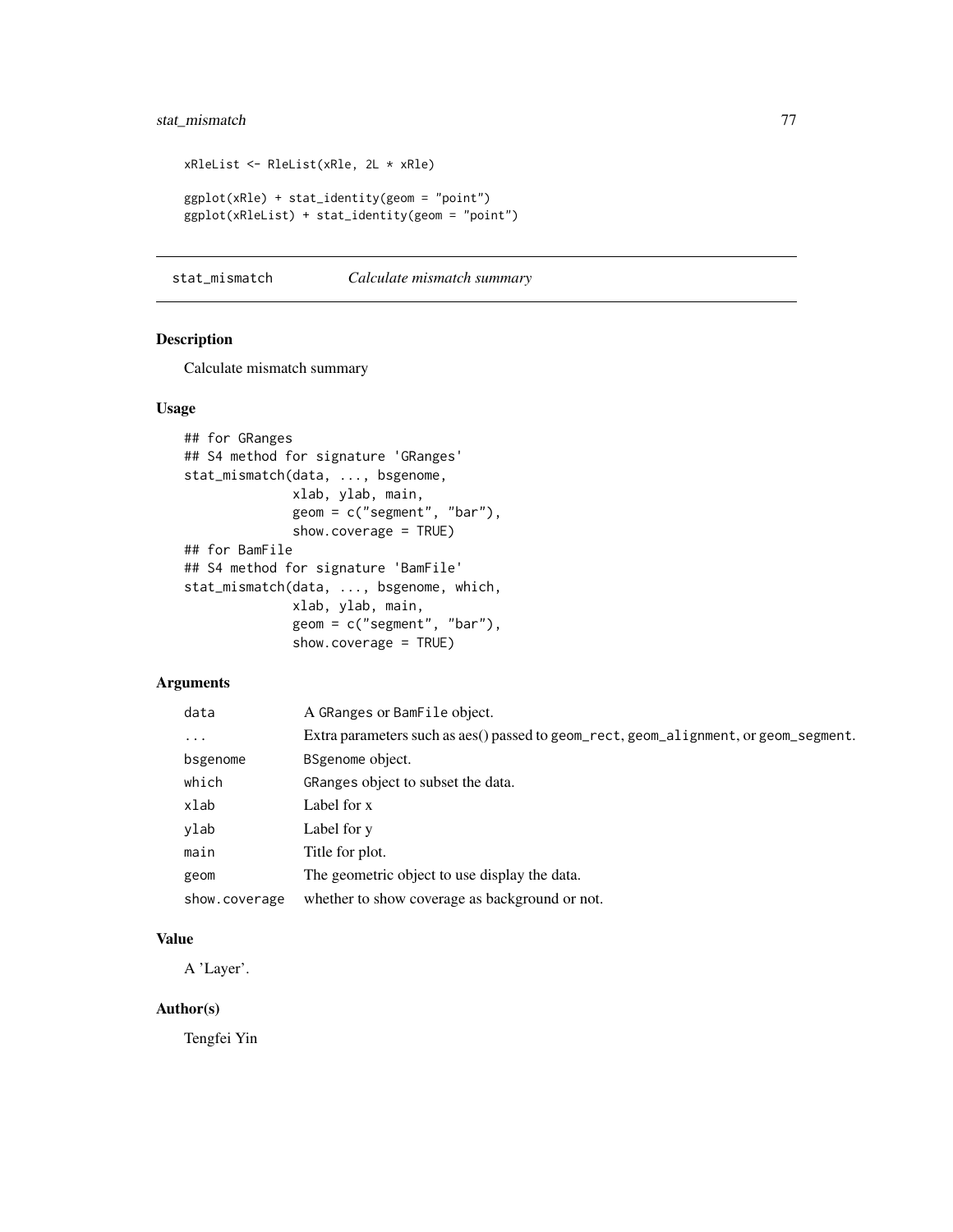<span id="page-77-0"></span>

## Description

Reduce GRanges, IRanges or TxDb object.

## Usage

```
## S4 method for signature 'GRanges'
stat_reduce(data, ...,
          xlab, ylab, main,
          drop.empty.ranges = FALSE,
          min.gapwidth = 1L,facets = NULL, geom = NULL)
## S4 method for signature 'IRanges'
stat_reduce(data, ...,
          xlab, ylab, main,
          drop.empty.ranges = FALSE,
          min.gapwidth = 1L,with.inframe.attrib=FALSE,
          facets = NULL, geom = NULL)
```

```
## S4 method for signature 'TxDbOREnsDb'
stat_reduce(data, ...)
```
## Arguments

| data                | GRanges, IRanges or TxDb object. |  |
|---------------------|----------------------------------|--|
| $\ddotsc$           | passed to aesthetics mapping.    |  |
| xlab                | x label.                         |  |
| ylab                | y label.                         |  |
| main                | title.                           |  |
| drop.empty.ranges   |                                  |  |
|                     | pass to reduce function.         |  |
| min.gapwidth        | pass to reduce function.         |  |
| with.inframe.attrib |                                  |  |
|                     | pass to reduce function.         |  |
| facets              | pass to reduce function.         |  |
| geom                | geometric type.                  |  |

#### Value

a ggplot object.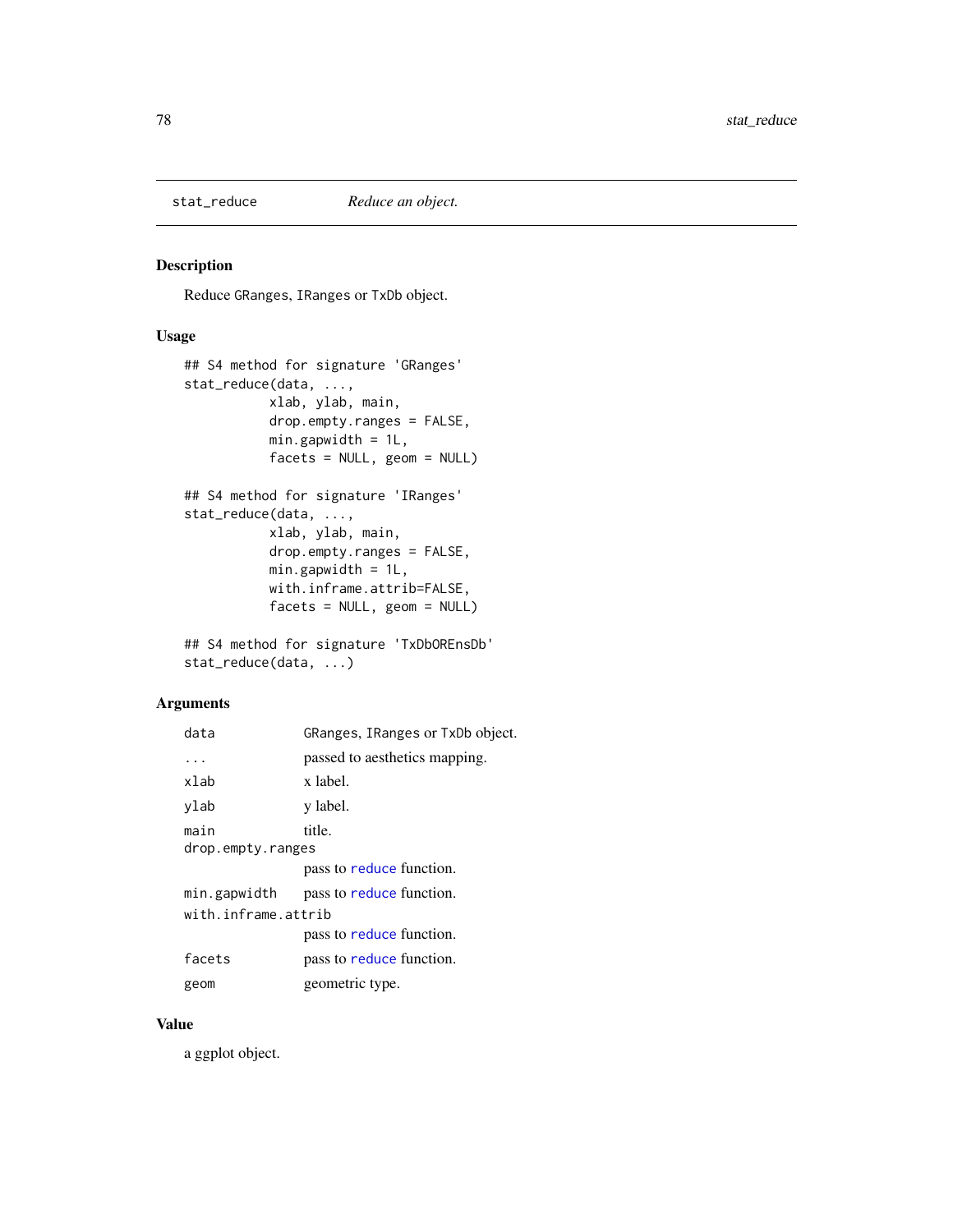<span id="page-78-0"></span>stat\_slice 79

#### Author(s)

Tengfei Yin

## See Also

[reduce](#page-0-0).

## Examples

```
set.seed(1)
N < - 1000library(GenomicRanges)
gr <- GRanges(seqnames =
              sample(c("chr1", "chr2", "chr3"),
                     size = N, replace = TRUE),
              IRanges(
                      start = sample(1:300, size = N, replace = TRUE),width = sample(70:75, size = N, replace = TRUE)),
              strand = sample(c("+", "-", "*"), size = N,
                replace = TRUE),
              value = rnorm(N, 10, 3), score = rnorm(N, 100, 30),
              sample = sample(c("Normal", "Tumor"),
                size = N, replace = TRUE),
              pair = sample(letters, size = N,
                replace = TRUE))
ggplot(gr) + stat_reduce()
autoplot(gr, stat = "reduce")
strand(gr) \leq - "*"
ggplot(gr) + stat_reduce()
library(TxDb.Hsapiens.UCSC.hg19.knownGene)
data(genesymbol, package = "biovizBase")
txdb <- TxDb.Hsapiens.UCSC.hg19.knownGene
## made a track comparing full/reduce stat.
ggplot(txdb) + stat_reduce(which = genesymbol["RBM17"])
```
stat\_slice *Slice Rle/RleList to view them as bar or heatmap.*

## Description

Slice Rle/RleList to different view by set lower or other parameters, then view summary for all those viewed region.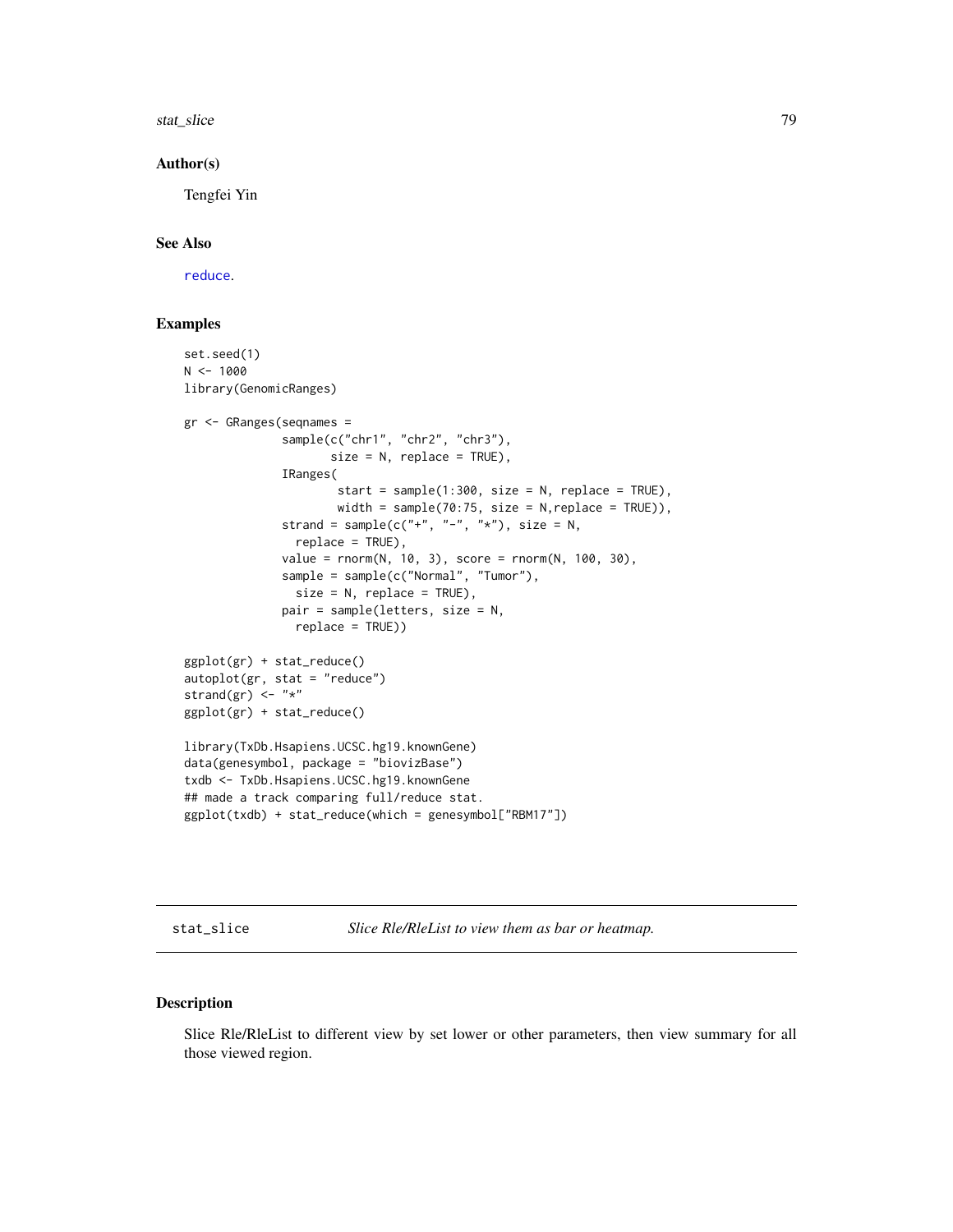## Usage

```
## S4 method for signature 'Rle'
stat_slice(data, ...,
          xlab, ylab, main,
          na.rm = FALSE,
          geom = NULL,
          lower=-Inf, upper=Inf,
          includeLower=TRUE, includeUpper=TRUE,
          rangesOnly = FALSE,
          type = c("viewSums","viewMins",
          "viewMaxs", "viewMeans"))
## S4 method for signature 'RleList'
stat_slice(data, ...,
          xlab, ylab, main,
          indName = "sample",
          na.rm = FALSE,
          geom = NULL,
          lower=-Inf, upper=Inf,
          includeLower=TRUE, includeUpper=TRUE,
          rangesOnly = FALSE,
          type = c("viewSums","viewMins",
                   "viewMaxs", "viewMeans"))
```
## Arguments

| data         | a data. frame or Rle or RleList object.                                                                |
|--------------|--------------------------------------------------------------------------------------------------------|
| $\cdots$     | arguments passed to aesthetics mapping.                                                                |
| xlab         | x label.                                                                                               |
| ylab         | y label.                                                                                               |
| main         | title.                                                                                                 |
| indName      | when faceted by a R1eList, name used for labeling faceted factor. Default is<br>'sample'.              |
| geom         | geometric types.                                                                                       |
| type         | statistical summary method used within bins, shown as bar height or heatmap<br>colors.                 |
| na.rm        | logical value, default FALSE, passed to function like viewMaxs for statistical<br>summary computation. |
| lower        | passed to slice.                                                                                       |
| upper        | passed to slice.                                                                                       |
| includeLower | passed to slice.                                                                                       |
| includeUpper | passed to slice.                                                                                       |
| ranges0nly   | passed to slice.                                                                                       |

<span id="page-79-0"></span>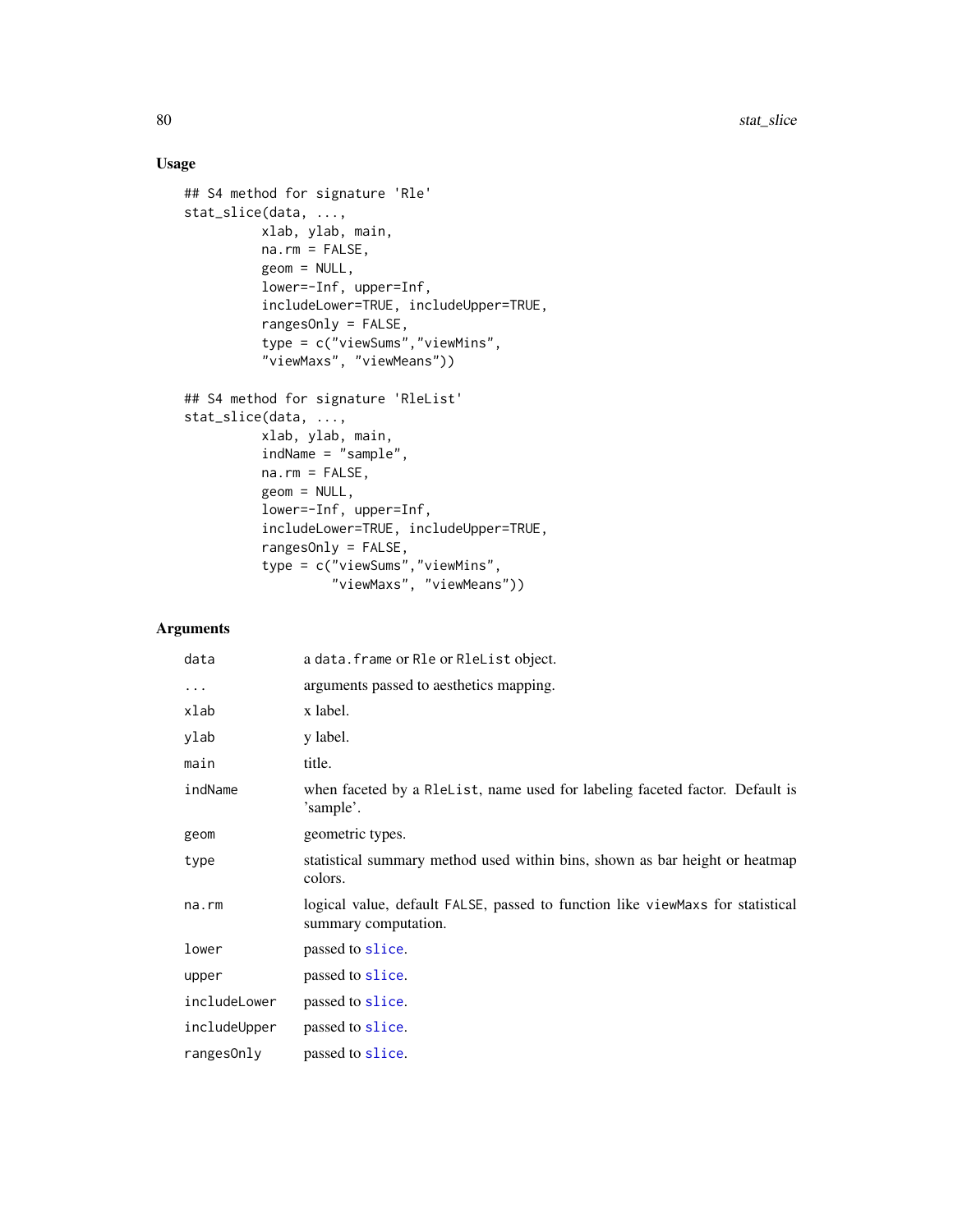<span id="page-80-0"></span>stat\_stepping 81

#### Value

a ggplot object.

## Author(s)

Tengfei Yin

## See Also

[slice](#page-0-0)

## Examples

```
library(IRanges)
lambda <- c(rep(0.001, 4500), seq(0.001, 10, length = 500),
            seq(10, 0.001, length = 500))
xVector <- rpois(1e4, lambda)
xRle <- Rle(xVector)
xRleList <- RleList(xRle, 2L * xRle)
ggplot(xRle) + stat_slice(lower = 5)
ggplot(xRle) + stat_slice(lower = 5, geom = "bar")
ggplot(xRle) + stat\_slice(lower = 5, geom = "heatmap")p1 <- ggplot(xRle) + stat_slice(type = "viewMeans", lower = 5,
                            geom = "bar")
p2 \leq - ggplot(xRle) + stat_slice(type = "viewSums", lower = 5,
                            geom = "bar")## y scale are different.
tracks(viewMeans = p1, viewSums = p2)
ggplot(xRleList) + stat_slice(lower = 5)
ggplot(xRleList) + stat_slice(lower = 5, geom = "bar")
ggplot(xRleList) + stat_slice(lower = 5, geom = "heatmap")
p1 \leq - ggplot(xRleList) + stat_slice(type = "viewMeans", lower = 5,
                            geom = "bar")p2 <- ggplot(xRleList) + stat_slice(type = "viewSums", lower = 5,
                            geom = "bar")
## y scale are different.
tracks(viewMeans = p1, viewSums = p2)
```
stat\_stepping *Calculate stepping levels*

## Description

Calculate stepping levels.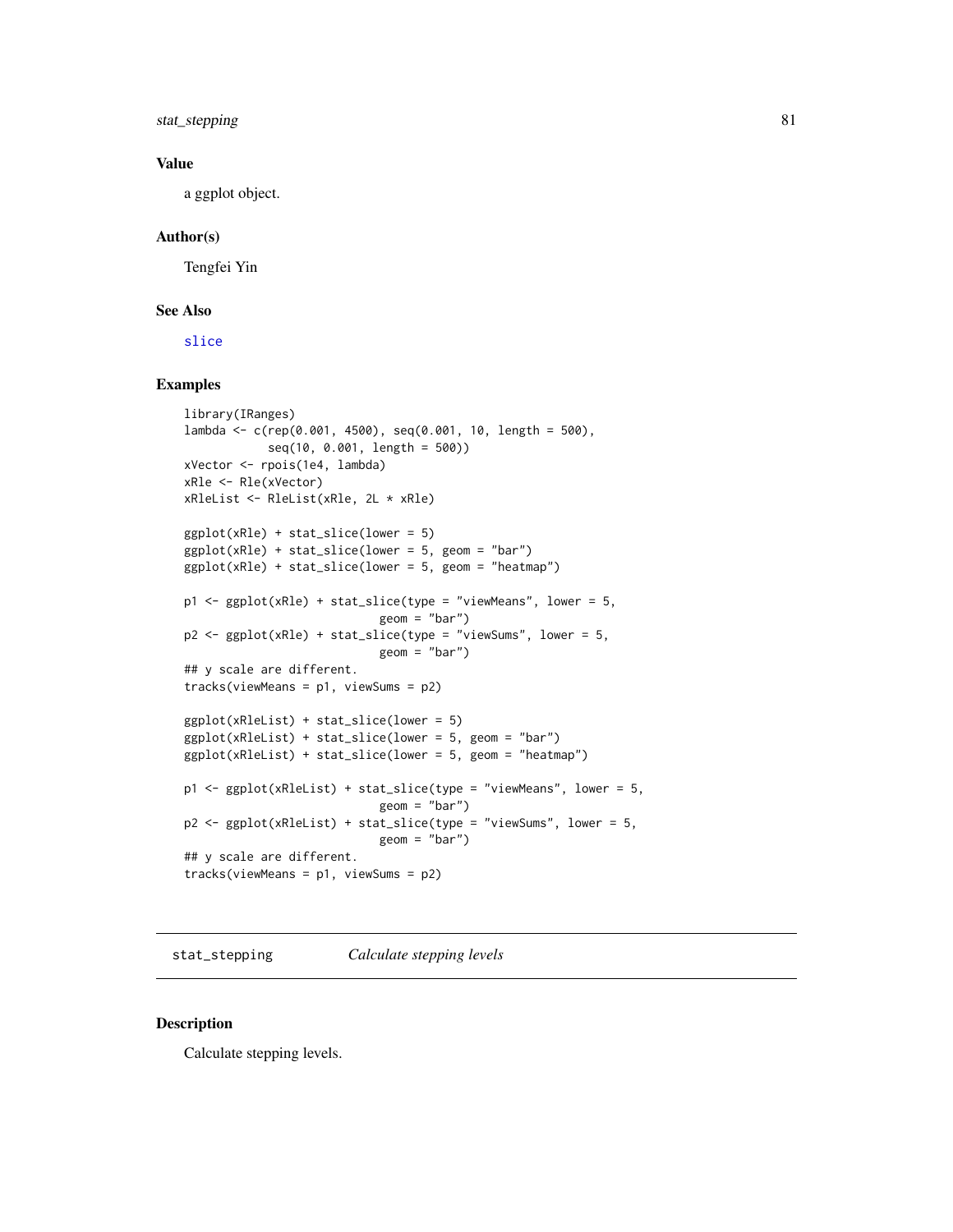## Usage

```
## S4 method for signature 'GRanges'
stat_stepping(data, ..., xlab, ylab, main,
              facets = NULL,
              geom = c("rect", "alignment", "segment"))
```
## Arguments

| data     | A GRanges or data. frame object.                                                                                  |
|----------|-------------------------------------------------------------------------------------------------------------------|
| $\cdots$ | Extra parameters such as aes() passed to geom_rect, geom_alignment, or geom_segment.                              |
| xlab     | Label for x                                                                                                       |
| vlab     | Label for y                                                                                                       |
| main     | Title for plot.                                                                                                   |
| facets   | Faceting formula to use.                                                                                          |
| geom     | The geometric object used to display the data. For 'stepping', could be one of<br>'rect', 'alignment', 'segment'. |

## Value

A 'Layer'.

#### Author(s)

Tengfei Yin

## Examples

```
set.seed(1)
N < -50require(GenomicRanges)
## simul
## ======================================================================
## simmulated GRanges
## ======================================================================
gr <- GRanges(seqnames =
             sample(c("chr1", "chr2", "chr3"),
                     size = N, replace = TRUE),
             IRanges(
                      start = sample(1:300, size = N, replace = TRUE),width = sample(70:75, size = N, replace = TRUE)),
              strand = sample(c("+", "-", "*"), size = N,
               replace = TRUE),
              value = rnorm(N, 10, 3), score = rnorm(N, 100, 30),
              sample = sample(c("Normal", "Tumor"),
               size = N, replace = TRUE),
             pair = sample(letters, size = N,
               replace = TRUE))
```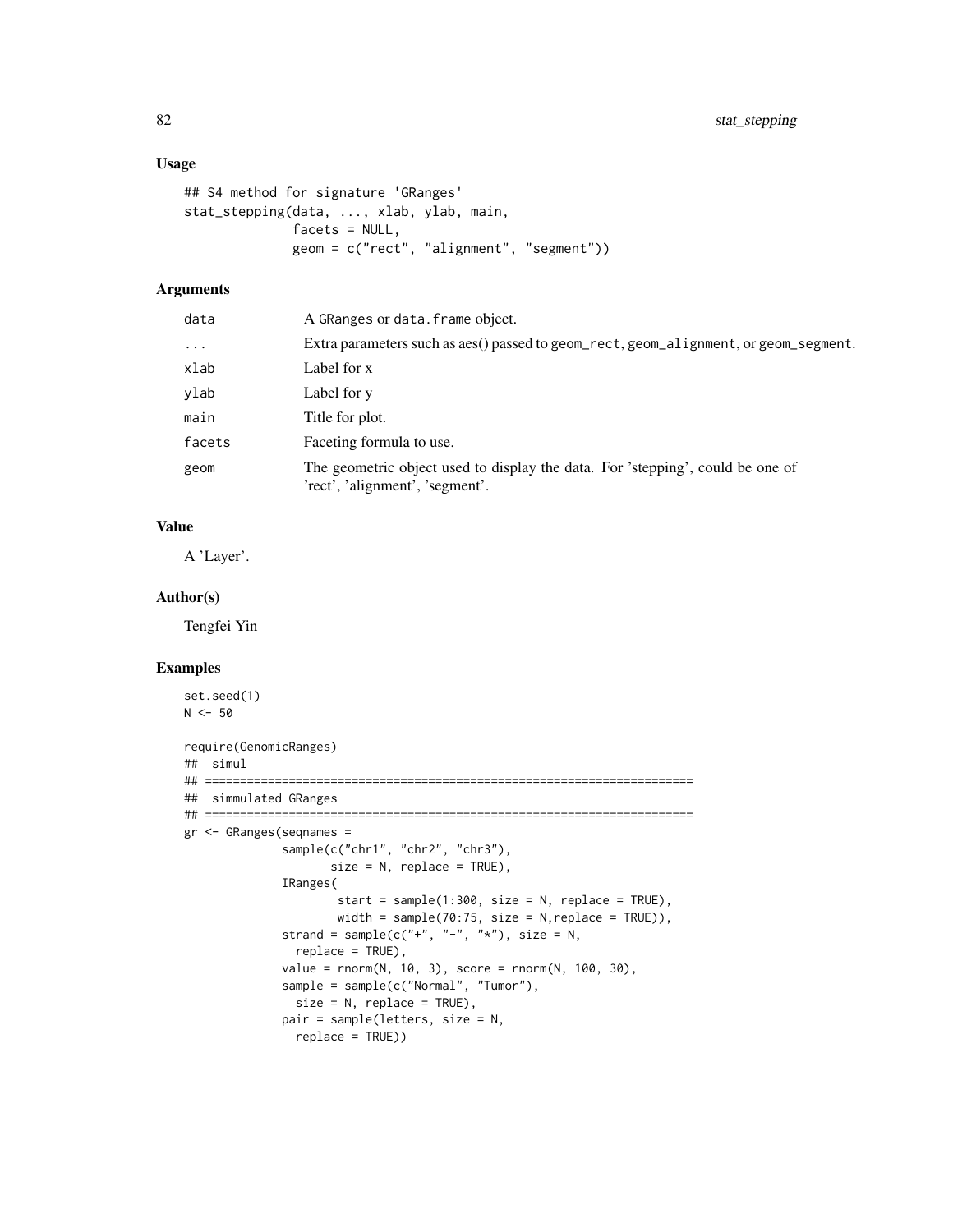<span id="page-82-0"></span>stat\_table 83

```
## default
ggplot(gr) + stat_stepping()
## or
ggplot() + stat_stepping(gr)
## facet_aes
ggplot(gr) + stat_stepping(aes(color = strand, fill = strand),
                                facets = sample ~ seqnames)
## geom_segment
ggplot(gr) + stat_stepping(aes(color = strand),
                    geom = "segment", xlab = "Genomic coord", ylab = "y", main = "hello")
## geom_alignment
## ggplot(gr) + stat_stepping(geom = "alignment")
## geom_alignment_group
## ggplot(gr) + stat_stepping(aes(group = pair),geom = "alignment")
```
stat\_table *Tabulate a GRanges object*

#### Description

Tabulate a GRanges object

#### Usage

```
## S4 method for signature 'GRanges'
stat_table(data, ..., xlab, ylab, main,
            geom = NULL,stat = NULL)
## S4 method for signature 'GRangesList'
stat_table(data, ..., xlab, ylab, main,
            facets = NULL, geom = NULL)
```
## Arguments

| data       | A GRanges or data. frame object.                                                     |
|------------|--------------------------------------------------------------------------------------|
| $\ddots$ . | Extra parameters such as aes() passed to geom_rect, geom_alignment, or geom_segment. |
| xlab       | Label for x                                                                          |
| ylab       | Label for y                                                                          |
| main       | Title for plot.                                                                      |
| facets     | Faceting formula to use.                                                             |
| geom       | The geometric object to use display the data.                                        |
| stat       | The geometric object to use display the data.                                        |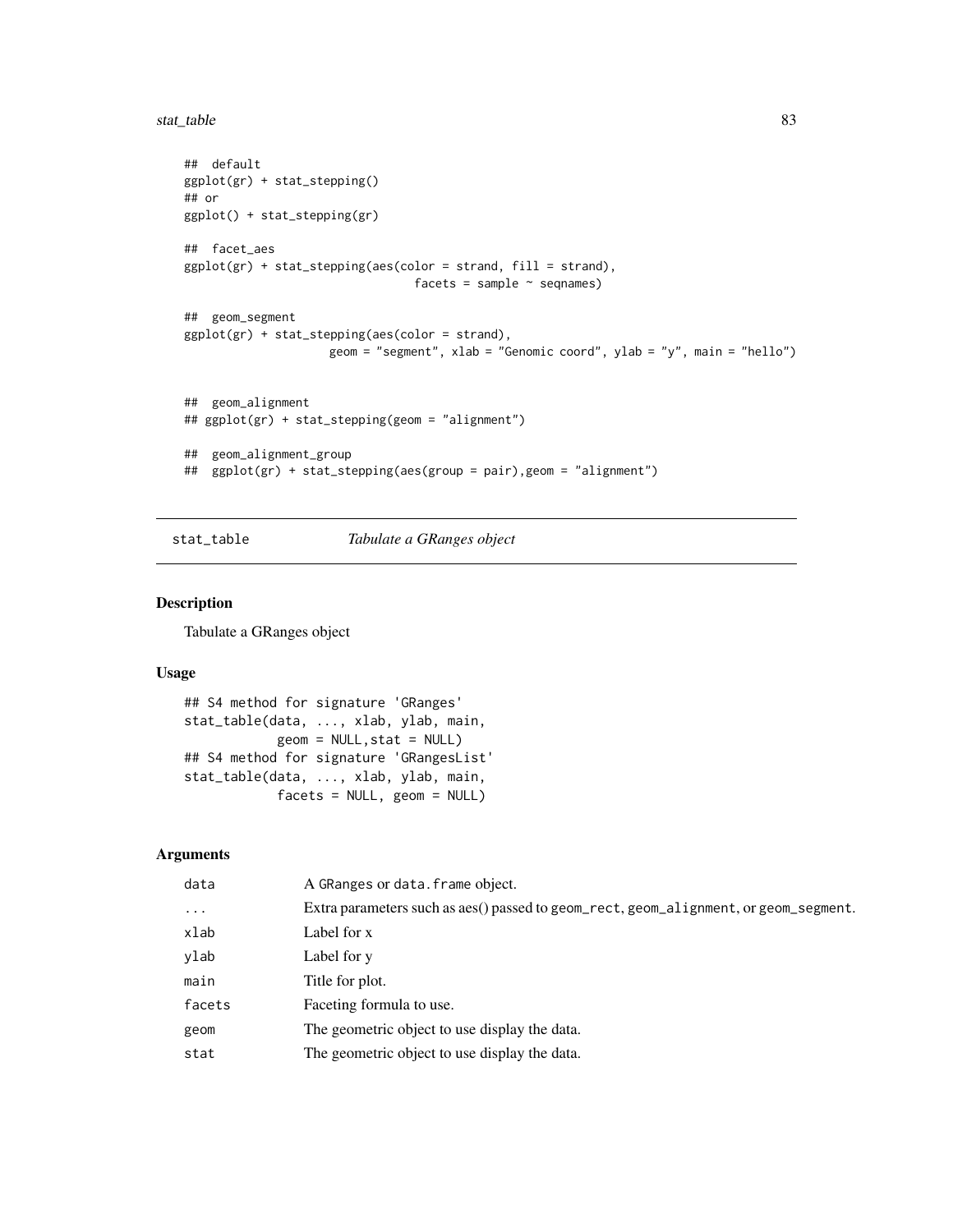84 theme and the state of the state of the state of the state of the state of the state of the state of the state of the state of the state of the state of the state of the state of the state of the state of the state of t

#### Value

A 'Layer'.

## Author(s)

Tengfei Yin

## Examples

```
## load
set.seed(1)
N < - 100require(ggbio)
require(GenomicRanges)
## simul
## ======================================================================
## simmulated GRanges
## ======================================================================
gr <- GRanges(seqnames =
              sample(c("chr1", "chr2", "chr3"),
                     size = N, replace = TRUE),
              IRanges(
                      start = sample(1:300, size = N, replace = TRUE),
                      width = sample(70:75, size = N, replace = TRUE)),
              strand = sample(c("''", "''", "''"), size = N,
                replace = TRUE),
              value = rnorm(N, 10, 3), score = rnorm(N, 100, 30),
              sample = sample(c("Normal", "Tumor"),
                size = N, replace = TRUE),
              pair = sample(letters, size = N,
                replace = TRUE))
gr < -c(gr[sequames(gr) == "chr1"][sample(1:10, size = 1e4, replace = TRUE)], gr)## default
ggplot(gr) + stat_table()
ggplot(gr) + stat_table(geom = "segment", aes(y = ..score.., color = ..score..))ggplot(gr) + stat_table(aes(color = score))
```
theme *theme in ggbio*

## Description

Theme defined in ggbio for plot or tracks.

<span id="page-83-0"></span>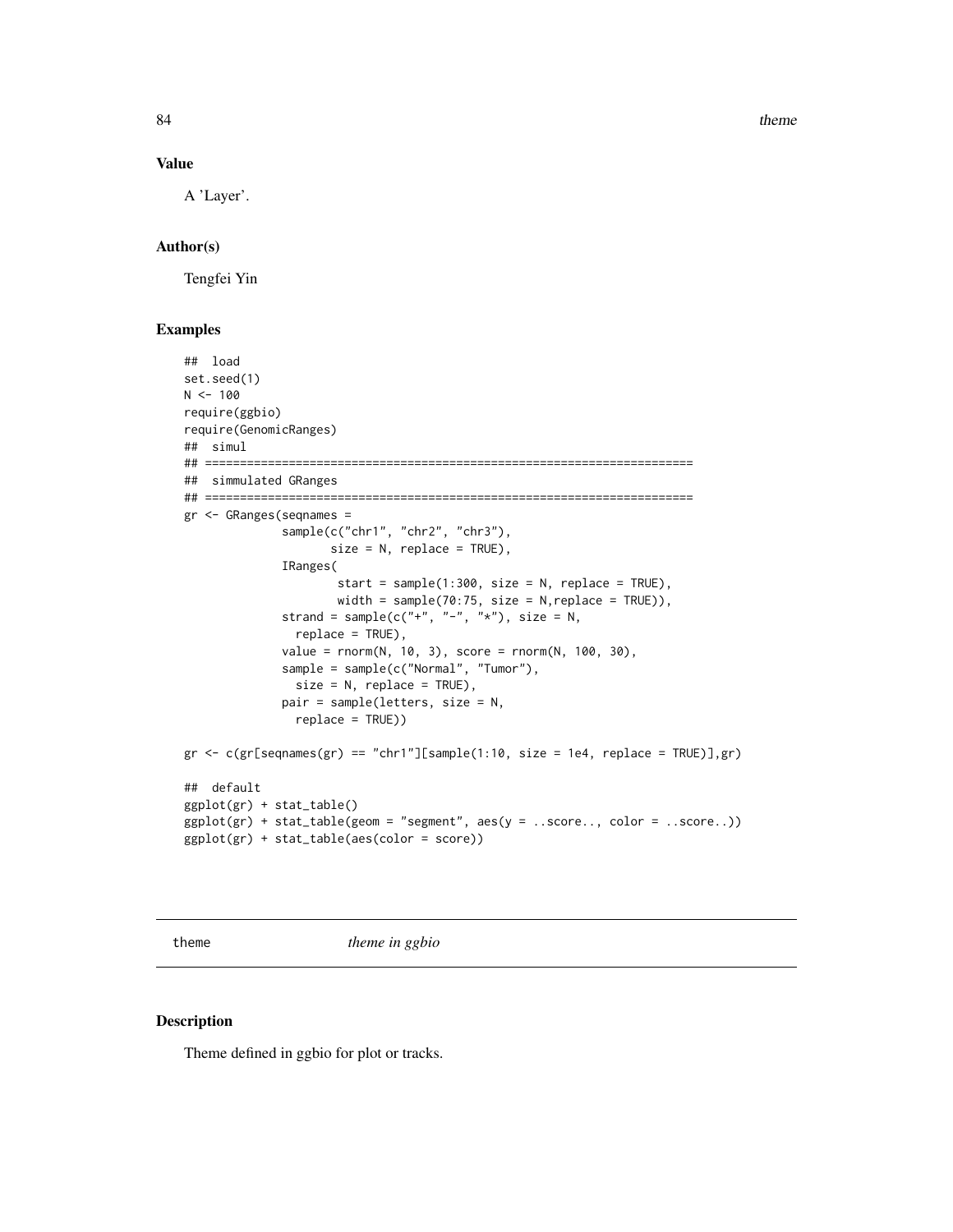#### theme 85

## Usage

```
theme_null()
theme_noexpand()
theme_alignment(ylabel = FALSE, base_size = 12, base_family = ",
axis = TRUE, border = TRUE, grid = TRUE)theme_pack_panels(strip.bg = FALSE, strip.text.y = TRUE)
theme_clear(grid.y = FALSE, grid.x.minor = FALSE, grid.x.major = FALSE,
            panel.background.fill = "white", panel.border.color = NA,
            axis.ticks.x = FALSE, axis.ticks.y = TRUE, grid.color = "gray95",
            axis.line.color = "gray80")
theme_tracks_sunset(bg = "#fffedb", alpha = 1, ...)
theme_genome()
```
#### Arguments

| alpha                 | alpha blending from 0(transparent) to 1(solid). |  |
|-----------------------|-------------------------------------------------|--|
| axis                  | logical value, show axis or not.                |  |
| axis.line.color       |                                                 |  |
|                       | color for axis line.                            |  |
| axis.ticks.x          | show x ticks or not.                            |  |
| axis.ticks.y          | show y ticks or not.                            |  |
| base_family           | family for font.                                |  |
| base_size             | size for font.                                  |  |
| bg                    | background color for tracks.                    |  |
| border                | logical value, show border or not.              |  |
| grid                  | logical value, show background grid or not.     |  |
| grid.color            | grid line color.                                |  |
| grid.x.major          | show x major grid line or not.                  |  |
| grid.x.minor          | show x minor grid line or not.                  |  |
| grid.y                | show y grid or not.                             |  |
| panel.background.fill |                                                 |  |
|                       | panel background fill color.                    |  |
| panel.border.color    |                                                 |  |
|                       | panel border color.                             |  |
| strip.bg              | if strip background is removed.                 |  |
| strip.text.y          | if strip text is removed.                       |  |
| ylabel                | logical value. Show labels or not.              |  |
|                       | passed to theme_clear.                          |  |

## Details

Themes speciall designed for tracks, are named following naming schema theme\_tracks\_\*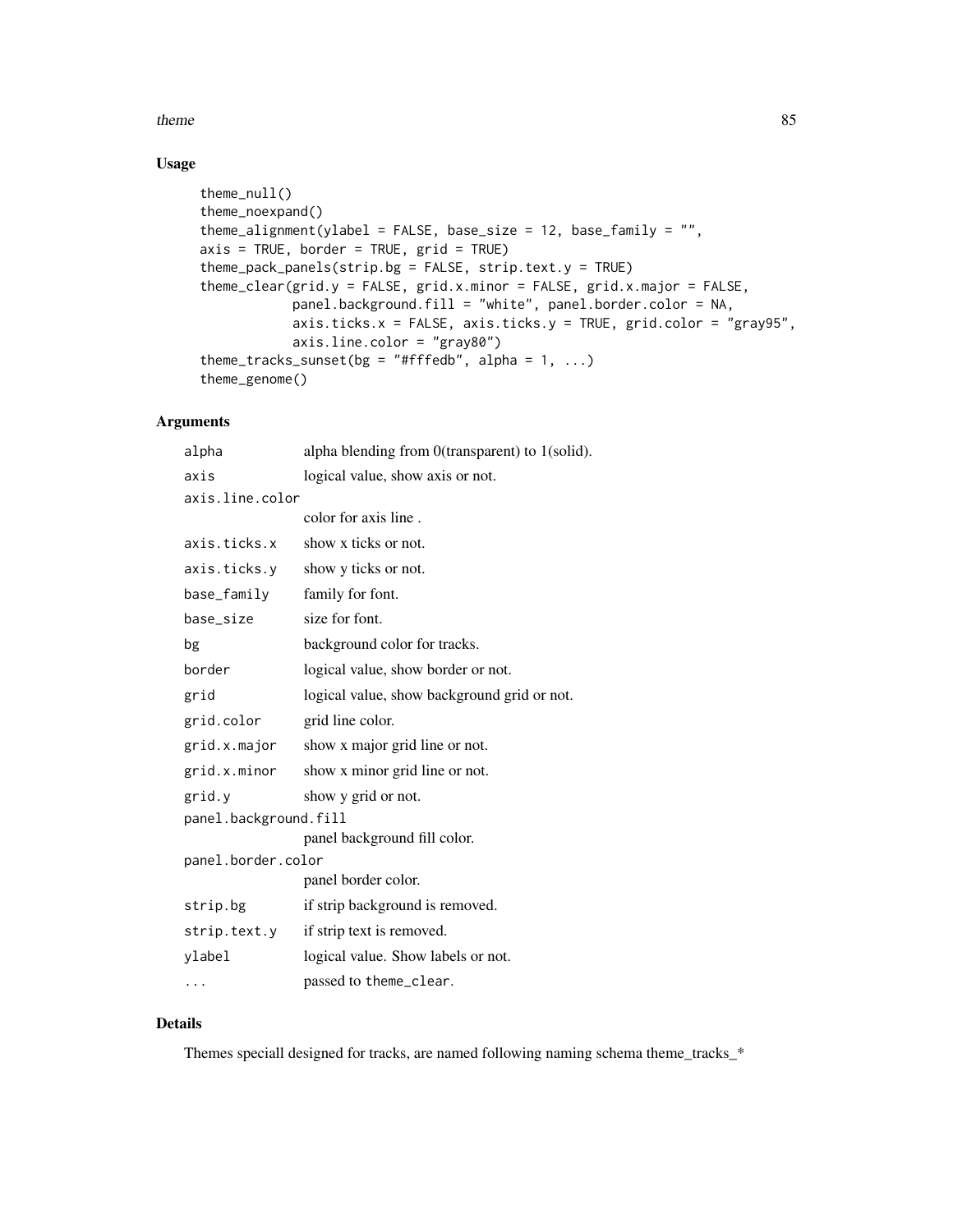86 Tracked

## Value

Return a theme.

## Author(s)

Tengfei Yin

## Examples

```
## load
library(ggbio)
p \leftarrow \text{qplot}(\text{data = mtrans}, x = \text{mpg}, y = \text{wt}, \text{facets} = \text{cyl} \sim .)p + theme_null()
p + theme_clear()
p + theme_pack_panels()
p + theme_alignment()
p1 \leftarrow qplot(data = mtrans, x = mpg, y = wt)tracks(p1 = p, p2 = p1)tracks(p1 = p, p2 = p1) + theme\_tracks\_sunset()
```
Tracked *Tracked class*

## Description

Create a tracked object, designed for tracks function.

## Usage

```
Tracked(mutable = TRUE, fixed = FALSE, labeled = TRUE,
        hasAxis = FALSE, bgColor = "white", height = unit(1, "null"))
```
#### Arguments

| mutable | logical value, default TRUE. To control whether a track is updatable by applying<br>$+$ on it.  |
|---------|-------------------------------------------------------------------------------------------------|
| fixed   | logical value, default FALSE. To control whether the scale response to a xlim<br>change or not. |
| labeled | logical value, default TRUE. To control whether to label it all not.                            |
| hasAxis | logical value, default FALSE. To control whether to show axis for that track or<br>not.         |
| bgColor | character to control background color of a track.                                               |
| height  | unit, to control track height.                                                                  |

## Value

a Tracked object.

<span id="page-85-0"></span>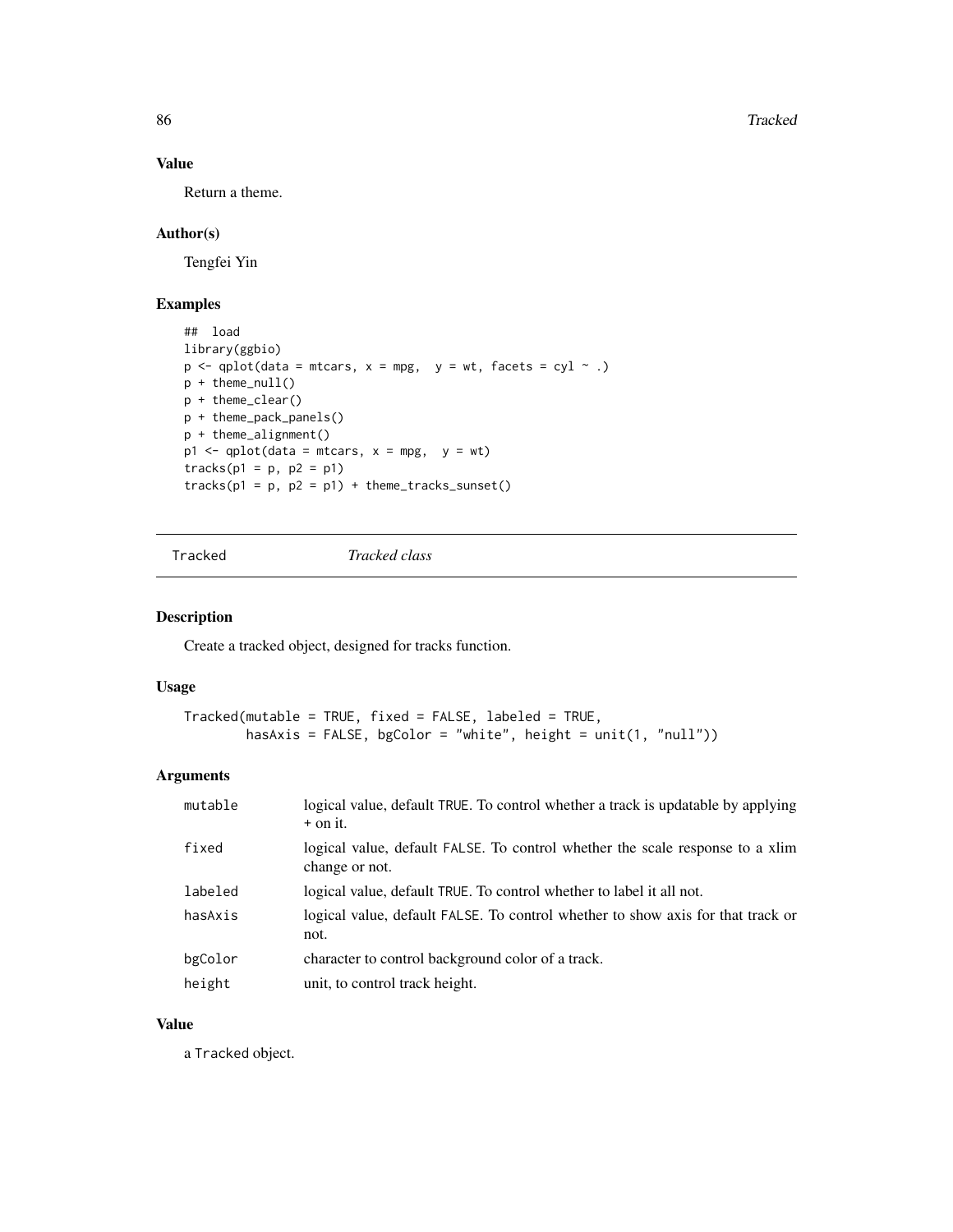#### <span id="page-86-1"></span>tracks 87

#### Author(s)

Tengfei Yin

tracks *Tracks for genomic graphics*

#### <span id="page-86-0"></span>**Description**

tracks is a conventient constructor for bindind graphics as trakcs. You dont' have to worry about adjusting different graphics, tracks did that for you. It's NOT just limited to bind genomic tracks, you can use this function to bind any tracks with the same defination of x axis, for example, sets of time series plots you made.

Tracks view is most common way to viewing genome features and annotation data and widely used by most genome browsers. Our assumption is that, most graphics you made with ggbio or by yourself using ggplot2, are almost always sitting on the genomic coordinates or the same x axis. And to compare annotation information along with genome features, we need to align those plots on exactly the same x axis in order to form your hypothesis. This function leaves you the flexibility to construct each tracks separately with worrying your alignments later.

#### Usage

```
tracks(..., heights, xlim, xlab = NULL, main = NULL,title = NULL, theme = NULL,
            track.plot.color = NULL,
            track.bg.color = NULL,
            main.height = unit(1.5, 'lines''),
            scale.height = unit(1, "lines"),
            xlab.height = unit(1.5, "lines"),
            padding = unit(-1, "lines"),label.bg.color = "white",
            label.bg.fill = "gray80",label.text.color = "black",
            label.text.cex = 1,
            label.text.angle = 90,
            label<u>width = unit(2.5</u>, "lines"))
```
#### Arguments

| $\ddots$ | plots of class ggplot, generated from ggplot2 or ggbio.                                            |
|----------|----------------------------------------------------------------------------------------------------|
| heights  | numeric vector of the same length of passed graphic object to indicate the ratio<br>of each track. |
| xlim     | limits on x. could be IRanges, GRanges, numeric value                                              |
| xlab     | label for x axis.                                                                                  |
| main     | title for the tracks.                                                                              |
| title    | title for the tracks, alias like main.                                                             |
|          |                                                                                                    |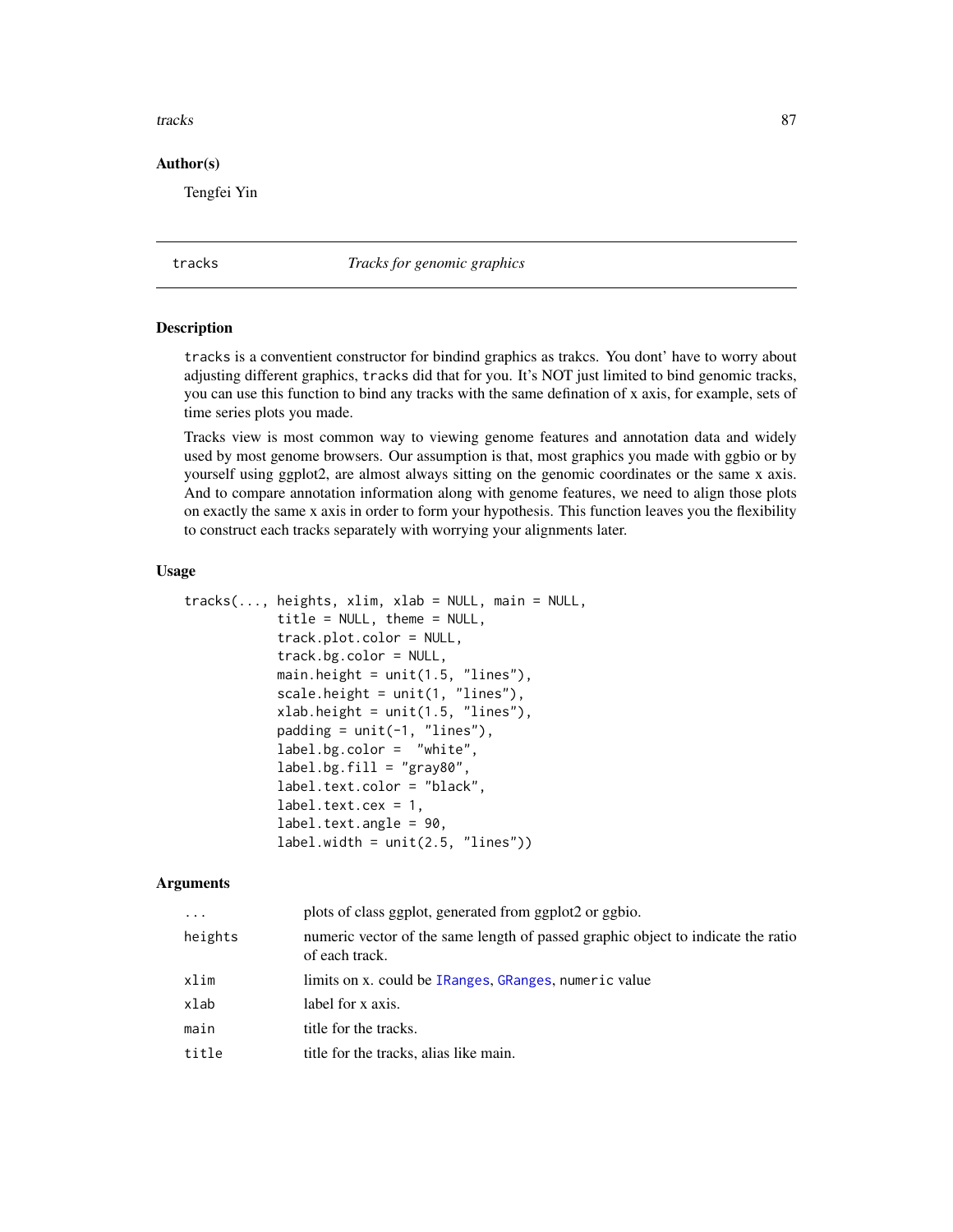| theme            | theme object used for building tracks, this will set to default, which could be<br>reseted later.                          |  |
|------------------|----------------------------------------------------------------------------------------------------------------------------|--|
| track.plot.color |                                                                                                                            |  |
|                  | Vector of characters of length 1 or the same length of passed plots, background<br>color for each track, default is white. |  |
|                  | track.bg.color background color for the whole tracks.                                                                      |  |
| main.height      | unit. Height to control the title track height.                                                                            |  |
| scale.height     | unit. Height to control the scale track height.                                                                            |  |
| xlab.height      | unit. Height to control the xlab track height.                                                                             |  |
| padding          | single numeric value or unit, if numeric value, the unit would be "lines" by<br>default.                                   |  |
|                  | label.bg.color track labeling background rectangle border color.                                                           |  |
|                  | label.bg.fill track labeling background fill color.                                                                        |  |
| label.text.color |                                                                                                                            |  |
|                  | track labeling text color.                                                                                                 |  |
|                  | label.text.cex track labeling text size.                                                                                   |  |
| label.text.angle |                                                                                                                            |  |
|                  | angle to rotate the track labels.                                                                                          |  |
| label.width      | track labeling size.                                                                                                       |  |

#### Details

tracks did following modification for passed plots.

- remove x-axis, ticks, xlab and tile for each track and add scales at bottom. We suppose a new xlab and title would be provided by the tracks function for the whole tracks, but we still keep individual's y axis.
- align x-scale limits to make sure every plots sitting on exactly the same x scale.
- squeezing plots together to some extent.
- labeling tracks if names are provided, please check utilities section about labeled method.
- return a track object. This would allow many features introduced in this manual.

## Value

A Tracks object.

#### Track class

constructor tracks will return a Tracks object, which has following slots.

grobs a ggplotGrobList object contains a list of ggplot object, which is our passed graphics.

- backup a backup of all the slots for holding the original tracks, so users could edit it and reset it back at any time later, and backup method will reset the backupped copy.
- ylim y limits for each plot.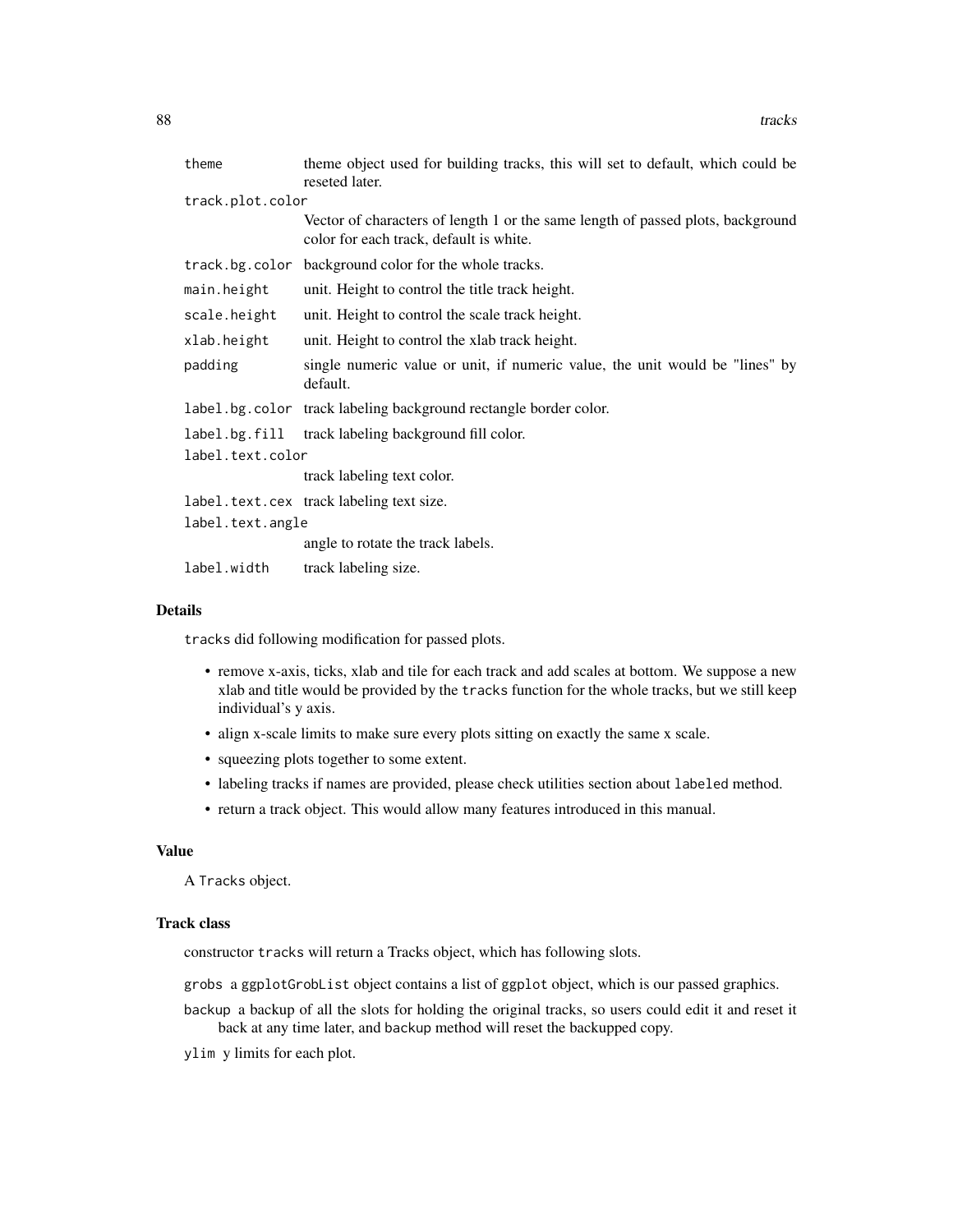- <span id="page-88-0"></span>labeled vector of logical value indicates whether a track is labeled or not, for labeled attributes please check utilities section.
- mutable vector of logical value indicates whether a track is mutable for theme editing or not, for mutable attributes please check utilities section.
- hasAxis vector of logical value indicates whether a track has axis or not, for hasAxis attributes please check utilities section.
- heights, xlim, xlab, main, title, theme, fixed, track.plot.color, track.bg.color, main.height, scale.hei those slots are described in arguments section for constructor.

## **Utilities**

Please check examples for usage.

- summary(object) summary information about tracks object.
- fixed(x), fixed(x)  $\le$  value x is the ggplot object, this controls if a track has a fixed x scale or not, if the fixed attributes is TRUE, then when you pass this plot to a tracks, this plot won't be re-aligned with other tracks and will keep the original x-axis, this allow you to pass some plot like ideogram. fixed function will return a logical value
- $labeled(x)$ ,  $labeled(x) \leq value \ x$  is the ggplot object, if you pass named graphics into tracks, it will create the labels on the left for you. Several ways supported to name it. You can pass a list of graphics with names. Or you can use tracks ('name1' =  $p1$ , 'name 2' =  $p2$ , ...) with quotes for complicated words or simply tracks(part1 =  $p1$ , part =  $p2$ , ...).
- mutable(x), mutable(x)  $\le$  value x is the ggplot object, this controls whether a plot in the tracks mutable to theme changing or not, when you use + method for Tracks object, add-on edit will only be applied to the the mutable plots.
- $bgColor(x)$ , bgColor(x) <- value x is the ggplot object, this change the background color for single plot shown in the tracks.
- $x\lim(x)$ ,  $x\lim(x)$  <- value when x is the numeric value, it calls ggplot2::coord\_cartesian(xlim = ...) method, we doesn't use ggplot2::xlim() for the reason it will cut data outside the range, and we believe the best behavior would be zoom-in/out like most browser. when x is [IRanges](#page-0-0), [GRanges](#page-0-0), it get the range and passed to ggplot2::coord\_cartesian function.

when x is Tracks object,  $xlim(x)$  will return x limits for that tracks.  $xlim(x) < -v$  value replace method only works for Tracks object. value could be numeric, [IRanges](#page-0-0), [GRanges](#page-0-0) object. This will change the x limits associated with tracks.

+ xlim(obj):obj is the numeric range, or [IRanges](#page-0-0), [GRanges](#page-0-0) object.

+ coord\_cartesian(): please read manual in ggplot2, this controls both xlim an ylim, only accept numerical range.

- + The most nice features about [Tracks](#page-86-0) object is the one inherited from ggplot2's components additive features, with + method you can use any theme object and utilities in ggplot2 package, to add them on a [Tracks](#page-86-0) object, for example, if x is our [Tracks](#page-86-0) object, x + theme would apply theme to any plots in the tracks except those are immutable.
- $as(x, "grob")$  Coerces a Tracks object to a grob for embedding in a larger figure.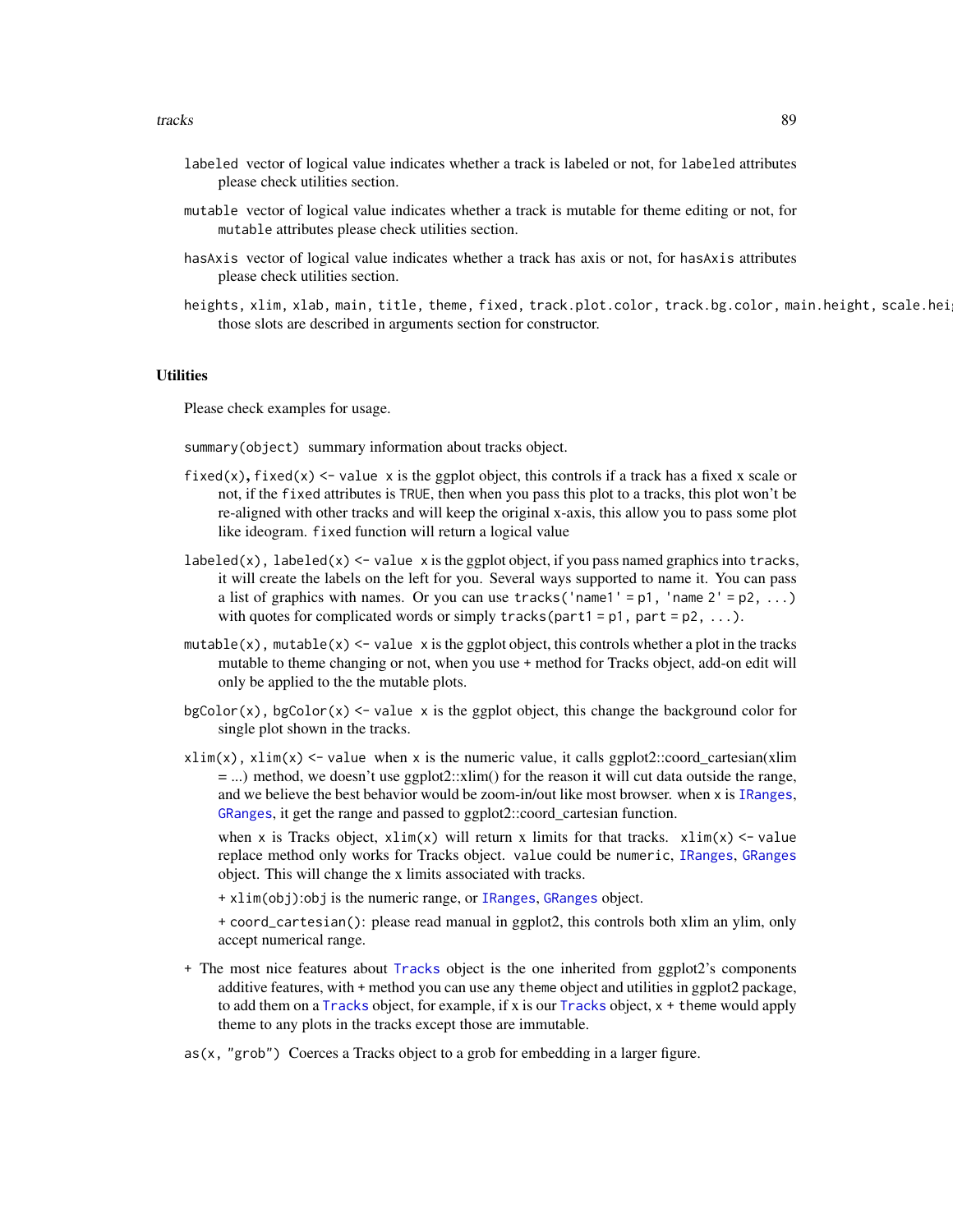#### <span id="page-89-0"></span>Backup and reset

reset(obj) obj is the Tracks object, this reset the tracks back to original or backuped version.

backup(obj) obj is the Tracks object, this clear previous backup and use current setting for a new backup.

#### Author(s)

Tengfei Yin

## See Also

[align.plots](#page-86-0)

## Examples

```
## make a simulated time series data set
df1 <- data.frame(time = 1:100, score = sin((1:100)/20)*10)p1 \leq - qplot(data = df1, x = time, y = score, geom = "line")
df2 <- data.frame(time = 30:120, score = sin((30:120)/20)*10, value = rnorm(120-30 + 1))
p2 \leq - ggplot(data = df2, aes(x = time, y = score)) +
 geom_line() + geom_point(size = 4, aes(color = value))
## check p2
p1
## check p2
p2
## binding
tracks(p1, p2)
## or
tks <- tracks(p1, p2)
tks
## combine
c(tks, tks)
tks + tks
cbind(tks, tks)
rbind(tks, tks) ## different wth c()!
library(grid)
x \leq -as(tks, "grob")grid.draw(cbind(x, x))
## labeling: default labeling a named graphic
## simply pass a name with it
tracks(time1 = p1, time2 = p2)## or pass a named list with it
lst \leftarrow list(time1 = p1, time2 = p2)tracks(lst)
```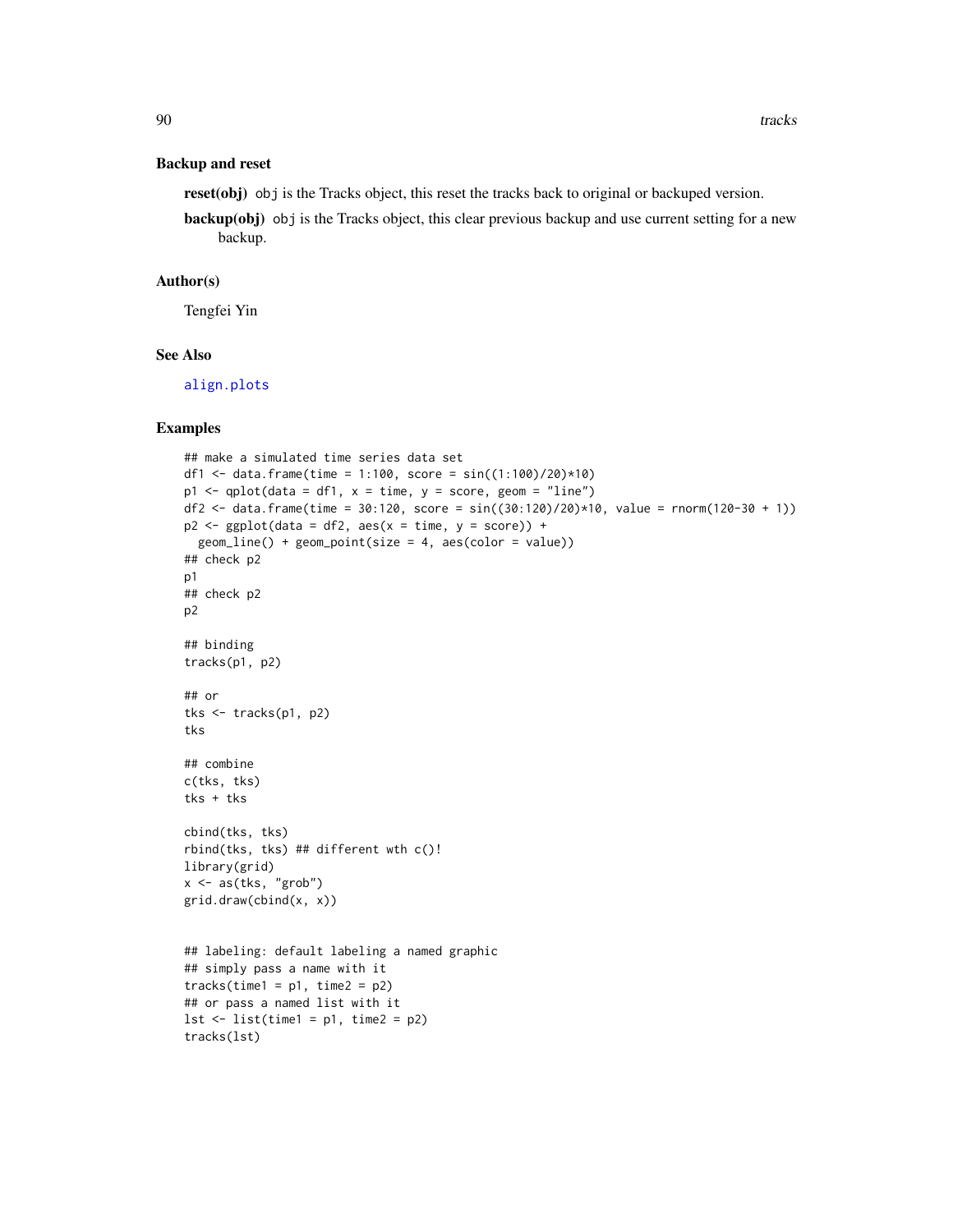#### tracks 91

```
## more complicated case please use quotes
tracks(time1 = p1, "second time" = p2)
## set heights
tracks(time1 = p1, time2 = p2, heights = c(1, 3))
## if you want to disable label arbitrarily
## default label is always TRUE
labeled(p2)
labeled(p2) <- FALSE
## set labeled to FALSE, remove label even the plot has a name
tracks(time1 = p1, time2 = p2)labeled(p2) <- TRUE
## fix a plot, not synchronize with other plots
p3 <- p1
## default is always FALSE
fixed(p3)
## set to TRUE
fixed(p3) <- TRUE
fixed(p3)
tracks(time1 = p1, time2 = p2, "time3(fixed)" = p3)fixed(p3) <- FALSE
## otherwise you could run
## control axis
hasAxis(p1)
hasAxis(p1) <- TRUE
# ready for weird looking
tracks(time1 = p1, time2 = p2)# set it back
hasAxis(p1) <- FALSE
## mutable
mutable(p1)
tracks(time1 = p1, time2 = p2) + theme_bw()mutable(p1) <- FALSE
# mutable for "+" method
tracks(time1 = p1, time2 = p2) + theme_bw()mutable(p1) <- TRUE
## bgColor
bgColor(p1)
tracks(time1 = p1, time2 = p2)bgColor(p1) <- "brown"
# mutable for "+" method
```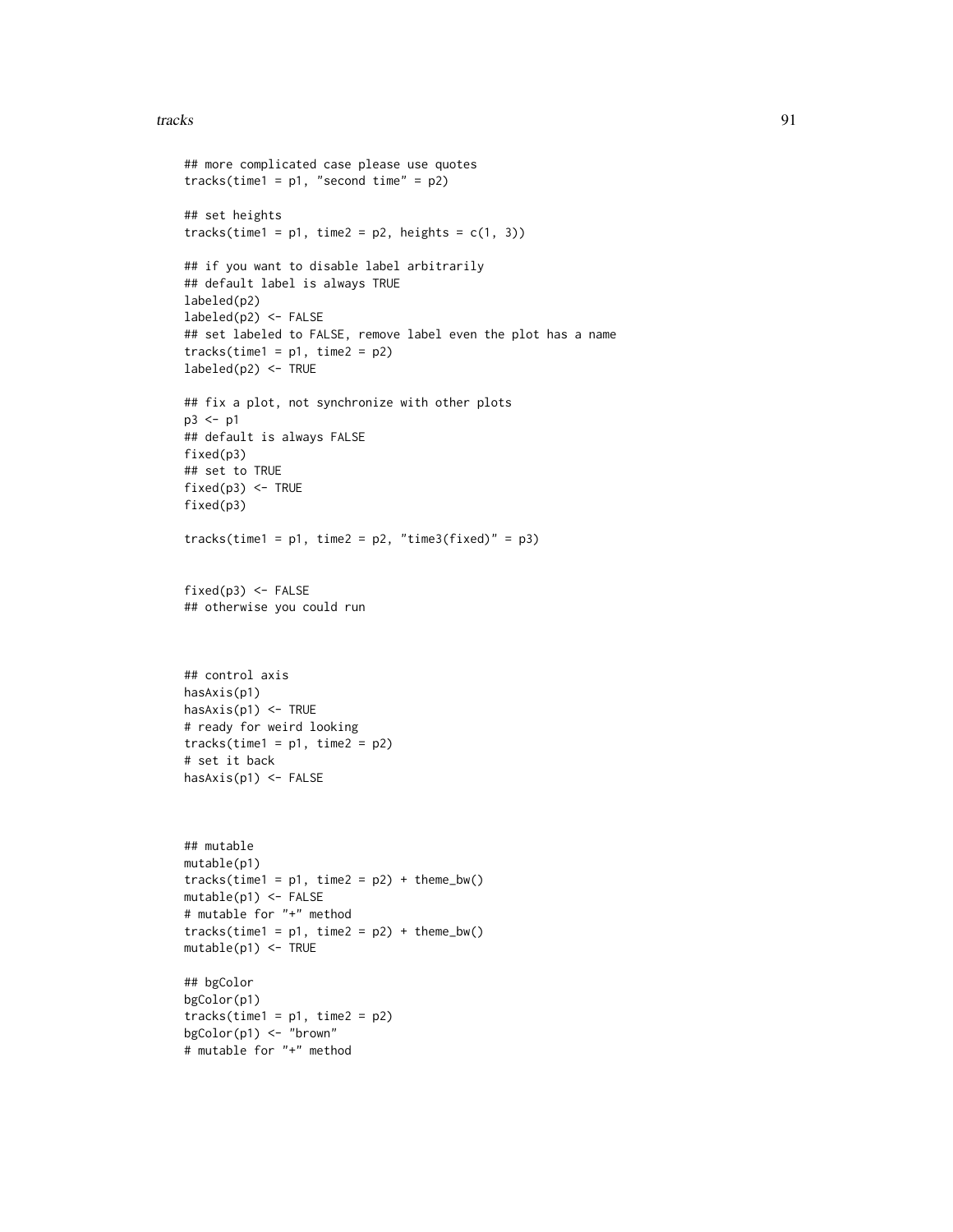```
tracks(time1 = p1, time2 = p2)# set it back
bgColor(p1) <- "white"
## apply a theme to each track
tks \leftarrow tracks(time1 = p1, time2 = p2) + theme_bw()
tks
reset(tks)
## store it with tracks
tks \le tracks(time1 = p1, time2 = p2, theme = theme_bw())
tks
tks <- tks + theme_gray()
tks
## reset will be introduced later
reset(tks)
## apply a pre-defiend theme for tracks!
tracks(time1 = p1, time2 = p2) + theme_{tracks\_sunset()tracks(p1, p2) + theme_tracks_sunset()
## change limits
tracks(time1 = p1, time2 = p2) + xlim(c(1, 40))tracks(time1 = p1, time2 = p2) + xlim(1, 40)tracks(time1 = p1, time2 = p2) + coord\_cartesian(xlim = c(1, 40))# change y
tracks(time1 = p1, time2 = p2) + xlim(1, 40) + ylim(0, 10)library(GenomicRanges)
gr <- GRanges("chr", IRanges(1, 40))
# GRanges
tracks(time1 = p1, time2 = p2) + xlim(gr)# IRanges
tracks(time1 = p1, time2 = p2) + xlim(range(gr))tks \le tracks(time1 = p1, time2 = p2)
xlim(tks)
xlim(tks) <- c(1, 35)
xlim(tks) <- gr
xlim(tks) <- ranges(gr)
## xlab, title
tracks(time1 = p1, time2 = p2, xlab = "time")tracks(time1 = p1, time2 = p2, main = "title")
tracks(time1 = p1, time2 = p2, title = "title")tracks(time1 = p1, time2 = p2, xlab = "time", title = "title") + theme_tracks_sunset()## backup and restore
tks \le tracks(time1 = p1, time2 = p2)
tks
tks \le tks + xlim(1, 40)
tks
reset(tks)
tks \le tks + xlim(1, 40)
```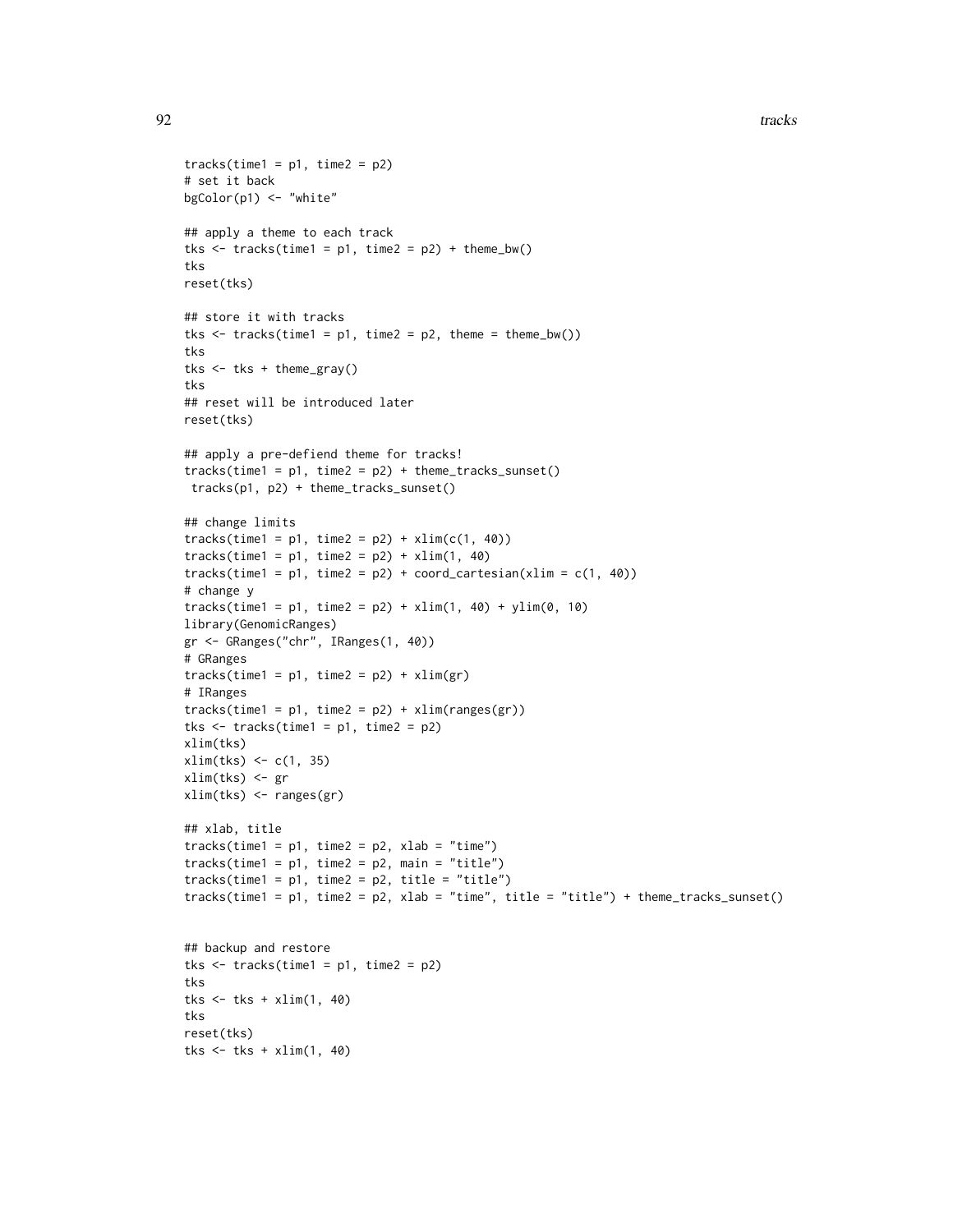<span id="page-92-0"></span>zoom 93

```
tks
tks <- backup(tks)
tks <- tks + theme_bw()
tks
reset(tks)
## padding(need to be fixed for more delicate control)
tracks(time1 = p1, time2 = p2, padding = 2)
## track color
tracks(time1 = p1, time2 = p2, track.bg.color = "yellow")tracks(time1 = p1, time2 = p2, track.plotcolor = c("yellow", "brown"))
```
zoom *Simple navigation for ggbio object.*

#### Description

A set of simple navigation API apply to ggbio object, let you move along the genome and zoom in/out.

#### Usage

 $zoom(fac = 1/2)$  $zoom_in(fac = 1/2)$  $zoom\_out(fac = 2)$ nextView(unit = c("view", "gene", "exon", "utr")) prevView(unit = c("view", "gene", "exon", "utr"))

#### Arguments

| fac  | numeric value to indicate zoom factor, multiple of current view width. If it's      |
|------|-------------------------------------------------------------------------------------|
|      | smaller than 1, then it's zoom-in operation; if it's bigger than 1, then it's zoom- |
|      | out operation.                                                                      |
| unit | only support 'view' unit now.                                                       |

#### Details

zoom\_in and zoom\_out are just simple wrapper around zoom function.

For more convenient, gene features based jumpting we will support it in the future.

## Value

A special class of navigation.

#### Author(s)

Tengfei Yin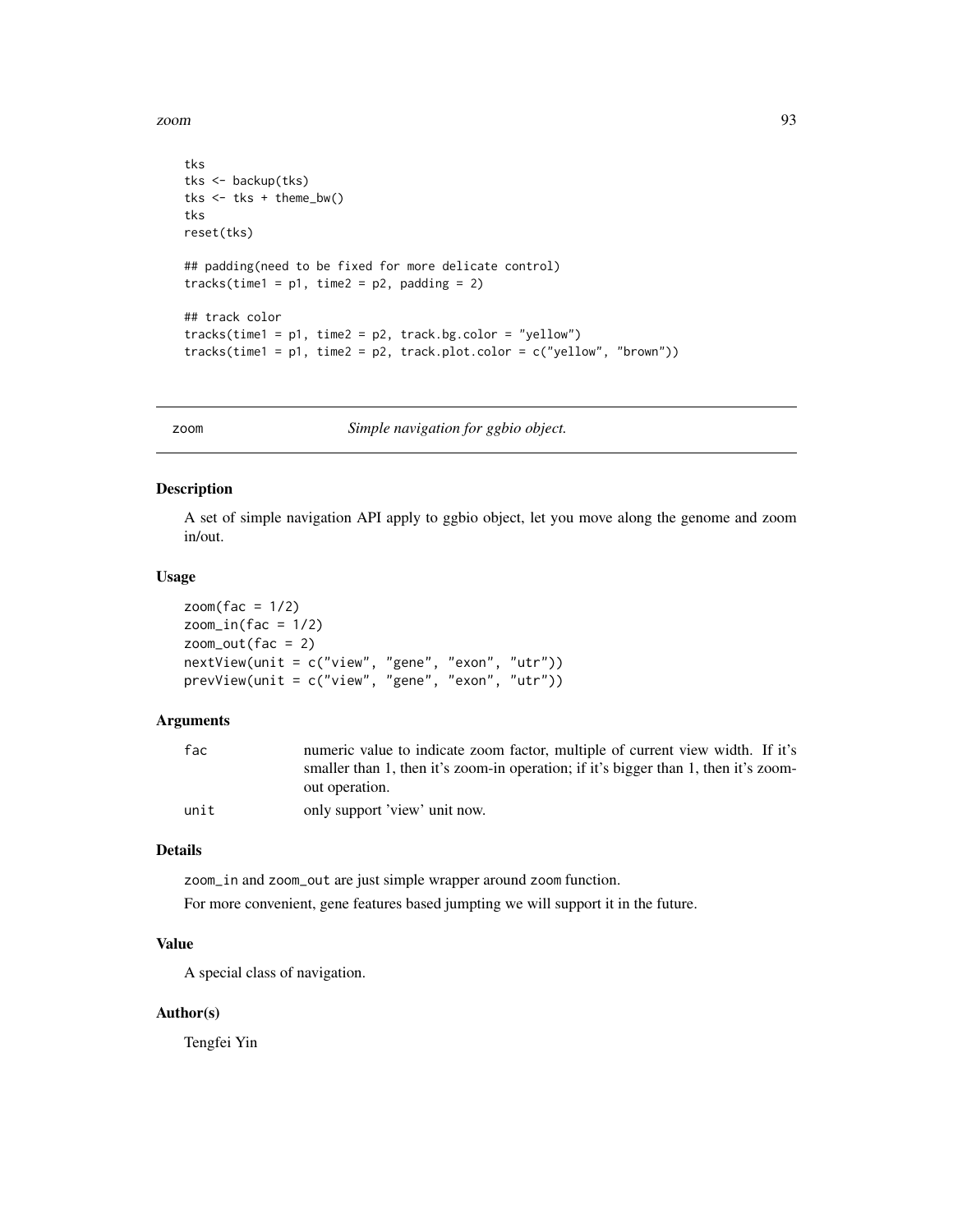# Index

+,Bioplot,Any-method *(*autoplot*)*, [4](#page-3-0) +,GGbio,ANY-method *(*GGbio*)*, [38](#page-37-0) +,Ideogram,ANY-method *(*Ideogram*)*, [46](#page-45-0) [,PlotList,numeric,missing,ANY-method *(*tracks*)*, [87](#page-86-1) [,Tracks,numeric,missing,ANY-method *(*tracks*)*, [87](#page-86-1) \$,GGbio-method *(*GGbio*)*, [38](#page-37-0) \$<-,GGbio-method *(*GGbio*)*, [38](#page-37-0) align.plots, *[90](#page-89-0)* align.plots *(*tracks*)*, [87](#page-86-1) alignPlots *(*tracks*)*, [87](#page-86-1) AnnotationFilter, *[7](#page-6-0)*, *[22](#page-21-0)*, *[61](#page-60-0)* AnnotationFilterList, *[7](#page-6-0)*, *[22](#page-21-0)*, *[61](#page-60-0)* Arith *(*tracks*)*, [87](#page-86-1) Arith,Tracks,ANY-method *(*tracks*)*, [87](#page-86-1) arrangeGrobByParsingLegend, [3](#page-2-0) autoplot, [4](#page-3-0) autoplot,BamFile-method *(*autoplot*)*, [4](#page-3-0) autoplot,BamFileList-method *(*autoplot*)*, [4](#page-3-0) autoplot,BSgenome-method *(*autoplot*)*, [4](#page-3-0) autoplot,character-method *(*autoplot*)*, [4](#page-3-0) autoplot,ExpressionSet-method *(*autoplot*)*, [4](#page-3-0) autoplot,GAlignments-method *(*autoplot*)*, [4](#page-3-0) autoplot,GRanges-method *(*autoplot*)*, [4](#page-3-0) autoplot,GRangesList-method *(*autoplot*)*, [4](#page-3-0) autoplot,IRanges-method *(*autoplot*)*, [4](#page-3-0) autoplot,matrix-method *(*autoplot*)*, [4](#page-3-0) autoplot,OrganismDb-method *(*autoplot*)*, [4](#page-3-0) autoplot,RangedSummarizedExperiment-method *(*autoplot*)*, [4](#page-3-0) autoplot,Rle-method *(*autoplot*)*, [4](#page-3-0) autoplot,RleList-method *(*autoplot*)*, [4](#page-3-0) autoplot,Seqinfo-method *(*autoplot*)*, [4](#page-3-0) autoplot,TabixFile-method *(*autoplot*)*, [4](#page-3-0)

autoplot,TxDbOREnsDb-method *(*autoplot*)*, [4](#page-3-0) autoplot,VCF-method *(*autoplot*)*, [4](#page-3-0) autoplot,Views-method *(*autoplot*)*, [4](#page-3-0) autoplot,VRanges-method *(*autoplot*)*, [4](#page-3-0) backup *(*tracks*)*, [87](#page-86-1) backup,Tracks-method *(*tracks*)*, [87](#page-86-1) bgColor *(*tracks*)*, [87](#page-86-1) bgColor,gg-method *(*tracks*)*, [87](#page-86-1) bgColor,GGbio-method *(*tracks*)*, [87](#page-86-1) bgColor,gtable-method *(*tracks*)*, [87](#page-86-1) bgColor,Tracked-method *(*tracks*)*, [87](#page-86-1) bgColor<- *(*tracks*)*, [87](#page-86-1) bgColor<-,gg,character-method *(*tracks*)*, [87](#page-86-1) bgColor<-,GGbio,character-method *(*tracks*)*, [87](#page-86-1) bgColor<-,gtable,character-method *(*tracks*)*, [87](#page-86-1) bgColor<-,Tracked,character-method *(*tracks*)*, [87](#page-86-1) c,PlotList-method *(*tracks*)*, [87](#page-86-1) c,Tracks-method *(*tracks*)*, [87](#page-86-1) cbind,Tracks-method *(*tracks*)*, [87](#page-86-1) circle *(*layout\_circle*)*, [47](#page-46-0)

EnsDb, *[8,](#page-7-0) [9](#page-8-0)*, *[61](#page-60-0)*

findOverlaps, *[68](#page-67-0)* fixed,gg-method *(*tracks*)*, [87](#page-86-1) fixed,GGbio-method *(*tracks*)*, [87](#page-86-1) fixed,Tracked-method *(*tracks*)*, [87](#page-86-1) fixed<-,gg,logical-method *(*tracks*)*, [87](#page-86-1) fixed<-,GGbio,logical-method *(*tracks*)*, [87](#page-86-1) fixed<-,Tracked,logical-method *(*tracks*)*, [87](#page-86-1)

coerce,Tracks,grob-method *(*tracks*)*, [87](#page-86-1)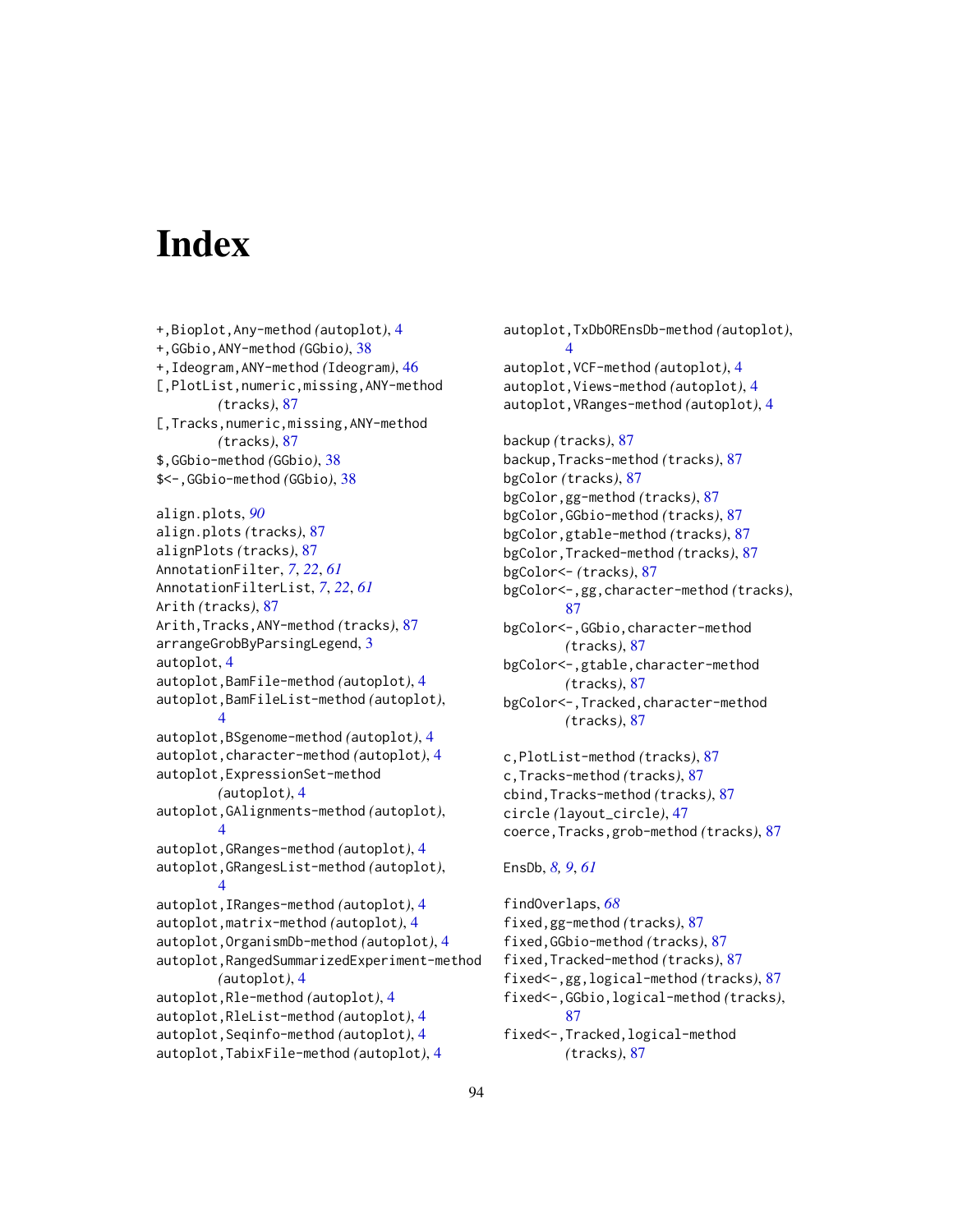geom\_alignment, [21,](#page-20-1) *[74](#page-73-0)* geom\_alignment,BamFile-method *(*geom\_alignment*)*, [21](#page-20-1) geom\_alignment,GRanges-method *(*geom\_alignment*)*, [21](#page-20-1) geom\_alignment,GRangesList-method *(*geom\_alignment*)*, [21](#page-20-1) geom\_alignment,missing-method *(*geom\_alignment*)*, [21](#page-20-1) geom\_alignment,OrganismDb-method *(*geom\_alignment*)*, [21](#page-20-1) geom\_alignment,TxDbOREnsDb-method *(*geom\_alignment*)*, [21](#page-20-1) geom\_alignment,uneval-method *(*geom\_alignment*)*, [21](#page-20-1) geom\_arch, [24](#page-23-0) geom\_arch,data.frame-method *(*geom\_arch*)*, [24](#page-23-0) geom\_arch,GRanges-method *(*geom\_arch*)*, [24](#page-23-0) geom\_arch,missing-method *(*geom\_arch*)*, [24](#page-23-0) geom\_arch,uneval-method *(*geom\_arch*)*, [24](#page-23-0) geom\_arrow, [26](#page-25-0) geom\_arrow,GRanges-method *(*geom\_arrow*)*, [26](#page-25-0) geom\_arrow,missing-method *(*geom\_arrow*)*, [26](#page-25-0) geom\_arrow,uneval-method *(*geom\_arrow*)*, [26](#page-25-0) geom\_arrowrect, [28](#page-27-0) geom\_arrowrect,GRanges-method *(*geom\_arrowrect*)*, [28](#page-27-0) geom\_arrowrect,missing-method *(*geom\_arrowrect*)*, [28](#page-27-0) geom\_arrowrect,uneval-method *(*geom\_arrowrect*)*, [28](#page-27-0) geom\_bar, [30](#page-29-0) geom\_bar,ANY-method *(*geom\_bar*)*, [30](#page-29-0) geom\_bar,chevron-method *(*geom\_bar*)*, [30](#page-29-0) geom\_bar,GRanges-method *(*geom\_bar*)*, [30](#page-29-0) geom\_bar,missing-method *(*geom\_bar*)*, [30](#page-29-0) geom\_chevron, [31](#page-30-0) geom\_chevron,GRanges-method *(*geom\_chevron*)*, [31](#page-30-0) geom\_chevron,missing-method *(*geom\_chevron*)*, [31](#page-30-0) geom\_chevron,uneval-method *(*geom\_chevron*)*, [31](#page-30-0) geom\_rect, [34](#page-33-0)

geom\_rect,ANY-method *(*geom\_rect*)*, [34](#page-33-0) geom\_rect,GRanges-method *(*geom\_rect*)*, [34](#page-33-0) geom\_rect,missing-method *(*geom\_rect*)*, [34](#page-33-0) geom\_rect,uneval-method *(*geom\_rect*)*, [34](#page-33-0) geom\_segment, [36](#page-35-0) geom\_segment,ANY-method *(*geom\_segment*)*, [36](#page-35-0) geom\_segment,GRanges-method *(*geom\_segment*)*, [36](#page-35-0) geom\_segment,missing-method *(*geom\_segment*)*, [36](#page-35-0) geom\_segment,uneval-method *(*geom\_segment*)*, [36](#page-35-0) getIdeogram, *[46](#page-45-0)* GGbio, [38](#page-37-0) ggbio, *[41](#page-40-0)* ggbio *(*GGbio*)*, [38](#page-37-0) GGbio-class *(*GGbio*)*, [38](#page-37-0) ggbio-class *(*GGbio*)*, [38](#page-37-0) ggbioPlot-class *(*Plot*)*, [53](#page-52-0) ggplot, *[39](#page-38-0)*, [40](#page-39-0) ggplotGrob-class *(*Grob-class*)*, [45](#page-44-0) ggplotPlot-class *(*Plot*)*, [53](#page-52-0) ggsave, [44](#page-43-0) GRanges, *[7](#page-6-0)*, *[9](#page-8-0)*, *[22](#page-21-0)*, *[87](#page-86-1)*, *[89](#page-88-0)* Grob *(*Grob-class*)*, [45](#page-44-0) Grob,gg-method *(*Grob-class*)*, [45](#page-44-0) Grob,GGbio-method *(*Grob-class*)*, [45](#page-44-0) Grob,gtable-method *(*Grob-class*)*, [45](#page-44-0) Grob,lattice-method *(*Grob-class*)*, [45](#page-44-0) Grob,trellis-method *(*Grob-class*)*, [45](#page-44-0) Grob-class, [45](#page-44-0) Grob-method *(*Grob-class*)*, [45](#page-44-0) GrobList *(*Grob-class*)*, [45](#page-44-0) GrobList-class *(*Grob-class*)*, [45](#page-44-0) hasAxis *(*tracks*)*, [87](#page-86-1) hasAxis,gg-method *(*tracks*)*, [87](#page-86-1)

hasAxis,GGbio-method *(*tracks*)*, [87](#page-86-1) hasAxis,Tracked-method *(*tracks*)*, [87](#page-86-1) hasAxis<- *(*tracks*)*, [87](#page-86-1) hasAxis<-,gg,logical-method *(*tracks*)*, [87](#page-86-1) hasAxis<-,GGbio,logical-method *(*tracks*)*, [87](#page-86-1) hasAxis<-,Tracked,logical-method *(*tracks*)*, [87](#page-86-1) height *(*tracks*)*, [87](#page-86-1) height,gg-method *(*tracks*)*, [87](#page-86-1) height,GGbio-method *(*tracks*)*, [87](#page-86-1)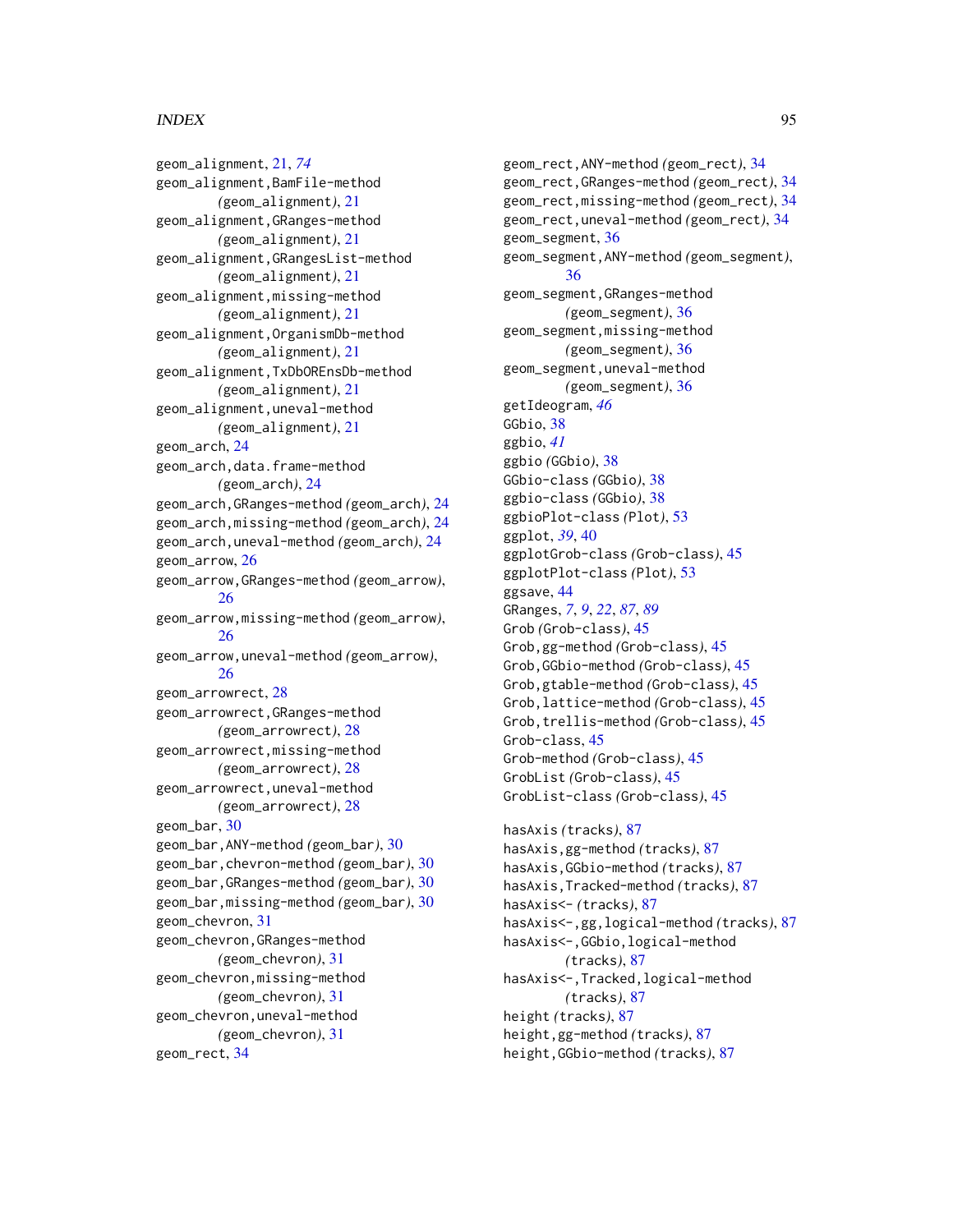height,Tracked-method *(*tracks*)*, [87](#page-86-1) height<- *(*tracks*)*, [87](#page-86-1) height<-,gg,numericORunit-method *(*tracks*)*, [87](#page-86-1) height<-,GGbio,numericORunit-method *(*tracks*)*, [87](#page-86-1) height<-,Tracked,numericORunit-method *(*tracks*)*, [87](#page-86-1) Hits, *[68](#page-67-0)* Ideogram, [46](#page-45-0) Ideogram-class *(*Ideogram*)*, [46](#page-45-0) IntegerList, *[68](#page-67-0)* IRanges, *[87](#page-86-1)*, *[89](#page-88-0)* labeled *(*tracks*)*, [87](#page-86-1) labeled,gg-method *(*tracks*)*, [87](#page-86-1) labeled,GGbio-method *(*tracks*)*, [87](#page-86-1) labeled,gtable-method *(*tracks*)*, [87](#page-86-1) labeled,gTree-method *(*tracks*)*, [87](#page-86-1) labeled,Ideogram-method *(*tracks*)*, [87](#page-86-1) labeled,text-method *(*tracks*)*, [87](#page-86-1) labeled,Tracked-method *(*tracks*)*, [87](#page-86-1) labeled<- *(*tracks*)*, [87](#page-86-1) labeled<-,gg,logical-method *(*tracks*)*, [87](#page-86-1) labeled<-,GGbio,logical-method *(*tracks*)*, [87](#page-86-1) labeled<-,gtable,logical-method *(*tracks*)*, [87](#page-86-1) labeled<-,Ideogram,logical-method *(*tracks*)*, [87](#page-86-1) labeled<-,Tracked,logical-method *(*tracks*)*, [87](#page-86-1) latticeGrob-class *(*Grob-class*)*, [45](#page-44-0) latticePlot-class *(*Plot*)*, [53](#page-52-0) layout\_circle, [47](#page-46-0) layout\_circle,GRanges-method *(*layout\_circle*)*, [47](#page-46-0) layout\_circle,missing-method *(*layout\_circle*)*, [47](#page-46-0) layout\_circle,uneval-method *(*layout\_circle*)*, [47](#page-46-0) layout\_karyogram, [49](#page-48-0) layout\_karyogram,GRanges-method *(*layout\_karyogram*)*, [49](#page-48-0) mold, *[40,](#page-39-0) [41](#page-40-0)*

mutable *(*tracks*)*, [87](#page-86-1) mutable,gg-method *(*tracks*)*, [87](#page-86-1) mutable,GGbio-method *(*tracks*)*, [87](#page-86-1) mutable,Tracked-method *(*tracks*)*, [87](#page-86-1) mutable<- *(*tracks*)*, [87](#page-86-1) mutable<-,gg,logical-method *(*tracks*)*, [87](#page-86-1) mutable<-,GGbio,logical-method *(*tracks*)*, [87](#page-86-1) mutable<-,Tracked,logical-method *(*tracks*)*, [87](#page-86-1) nextView *(*zoom*)*, [93](#page-92-0) Plot, [53](#page-52-0) Plot,gg-method *(*Plot*)*, [53](#page-52-0) Plot,GGbio-method *(*Plot*)*, [53](#page-52-0) Plot,Ideogram-method *(*Plot*)*, [53](#page-52-0) Plot,trellis-method *(*Plot*)*, [53](#page-52-0) Plot-class *(*Plot*)*, [53](#page-52-0) plotFragLength, [54](#page-53-0) plotFragLength,character,GRanges-method *(*plotFragLength*)*, [54](#page-53-0) plotGrandLinear, [55](#page-54-0) plotIdeogram *(*Ideogram*)*, [46](#page-45-0) plotKaryogram *(*plotStackedOverview*)*, [62](#page-61-0) plotRangesLinkedToData, [58](#page-57-0) plotRangesLinkedToData,GenomicRanges\_OR\_GRangesList-method *(*plotRangesLinkedToData*)*, [58](#page-57-0) plotRangesLinkedToData,RangedSummarizedExperiment-method *(*plotRangesLinkedToData*)*, [58](#page-57-0) plotSpliceSum, [61](#page-60-0) plotSpliceSum,character,EnsDb-method *(*plotSpliceSum*)*, [61](#page-60-0) plotSpliceSum,character,GRangesList-method *(*plotSpliceSum*)*, [61](#page-60-0) plotSpliceSum,character,TxDb-method *(*plotSpliceSum*)*, [61](#page-60-0) plotStackedOverview, [62](#page-61-0) prevView *(*zoom*)*, [93](#page-92-0) print *(*tracks*)*, [87](#page-86-1) print,Tracks-method *(*tracks*)*, [87](#page-86-1)

#### qplot, *[62](#page-61-0)*

rbind,Tracks-method *(*tracks*)*, [87](#page-86-1) reduce, *[78,](#page-77-0) [79](#page-78-0)* rescale, [64](#page-63-0) rescale,gg-method *(*rescale*)*, [64](#page-63-0) rescale,ggplot-method *(*rescale*)*, [64](#page-63-0) rescale,numeric-method *(*rescale*)*, [64](#page-63-0) reset *(*tracks*)*, [87](#page-86-1)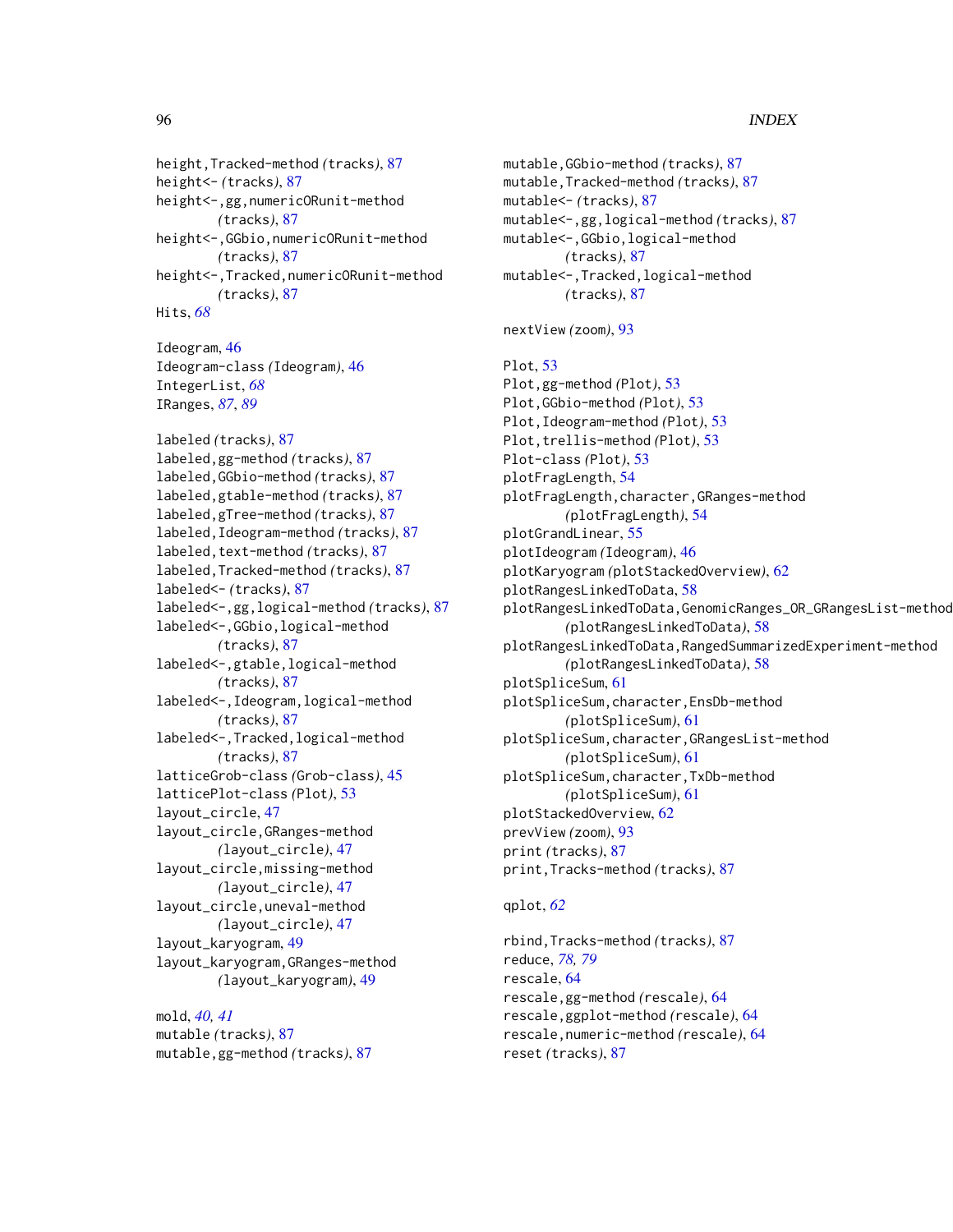reset,Tracks-method *(*tracks*)*, [87](#page-86-1) scale\_fill\_fold\_change, [66](#page-65-0) scale\_fill\_giemsa, [66](#page-65-0) scale\_x\_sequnit, [67](#page-66-0) ScanBamParam, *[7](#page-6-0)* show *(*tracks*)*, [87](#page-86-1) show,Tracks-method *(*tracks*)*, [87](#page-86-1) slice, *[80,](#page-79-0) [81](#page-80-0)* stat\_aggregate, [68](#page-67-0) stat\_aggregate,GRanges-method *(*stat\_aggregate*)*, [68](#page-67-0) stat\_aggregate,missing-method *(*stat\_aggregate*)*, [68](#page-67-0) stat\_aggregate,uneval-method *(*stat\_aggregate*)*, [68](#page-67-0) stat\_bin, [70](#page-69-0) stat\_bin,ANY-method *(*stat\_bin*)*, [70](#page-69-0) stat\_bin,missing-method *(*stat\_bin*)*, [70](#page-69-0) stat\_bin,Rle-method *(*stat\_bin*)*, [70](#page-69-0) stat\_bin,RleList-method *(*stat\_bin*)*, [70](#page-69-0) stat\_bin,uneval-method *(*stat\_bin*)*, [70](#page-69-0) stat\_coverage, [72](#page-71-0) stat\_coverage,BamFile-method *(*stat\_coverage*)*, [72](#page-71-0) stat\_coverage,GRanges-method *(*stat\_coverage*)*, [72](#page-71-0) stat\_coverage,GRangesList-method *(*stat\_coverage*)*, [72](#page-71-0) stat\_coverage,missing-method *(*stat\_coverage*)*, [72](#page-71-0) stat\_coverage,uneval-method *(*stat\_coverage*)*, [72](#page-71-0) stat\_gene, [73](#page-72-0) stat\_gene,TxDb-method *(*stat\_gene*)*, [73](#page-72-0) stat\_identity, [75](#page-74-0) stat\_identity,ANY-method *(*stat\_identity*)*, [75](#page-74-0) stat\_identity,GRanges-method *(*stat\_identity*)*, [75](#page-74-0) stat\_identity,missing-method *(*stat\_identity*)*, [75](#page-74-0) stat\_identity,Rle-method *(*stat\_identity*)*, [75](#page-74-0) stat\_identity,RleList-method *(*stat\_identity*)*, [75](#page-74-0) stat\_identity,uneval-method *(*stat\_identity*)*, [75](#page-74-0) stat\_mismatch, [77](#page-76-0)

stat\_mismatch,BamFile-method *(*stat\_mismatch*)*, [77](#page-76-0) stat\_mismatch,GRanges-method *(*stat\_mismatch*)*, [77](#page-76-0) stat\_mismatch,missing-method *(*stat\_mismatch*)*, [77](#page-76-0) stat\_mismatch,uneval-method *(*stat\_mismatch*)*, [77](#page-76-0) stat\_reduce, [78](#page-77-0) stat\_reduce,GRanges-method *(*stat\_reduce*)*, [78](#page-77-0) stat\_reduce,IRanges-method *(*stat\_reduce*)*, [78](#page-77-0) stat\_reduce,missing-method *(*stat\_reduce*)*, [78](#page-77-0) stat\_reduce,TxDbOREnsDb-method *(*stat\_reduce*)*, [78](#page-77-0) stat\_reduce,uneval-method *(*stat\_reduce*)*, [78](#page-77-0) stat\_slice, [79](#page-78-0) stat\_slice,missing-method *(*stat\_slice*)*, [79](#page-78-0) stat\_slice,Rle-method *(*stat\_slice*)*, [79](#page-78-0) stat\_slice,RleList-method *(*stat\_slice*)*, [79](#page-78-0) stat\_slice,uneval-method *(*stat\_slice*)*, [79](#page-78-0) stat\_stepping, [81](#page-80-0) stat\_stepping,GRanges-method *(*stat\_stepping*)*, [81](#page-80-0) stat\_stepping,missing-method *(*stat\_stepping*)*, [81](#page-80-0) stat\_stepping,uneval-method *(*stat\_stepping*)*, [81](#page-80-0) stat\_table, [83](#page-82-0) stat\_table,GRanges-method *(*stat\_table*)*, [83](#page-82-0) stat\_table,GRangesList-method *(*stat\_table*)*, [83](#page-82-0) stat\_table,missing-method *(*stat\_table*)*, [83](#page-82-0) stat\_table,uneval-method *(*stat\_table*)*, [83](#page-82-0) summary *(*tracks*)*, [87](#page-86-1) summary,Tracks-method *(*tracks*)*, [87](#page-86-1) theme, [84](#page-83-0) theme\_alignment *(*theme*)*, [84](#page-83-0)

theme\_clear *(*theme*)*, [84](#page-83-0)